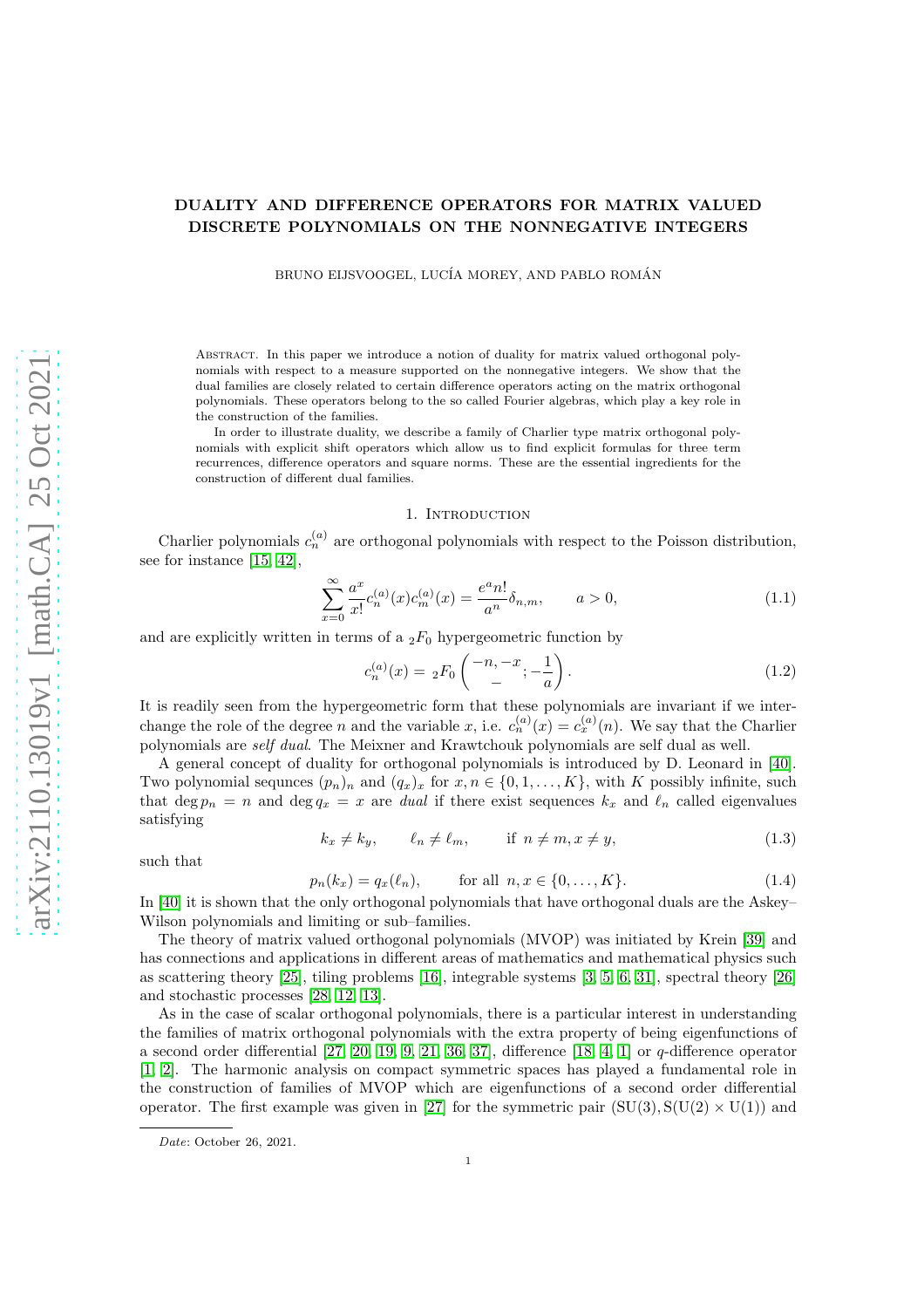later extended to different rank-one pairs [\[36,](#page-53-7) [37,](#page-53-8) [30,](#page-53-9) [43\]](#page-53-10), quantum groups [\[2\]](#page-52-15) and higher rank groups [\[38,](#page-53-11) [33\]](#page-53-12). In this group theoretic context, some of the important properties of the MVOP such as orthogonality, recurrence relations and differential equations are understood in terms of the representation theory of the corresponding symmetric spaces.

One of the important results in the last few years is the classification by R. Casper and M. Yakimov [\[10\]](#page-52-16) of all weight matrices whose associated MVOP are eigenfunctions of a second order differential equation. In the scalar case this is the classical Bochner problem, whose solution states that the only families of scalar orthogonal polynomials which are eigenfunctions of a second order differential operator are the classical Hermite, Laguerre and Jacobi. Part of the theory developed in [\[10\]](#page-52-16) is adapted and used in this paper.

The families of orthogonal polynomials in the Askey and q-Askey scheme generalize the classical families of Jacobi, Laguerre and Hermite and share many of their properties, as being eigenfunctions of a second order operator (differential, difference or  $q$ -difference), Pearson equations, the existence of suitable forward and backward operators and Rodrigues formulas. However, it was already noticed in [\[8,](#page-52-17) [9\]](#page-52-10) that, in contrast with the scalar case, one can have a family of matrix orthogonal polynomials which are eigenfunctions of a second order differential operator and whose weight matrix does not satisfy a suitable Pearson equation. The matrix valued setup is therefore more involved and richer than the scalar counterpart.

In view of Leonard's result [\[40\]](#page-53-1), it is natural to investigate matrix orthogonal polynomials with the extra property of having duals which are orthogonal polynomials. It is the aim of this paper to develop a notion of duality for matrix valued orthogonal polynomials and to construct nontrivial examples. In this first approach we restrict ourselves to discrete measures supported on an infinite number of points of  $\mathbb{N}_0 = \mathbb{Z}_{\geq 0}$ .

Let us denote by  $M_N(\mathbb{C})\overline{x}$  the space of all  $N \times N$  matrix valued polynomials. We say that a polynomial  $P \in M_N(\mathbb{C})[x]$  is monic if its leading coefficient is the identity matrix. Let  $W : \mathbb{Z} \to$  $M_N(\mathbb{C})$  be a weight function such that  $W(x)$  is positive definite for all  $x \in \mathbb{N}_0$ ,  $W(x) = 0$  for all  $x \in -\mathbb{N}$ . Assume that W has finite moments of all orders, i.e.

$$
\sum_{x=0}^{\infty} x^n W(x) < \infty,
$$

for all  $n \in \mathbb{N}_0$ , then W defines a matrix valued inner product on  $M_N(\mathbb{C})[x]$  by

<span id="page-1-0"></span>
$$
\langle P, Q \rangle_W = \sum_{x=0}^{\infty} P(x) W(x) Q(x)^*, \tag{1.5}
$$

where ∗ denotes the conjugate transpose. By standard arguments one can prove that there exists a unique sequence  $(P_n)_n$  of monic matrix valued orthogonal polynomials (see for instance [\[39,](#page-53-2) [11\]](#page-52-18)), i.e.  $P_n(x)$  is monic, of degree n and

<span id="page-1-2"></span>
$$
\langle P_m(x), P_n(x) \rangle_W = \mathcal{H}_m \delta_{m,n}, \qquad n, m \in \mathbb{N}_0,
$$
\n(1.6)

where  $\mathcal{H}_m$  is a positive definite matrix.

In this paper, we extend Leonard's notion of duality to the matrix valued setting by allowing one of the eigenvalues in [\(1.4\)](#page-0-0) to be a matrix valued function. More precisely we take  $k_x \mapsto$  $x, \ell_n \mapsto \rho(n)$ , where  $\rho(n)$  is a matrix valued function. As in the scalar case [\(1.3\)](#page-0-1), we need to assume a condition which guarantees the existence of sufficiently many different  $\rho(n)$ 's and that they have some invertibility property. In this context, we say that two sequences of matrix polynomials  $(P_n)_n$  and  $(Q_x)_x$  are dual if they are related by

<span id="page-1-1"></span>
$$
P_n(x) = P_n(0)Q_x(\rho(n))\Upsilon(x), \qquad n, x \in \mathbb{N}_0,
$$
\n(1.7)

for a certain matrix valued function Υ, see Definition [3.3](#page-12-0) and Theorem [3.9.](#page-14-0) The meaning of a matrix polynomial  $Q_x$  evaluated at the matrix valued function  $\rho(n)$  is described in detail in [\(3.1\)](#page-11-0). In the last section of this paper, we see that the study of the duals of the dual families, leads to explicit examples where both  $k_x$  and  $\ell_n$  are extended to matrix valued functions.

The structure of this paper, which is schematized in Figure [1,](#page-2-0) has three main parts. The first part consists of Sections [2–](#page-4-0)[3](#page-11-1) and describes the main tools and concepts in some generality. In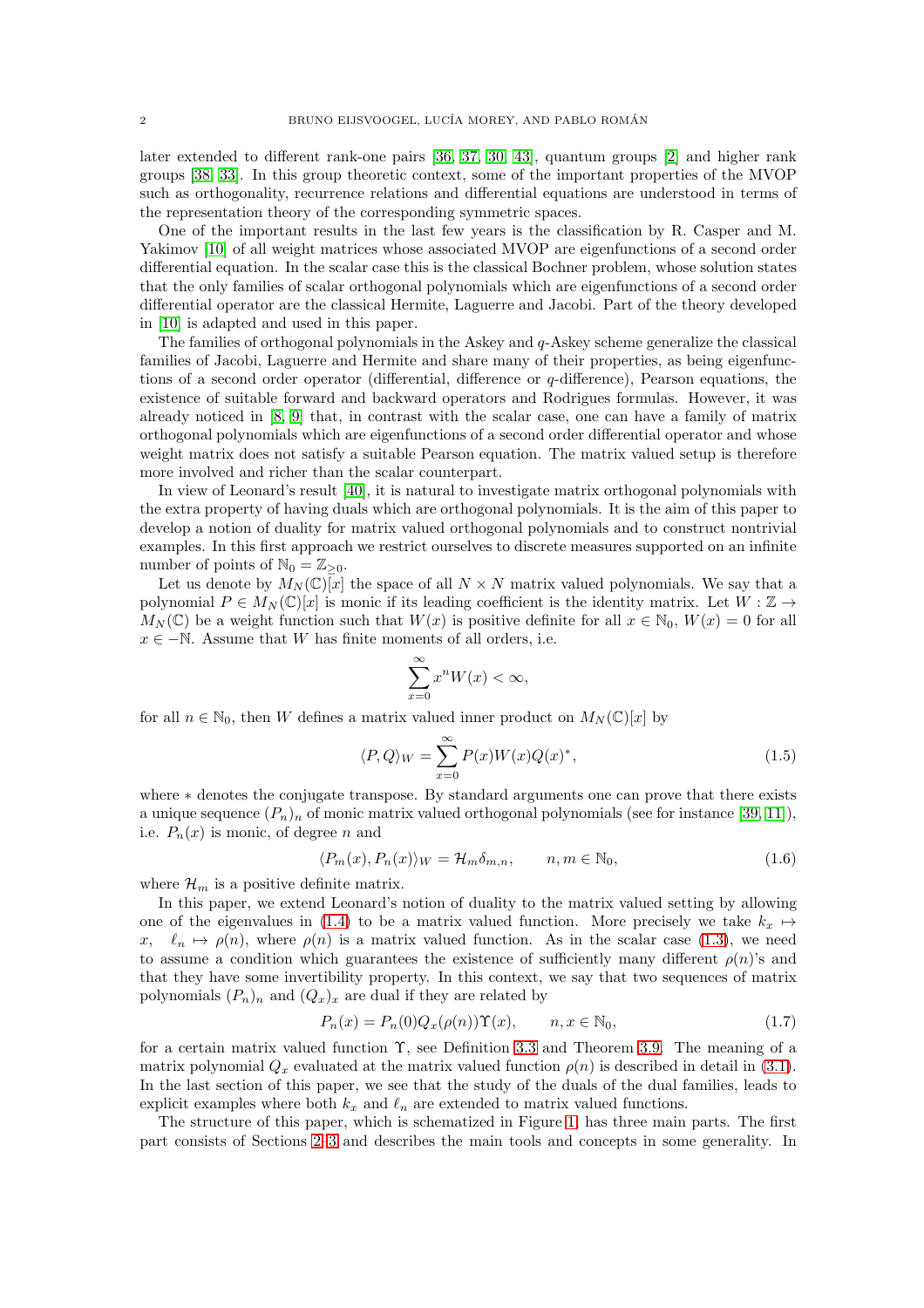

<span id="page-2-0"></span>Figure 1. This diagram shows the structure of the paper. Sections [2](#page-4-0)[–3](#page-11-1) are the heart of the paper and are devoted to developing the main ideas of duality. Sections [4–](#page-21-0)[7](#page-35-0) describe with great detail a family of matrix Charlier polynomials. The explicit expressions of the norms, three-term recurrence coefficients and the entries of these polynomials allow us finally to construct the dual families in Section [8.](#page-38-0)

Section [2](#page-4-0) we review some concepts of MVOP with respect to a discrete measure and difference operators acting on the MVOP. Following the work of [\[10\]](#page-52-16), we introduce the Fourier algebras associated with the weight matrix  $W$ . We proceed to distinguish between weak and strong Pearson equations which are conditions on the weight matrix that allow us to find relations for the MVOP. We introduce backward and forward shift operators and we use these to obtain Rodrigues' formulas, difference operators and expressions for the square norms and the coefficients of the three term recurrence relation of the MVOP. The last two will be essential for the construction of dual families.

Section [3](#page-11-1) introduces the concept a sequence of MVOP that is dual to another sequence of MVOP by extending the ideas of [\[40\]](#page-53-1) to the matrix valued setting. We describe the relation between second order difference operators having the MVOP as eigenfunctions and the dual families. We also prove that, under mild conditions, the dual families satisfy orthogonality relations which involve a matrix valued weight related to the inverse of the square norm of the MVOP. We also establish the relation between the Fourier algebras of the MVOP and those of their duals.

The second part of the paper consists of Sections [4–](#page-21-0)[7](#page-35-0) and is devoted to the construction of a family of matrix valued Charlier polynomials. In Section [4](#page-21-0) from a simple weak Pearson equation for a fairly general Charlier type weight we introduce two first order difference operators  $\mathcal{D}, \mathcal{D}^{\dagger}$ which are each others adjoint. Following the ideas in [\[14\]](#page-52-19) we find a nonlinear equation for the norms of the polynomials.

In Section [5](#page-24-0) we specialize the general Charlier weight and we give an explicit expression for the 0-th square norm which determines all square norms. After that we find a LDU descomposition of the norm. In Section [6](#page-29-0) we construct a one parameter family of matrix weights  $W^{(\lambda)}$  for  $\lambda \in \mathcal{V} = \mathbb{N}_0$ in such a way that the strong Pearson equation [\(2.15\)](#page-8-0) holds true. As a consequence, we obtain a one parameter family of matrix weights with explicit shift operators, whose square norms and three-term recurrence relations are given explicitly. In Section [7](#page-35-0) we can then explicitly calculate the entries of the MVOP.

Finally, in Sections [8–](#page-38-0)[9](#page-45-0) we construct explicit families of dual polynomials. In Section [8](#page-38-0) we apply the results from Section [3](#page-11-1) to find three different sequences of MVOP which are dual to the Charlier MVOP. Finally in Section [9](#page-45-0) we iterate the duality process and construct two families of MVOP which are dual to one of the dual families.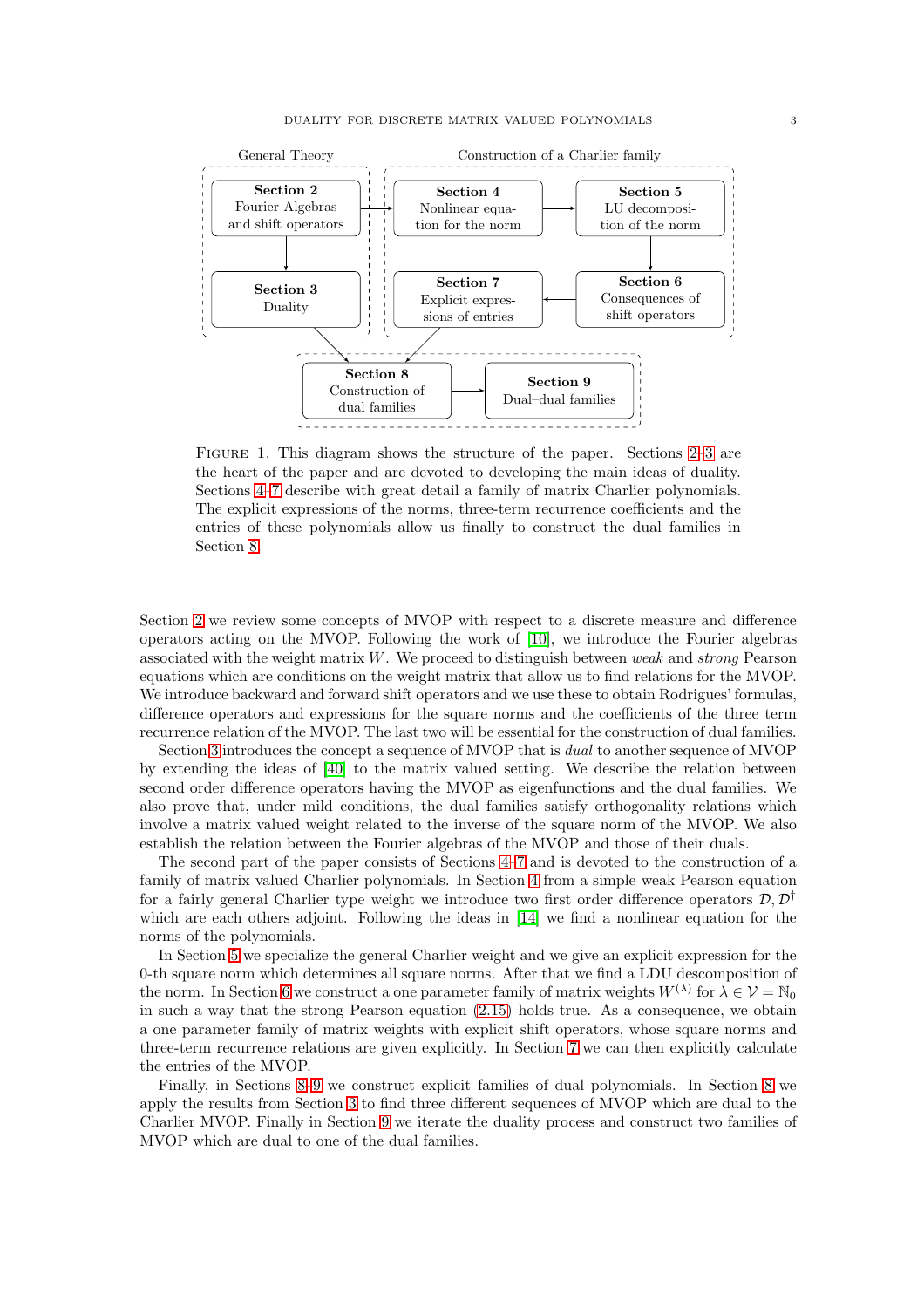We end this introduction with an example of a nontrivial family of  $2 \times 2$  matrix orthogonal polynomials with a dual family. This is a particular case of the first dual family considered in Section [8.](#page-38-0) Here we state the main properties or this example. The proofs of these follow from the general theory developed in Section [3](#page-11-1) and the considerations in Section [8.](#page-38-0) We consider the one parameter family of weight matrices:

$$
W^{(\lambda)}(x) = \frac{a^{x+\lambda}\lambda!}{2^{\lambda}x!} \begin{pmatrix} 1 & \frac{x+\lambda}{\sqrt{a}} \\ \frac{x+\lambda}{\sqrt{a}} & \frac{(x+\lambda)^2 + a(\lambda+1)}{a} \end{pmatrix}, \quad \lambda \in \mathbb{N}_0.
$$

The unique family of monic orthogonal polynomials  $P_n^{(\lambda)}(x)$  with respect to  $W^{(\lambda)}$  is given explicitly by

$$
P_n^{(\lambda)}(x) = (-a)^n c_n^{(a)}(x)I + \Omega_1(n)c_{n-1}^{(a)}(x) + \Omega_2(n)c_{n-2}^{(a)}(x),
$$

where I is the identity matrix and  $\Omega_1, \Omega_2$  are given by

$$
\Omega_1(n) = \frac{(-1)^n n a^{n-1}}{(\lambda + n + 1)\sqrt{a}} \begin{pmatrix} (1 - a - \lambda - n)\sqrt{a} & a \\ -(a^2 + a\lambda + an + \lambda^2 + 2\lambda n + n^2 - 2a - \lambda - n) & (a + \lambda + n)\sqrt{a} \end{pmatrix},
$$
  
\n
$$
\Omega_2(n) = \frac{(-1)^n n a^{n-1}}{(\lambda + n + 1)\sqrt{a}} \begin{pmatrix} (n-1)\sqrt{a} & 0 \\ (n-1)(a + \lambda + n) & 0 \end{pmatrix}.
$$

The orthogonality of this sequence can be directly verified by replacing the expression of  $P_n^{(\lambda)}$  in [\(1.5\)](#page-1-0) and using the orthogonality of the scalar Charlier polynomials. This simple expression for the sequence of monic polynomials is only valid in the case  $2 \times 2$ . In Section [7](#page-35-0) we give an explicit expression for an arbitrary dimension which involves sums of products of two Charlier and a dual Hahn polynomial.

In order to describe a family of dual polynomials for  $P_n^{(\lambda)}$  we need the following matrices.

$$
A = \begin{pmatrix} 1 & 0 \\ \frac{1}{\sqrt{a}} & 1 \end{pmatrix}, \qquad J = \begin{pmatrix} 1 & 0 \\ 0 & 2 \end{pmatrix}, \qquad L_0 = \begin{pmatrix} 1 & 0 \\ -\sqrt{a} & 1 \end{pmatrix}.
$$

In Section [8](#page-38-0) we introduce three families of dual polynomials for  $P_n^{(\lambda)}$ . The simplest family  $(Q_{x,1}^{(\lambda)})_x = (Q_x^{(\lambda)})_x$  is given in Subsection [8.2.1.](#page-40-0) This family is associated to a difference oper- $\alpha x$ ,  $\alpha y$  and, by Remark [3.10,](#page-15-0) is defined by the three term recurrence relation

$$
\mathcal{N}Q_x^{(\lambda)}(\mathcal{N}) = Q_{x+1}^{(\lambda)}(\mathcal{N}) - Q_x^{(\lambda)}(\mathcal{N})(J+x+\lambda(I+A)^{-1}) + Q_{x-1}^{(\lambda)}(\mathcal{N})ax,
$$

where  $Q_0 = I, Q_{-1} = 0$ . Here N is a matrix valued variable and we define the polynomials evaluated at a matrix in [\(3.1\)](#page-11-0). In Section [8](#page-38-0) we will show that the sequences  $(P_n^{(\lambda)})_n$  and  $(Q_x^{(\lambda)})_x$ are dual with each other in sense of [\(1.7\)](#page-1-1):

$$
P_n^{(\lambda)}(x) = P_n^{(\lambda)}(0) Q_x^{(\lambda)}(\rho^{(\lambda)}(n)) \Upsilon^{(\lambda)}(x),
$$

where

$$
\rho^{(\lambda)}(n) = \frac{1}{a^2(\lambda + n + 1)} \begin{pmatrix} -na(a + \lambda) & na\sqrt{a} \\ \sqrt{a}(a + \lambda)(a\lambda + a - \lambda n) & na(a + \lambda) \end{pmatrix} + a - \lambda - n - J,
$$
  
\n
$$
P_n^{(\lambda)}(0) = \frac{a^{n-1}n(-1)^n}{\lambda + n + 1} \begin{pmatrix} \frac{-\lambda n + a\lambda + a}{n} & \sqrt{a} \\ \frac{-(a^2 + a\lambda + \lambda^2 - a + \lambda n)}{\sqrt{a}} & \frac{2an + \lambda n + n^2 + a\lambda + a}{n} \end{pmatrix}, \quad \Upsilon^{(\lambda)}(x) = a^{-x} \begin{pmatrix} 1 & 0 \\ -\frac{x}{\sqrt{a}} & 1 \end{pmatrix}.
$$

We observe that evaluation of the matrix polynomials  $Q_x$  at the matrix valued rational function  $\rho(n)$  is defined as [\(3.1\)](#page-11-0). Moreover, the polynomials  $Q_x^{(\lambda)}$  satisfy the following orthogonality relations:

$$
\langle Q_y^{(\lambda)}, Q_x^{(\lambda)} \rangle^d = \sum_{n=0}^{\infty} Q_y^{(\lambda)} (\rho(n))^* U(n) Q_x^{(\lambda)} (\rho(n)) = \mathscr{W}_x^{(\lambda)} \delta_{x,y},
$$

where  $\mathscr{W}_x^{(\lambda)} = (\Upsilon^{(\lambda)}(x)W^{(\lambda)}(x)\Upsilon^{(\lambda)}(x)^*)^{-1}$ , and the weight matrix  $U(n)$  is

$$
(L_0^*)^{-1}(I + A^*)^{\lambda}U^{(\lambda)}(n)(I + A)^{\lambda}L_0^{-1} = \frac{e^{-a}2^{\lambda}a^{n-\lambda}}{(\lambda+1)!n!} \begin{pmatrix} \lambda+n+1 & \frac{n}{\sqrt{a}} \\ \frac{n}{\sqrt{a}} & \frac{n^2}{a(\lambda+n+1)} + \frac{\lambda+1}{\lambda+n+2} \end{pmatrix}.
$$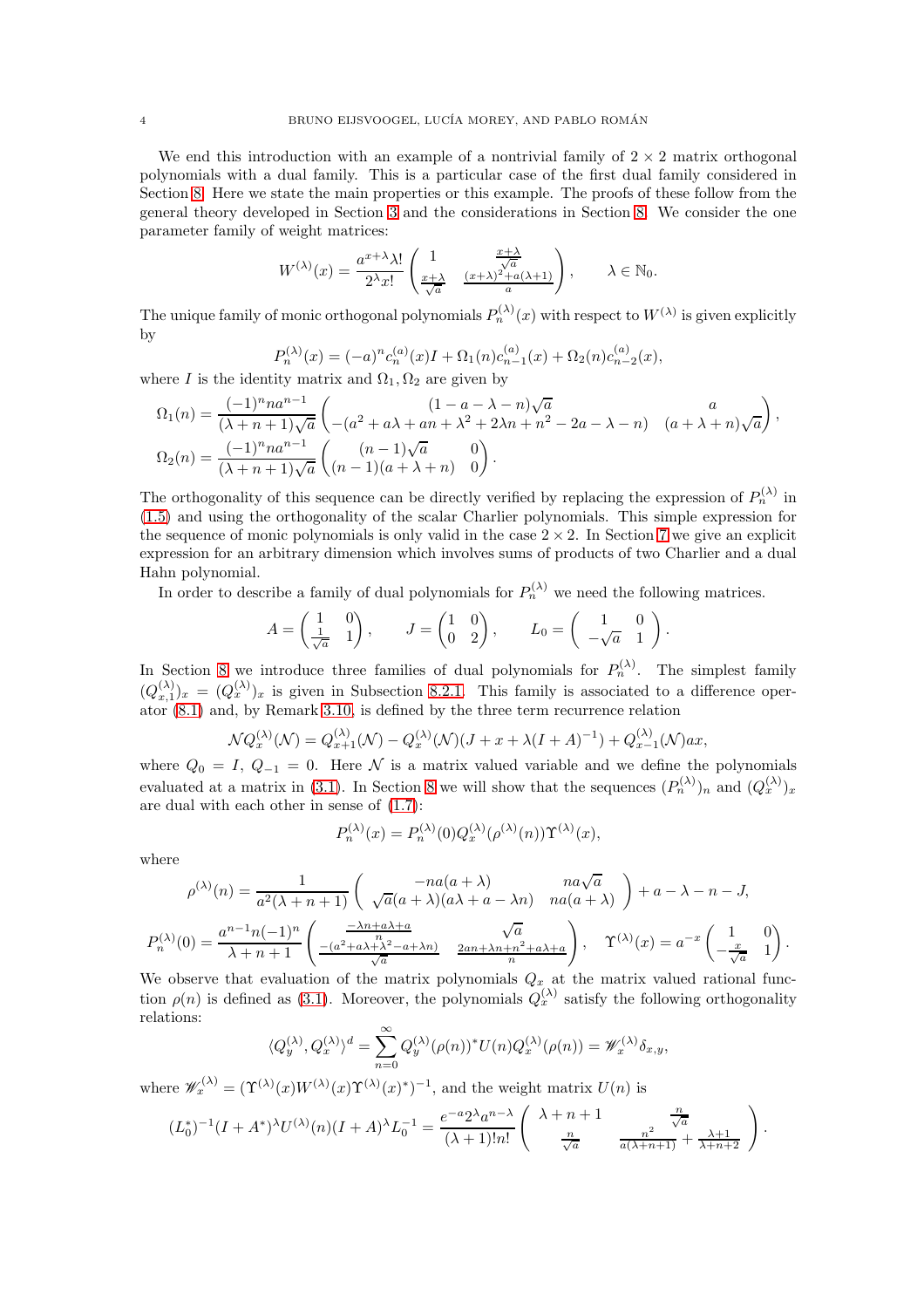Acknowledgements. The authors are immensely grateful to Erik Koelink for countless useful comments. The authors would also like to thank Riley Casper for fruitful discussions at an earlier stage of the project.

<span id="page-4-0"></span>The support of Erasmus+ travel grant is gratefully acknowledged. The work of Lucía Morey and Pablo Román was supported by a FONCyT grant PICT 2014-3452 and by SeCyTUNC.

2. Matrix valued orthogonal polynomials and discrete Fourier Algebras

In this section we associate to the sequences of monic orthogonal polynomials with respect to [\(1.5\)](#page-1-0) the so called Fourier algebras of difference operators, following the work of Casper and Yakimov [\[10\]](#page-52-16) in the case of weight matrices supported on real intervals.

2.1. Difference operators. We consider the difference operators  $\eta^j$  and  $\delta^j$  acting on the sequence of monic orthogonal polynomials  $(P_n)_n$ . They act from the right on the variable x and from the left on the variable  $n$  respectively:

$$
(P_n \cdot \eta^j)(x) = P_n(x+j), \qquad (\delta^j \cdot P_n)(x) = P_{n+j}(x).
$$

Here we assume that  $P_{n-j}(x) = 0$  if  $n < j$ .

**Remark 2.1.** It should be noted that the operation on the variable  $n$  is a slight abuse of notation. It would be more precise to have

$$
(\delta^j \cdot P)_n(x) = P_{n+j}(x),
$$

but in the authors opinion this is more cumbersome to read and the abuse will not likely lead to any confusion.

For any matrix valued function  $G: \mathbb{C} \to \mathbb{C}^{N \times N}$ , we also consider the difference operators,  $\Delta = \eta - 1$  and  $\nabla = 1 - \eta^{-1}$ , acting on the variable x from the right, defined by

 $G \cdot \Delta(x) = G(x+1) - G(x),$   $G \cdot \nabla(x) = G(x) - G(x-1).$ 

**Remark 2.2.** Given a matrix polynomial P of degree n, is easy to check that  $P \cdot \Delta(x)$  is a polynomial of degree  $n-1$ . In general, for  $k \leq n$ ,  $P \cdot \Delta^k$  is a polynomial of degree  $n-k$  and if  $k > n$ ,  $P \cdot \Delta^k$  is equal to zero.

For matrix valued functions  $F, G: \mathbb{C} \to \mathbb{C}^{N \times N}$ , we have the following analog of the summation by parts

<span id="page-4-2"></span>
$$
\sum_{x=0}^{N} G \cdot \Delta(x) F(x) = G(N+1) F(N+1) - G(0) F(0) - \sum_{x=0}^{N} G(x+1) F \cdot \Delta(x), \tag{2.1}
$$

and the following discrete analog of the Leibniz's rule for  $\Delta$ 

<span id="page-4-3"></span>
$$
(FG \cdot \Delta)(x) = F(x+1)G \cdot \Delta(x) + F \cdot \Delta(x)G(x) = F \cdot \Delta(x)G(x+1) + F(x)G \cdot \Delta(x). \tag{2.2}
$$

<span id="page-4-4"></span>2.2. Discrete Fourier algebras. In this section we introduce the Fourier algebra formalism, following [\[10\]](#page-52-16), but for *discrete* MVOP. Let  $\mathcal{M}_N$  and  $\mathcal{N}_N$  be the algebras of difference operators acting on the polynomials from the left and right respectively:

$$
\mathcal{M}_N = \{ D = \sum_{j=-\ell}^m \eta^j F_j(x) : \quad F_j : \mathbb{C} \to M_N(\mathbb{C}) \text{ is an entrywise}^1 \text{rational function of } x \},
$$
  

$$
\mathcal{N}_N = \{ M = \sum_{j=-\ell}^s G_j(n) \delta^j : \quad G_j : \mathbb{N}_0 \to M_N(\mathbb{C}) \text{ is a sequence} \}.
$$

<span id="page-4-5"></span>**Definition 2.3.** When  $D \in \mathcal{M}_N$  is such that  $F_j(x) = 0$  for all x and all  $j \neq 0$ , then we call D of order 0. Similarly for operators in  $\mathcal{N}_N$ .

<span id="page-4-1"></span><sup>1</sup>From now on we will refer to *entrywise* rational matrix functions as just matrix valued rational functions.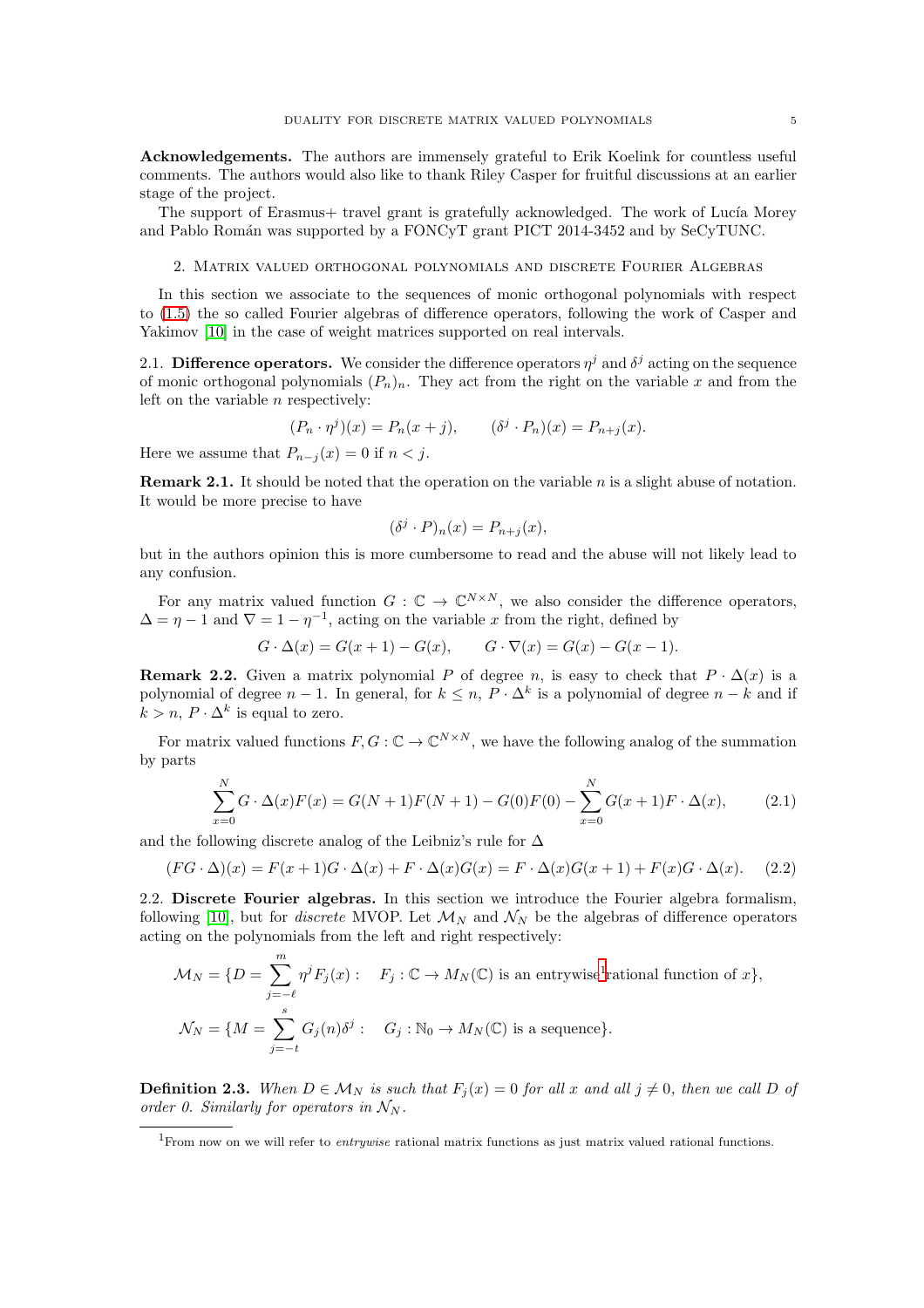**Remark 2.4.** An operator  $D \in M_N$  acts on the variable x from the right, and an operator  $M \in \mathcal{N}_N$  acts on the variable *n* from the left, i.e.

$$
P_n \cdot D(x) = \sum_{j=-\ell}^{m} (P_n \cdot \eta^j)(x) F_j(x) = \sum_{j=-\ell}^{m} P_n(x+j) F_j(x),
$$
  

$$
M \cdot P_n(x) = \sum_{j=\max(-t,-n)}^{s} G_j(n) (\delta^j \cdot P_n)(x) = \sum_{j=\max(-t,-n)}^{s} G_j(n) P_{n+j}(x).
$$

The Fourier algebras are given by

$$
\mathcal{F}_R(P) = \{ D \in \mathcal{M}_N : \exists M \in \mathcal{N}_N, \quad M \cdot P = P \cdot D \},
$$
  

$$
\mathcal{F}_L(P) = \{ M \in \mathcal{N}_N : \exists D \in \mathcal{M}_N, \quad M \cdot P = P \cdot D \}.
$$

In the following proposition we establish an isomorphism between the left and right Fourier algebras.

<span id="page-5-2"></span>**Proposition 2.5.** For all  $M \in \mathcal{F}_L(P)$ , there exists a unique  $D \in \mathcal{F}_R(P)$  such that  $M \cdot P = P \cdot D$ . Conversely, for all  $D \in \mathcal{F}_R(P)$ , there exists a unique  $M \in \mathcal{F}_L(P)$  such that  $M \cdot P = P \cdot D$ .

*Proof.* Let  $D \in \mathcal{F}_R(P)$  be such that  $P \cdot D = 0$  for all  $P \in M_N(\mathbb{C})[x]$ . In order to prove the first statement of the proposition it is enough to show that  $D = 0$ . Assume that

$$
D = \sum_{j=-\ell}^{m} \eta^j F_j(x).
$$

We first show that

<span id="page-5-0"></span>
$$
\sum_{j=-\ell}^{m} j^{k} F_{j}(x) = 0, \qquad \text{for all } k \in \mathbb{N}_{0}, \tag{2.3}
$$

by induction over k. For  $k = 0$ , then  $(2.3)$  is easily checked since the condition  $I \cdot D = 0$ , where I is the identity matrix, implies that  $\sum_{j=-\ell}^{m} F_j(x) = 0$ . If we assume [\(2.3\)](#page-5-0) for all  $0 \le i \le k-1$  and we consider the scalar polynomial  $p_k(x) = x^k + a_{k-1}x^{k-1} + \cdots + a_0$ , then we have

$$
0 = (p_k \cdot D)(x) = \sum_{j=-\ell}^{m} (x+j)^k F_j(x) + \sum_{p=0}^{k-1} a_p \sum_{j=-\ell}^{m} (x+j)^p F_j(x),
$$

which can be written as

<span id="page-5-1"></span>
$$
0 = (p_k \cdot D)(x) = \sum_{j=-\ell}^{m} j^k F_j(x) + \sum_{q=1}^{k} {k \choose q} x^q \sum_{j=-\ell}^{m} j^{k-q} F_j(x) + \sum_{p=0}^{k-1} a_p \sum_{j=-\ell}^{m} (x+j)^p F_j(x).
$$
 (2.4)

Applying the induction hypothesis in the second and third sum of [\(2.4\)](#page-5-1), we get [\(2.3\)](#page-5-0) as desired.

The system [\(2.3\)](#page-5-0) can be now written as  $A(F_{-\ell} \cdots F_0 \cdots F_m)^T = 0$ , where A is a block  $(m +$  $(\ell+1) \times (m+\ell+1)$  matrix with entries  $A_{i,j} = (-\ell+j-1)^{i-1}I$ . This matrix is the transpose of an block Vandermonde matrix. Since all the blocks are just multiples of the identity  $I$ , it is easy to see this matrix is invertible. However it is also a special case of a block Vandermonde matrix for which we find a formula for the determinant in Lemma [A.1.](#page-47-0) We conclude that  $F_j = 0$  for all  $-\ell \leq j \leq m$ , and therefore  $D = 0$ . Finally, if  $M \in \mathcal{F}_L(P)$  is such that  $M \cdot P = P \cdot D_1 = P \cdot D_2$ , then  $P \cdot (D_1 - D_2) = 0$  for all polynomials P and thus  $D_1 = D_2$ . The unicity of M is analogous to [14, Lemma 1]. to [\[14,](#page-52-19) Lemma 1].

It follows from Proposition [2.5](#page-5-2) that the map

<span id="page-5-3"></span>
$$
\psi : \mathcal{F}_L(P) \to \mathcal{F}_R(P), \qquad \psi(M) = D, \qquad M \cdot P = P \cdot D,\tag{2.5}
$$

is a well defined algebra isomorphism; in [\[10\]](#page-52-16) this isomorphism is called the generalized Fourier map. Following [\[10\]](#page-52-16), we introduce the bispectral algebras  $\mathcal{B}_L(P)$  and  $\mathcal{B}_R(P)$ :

$$
\mathcal{B}_L(P) = \{ M \in \mathcal{F}_L(P) : \text{order}(\psi(M)) = 0 \},
$$
  

$$
\mathcal{B}_R(P) = \{ D \in \mathcal{F}_R(P) : \text{order}(\psi^{-1}(D)) = 0 \}.
$$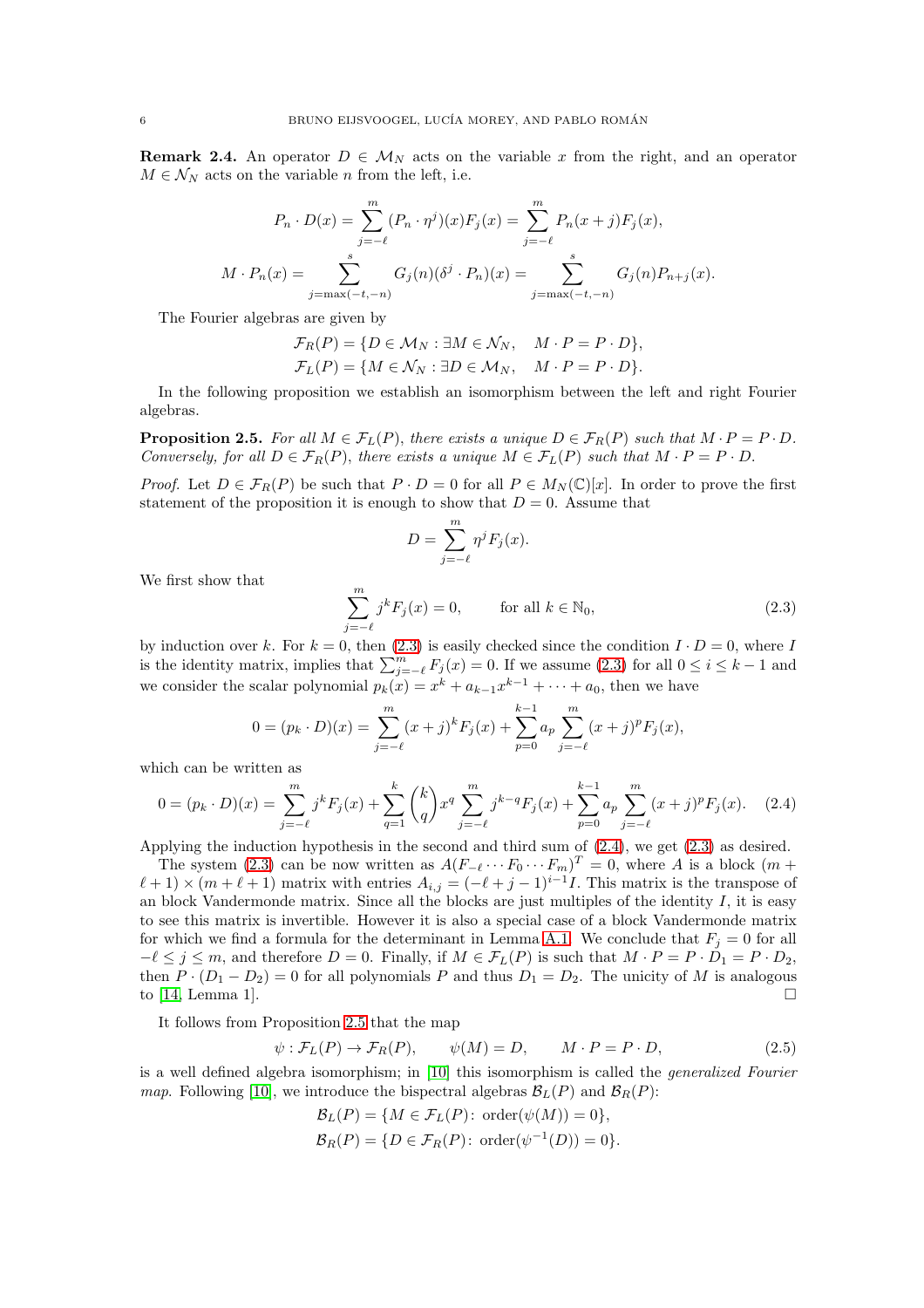It is easy to verify that the monic orthogonal polynomials satisfy the three term recurrence relation

<span id="page-6-0"></span>
$$
xP_n(x) = P_{n+1}(x) + B_n P_n(x) + C_n P_{n-1}(x),
$$
\n(2.6)

where  $B_n$  and  $C_n$  are  $N \times N$  matrices with the following properties:

<span id="page-6-6"></span>
$$
B_n \mathcal{H}_n = \mathcal{H}_n B_n^*, \qquad C_n = \mathcal{H}_n (\mathcal{H}_{n-1})^{-1}.
$$
\n
$$
(2.7)
$$

Let  $\mathcal L$  be the difference operator in n that corresponds to tree term recurrence relation,

<span id="page-6-8"></span>
$$
\mathcal{L} = \delta + B_n + C_n \delta^{-1}.
$$
\n(2.8)

.

Then the recurrence relation [\(2.6\)](#page-6-0) can be written as  $\mathcal{L} \cdot P_n = P_n \cdot x$ , so that  $\mathcal{L} \in \mathcal{B}_L(P) \subset \mathcal{F}_L(P)$ and  $x \in \mathcal{F}_R(P)$ .

As shown in [\[10\]](#page-52-16) for the continuous case, there is a natural adjoint in  $\mathcal{N}_N$ , namely

<span id="page-6-4"></span>
$$
M^{\dagger} = \sum_{j=-t}^{s} \mathcal{H}_n G_j (n-j)^* \mathcal{H}_{n-j}^{-1} \delta^{-j} \implies M^{\dagger} \cdot P_n(x) = \sum_{j=-t}^{\min(s,n)} \mathcal{H}_n G_j (n-j)^* \mathcal{H}_{n-j}^{-1} P_{n-j}(x).
$$
\n(2.9)

Given a pair  $(M, D)$  with  $M \in \mathcal{F}_L(P)$  and  $D \in \mathcal{F}_R(P)$ , a relation of the form

$$
M \cdot P = P \cdot D
$$
, where  $M = \sum_{j=-t}^{s} G_j(n) \delta^j$ 

is called a *ladder relation*. If the operator M only contains nonpositive (nonnegative) powers of  $\delta$ , we say that it is a lowering (raising) relation.

<span id="page-6-7"></span>2.3. Weak Pearson equations and Fourier Algebras. In this section we consider a class of weight matrices with distinguished elements in the left and right Fourier algebras. We say that a weight  $W$  satisfies a system of *weak Pearson equations* if there exists a nonempty set of integers  $\{-\ell, \ldots, m\}$  and matrix polynomials  $F_j$  and  $\widetilde{F}_j$  for  $j = -\ell, \ldots, m$  such that

<span id="page-6-1"></span>
$$
F_j(x - j)W(x - j) = W(x)\tilde{F}_j(x)^*,
$$
 for all  $x \in \mathbb{N}_0$ , and  $j = -\ell, ..., m.$  (2.10)

Note that if  $\ell > 0$ , since W vanishes on the negative integers, the weak Pearson equations [\(2.10\)](#page-6-1) imply that

$$
F_j(x - j) = 0,
$$
  $-\ell \le j \le -1, \quad j \le x \le -1.$ 

Similarly for  $m > 0$  we have

$$
F_j(x) = 0,
$$
  $1 \le j \le m,$   $0 \le x \le j - 1.$ 

We associate to the weight  $W,$  the set of difference operators  $\{D_j\}_{j=-\ell}^m$ 

<span id="page-6-2"></span>
$$
D_j = \eta^j F_j(x). \tag{2.11}
$$

In the following propositions we show that  $D_j$  has an uncomplicated adjoint  $D_j^{\dagger}$  and that both are elements of  $\mathcal{F}_R(P)$ .

<span id="page-6-5"></span>**Proposition 2.6.** Let  $D_i$  be the operator [\(2.11\)](#page-6-2), then its adjoint is given by

$$
D_j^{\dagger} = \eta^{-j} \, \widetilde{F}_j(x).
$$

In other words, if the weight  $W$  satisfies the weak Pearson equations  $(2.10)$ , then

$$
\langle P \cdot D_j, Q \rangle_W = \langle P, Q \cdot D_j^{\dagger} \rangle_W, \qquad j \in \{-\ell, \dots, m\},\
$$

for all matrix valued polynomials P, Q.

Proof. It follows from the explicit expression of the inner product [\(1.5\)](#page-1-0) that

<span id="page-6-3"></span>
$$
\langle P \cdot D_j, Q \rangle_W = \sum_{x=0}^{\infty} P(x+j) F_j(x) W(x) Q(x)^*.
$$
 (2.12)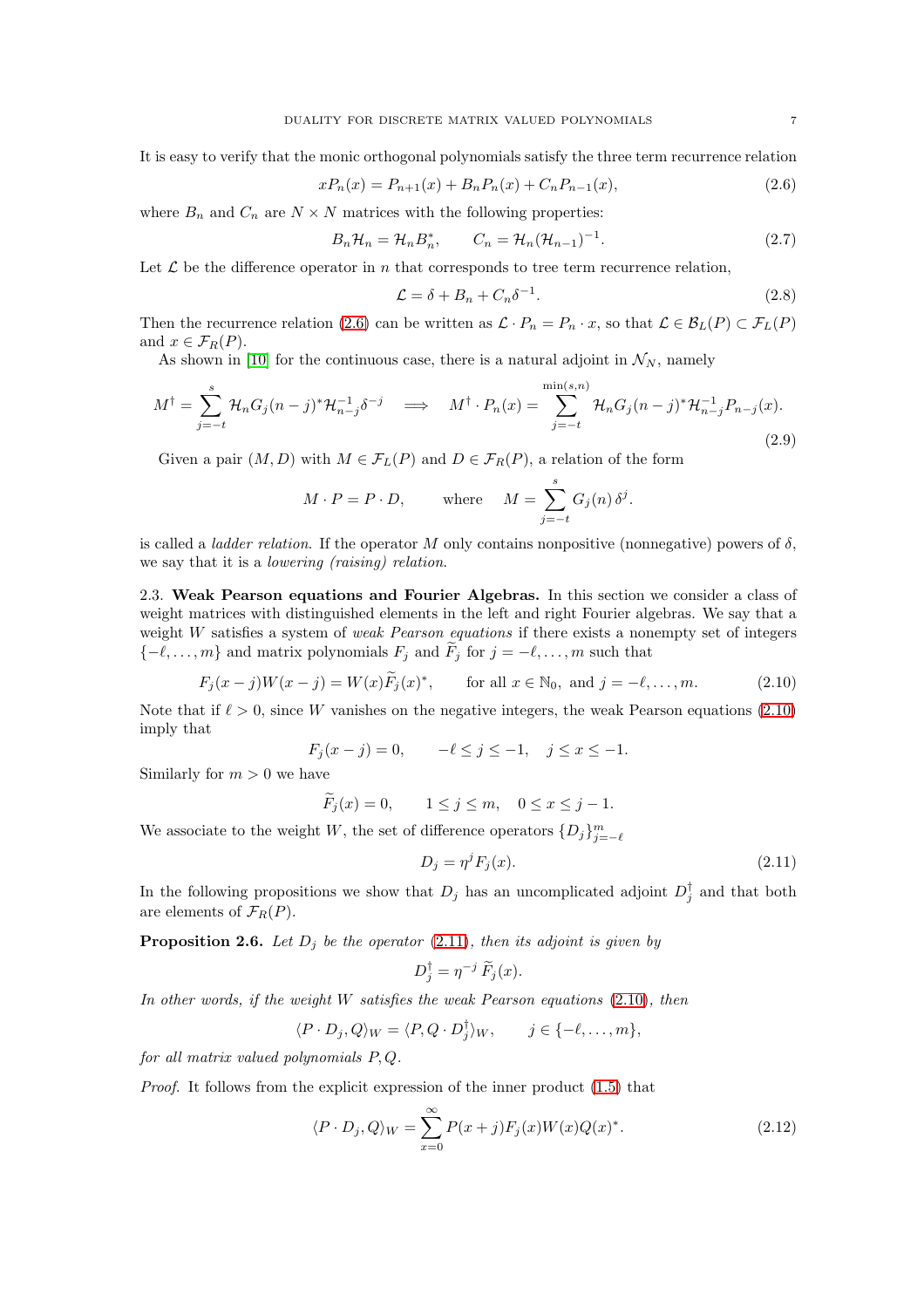If we make the change of variables  $y = x + j$  in [\(2.12\)](#page-6-3) and we use the weak Pearson equations  $(2.10)$ , we obtain

$$
\langle P \cdot D_j, Q \rangle_W = \sum_{x=0}^{\infty} P(x) F(x-j) W(x-j) Q(x-j)^* = \sum_{x=0}^{\infty} P(x) W(x) \left[ Q(x-j) \widetilde{F}_j(x) \right]^*
$$
  
=  $\langle P, Q \cdot D_j^{\dagger} \rangle_W$ .

This completes the proof of the proposition.

From here on out we will want a non-zero sum of such operators

<span id="page-7-0"></span>
$$
D = \sum_{j \in \mathcal{I}} \eta^j F_j(x), \qquad \mathcal{I} \subseteq \{-\ell, \dots, m\}.
$$
 (2.13)

<span id="page-7-1"></span>**Proposition 2.7.** Let  $(P_n)_n$  be the sequence of monic orthogonal polynomials with respect to a positive definite weight W which satisfies the weak Pearson equations [\(2.10\)](#page-6-1). We can take any non-empty  $\mathcal I$  as in [\(2.13\)](#page-7-0) and then the corresponding  $D$  and its adjoint  $D^\dagger$  satisfy

$$
(P_n \cdot D)(x) = M \cdot P_n(x), \qquad (P_n \cdot D^{\dagger})(x) = M^{\dagger} \cdot P_n(x),
$$

where M is the difference operator

$$
M = \sum_{j=-t}^{s} G_j(n) \delta^j, \qquad G_j(n) = \langle P_n \cdot D, P_{n+j} \rangle \mathcal{H}_{n+j}^{-1},
$$

and  $M^{\dagger}$  is defined as in [\(2.9\)](#page-6-4). The summation bounds are given by s, t be given by

$$
s = \max_{j \in \mathcal{I}} \deg F_j, \qquad t = \max_{j \in \mathcal{I}} \deg \widetilde{F}_j.
$$

Moreover  $D, D^{\dagger} \in \mathcal{F}_R(P)$  and  $M, M^{\dagger} \in \mathcal{F}_L(P)$ .

*Proof.* It follows from [\(2.11\)](#page-6-2) that,  $(P_n \cdot D)(x)$  is a polynomial of degree at most  $n + s$  and from Proposition [2.6](#page-6-5) that  $(P_m \cdot D^{\dagger})(x)$  is a polynomial of degree at most  $m + t$ . Then

$$
(P_n \cdot D)(x) = \sum_{k=0}^{n+s} S_k(n) P_k(x), \qquad (P_m \cdot D^{\dagger})(x) = \sum_{k=0}^{m+t} T_k(m) P_k(x),
$$

where  $S_k(n) = \langle P_n \cdot D, P_k \rangle \mathcal{H}_k^{-1}$  and  $T_k(m) = \langle P_m \cdot D^{\dagger}, P_k \rangle \mathcal{H}_k^{-1}$ . Therefore we have

$$
\langle P_n \cdot D, P_m \rangle = \langle P_n, P_m \cdot D^{\dagger} \rangle = \sum_{k=0}^{m+t} \langle P_n, P_k \rangle T_k(m)^*,
$$

so that  $\langle P_n \cdot D, P_m \rangle = 0$  for all  $m < n - t$ .

$$
(P_n \cdot D)(x) = \sum_{k=n-t}^{n+s} S_k(n) P_k(x) = \sum_{j=-t}^{s} S_{n+j}(n) P_{n+j}(x) \qquad \Longrightarrow \qquad (P_n \cdot D)(x) = M \cdot P_n(x).
$$

On the other hand,  $(P_m \cdot D^{\dagger})(x)$  is a polynomial of degree at most  $m + t$  and therefore

$$
P_m \cdot D^{\dagger}(x) = \sum_{k=0}^{m+t} \langle P_m \cdot D^{\dagger}, P_k \rangle \mathcal{H}_k^{-1} P_k(x) = \sum_{k=0}^{m+t} \langle P_k \cdot D, P_m \rangle^* \mathcal{H}_k^{-1} P_k(x)
$$
  
= 
$$
\sum_{k=m-s}^{m+t} \sum_{j=-t}^{s} \langle G_j(k) P_{k+j}, P_m \rangle^* \mathcal{H}_k^{-1} P_k(x)
$$
  
= 
$$
\sum_{j=-t}^{s} \mathcal{H}_m G_j(m-j)^* \mathcal{H}_{m-j}^{-1} P_{m-j}(x) = M^{\dagger} \cdot P_m(x).
$$

This completes the proof of the proposition.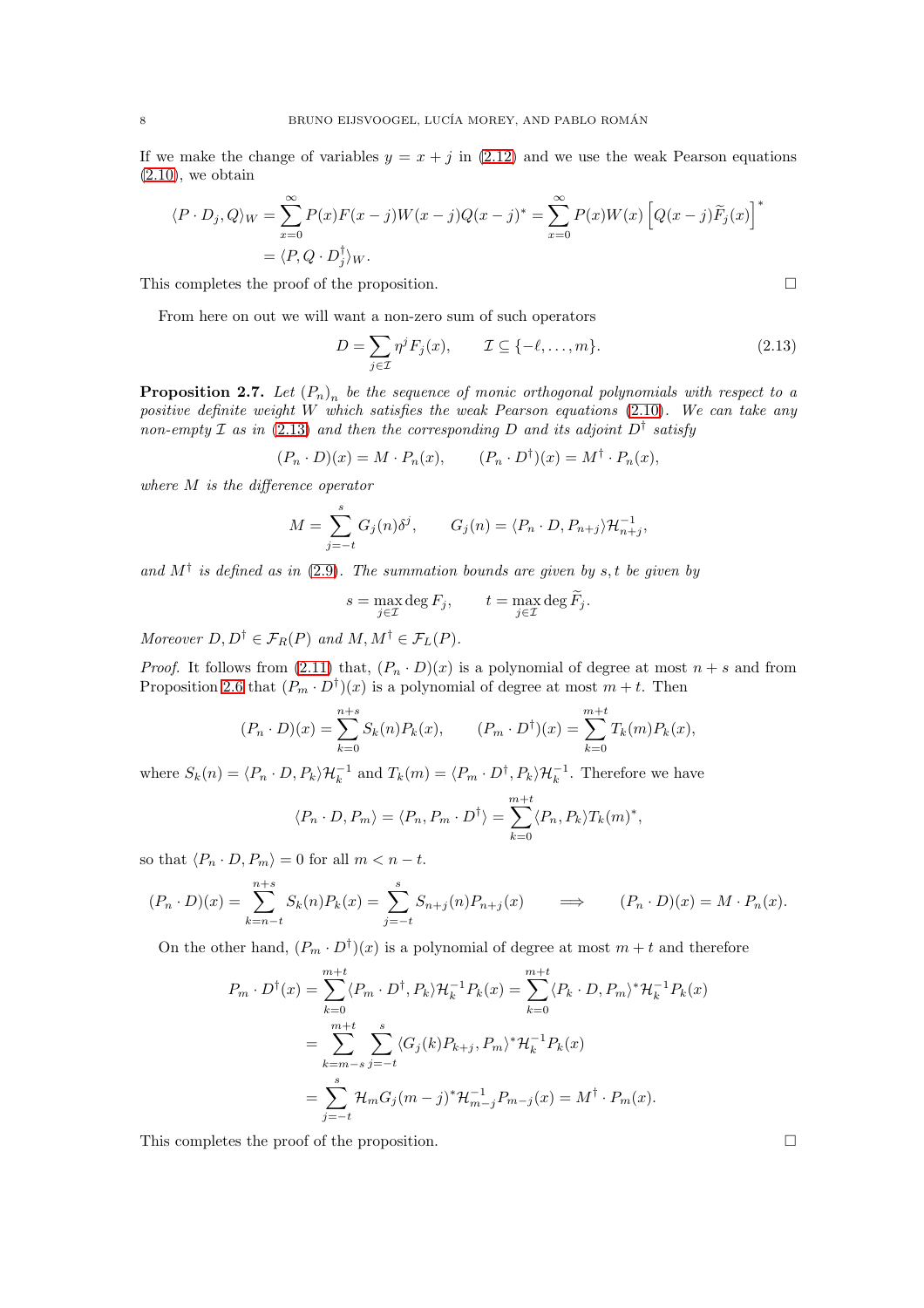2.4. Strong Pearson equations and Shift operators. Let  $V$  be a subset of consecutive integers in N<sub>0</sub> with at least two elements and let us define for V consider a family  $\{W^{(\lambda)}\}_{{\lambda}\in{\mathcal{V}}}$  of positive definite matrix valued weights with finite moments of all order and supported on  $\mathbb{N}_0$ . We denote by  $\langle \cdot, \cdot \rangle^{(\lambda)}$  the matrix valued inner product induced by  $W^{(\lambda)}$ , i.e.

<span id="page-8-3"></span>
$$
\langle P, Q \rangle^{(\lambda)} = \sum_{x=0}^{\infty} P(x) W^{(\lambda)}(x) Q^*(x). \tag{2.14}
$$

We will denote by  $P_n^{(\lambda)}$  the unique monic orthogonal polynomials with respect to  $W^{(\lambda)}$ , by  $\mathcal{H}_m^{(\lambda)}$ the square norm and by  $B_n^{(\lambda)}$ ,  $C_n^{(\lambda)}$  the coefficients of the three term recurrence relation [\(2.6\)](#page-6-0).

In the following theorem we will use the following notation:  $V^0 = V \setminus (\max V)$  if V is bounded from above and  $V^0 = V$  otherwise. On the other hand, V is always bounded from below and so we take  $V_0 = V \setminus (\min V)$ .

<span id="page-8-2"></span>**Theorem 2.8** (Shift operators). Let  $V$ ,  $V^0$ ,  $V_0$  as above and let us consider a family  $(W^{(\lambda)})_{\lambda \in V}$ . We assume, additionally, that there exist two families of polynomials  $(\Phi^{(\lambda)})_{\lambda \in \mathcal{V}^0}$  and  $(\Psi^{(\lambda)})_{\lambda \in \mathcal{V}^0}$ with deg  $\Phi^{(\lambda)} \leq 2$  and deg  $\Psi^{(\lambda)} \leq 1$  for all  $\lambda \in \mathcal{V}^0$ , such that

<span id="page-8-0"></span>
$$
W^{(\lambda+1)}(x) = W^{(\lambda)}(x)\Phi^{(\lambda)}(x), \qquad W^{(\lambda+1)} \cdot \nabla(x) = W^{(\lambda)}(x)\Psi^{(\lambda)}(x), \qquad \forall \lambda \in \mathcal{V}^0,\tag{2.15}
$$

with

$$
\Phi^{(\lambda)}(x) = \mathcal{K}_2^{(\lambda)} x^2 + \mathcal{K}_1^{(\lambda)} x + \mathcal{K}_0^{(\lambda)}, \quad \Psi^{(\lambda)}(x) = \mathcal{J}_1^{(\lambda)} x + \mathcal{J}_0^{(\lambda)}.
$$

Then

(1) The difference operator  $\Delta = \eta - I$  is a backward shift operator for  $P_n^{(\lambda)}$ :

$$
\Delta: L^2(W^{(\lambda)}) \to L^2(W^{(\lambda+1)}), \qquad P_n^{(\lambda)} \cdot \Delta(x) = n P_{n-1}^{(\lambda+1)}(x), \qquad \forall \lambda \in \mathcal{V}^0.
$$

(2) The operator  $\Delta$  has an adjoint  $S^{(\lambda)} : L^2(W^{(\lambda+1)}) \to L^2(W^{(\lambda)})$ , explicitly given by

$$
S^{(\lambda)} = -(\nabla \Phi^{(\lambda)}(x)^{*} + \eta^{-1} \Psi^{(\lambda)}(x)^{*}) = -\Phi^{(\lambda)}(x)^{*} + \eta^{-1} (\Phi^{(\lambda)}(x)^{*} - \Psi^{(\lambda)}(x)^{*}),
$$

such that

$$
\langle P \cdot \Delta, Q \rangle^{(\lambda+1)} = \langle P, Q \cdot S^{(\lambda)} \rangle^{(\lambda)}
$$

for all matrix polynomials P, Q.

(3) The operator  $S^{(\lambda)}$  is a forward shift operator, i.e.

$$
P_{n-1}^{(\lambda+1)} \cdot S^{(\lambda)} = G_n^{(\lambda)} P_n^{(\lambda)}, \qquad G_n^{(\lambda)} = -(n-1) \, \mathcal{K}_2^{(\lambda)*} - \mathcal{J}_1^{(\lambda)*}.
$$

**Remark 2.9.** We will see that  $G_n^{(\lambda)}$  is in fact invertible in the proof of Theorem [2.11](#page-10-0) in equation  $(2.20)$ .

*Proof.* For (1), we take  $n \geq 1$ . The sequence  $(P_n^{(\lambda)} \cdot \Delta)_n$  satisfies

<span id="page-8-1"></span>
$$
\sum_{x=0}^{\infty} ((P_n \cdot \Delta)W^{(\lambda+1)}(P_m \cdot \Delta)^*)(x) = \lim_{\mathcal{N} \to \infty} \left[ \sum_{x=0}^{\mathcal{N}} ((P_n \cdot \Delta)W^{(\lambda+1)}(P_m \cdot \Delta)^*)(x) \right] = 0, \quad m < n.
$$
\n(2.16)

This is proved by a lengthy computation involving summation by parts [\(2.1\)](#page-4-2) and the Leibniz rule [\(2.2\)](#page-4-3). Since the sequence  $P_n \cdot \Delta$  is a matrix polynomial of degree  $n-1$  with leading coefficient equal to  $nI$ , [\(2.16\)](#page-8-1) leads to  $P_n^{(\lambda)} \cdot \Delta = nP_{n-1}^{(\lambda+1)}$ .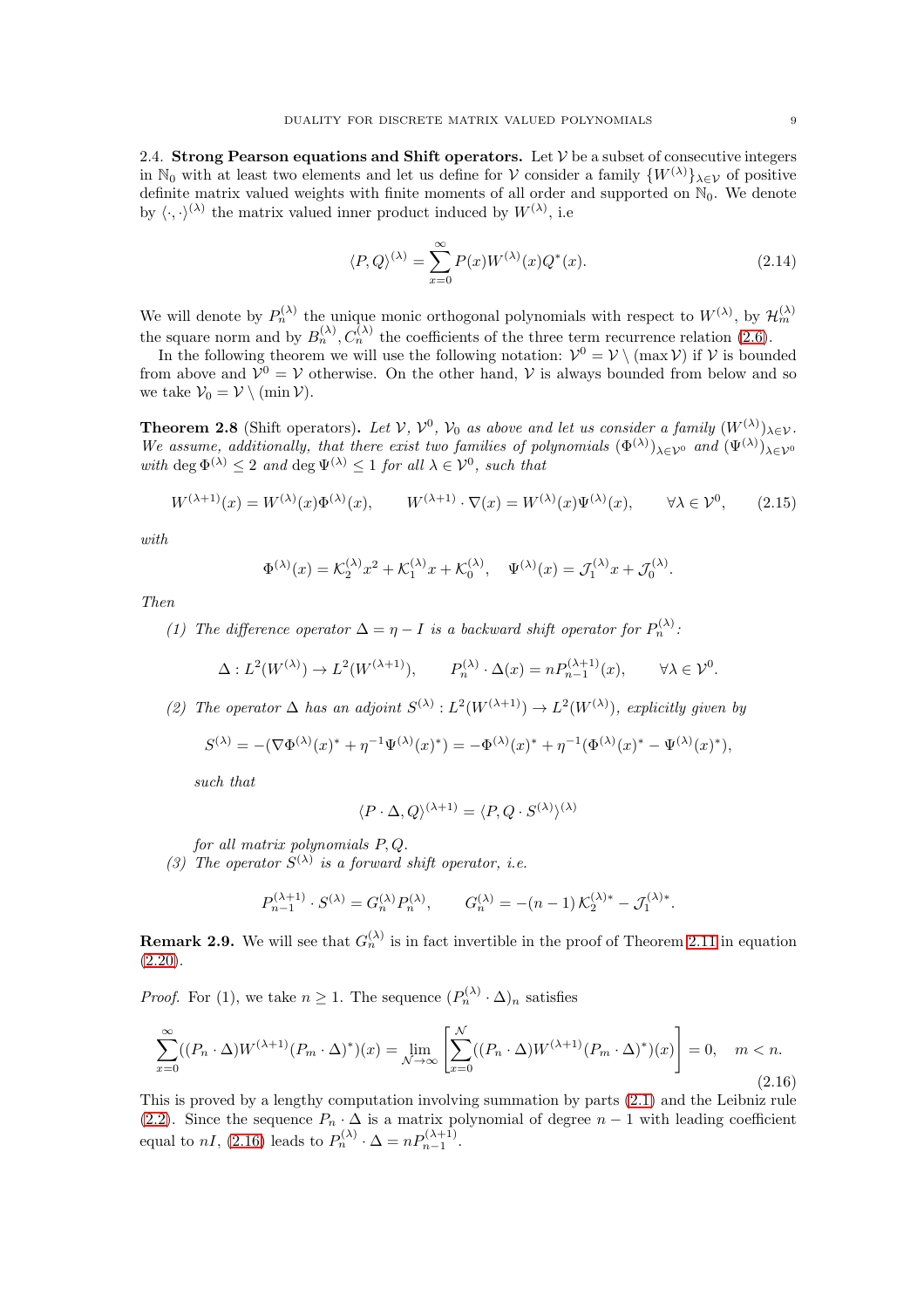For (2) we first observe that

 $\ddot{\phantom{0}}$ 

$$
\langle P \cdot \Delta, Q \rangle^{(\lambda+1)} = \lim_{\substack{N \to \infty}} \sum_{x=0}^{N} \left[ P(x+1) W^{(\lambda+1)}(x) Q(x)^{*} - P(x) W^{(\lambda+1)}(x) Q(x)^{*} \right]
$$
  
\n
$$
= \lim_{N \to \infty} \sum_{x=0}^{N} P(x+1) W^{(\lambda+1)}(x) Q(x)^{*} - \lim_{N \to \infty} \sum_{x=-1}^{N-1} P(x+1) W^{(\lambda+1)}(x+1) Q(x+1)^{*}
$$
  
\n
$$
= -P(0) W^{(\lambda+1)}(0) Q(0)^{*} + \sum_{x=0}^{\infty} P(x+1) \left[ W^{(\lambda+1)}(x) Q(x)^{*} - W^{(\lambda+1)}(x+1) Q(x+1)^{*} \right]
$$
  
\n
$$
= -P(0) W^{(\lambda+1)}(0) Q(0)^{*} - \sum_{x=0}^{\infty} P(x+1) (W^{(\lambda+1)} Q^{*} \cdot \Delta)(x).
$$

Applying summation by parts, and shifting the index of summation  $x \mapsto x - 1$ , we get

$$
\langle P \cdot \Delta, Q \rangle^{(\lambda+1)} = P(0)W^{(\lambda+1)}(0)(Q^* \cdot \Delta)(-1) + P(0)(W^{(\lambda)} \cdot \Delta)(-1)Q^*(-1) - P(0)W^{(\lambda+1)}(0)Q(0)^* - \sum_{x=0}^{\infty} P(x) \left[ W^{(\lambda+1)}(x)(Q^* \cdot \Delta)(x-1) + (W^{(\lambda+1)} \cdot \Delta)(x-1)Q^*(x-1) \right]. \tag{2.17}
$$

Now, since  $W^{(\lambda+1)}(x) = 0$  for all  $x \in \mathbb{Z}_{\leq 0}$ , we have

<span id="page-9-0"></span>
$$
-P(0)W^{(\lambda+1)}(0)Q(0)^* + P(0)W^{(\lambda+1)}(0)(Q^* \cdot \Delta)(-1) + P(0)(W^{(\lambda)} \cdot \Delta)(-1)Q^*(-1) = 0, (2.18)
$$
  
and from the Pearson equation (2.15)

$$
W^{(\lambda+1)}(x)(Q^* \cdot \nabla)(x) + (W^{(\lambda+1)} \cdot \nabla)(x)Q^*(x-1)
$$
  
= 
$$
W^{(\lambda)}(x)\left[ (Q \cdot \nabla)(x)\Phi^{(\lambda)}(x)^* + Q(x-1)\Psi^{(\lambda)}(x)^* \right]^*.
$$
 (2.19)

If we replace [\(2.18\)](#page-9-0), [\(2.19\)](#page-9-1) in [\(2.17\)](#page-9-2), we obtain (2).

Finally we prove (3). First we observe that, since  $\Phi^{(\lambda)}$  and  $\Psi^{(\lambda)}$  are polynomials of degree at most two and one, respectively, part (2) of the theorem implies that  $P_{n-1}^{(\lambda+1)} \cdot S^{(\lambda)}$  is a polynomial of degree, at most *n*. Therefore there exist matrices  $\mathcal{G}_n^{(\lambda)}$  such that

<span id="page-9-2"></span><span id="page-9-1"></span>
$$
P_{n-1}^{(\lambda+1)} \cdot S^{(\lambda)} = \mathcal{G}_n^{(\lambda)} P_n^{(\lambda)} + \ldots + \mathcal{G}_0^{(\lambda)} P_0^{(\lambda)}.
$$

Now, using that  $\Delta$  and  $S^{(\lambda)}$  are each others adjoints,

$$
\mathcal{G}_m^{(\lambda)}=\langle P_{n-1}^{(\lambda+1)}\cdot S^{(\lambda)}, P_m^{(\lambda)}\rangle^{(\lambda)}=\langle P_{n-1}^{(\lambda+1)}, P_m^{(\lambda)}\cdot\Delta\rangle^{(\lambda+1)}=\langle P_{n-1}^{(\lambda+1)}, m P_{m-1}^{(\lambda+1)}\rangle^{(\lambda+1)}=0,
$$

for all  $n \neq m$ . Now we denote the only nonzero coefficient  $G_n^{(\lambda)} = \mathcal{G}_n^{(\lambda)}$  to get

$$
P_{n-1}^{(\lambda+1)} \cdot S^{(\lambda)} = G_n^{(\lambda)} P_n^{(\lambda)}.
$$

The expression of the matrices  $G_n^{(\lambda)}$  follows by comparing the leading coefficients in the equation above. This completes the proof of the theorem.

Remark 2.10. The requirements on the weight in  $(2.15)$  are called *strong* Pearson equations. They are called Pearson because, like the weak Pearson equations, they reduce to scalar Pearson equations in the scalar case. And they are called strong because they imply a system of very specific weak Pearson equations with  $j \in \{0, 1\}$ , cf. [\(2.10\)](#page-6-1),

$$
F_0(x) = \widetilde{F}_0(x) = F_1(x) = \Phi^{(\lambda)}(x)^*, \qquad \widetilde{F}_1(x) = \Phi^{(\lambda)}(x)^* - \Psi^{(\lambda)}(x)^*,
$$

in addition to requiring that  $W^{(\lambda)}(x)\Phi^{(\lambda)}(x)$  must also be a weight. One such weak Pearson is obtained by combining two strong Pearson equations, so that we have only one weight  $W^{(\lambda)}$ 

$$
W^{(\lambda)}(x)\Phi^{(\lambda)}(x) - W^{(\lambda)}(x-1)\Phi^{(\lambda)}(x-1) = W^{(\lambda)}(x)\Psi^{(\lambda)}(x),
$$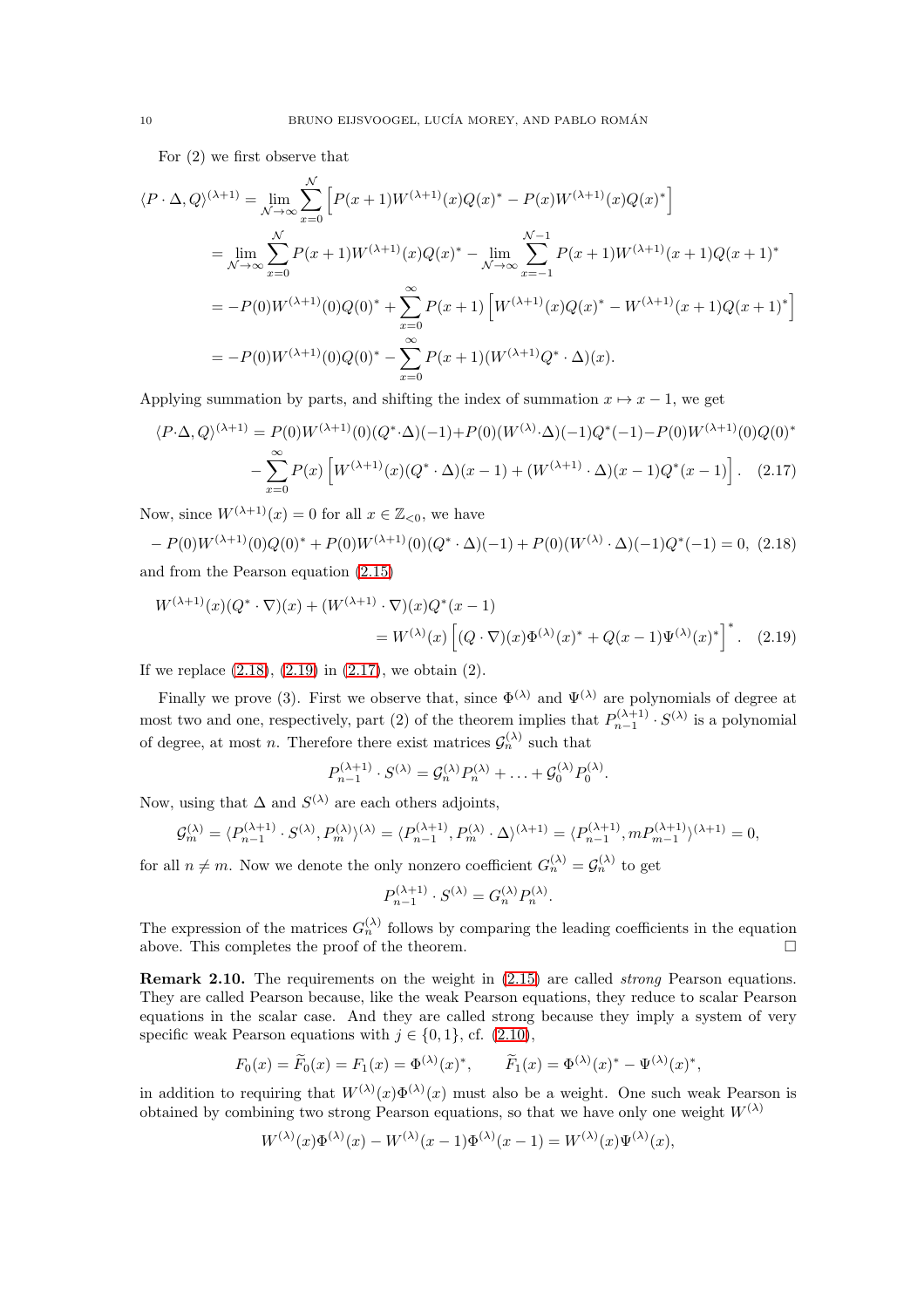and subsequently using the fact that  $W^{(\lambda)}(x)\Phi^{(\lambda)}(x)$  is again a weight and so must be a symmetric matrix. This allows us to rearrange the above equation to

$$
\Phi^{(\lambda)}(x-1)^*W^{(\lambda)}(x-1) = W^{(\lambda)}(x)\left(\Phi^{(\lambda)}(x) - \Psi^{(\lambda)}(x)\right)
$$

The other weak Pearson equation follows directly from the fact that  $W^{(\lambda)}(x)\Phi^{(\lambda)}(x)$  is a symmetric matrix,

$$
\Phi^{(\lambda)}(x)^* W^{(\lambda)}(x) = W^{(\lambda)}(x) \Phi^{(\lambda)}(x).
$$

These weak Pearson equations then leads to a few additional operators

$$
E_1 = \Phi^{(\lambda)}(x)^* = E_1^{\dagger},
$$
  
\n
$$
E_2 = \eta \Phi^{(\lambda)}(x)^*, \qquad E_2^{\dagger} = \eta^{-1} (\Phi^{(\lambda)}(x)^* - \Psi^{(\lambda)}(x)^*),
$$

<span id="page-10-5"></span>which are all elements of  $\mathcal{F}_R(P)$  due to Proposition [2.7.](#page-7-1)

2.5. Applications of the shift operators. In this subsection we obtain explicit structural formulas for the monic polynomials  $(P_n^{(\lambda)})_n$  by using the shift operators. Rodrigues formulas for discrete matrix orthogonal polynomials were also obtained by a different method in [\[22\]](#page-52-20). For the rest of this paper we assume  $\mathcal{V} = \mathbb{N}_0$ , so that we have an infinite family of matrix valued weights  $W^{(\lambda)}$ .

<span id="page-10-0"></span>**Theorem 2.11.** Let  $(W^{(\lambda)})_{\lambda \in \mathbb{N}_0}$  be a family weights, as in Theorem [2.8.](#page-8-2) Then

(1) Square norms: The square norm  $\mathcal{H}_n^{(\lambda)}$  of  $P_n^{(\lambda)}$  is equal to

<span id="page-10-1"></span>
$$
\mathcal{H}_n^{(\lambda)} = n! \mathcal{H}_0^{(\lambda+n)} \big( (G_1^{(\lambda+n-1)})^* \big)^{-1} \dots \big( (G_n^{(\lambda)})^* \big)^{-1} . \tag{2.20}
$$

<span id="page-10-2"></span>,

(2) Rodrigues formula: The monic orthogonal polynomials respect to  $W^{(\lambda)}$  are given by

$$
P_n^{(\lambda)}(x) = (-1)^n (G_1^{(\lambda+n-1)} \dots G_n^{(\lambda)})^{-1} W^{(\lambda+n)} \cdot \nabla^n(x) (W^{(\lambda)}(x))^{-1}
$$

for all n and  $\lambda$  in  $\mathbb{N}_0$  where the matrices  $G_n^{(\lambda)}$  are given in Theorem [2.8,](#page-8-2) (3).

(3) Three term recurrence relation: The coefficients of the recurrence [\(2.6\)](#page-6-0) are given by

$$
B_n^{(\lambda)} = nX_1^{(\lambda + n - 1)} - (n + 1)X_1^{(\lambda + n)} + n, \qquad C_n^{(\lambda)} = \mathcal{H}_n^{(\lambda)}(\mathcal{H}_{n-1}^{(\lambda)})^{-1},
$$

where  $X_n^{(\lambda)}$  denotes the subleading coefficient of  $P_n^{(\lambda)}$ .

(4) The second order operators  $S^{(\lambda-1)}\Delta$  and  $\Delta S^{(\lambda)}$  have the polynomials  $P_n^{(\lambda)}$  as eigenfunctions. More precisely

<span id="page-10-6"></span>
$$
(P_n^{(\lambda)} \cdot S^{(\lambda-1)}\Delta)(x) = (n+1)G_{n+1}^{(\lambda-1)}P_n^{(\lambda)}(x), \qquad (P_n^{(\lambda)} \cdot \Delta S^{(\lambda)})(x) = nG_n^{(\lambda)}P_n^{(\lambda)}(x). \tag{2.21}
$$

*Proof.* In order to prove (1) we observe that for  $\lambda \in V_0$ ,

$$
\mathcal{H}_n^{(\lambda)} = \langle P_n^{(\lambda)}, P_n^{(\lambda)} \rangle^{(\lambda)} = \frac{1}{n+1} \langle P_{n+1}^{(\lambda-1)} \cdot \Delta, P_n^{(\lambda)} \rangle^{(\lambda)} = \frac{1}{n+1} \langle P_{n+1}^{(\lambda-1)}, P_n^{(\lambda)} \cdot S^{(\lambda-1)} \rangle^{(\lambda-1)}
$$

$$
= \frac{1}{n+1} \langle P_{n+1}^{(\lambda-1)}, P_{n+1}^{(\lambda-1)} \rangle^{(\lambda-1)} (G_{n+1}^{(\lambda-1)})^* = \frac{1}{n+1} \mathcal{H}_{n+1}^{(\lambda-1)} (G_{n+1}^{(\lambda-1)})^*.
$$
 (2.22)

Iterating this we obtain [\(2.20\)](#page-10-1). We note that [\(2.22\)](#page-10-2) implies that the matrices  $G_n^{(\lambda)}$  are invertible for all  $n, \lambda$ .

We prove  $(2)$  by induction on n, by first proving for Q any matrix polynomial that

<span id="page-10-4"></span>
$$
Q \cdot (S^{(\lambda + n - 1)} \cdots S^{(\lambda)}) = (-1)^n (Q W^{(\lambda + n)} \cdot \nabla^n) (W^{(\lambda)})^{-1} \quad \text{for all } n \in \mathbb{N}.
$$
 (2.23)

We proceed in the case  $n = 1$ , using the definition of the operator  $S^{(\lambda)}$  we get

<span id="page-10-3"></span>
$$
Q \cdot S^{(\lambda)}(x) = -\left[Q \cdot \Delta(x-1)(\Phi^{(\lambda)}(x))^* + Q(x-1)(\Psi^{(\lambda)}(x))^*\right].
$$
 (2.24)

Using equations  $(2.15)$  and  $(2.2)$ , the right hand side of  $(2.24)$  becomes

$$
- \left[ (Q \cdot \Delta)(x-1)W^{(\lambda+1)}(x) + Q(x-1)(W^{(\lambda+1)} \cdot \Delta)(x-1) \right] W^{(\lambda)}(x)^{-1}
$$
  
= - (QW^{(\lambda+1)} \cdot \Delta)(x-1)(W^{(\lambda)}(x))^{-1}.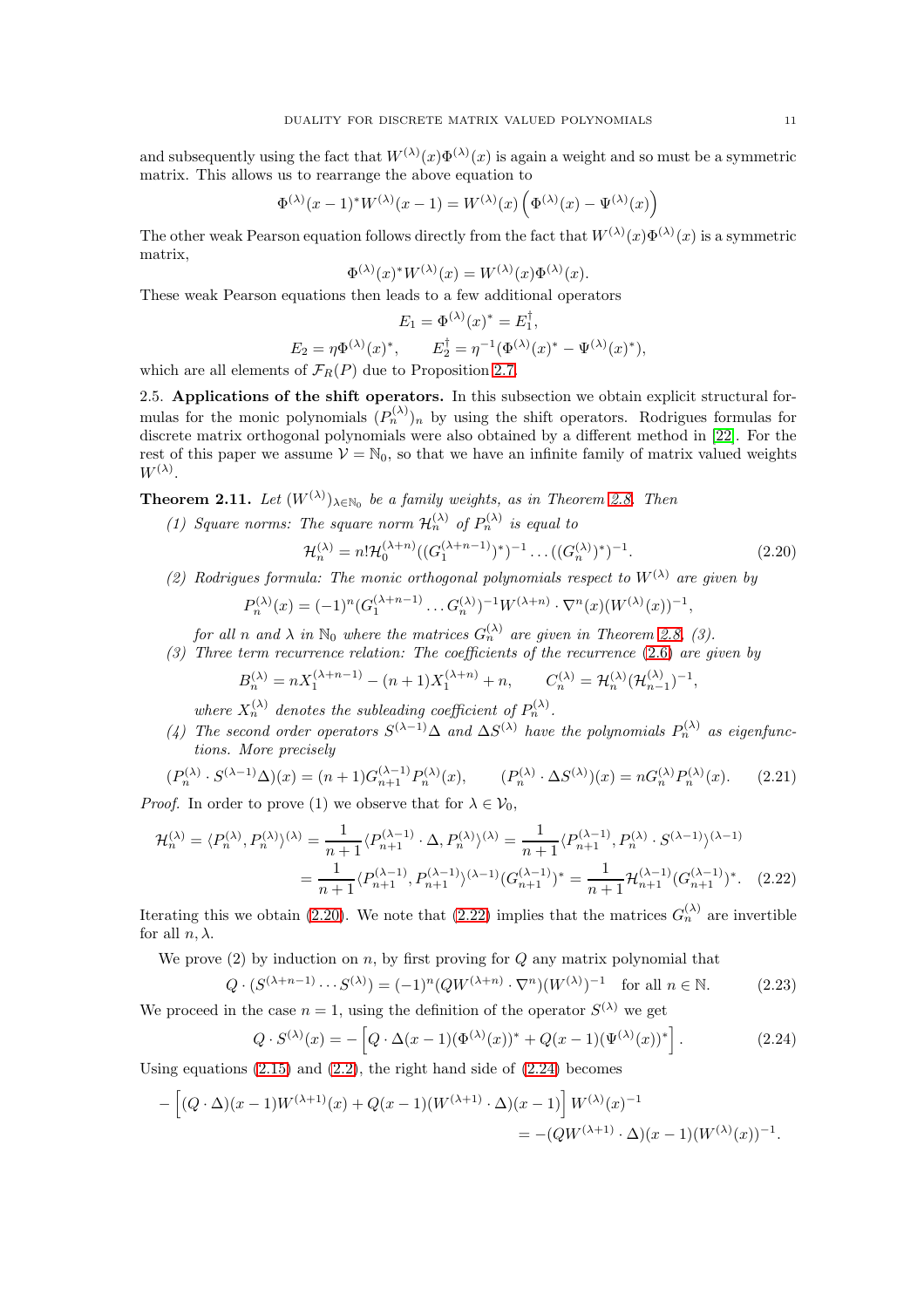From the definition of the operator  $\nabla$ , [\(2.24\)](#page-10-3) is written as

<span id="page-11-3"></span><span id="page-11-2"></span>
$$
Q \cdot S^{(\lambda)}(x) = -(QW^{(\lambda+1)} \cdot \nabla)(x)(W^{(\lambda)}(x))^{-1}, \tag{2.25}
$$

completing the case  $n = 1$ . Now assume that [\(2.23\)](#page-10-4) holds true for n. Then applying the inductive hypothesis we find

$$
Q \cdot (S^{(\lambda+n)} \dots S^{(\lambda)})(x) = (Q \cdot S^{((\lambda+1)+n-1)} \dots S^{(\lambda+1)}) \cdot S^{(\lambda)}(x)
$$
  
=  $(-1)^n \left( (QW^{(\lambda+n+1)} \cdot \nabla^n)(x)W^{(\lambda+1)}(x)^{-1} \right) \cdot S^{(\lambda)}(x)$   
=  $(-1)^{n+1} \left( (QW^{(\lambda+n+1)} \cdot \nabla^{n+1})(x) \right) W^{(\lambda)}(x)^{-1},$  (2.26)

where in the last line we have used the action of  $S^{(\lambda)}$  as given in [\(2.25\)](#page-11-2). This proves that [\(2.23\)](#page-10-4) holds for all  $n \in \mathbb{N}$ .

Now, from the forward shift relation  $(P_{n-1}^{(\lambda+1)} \cdot S^{(\lambda)}) = G_n^{(\lambda)} P_n^{(\lambda)}$  and [\(2.26\)](#page-11-3) with Q replaced by the identity matrix  $I$ , we get

$$
G_1^{(\lambda+n-1)} \dots G_n^{(\lambda)} P_n^{(\lambda)} = I \cdot (S^{(\lambda)} \dots S^{(\lambda+n-1)}) = (-1)^n (W^{(\lambda+n)} \cdot \nabla^n) (W^{(\lambda)})^{-1}.
$$

This concludes the proof of (2).

The expression for  $C_n^{(\lambda)}$  was already observed in [\(2.7\)](#page-6-6). Denoting the subleading coefficient of  $P_n^{(\lambda)}(x)$  by  $X_n^{(\lambda)}$ , we obtain from [\(2.6\)](#page-6-0) that  $B_n^{(\lambda)} = X_n^{(\lambda)} - X_{n+1}^{(\lambda)}$ . Now the backward shift relation  $P_n^{(\lambda)}(x) \cdot \Delta = n P_{n-1}^{(\lambda+1)}(x)$ , gives a a simple recurrence relation for  $X_n^{(\lambda)}$ :

$$
(n-1)X_n^{(\lambda)} + \frac{n(n-1)}{2} = nX_{n-1}^{(\lambda+1)}.
$$

Iterating this equation we get

$$
X_n^{(\lambda)} = nX_1^{(\lambda + n - 1)} - \frac{n(n - 1)}{2}.
$$

As a consequence

<span id="page-11-5"></span>
$$
B_n^{(\lambda)} = nX_1^{(\lambda + n - 1)} - (n + 1)X_1^{(\lambda + n)} + n.
$$
\n(2.27)

<span id="page-11-1"></span>The proof of (3) is then complete. Finally, (4) follows immediately from Theorem [2.8.](#page-8-2)

### 3. Duality for Matrix valued orthogonal polynomials

In this section we introduce a notion of duality for matrix valued orthogonal polynomials. This can be viewed as an extension of the notion of duality for scalar orthogonal polynomials developed in [\[40\]](#page-53-1).

3.1. Matrix valued dual polynomials. We consider a sequence  $(Q_x)_x$  of matrix valued polynomials of matrix argument N, such that deg  $Q_x = x$  for all  $x \in \mathbb{N}_0$  and such that the variable N multiplies from the left, i.e. there exist matrices  $A_{x,x}, \ldots, A_{x,0} \in M_N(\mathbb{C})$  such that

<span id="page-11-0"></span>
$$
Q_x(\mathcal{N}) = \mathcal{N}^x A_{x,x} + \mathcal{N}^{x-1} A_{x,x-1} + \dots + A_{x,0}.
$$
 (3.1)

If the variable N is a multiple of the identity matrix, say  $\mathcal{N} = nI$ , we will write  $Q_x(n) = Q_x(nI)$ . Additionally, we assume that there exists a  $M_N(\mathbb{C})$ -valued function  $\rho$ , which will be called the eigenvalue function, such that the following three term recurrence relation holds true:

<span id="page-11-4"></span>
$$
\rho(n)Q_x(\rho(n)) = Q_{x+1}(\rho(n)) + Q_x(\rho(n))\mathcal{Y}_x + Q_{x-1}(\rho(n))\mathcal{Z}_x, \quad x \in \mathbb{N}_0, \qquad Q_0 = I,\tag{3.2}
$$

and  $Q_{-1} = \mathcal{Z}_0 = 0$ . In order to ensure that the sequence of monic polynomials  $(Q_x)_x$  satisfying [\(3.2\)](#page-11-4) is unique, we need to impose some condition on the eigenvalue functions. We note that in [\(3.2\)](#page-11-4), the coefficients  $\mathcal{Y}_x$  and  $\mathcal{Z}_x$  multiply from the right, while the function  $\rho(n)$  multiplies from the left.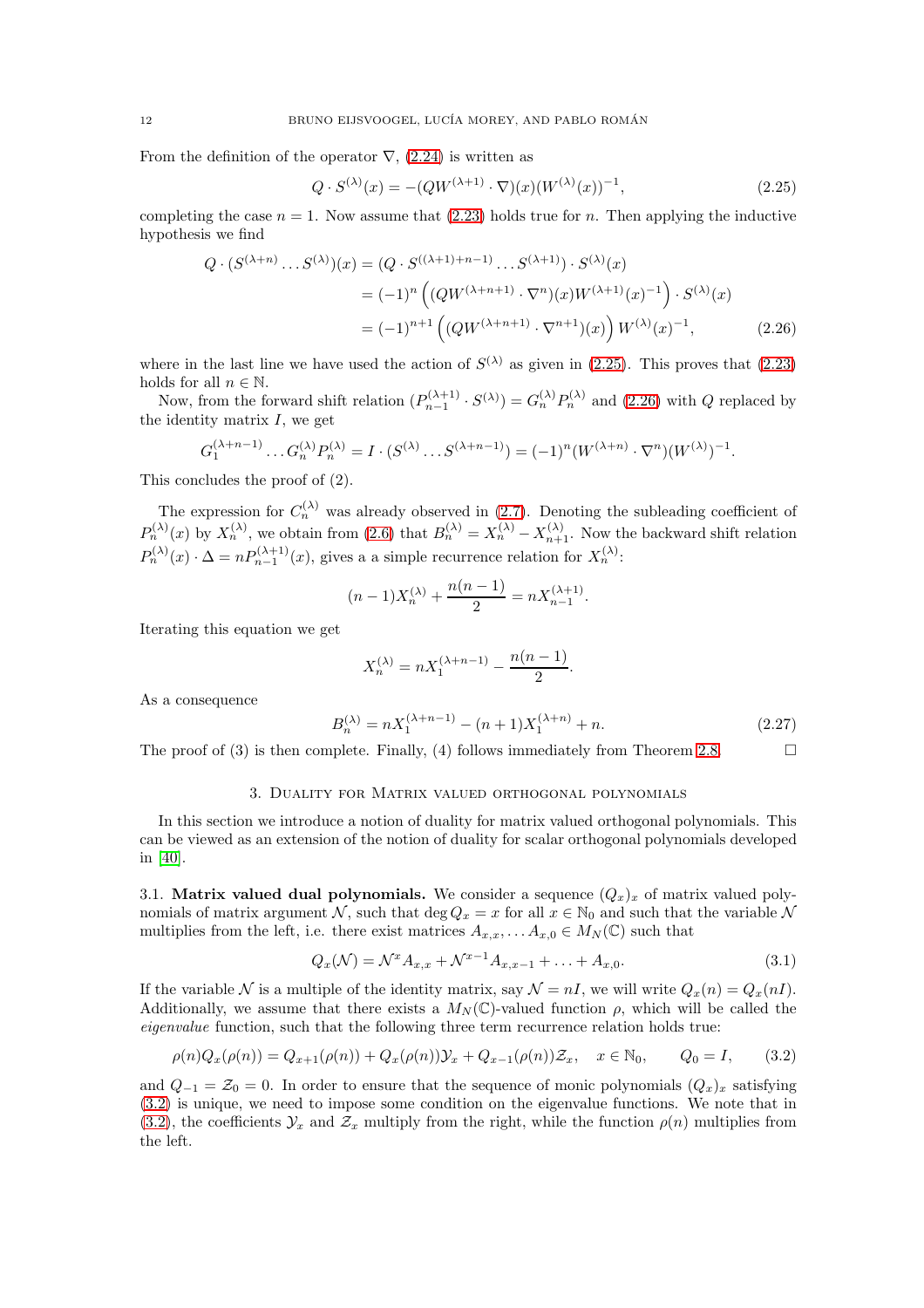<span id="page-12-1"></span>**Condition 3.1.** Every entry of  $\rho(n)$  is a rational function of n without poles in N<sub>0</sub> and for every  $x \in \mathbb{N}_0$ , there exist  $k_0, \ldots k_x \in \mathbb{N}_0$  such that the block Vandermonde matrix

<span id="page-12-2"></span>
$$
\begin{pmatrix}\nI & \rho(k_0) & \rho(k_0)^2 & \cdots & \rho(k_0)^x \\
I & \rho(k_1) & \rho(k_1)^2 & \cdots & \rho(k_1)^x \\
\vdots & \vdots & \vdots & \ddots & \vdots \\
I & \rho(k_x) & \rho(k_x)^2 & \cdots & \rho(k_x)^x\n\end{pmatrix},
$$
\n(3.3)

is invertible. In particular this implies that the  $\rho(n)'s$  are different and invertible for infinitely many  $n \in \mathbb{N}_0$ . In Lemma [A.1](#page-47-0) we describe a large family of eigenvalue functions satisfying Condition [3.1.](#page-12-1)

<span id="page-12-4"></span>**Lemma 3.2.** Let  $(Q_x)_x$  be a sequence of monic matrix polynomials such that [\(3.2\)](#page-11-4) holds for all  $n \in \mathbb{N}_0$ . If the eigenvalue function  $\rho(n)$  satisfies Condition [3.1,](#page-12-1) then  $(Q_x)_x$  is unique.

*Proof.* Let  $(Q_x)_x$  be the unique sequence of monic matrix valued polynomials defined by the three term recurrence relation

$$
n\widetilde{Q}_x(n) = \widetilde{Q}_{x+1}(n) + \widetilde{Q}_x(n)\mathcal{Y}_x + \widetilde{Q}_{x-1}(n)\mathcal{Z}_x, \qquad \widetilde{Q}_0 = Q_0 = I.
$$

Then,  $\tilde{Q}_x(\rho(n))$  satisfies the recurrence [\(3.2\)](#page-11-4) as well. Proceeding recursively in x, we obtain

 $Q_x(\rho(n)) = \widetilde{Q}_x(\rho(n)), \quad \forall x, n \in \mathbb{N}_0.$ 

Now the proof of the lemma will be complete if we show that if  $P$  is a matrix polynomial which satisfies  $P(\rho(n)) = 0$  for all  $n \in \mathbb{N}_0$ , then  $P = 0$ . Suppose that  $P(n) = n^x A_x + \cdots + A_0$ , with  $A_x \neq 0$ . Then by Condition [3.1,](#page-12-1) there exist  $k_0, \ldots k_x \in \mathbb{N}_0$  such that the block Vandermonde matrix [\(3.3\)](#page-12-2) is invertible. Then the condition

$$
P(\rho(k_j)) = \rho(k_j)^x A_x + \dots + \rho(k_j) A_1 + A_0 = 0, \qquad j = 0, \dots, x,
$$

implies that  $A_x = \cdots = A_1 = A_0 = 0$ , and this completes the proof of the lemma.

We are now ready to introduce the notion of duality for matrix orthogonal polynomials. We consider a weight matrix W and its sequence of monic orthogonal polynomials  $(P_n)_n$  as in [\(1.6\)](#page-1-2).

<span id="page-12-0"></span>**Definition 3.3.** Let  $(Q_x)_x$  be a family of matrix polynomials satisfying [\(3.2\)](#page-11-4) and assume that the eigenvalue  $\rho(n)$  satisfies Condition [3.1.](#page-12-1) Let  $M_1(n), M_2(x)$  be invertible matrix valued functions on N<sub>0</sub> and assume, additionally, that  $M_2(x+1)^{-1}M_2(x)$  is a rational function. We say that the  $4$ -tuple  $(Q_x, M_1, M_2, \rho)$  is a dual family for  $(P_n)_n$  if

<span id="page-12-3"></span>
$$
P_n(x) = M_1(n)Q_x(\rho(n))M_2(x), \qquad \text{for all } x, n \in \mathbb{N}_0. \tag{3.4}
$$

If there is no place for confusion, we will simply write  $(Q_x)_x$ .

The dual relation [\(3.4\)](#page-12-3) could also be written in the form  $M_1(n)^{-1}P_n(x) = Q_x(\rho(n))M_2(x)$ , where the left hand side is a polynomial in  $x$  and the right hand side a polynomial in  $n$  evaluated at  $\rho(n)$ . Note that [\(3.4\)](#page-12-3) together with the invertibility of  $M_1(n)$  and  $M_2(n)$  implies that  $P_n(0)$  is invertible for all  $n \in \mathbb{N}_0$  and  $Q_x(\rho(0))$  is invertible for all  $x \in \mathbb{N}_0$ .

There is an equivalence relation between dual families. Let  $(Q_x, M_1, M_2, \rho)$  be a dual family and let R be any invertible constant matrix. We denote by  $\check{Q}_x$  the polynomial

$$
\breve{Q}_x(\mathcal{N}) = \mathcal{N}^x(R^{-1}A_{x,x}R) + \mathcal{N}^{x-1}(R^{-1}A_{x,x-1}R) + \cdots + R^{-1}A_{x,0}R,
$$

so that  $R^{-1}Q_x(\mathcal{N})R = \check{Q}_x(R^{-1}\mathcal{N}R)$ . We can now rewrite the duality condition [\(3.4\)](#page-12-3) as

$$
P_n(x) = (M_1(n)R)(R^{-1}Q_x(\rho(n))R)(R^{-1}M_2(x)) = (M_1(n)R)\check{Q}_x(R^{-1}\rho(n)R)(R^{-1}M_2(x)),
$$

for all  $x, n \in \mathbb{N}_0$ . We will say that two dual families  $(Q_x, M_1, M_2, \rho)$  and  $(S_x, N_1, N_2, \nu)$  are equivalent if there exists a constant matrix  $R$  such that

<span id="page-12-5"></span>
$$
S_x(\mathcal{N}) = R^{-1} Q_x(\mathcal{N}) R = \check{Q}_x(R^{-1} \mathcal{N} R), \qquad N_1 = M_1 R, \qquad N_2 = R^{-1} M_2, \qquad \nu = R^{-1} \rho R. \tag{3.5}
$$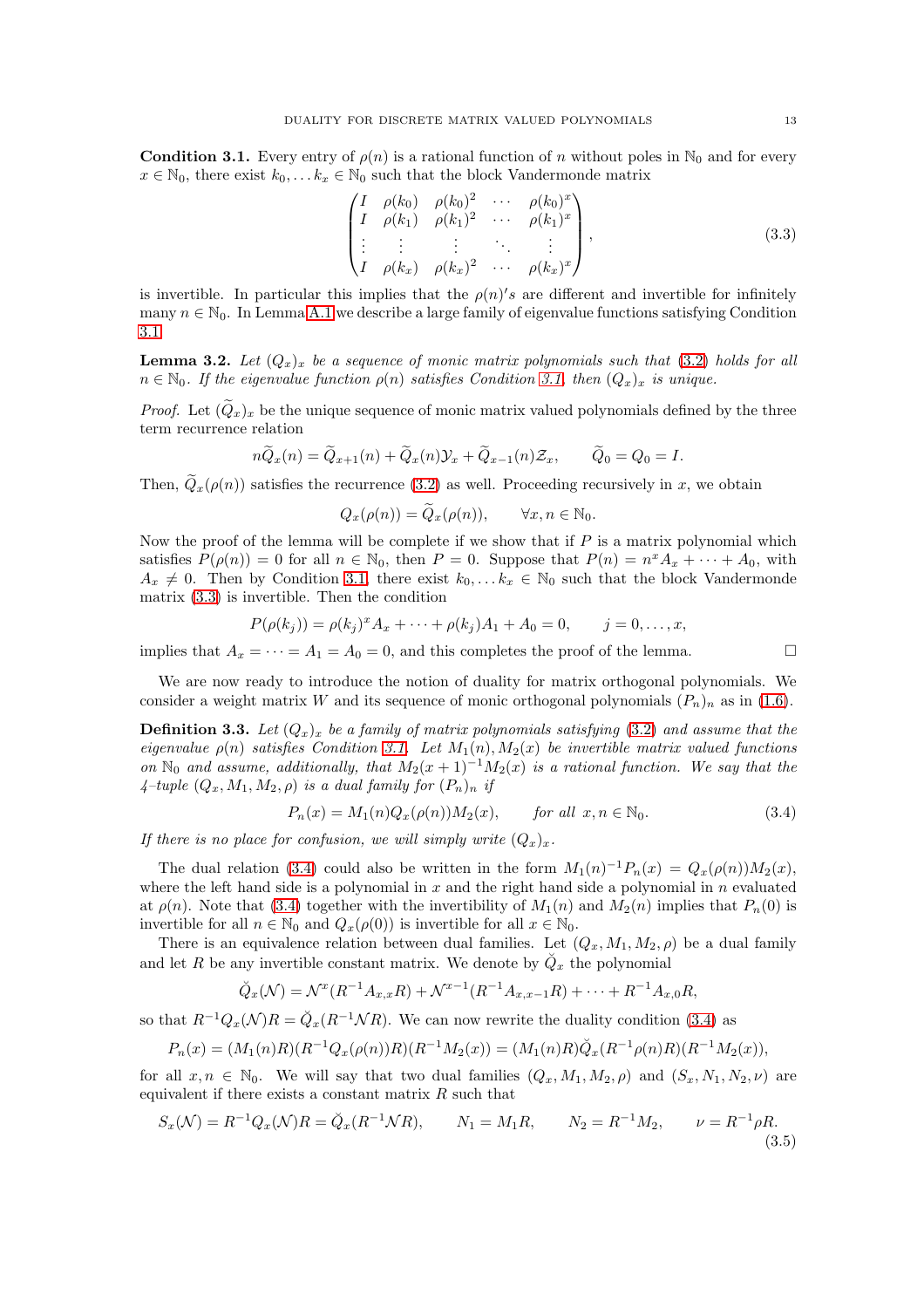It follows from Corollary [A.2](#page-48-0) that if  $\rho$  satisfies Condition [3.1](#page-12-1) that  $\nu$  does as well. The matrix polynomials  $(\check{Q}_x)_x$  satisfy a three term recurrence relation of the form

<span id="page-13-3"></span>
$$
\nu(n)\breve{Q}_x(\nu(n)) = \breve{Q}_{x+1}(\nu(n)) + \breve{Q}_x(\nu(n))R^{-1}\mathcal{Y}_xR + \breve{Q}_{x-1}(\nu(n))R^{-1}\mathcal{Z}_xR,\tag{3.6}
$$

for all  $x \in \mathbb{N}_0$ , with the initial condition  $Q_0 = I$ .

**Remark 3.4.** The group of all complex invertible matrices  $GL(n, \mathbb{C})$  acts on the set of dual families  $(Q_x, M_1, M_2, \rho)$  by

$$
(Q_x, M_1, M_2, \rho) \cdot R \mapsto (R^{-1}Q_x R, M_1 R, R^{-1}M_2, R^{-1} \rho R).
$$

The equivalence classes of dual families correspond to the orbits of this action.

Given a family of dual polynomials  $(Q_x, M_1, M_2, \rho)$  there will always be a representative  $(S_x, N_1, N_2, \nu)$  of its orbit with  $N_1(0) = N_2(0) = I$ , which is obtained by choosing  $R = M_1(0)^{-1} =$  $M_2(0)$ . The last equatlity is due to the monicity of  $(Q_x)_x$ .

Without any loss of generality we will restrict ourselves to dual families  $(Q_x, M_1, M_2, \rho)$  with the condition  $M_1(0) = M_2(0) = I$ . In such a case it follows from [\(3.4\)](#page-12-3) that

<span id="page-13-0"></span>
$$
M_1(n) = P_n(0), \qquad M_2(x) = Q_x(\rho(0))^{-1}.
$$

3.2. Characterization of dual families. Let  $(P_n)_n$  be the family on monic polynomials with respect to a weight matrix  $W$ . As in the scalar case discussed in [\[40\]](#page-53-1), the monic polynomials  $(P_n)_n$  may have many duals. In this section we identify the dual families with certain second order difference operators having the polynomials  $(P_n)_n$  as eigenfunctions. Let  $(Q_x, M_1, M_2, \rho)$  be a dual family and assume that  $M_1(0) = M_2(0) = I$ . Using [\(3.4\)](#page-12-3) we can rewrite the three term recurrence relation [\(3.2\)](#page-11-4) in terms of the polynomials  $P_n$  in the following way:

$$
P_n(x+1)M_2(x+1)^{-1}M_2(x) + P_n(x)M_2(x)^{-1}\mathcal{Y}_xM_2(x) + P_n(x-1)M_2(x-1)^{-1}\mathcal{Z}_xM_2(x)
$$
  
=  $M_1(n)\rho(n)M_1(n)^{-1}P_n(x)$ , (3.7)

for all  $x \in \mathbb{N}, n \in \mathbb{N}_0$ , and

$$
P_n(1)M_2(1)^{-1} + P_n(0)\mathcal{Y}_0 = M_1(n)\rho(n)M_1(n)^{-1}P_n(0),\tag{3.8}
$$

for  $x = 0$ . Next, we show that the these relations can be viewed as the action of an element of the bispectral algebra  $\mathcal{B}_R(P)$  on the polynomials  $(P_n)_n$ .

<span id="page-13-4"></span>**Lemma 3.5.** Let  $(Q_x)_x$  be a dual family for  $(P_n)_n$  as in Definition [3.3.](#page-12-0) Then there exist rational functions  $F_1(x)$ ,  $F_0(x)$  and  $F_{-1}(x)$  such that

<span id="page-13-2"></span>
$$
F_1(x) = M_2(x+1)^{-1}M_2(x), \quad F_0(x) = M_2(x)^{-1}\mathcal{Y}_xM_2(x), \quad F_{-1}(x) = M_2(x-1)^{-1}\mathcal{Z}_xM_2(x).
$$
\n(3.9)

for all  $x \in \mathbb{N}$ . Moreover

$$
D = \eta F_1(x) + F_0(x) + \eta^{-1} F_{-1}(x) \in \mathcal{B}_R(P),
$$

and  $P_n(0)^{-1}P_n(-1)F_{-1}(0) = \mathcal{Y}_0 - F_0(0)$ .

*Proof.* Since the monic orthogonal polynomials  $(P_n)_{n=0}^m$  generate the space of polynomials of degree less than or equal to m, we can write  $x^n$  in terms of  $P_j$ ,  $j = 0, \ldots, n$ . If we replace this in [\(3.7\)](#page-13-0), and introduce the sequences  $F_1(x) = M_2(x+1)^{-1}M_2(x)$ ,  $F_0(x) = M_2(x)^{-1}y_xM_2(x)$  and  $F_{-1}(x) = M_2(x-1)^{-1} \mathcal{Z}_x M_2(x)$ , we obtain

<span id="page-13-1"></span>
$$
(x+1)^n \widetilde{F}_1(x) + x^n \widetilde{F}_0(x) + (x-1)^n \widetilde{F}_{-1}(x) = \mathcal{R}_n(x), \qquad n \in \mathbb{N}_0, x \in \mathbb{N},
$$
 (3.10)

where  $\mathcal{R}_n$  is a polynomial x. Then we have the following system of equations for each  $n \in \mathbb{N}_0$ ,  $x \in \mathbb{N}$ :

$$
\begin{pmatrix}\n\widetilde{F}_1(x) & \widetilde{F}_0(x) & \widetilde{F}_{-1}(x)\n\end{pmatrix}\n\begin{pmatrix}\n(x+1)^n & (x+1)^{n+1} & (x+1)^{n+2} \\
x^n & x^{n+1} & x^{n+2} \\
(x-1)^n & (x-1)^{n+1} & (x-1)^{n+2}\n\end{pmatrix} = \begin{pmatrix}\n\mathcal{R}_n(x) & \mathcal{R}_{n+1}(x) & \mathcal{R}_{n+2}(x)\n\end{pmatrix}.
$$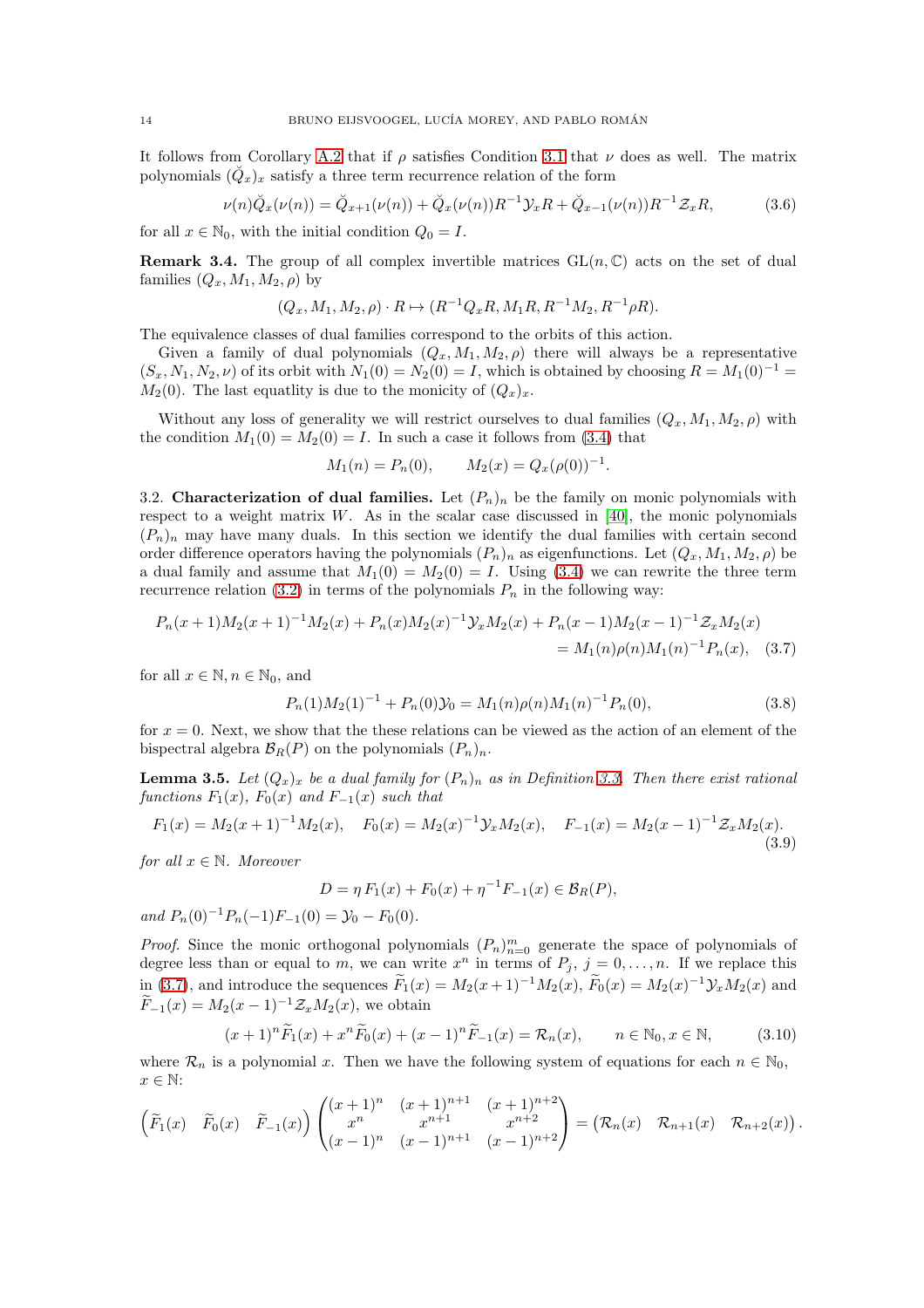Since the matrix in the equation above is invertible for all  $x \in \mathbb{N}_{>1}$ , there exist rational functions  $F_1, F_0, F_{-1}$  such that

$$
F_1(x) = M_2(x+1)^{-1}M_2(x), \quad F_0(x) = M_2(x)^{-1}Y_xM_2(x), \quad F_{-1}(x) = M_2(x-1)^{-1}Z_xM_2(x),
$$
  
for all  $x \in \mathbb{N}_{>1}$ . We note that by Definition 3.3,  $M_2(x+1)^{-1}M_2(x)$  is a rational function and,

since it coincides with  $F_1(x)$  for all  $x \in \mathbb{N}_{>1}$ , the equality holds true for all  $x \in \mathbb{C}$ .

By rewriting [\(3.10\)](#page-13-1) in terms of the rational functions  $F_1, F_0, F_{-1}$  we get

<span id="page-14-1"></span>
$$
(x+1)^n F_1(x) + x^n F_0(x) + (x-1)^n F_{-1}(x) = \mathcal{R}_n(x), \qquad n \in \mathbb{N}_0, x \in \mathbb{N}_{>1}.
$$
 (3.11)

The left and right hand sides of [\(3.11\)](#page-14-1) are rational functions which coincide for all  $x \in \mathbb{N}_{>1}$ . Therefore [\(3.11\)](#page-14-1) holds true for all  $x \in \mathbb{C}$ . This in turn implies that

<span id="page-14-2"></span>
$$
P_n(x+1)F_1(x) + P_n(x)F_0(x) + P_n(x-1)F_{-1}(x) = \Gamma_n P_n(x), \qquad x \in \mathbb{C}, \tag{3.12}
$$

where  $\Gamma_n = M_1(n)\rho(n)M_1(n)^{-1}$ . Therefore  $D = \eta F_1(x) + F_0(x) + \eta^{-1}F_{-1}(x) \in \mathcal{B}_R(P)$ .

If we let  $x = 0$  in [\(3.2\)](#page-11-4), we obtain  $Q_1(\rho(n)) = \rho(n) - \mathcal{Y}_0$ . On the other hand, by setting  $x = 0$ in [\(3.12\)](#page-14-2) and after some rearrangement using that  $F_1(0) = M_2(1)^{-1}M_2(0)$ , we obtain

$$
Q_1(\rho(n)) + F_0(0) + P_n(0)^{-1} P_n(-1) F_{-1}(0) = \rho(n).
$$

Therefore we conclude that  $P_n(0)^{-1}P_n(-1)F_{-1}(0) = \mathcal{Y}_0 - F_0(0)$  is independent of n.

In order to complete the proof of the lemma we only need to prove that [\(3.9\)](#page-13-2) holds true for  $x = 1$ . If we replace  $x = 1$  in [\(3.2\)](#page-11-4) and [\(3.12\)](#page-14-2) we obtain respectively

$$
Q_2(\rho(n)) + Q_1(\rho(n))\mathcal{Y}_1 + \mathcal{Z}_1 = \rho(n)Q_1(\rho(n)),
$$

$$
Q_2(\rho(n)) + Q_1(\rho(n))M_2(1)F_0(1)M_2(1)^{-1} + F_{-1}(1)M_2(1)^{-1} = \rho(n)Q_1(\rho(n)).
$$

These equations imply that

$$
Q_1(\rho(n))(\mathcal{Y}_1 - M_2(1)F_0(1)M_2(1)^{-1}) + \mathcal{Z}_1 - F_{-1}(1)M_2(1)^{-1} = 0,
$$

for all  $n \in \mathbb{N}_0$ . Now using an argument similar to that in the proof of Lemma [3.2](#page-12-4) we get  $\mathcal{Y}_1 = M_2(1)F_0(1)M_2(1)^{-1}$  and  $\mathcal{Z}_1 = F_{-1}(1)M_2(1)^{-1}$  This completes the proof of the lemma  $M_2(1)F_0(1)M_2(1)^{-1}$  and  $\mathcal{Z}_1 = F_{-1}(1)M_2(1)^{-1}$ . This completes the proof of the lemma.

**Remark 3.6.** Equivalent families of dual polynomials are associated to the same operator  $D \in$  $\mathcal{B}_R(P)$ . In fact, if  $(Q_x, M_1, M_2, \rho)$  and  $(\check{Q}_x, M_1R, R^{-1}M_2, R^{-1}\rho R)$  are equivalent for a given constant matrix  $R$ , we obtain from  $(3.6)$  and Lemma [3.5](#page-13-4) that they induce the same rational functions  $F_1, F_0, F_{-1}.$ 

<span id="page-14-3"></span>**Definition 3.7.** We will denote by 
$$
\mathcal{B}_R^2(P)
$$
 the subset of all second order difference operators  
\n
$$
D = \eta F_1(x) + F_0(x) + \eta^{-1} F_{-1}(x) \in \mathcal{B}_R(P),
$$

such that  $P_n(0)^{-1}P_n(-1)F_{-1}(0)$  is independent of n,  $F_1(x)$  is non singular for all  $x \in \mathbb{N}_0$  and there exists an invertible matrix  $M_1(n)$  such that  $\rho(n) = M_1(n)^{-1} \psi^{-1}(D) M_1(n)$  satisfies Condition [3.1,](#page-12-1) where  $\psi$  is the generalized Fourier map given in [\(2.5\)](#page-5-3).

<span id="page-14-4"></span>**Remark 3.8.** If D is a difference operator as in Definition [3.7](#page-14-3) such that  $F_{-1}(0) = 0$ , then  $P_n(0)^{-1}P_n(-1)F_{-1}(0)$  is trivially independent of n. This is the case for all the examples developed in Section [8.](#page-38-0)

<span id="page-14-0"></span>**Theorem 3.9.** Let  $(P_n)_n$  be the sequence of monic orthogonal polynomials with respect to a discrete weight W as in Section [2.](#page-4-0) Every dual family  $(Q_x, M_1, M_2, \rho)$  determines a second order difference operator  $D \in \mathcal{B}_{R}^{2}(P)$ . Conversely, if  $D \in \mathcal{B}_{R}^{2}(P)$ , is given by

$$
D = \eta F_1(x) + F_0(x) + \eta^{-1} F_{-1}(x),
$$

then there exists a unique sequence of dual polynomials  $(Q_x)_x$  which are given by

$$
P_n(x) = P_n(0)Q_x(\rho(n))\Upsilon(x), \quad \rho(n) = P_n(0)^{-1}\psi^{-1}(D)P_n(0), \quad \Upsilon(x) = F_1(0)^{-1}\cdots F_1(x-1)^{-1},
$$

 $\Upsilon(0) = I$ . Moreover, the dual sequence satisfies the three term recurrence relation [\(3.2\)](#page-11-4) with coefficients

$$
\mathcal{Y}_x = \Upsilon(x) F_0(x) \Upsilon(x)^{-1}, \qquad \mathcal{Z}_x = \Upsilon(x-1) F_{-1}(x) \Upsilon(x)^{-1}, \qquad x \in \mathbb{N},
$$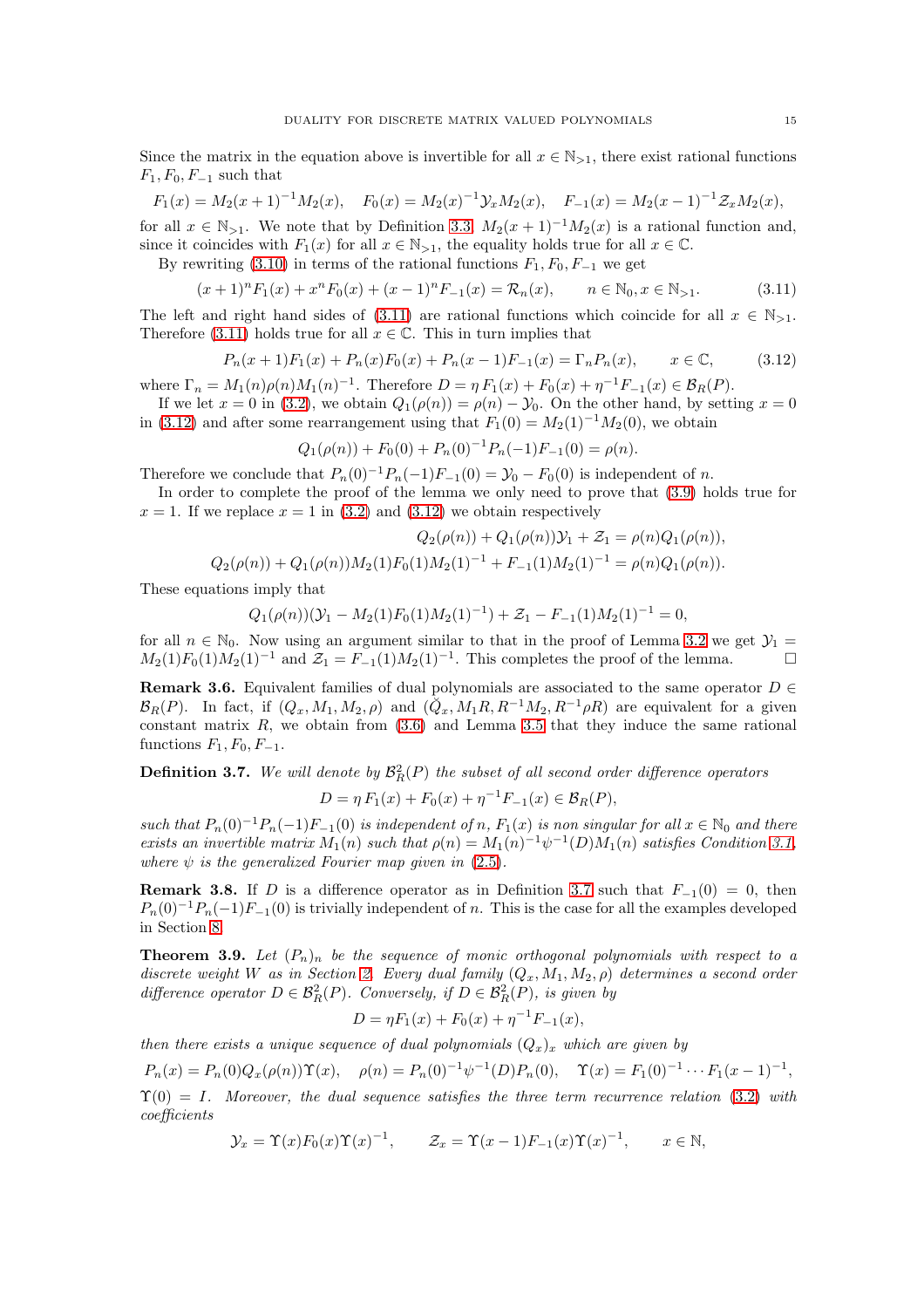and  $\mathcal{Y}_0 = F_0(0) + P_n(0)^{-1} P_n(-1) F_{-1}(0), \mathcal{Z}_0 = 0.$ 

Proof. We have already shown in Lemma [3.5](#page-13-4) that every dual family corresponds to an operator  $D = \eta F_1(x) + F_0(x) + \eta^{-1} F_{-1}(x) \in \mathcal{B}_R(P)$ . From the explicit expressions in Lemma [3.5](#page-13-4) we have that  $F_1(x)$  is invertible for all  $x \in \mathbb{N}_0$  and that  $P_n(0)^{-1}P_n(-1)F_{-1}(0)$  is independent of n. Finally,  $\rho$  satisfies Condition [3.1](#page-12-1) by Definition [3.3.](#page-12-0) Therefore  $D \in \mathcal{B}_{R}^{2}(P)$ .

For the converse let  $D \in \mathcal{B}_R^2(P)$  so that

<span id="page-15-1"></span>
$$
P_n \cdot D = P_n(x+1) F_1(x) + P_n(x) F_0(x) + P_n(x-1) F_{-1}(x) = \psi^{-1}(D) \cdot P_n(x). \tag{3.13}
$$

Since  $D \in \mathcal{B}_{R}^{2}(P)$ , we have that  $F_1(x)$  is invertible for all  $x \in \mathbb{N}_0$  and therefore the matrix  $\Upsilon(x) = F_1(0)^{-1} \cdots F_1(x-1)^{-1}$  is invertible as well. Let  $\hat{Q}_x(n) = P_n(0)^{-1} P_n(x) \Upsilon(x)^{-1}$ . If we replace  $P_n(x) = P_n(0) \hat{Q}_x(n) \Upsilon(x)$  in [\(3.13\)](#page-15-1), we obtain the following recurrence relation for  $\hat{Q}_x$ :

$$
\rho(n)\hat{Q}_x(n) = \hat{Q}_{x+1}(n) + \hat{Q}_x(n)\mathcal{Y}_x + \hat{Q}_{x-1}(n)\mathcal{Z}_x,
$$

with  $\mathcal{Y}_x$  and  $\mathcal{Z}_x$  as in the statement of the theorem. Since  $D \in \mathcal{B}_R^2(P)$ , we have that  $\rho$  satisfies Condition [3.1,](#page-12-1) and by Lemma [3.2](#page-12-4) there exists a unique matrix polynomial  $Q_x$  satisfying [\(3.2\)](#page-11-4). Therefore

$$
Q_x(\rho(n)) = \hat{Q}_x(n) = P_n(0)^{-1} P_n(x) \Upsilon(x)^{-1}, \qquad x \in \mathbb{N}_0.
$$

Since  $D \in \mathcal{B}_R^2(P) \subset \mathcal{M}_N$ , all conditions in Definition [3.3](#page-12-0) are fulfilled and  $(Q_x)_x$  is a dual family.  $\Box$ 

<span id="page-15-0"></span>**Remark 3.10.** From Theorem [3.9](#page-14-0) and Lemma [3.2,](#page-12-4) if  $D = \eta F_1(x) + F_0(x) + \eta^{-1} F_{-1}(x)$  is an element of  $\mathcal{B}_{R}^{2}(P)$ , then the sequence of dual polynomials  $(Q_{x})_{x}$  associated to D are defined by the three term recurrence relation

$$
nQ_x(n) = Q_{x+1}(n) + Q_x(n)\mathcal{Y}_x + Q_{x-1}(n)\mathcal{Z}_x, \qquad Q_0 = I.
$$

Remark 3.11. There is a one to one correspondence between the set of second order difference operators  $\mathcal{B}_{R}^{2}(P)$  and the set of monic dual families. Theorem [3.9](#page-14-0) states that every element of  $\mathcal{B}_R^2(P)$  determines a unique sequence of monic dual polynomials  $(Q_x, M_1, M_2, \rho)$ , where  $M_1(n)$  $P_n(0)$ ,  $M_2(x) = \Upsilon(x)$ ,  $\rho(n) = P_n(0)^{-1} \psi^{-1}(D) P_n(0)$ , with the standard normalization  $M_1(0) =$  $M_2(0) = I$ . On the other hand, every dual family  $(Q_x, M_1, M_2, \rho)$  determines an operator  $D \in$  $\mathcal{B}_{R}^{2}(P)$  in a unique way, by Lemma [3.5.](#page-13-4)

**Remark 3.12.** Let  $D \in \mathcal{B}_R^2(\underline{P})$  with an associated dual family  $(Q_x, P_n(0), \Upsilon(x), \rho(n))$ , then for all  $\alpha, \beta \in \mathbb{C}, \alpha \neq 0$ , we have  $\widetilde{D} = \alpha D + \beta \in \mathcal{B}_R^2(P)$ . Therefore, the operator  $\widetilde{D}$  has an associated dual family  $(\tilde{Q}_x, \tilde{M}_1, \tilde{M}_2, \tilde{\rho})$ . A simple computation shows that

$$
\widetilde{M}_1 = P_n(0), \quad \widetilde{M}_2(x) = \alpha^x \Upsilon(x), \quad \widetilde{\rho}(n) = \alpha \rho(n) + \beta, \quad \widetilde{Q}_x(\widetilde{\rho}(n)) = \alpha^x Q_x(\rho(n)).
$$

If  $D_1, D_2 \in \mathcal{B}_R^2(P)$  and  $\alpha D_1 + \beta D_2 \in \mathcal{B}_R^2(P)$ , then the dual polynomials corresponding to  $D_1, D_2$  and  $\alpha D_1 + \beta D_2$  are not related in such a simple way. An example of this situation is discussed in Section [8.](#page-38-0)

For the rest of the paper, we will consider the normalization  $M_1(n) = P_n(0)$  and  $M_2(x) = \Upsilon(x)$ as given in Theorem [3.9.](#page-14-0)

3.3. Dual orthogonality relations. In view of the recurrence relation [\(3.2\)](#page-11-4), we will be interested in the sequences  $(P_n)_n$  with dual orthogonal polynomials  $(Q_x)_x$  which are orthogonal polynomials as well. Next we relate the orthogonality measures of the sequences  $(P_n)_n$  and  $(Q_x)_x$ . For this we need the following matrix valued analog of the Christoffel-Darboux identity for monic polynomials. This is a standard result for orthonormal matrix polynomials, see for example [\[17,](#page-52-21) Lemma 2.1]. We include the proof to adapt this result for our monic normalization.

**Proposition 3.13.** For all  $n \in \mathbb{N}_0$ , the monic matrix valued orthogonal polynomials  $(P_n)_n$  satisfy

$$
\sum_{k=0}^{n} P_k(y)^* \mathcal{H}_k^{-1} P_k(x) = \frac{1}{y-x} \left( P_{n+1}(y)^* \mathcal{H}_n^{-1} P_n(x) - P_n(y)^* \mathcal{H}_n^{-1} P_{n+1}(x) \right), \qquad x \neq y.
$$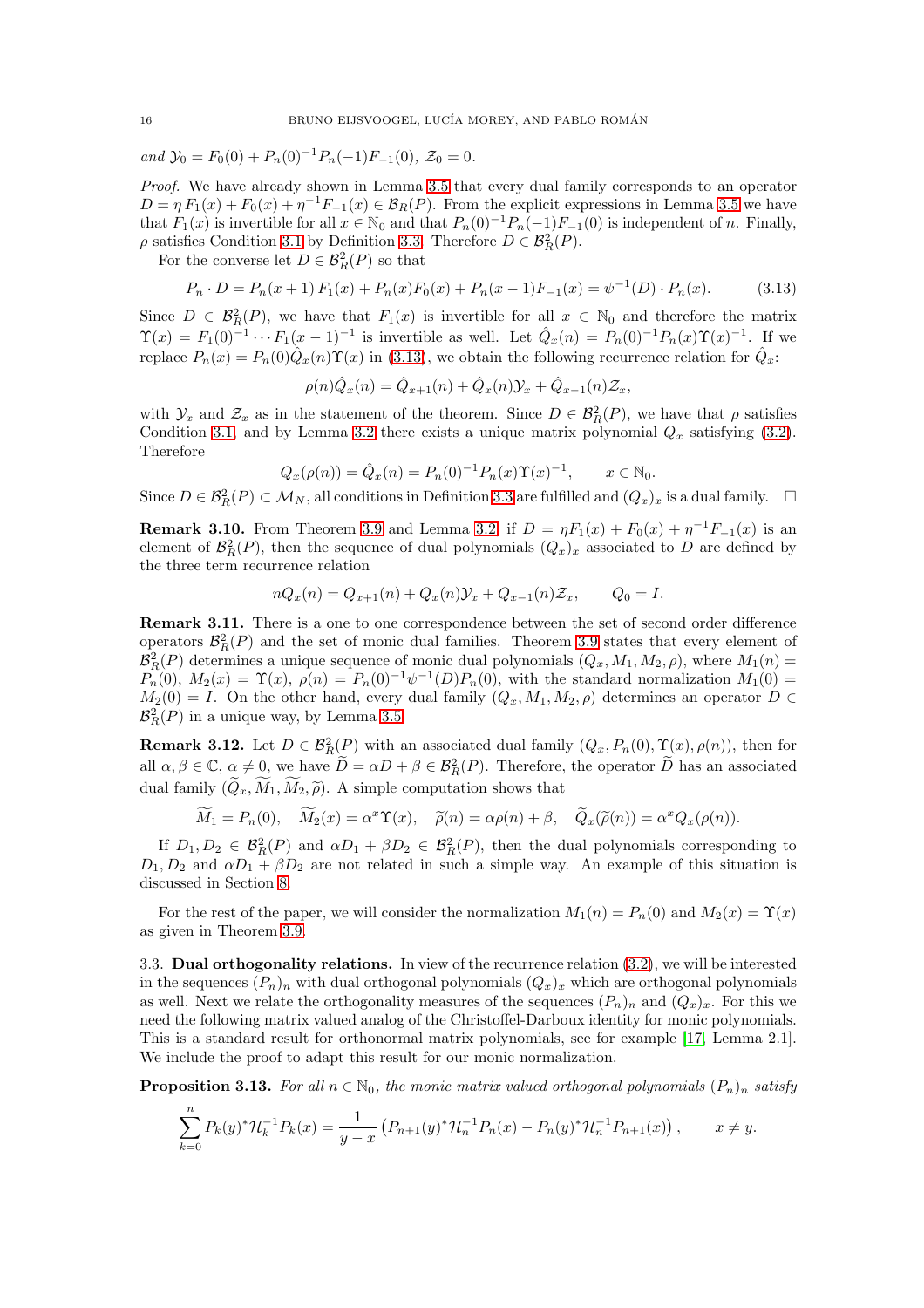Proof. Using the three term recurrence relation we obtain

$$
xP_k(y)^* \mathcal{H}_k^{-1} P_k(x) = P_k(y)^* \mathcal{H}_k^{-1} P_{k+1}(x) + P_k(y)^* \mathcal{H}_k^{-1} B_k P_k(x) + P_k(y)^* \mathcal{H}_k^{-1} C_k P_{k-1}(x),
$$
  

$$
yP_k(y)^* \mathcal{H}_k^{-1} P_k(x) = P_{k+1}(y)^* \mathcal{H}_k^{-1} P_k(x) + P_k(y)^* B_k^* \mathcal{H}_k^{-1} P_k(x) + P_{k-1}(y)^* C_k^* \mathcal{H}_k^{-1} P_k(x).
$$

Subtracting the two equations above, using the relations  $(2.7)$  and summing over k gives the proposition.  $\square$ 

Now we are ready to identify the orthogonality relations for the dual polynomials  $(Q_x)_x$  under the assumption that the inverse of the square norm  $\mathcal{H}_n^{-1}$  decays sufficiently fast as  $n \to \infty$ .

<span id="page-16-3"></span>**Theorem 3.14.** Let  $(P_n)_n$  be a sequence of monic matrix orthogonal polynomials with a dual sequence  $(Q_x)_x$  and a corresponding  $\rho$  as in Theorem [3.9,](#page-14-0) so that  $P_n(x) = P_n(0)Q_x(\rho(n))\Upsilon(x)$ . We then consider the matrix weight  $U(n) = P_n(0)^* \mathcal{H}_n^{-1} P_n(0)$ . If we assume that

<span id="page-16-0"></span>
$$
\sum_{n=0}^{\infty} F(n)U(n) < \infty, \qquad \forall m \in \mathbb{N}_0,\tag{3.14}
$$

for any matrix valued function F with rational entries and no poles in  $\mathbb{N}_0$ , and that

<span id="page-16-2"></span>
$$
\lim_{n \to \infty} R_1(\rho(n)) P_n(0) \mathcal{H}_n^{-1} P_{n+1}(0)^* R_2(\rho(n)) = 0, \qquad \text{for all } R_1, R_2 \in M_N(\mathbb{C})[n], \tag{3.15}
$$

then the dual sequence  $(Q_x)_x$  satisfies the orthogonality relation

$$
\langle Q_x, Q_y \rangle^d = \sum_{n=0}^{\infty} Q_x(\rho(n))^* U(n) Q_y(\rho(n)) = \mathscr{W}_x \delta_{x,y},
$$

where  $\mathscr{W}_x \in M_N(\mathbb{C})$ .

*Proof.* The fact that  $\langle Q_x, Q_x \rangle^d$  is finite and equals a matrix  $\mathscr{W}_x$  follows directly from the condition [\(3.14\)](#page-16-0). For  $x \neq y$ , we substitute [\(3.4\)](#page-12-3) in the Christoffel-Darboux identity and obtain

$$
\sum_{k=0}^{n} Q_x(\rho(k))^* M_1(k)^* \mathcal{H}_k^{-1} M_1(k) Q_y(\rho(k)) =
$$
\n
$$
\frac{1}{x-y} \left( Q_x(\rho(n+1)^*) M_1(n+1)^* \mathcal{H}_n^{-1} M_1(n) Q_y(\rho(n)) - Q_x(\rho(n))^* M_1(n)^* \mathcal{H}_n^{-1} M_1(n+1) Q_y(\rho(n+1)) \right). \tag{3.16}
$$

Now we take the limit as  $n \to \infty$  on both sides of [\(3.16\)](#page-16-1). The limit of the two terms on the right hand side of [\(3.16\)](#page-16-1) is zero by the hypothesis of the theorem. This implies the orthogonality of the sequence  $(Q_x)_x$ .

Remark 3.15. In the rest of this section, we shall assume that hypothesis [\(3.14\)](#page-16-0) and [\(3.15\)](#page-16-2) of Theorem [3.14](#page-16-3) hold true.

Proceeding as in [\[11,](#page-52-18) §1.2], we have that  $||F|| = (\text{tr}(\langle F, F \rangle)^{\frac{1}{2}})$  is a seminorm on the space

$$
L^{2}(W) = \{ F : \mathbb{R} \to M_{N}(\mathbb{C}) : \langle F, F \rangle < \infty \}.
$$

We let H be the completion of  $L^2(W)/\{F: ||F|| = 0\}$ . If the sequence of polynomials  $(P_n)_n$  is dense in  $\mathcal{H}$ , we give a matrix valued analogue of [\[32,](#page-53-13) Theorem 3.8], which describes the dual square norm.

<span id="page-16-4"></span>**Theorem 3.16.** Let  $(Q_x)_x$  be a dual family for  $(P_n)_n$  and assume that the dual weight  $U(n)$ satisfies the hypothesis of Theorem [3.14.](#page-16-3) If the sequence of polynomials  $(P_n)_n$  is dense in  $\mathscr{H}$ , then

$$
\langle Q_x, Q_x \rangle^d = \sum_{n=0}^{\infty} Q_x(\rho(n))^* U(n) Q_x(\rho(n)) = (\Upsilon(x)W(x)\Upsilon(x))^*)^{-1}
$$

<span id="page-16-1"></span>.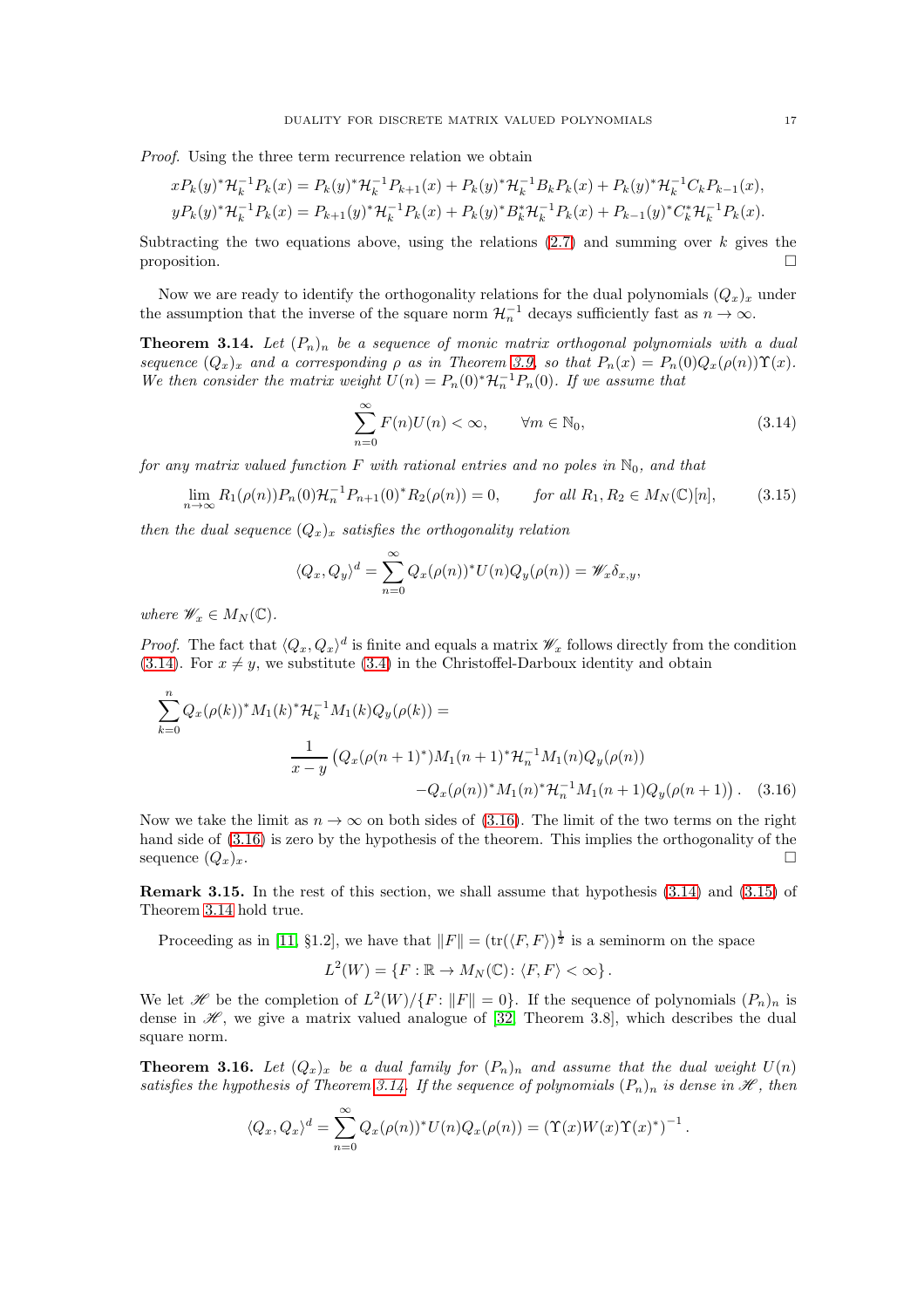*Proof.* Let  $\hat{P}_n(x) = \mathcal{H}_n^{-\frac{1}{2}} P_n(x)$  be a sequence of orthonormal polynomials and let  $F_y(x) = \delta_{x,y}I$ . Therefore, we have

<span id="page-17-1"></span><span id="page-17-0"></span>
$$
\langle F_y, F_y \rangle = \sum_{x=0}^{\infty} F_y(x) W(x) F_y(x)^* = W(y). \tag{3.17}
$$

On the other hand,

$$
\langle F_y, \hat{P}_n \rangle = \sum_{x=0}^{\infty} F_y(x) W(x) \hat{P}_n(x)^* = W(y) \hat{P}_n(y)^*,
$$

and therefore the Parseval relation in [\[11,](#page-52-18) eq.  $(1.42)$ ] for  $F_y$  gives

$$
\langle F_y, F_y \rangle = \sum_{n=0}^{\infty} \langle F_y, \hat{P}_n \rangle \langle F_y, \hat{P}_n \rangle^* = \sum_{n=0}^{\infty} W(y) \hat{P}_n(y)^* \hat{P}_n(y) W(y)
$$

$$
= W(y) \left( \sum_{n=0}^{\infty} P_n(y)^* \mathcal{H}_n^{-1} P_n(y) \right) W(y).
$$
(3.18)

Combining [\(3.17\)](#page-17-0) and [\(3.18\)](#page-17-1), using that  $W(y)$  is invertible for all  $y \in \mathbb{N}_0$  and the duality condition (3.4) we complete the proof of the theorem [\(3.4\)](#page-12-3) we complete the proof of the theorem.

3.4. Dual Fourier algebras. Proceeding as in Section [2.2,](#page-4-4) we introduce the Fourier algebras for the dual polynomials  $(Q_x)_x$ . By flipping the roles of x and n, we consider the following algebras of difference operators:

$$
\mathcal{M}_N^d = \{ \widetilde{D} = \sum_{j=-\ell}^m \eta^j F_j(x) : F_j : \mathbb{N}_0 \to M_N(\mathbb{C}) \text{ is a sequence} \},
$$
  

$$
\mathcal{N}_N^d = \{ \widetilde{M} = \sum_{j=-\ell}^s G_j(n) \delta^j : G_j : \mathbb{C} \to M_N(\mathbb{C}) \text{ is an entrywise rational function of } n \}.
$$

We are interested in the action of elements in  $\mathcal{N}_N^d$  and  $\mathcal{M}_N^d$  on the dual sequence  $(Q_x)_x$ . We define the action of the operators  $\widetilde{M} = \sum_{j=-t}^{s} G_j(n) \delta^j \in \mathcal{N}_N^d$  and  $\widetilde{D} = \sum_{j=-\ell}^{m} \eta^j F_j(x) \in \mathcal{M}_N^d$  by

$$
(Q_x \cdot \widetilde{D})(\rho(n)) = \sum_{j=-\ell}^{m} Q_{x+j}(\rho(n)) F_j(x), \quad (\widetilde{M} \cdot Q_x)(\rho(n)) = \sum_{j=-\ell}^{s} G_j(n) Q_x(\rho(n+j)).
$$

The dual Fourier algebras for the sequence  $(Q_x)_x$  are now given by

$$
\mathcal{F}_R^d(Q) = \{ \widetilde{D} \in \mathcal{M}_N^d : \exists \widetilde{M} \in \mathcal{N}_N^d, \quad \widetilde{M} \cdot Q_x = Q_x \cdot \widetilde{D} \},
$$
  

$$
\mathcal{F}_L^d(Q) = \{ \widetilde{M} \in \mathcal{N}_N^d : \exists \widetilde{D} \in \mathcal{M}_N^d, \quad \widetilde{M} \cdot Q_x = Q_x \cdot \widetilde{D} \}.
$$

Proceeding as in [\(2.5\)](#page-5-3) we have that the map  $\psi^d : \mathcal{F}_R^d(Q) \to \mathcal{F}_L^d(Q)$  defined by

<span id="page-17-3"></span>
$$
\psi^d(\widetilde{D}) = \widetilde{M}, \qquad \widetilde{M} \cdot Q_x = Q_x \cdot \widetilde{D}, \tag{3.19}
$$

is a well defined algebra isomorphism. The proof that this map is well defined is analogous to Proposition [2.5](#page-5-2) and is therefore omitted. We are now interested in the relation between the Fourier algebras for the polynomials  $P_n$  and the dual Fourier algebras for the dual polynomials  $Q_x$ . Assume that  $M \in \mathcal{F}_L(P)$  and  $D = \psi(M) \in \mathcal{F}_R(P)$  are given by

$$
M = \sum_{j=-t}^{s} G_j(n) \delta^j, \qquad D = \sum_{k=-\ell}^{m} \eta^j F_k(x) \in \mathcal{M}_N.
$$

The condition  $M \cdot P_n = P_n \cdot D$  is given explicitly by

<span id="page-17-2"></span>
$$
\sum_{j=-t}^{s} G_j(n) P_{n+j}(x) = \sum_{k=-\ell}^{m} P_n(x+k) F_k(x), \qquad n, x \in \mathbb{N}_0.
$$
 (3.20)

One would wish to transform the equation above into one for the dual polynomials by using the the relation [\(3.4\)](#page-12-3). However, (3.4) is only valid for  $n, x \in \mathbb{N}_0$  and [\(3.20\)](#page-17-2) might involve terms with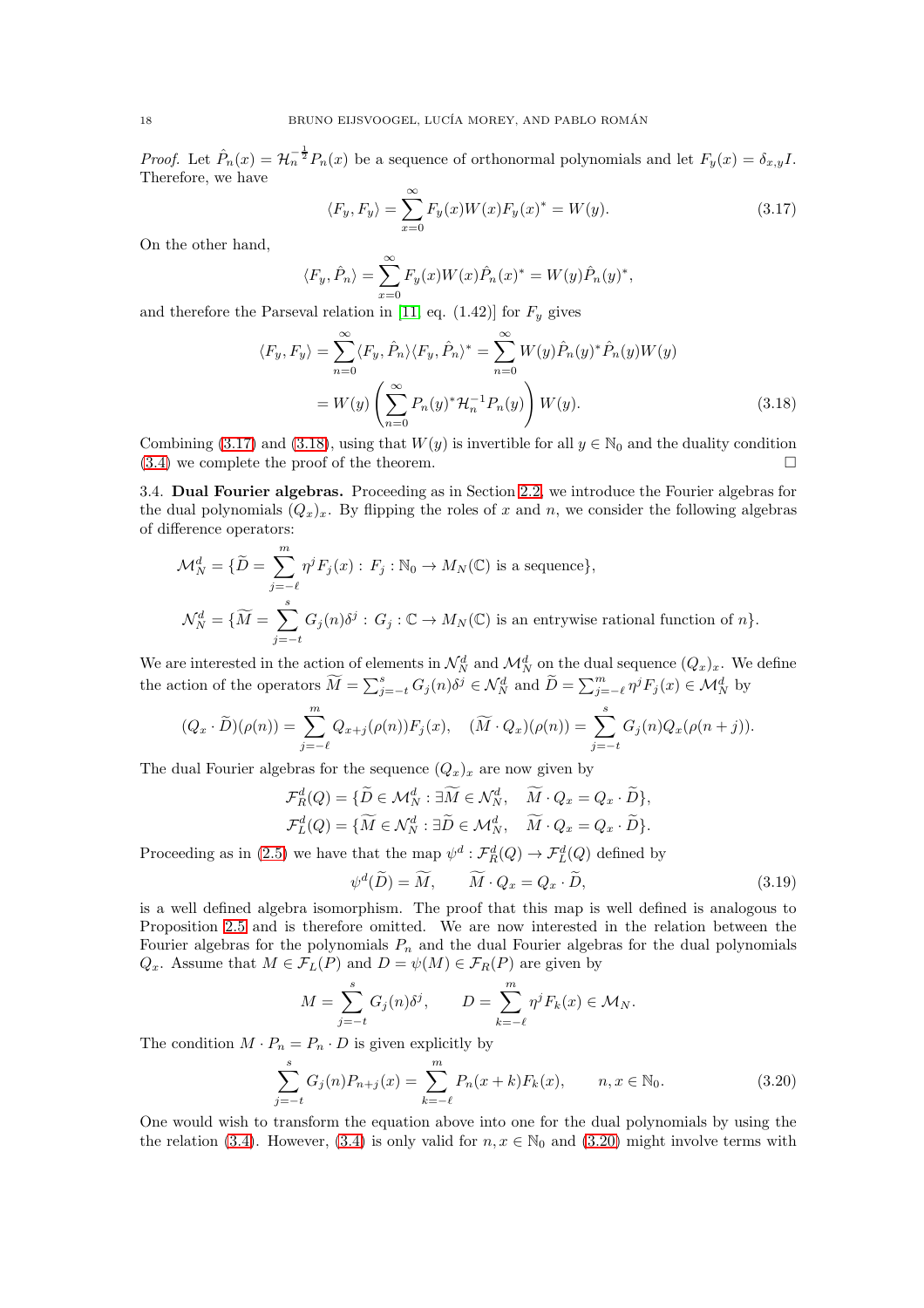negative values of both  $n, x$ . In order to overcome these difficulties we will restrict to a smaller subalgebra of the Fourier algebras. Let  $\mathcal{F}_R(P)$  be given by

$$
\hat{\mathcal{F}}_R(P) = \left\{ D = \sum_{k=-\ell}^m \eta^k F_k(x) \in \mathcal{F}_R(P) : F_k(x) = 0, \quad k = -\ell, \dots, -1, \quad x = 0, \dots, -k-1 \right\}.
$$

**Lemma 3.17.**  $\hat{\mathcal{F}}_R(P)$  is a subalgebra of  $\mathcal{F}_R(P)$ .

*Proof.* It is easy to verify that  $\hat{\mathcal{F}}_R(P)$  is a subspace. In order to prove that  $\hat{\mathcal{F}}_R(P)$  is closed by the product operation we take  $D_1, D_2 \in \hat{\mathcal{F}}_R(P)$ . Without any loss of generality, and allowing some of the coefficients to be equal to zero, we can assume that

$$
D_1 = \sum_{j=-\ell}^{\ell} \eta^j F_j(x), \qquad D_2 = \sum_{k=-\ell}^{\ell} \eta^k G_k(x).
$$

The condition that  $D_1, D_2 \in \hat{\mathcal{F}}_R(P)$  implies that  $F_j(x) = G_j(x) = 0$  for all  $j = -\ell, \ldots, -1$ ,  $x = 0, \ldots, -j-1$ . The product  $D_1 D_2$  is given by

$$
D_1 D_2 = \sum_{j,k=-\ell}^{\ell} \eta^{k+j} F_j(x+k) G_k(x).
$$

The proof will be complete if we show that  $F_i(x+k)G_k(x) = 0$  for all

<span id="page-18-0"></span>
$$
k + j = -2\ell, \dots, -1, \qquad x = 0, \dots, -k - j - 1. \tag{3.21}
$$

If  $-\ell \leq k \leq -1$ , then  $G_k(x) = 0$  for all  $x = 0, \ldots, -k-1$ . On the other hand, if  $-k \leq x \leq -k-j-1$ , then  $0 \le x + k \le -j - 1$  which implies that  $j < 0$  and therefore  $F_i(x + k) = 0$ .

If  $k \geq 0$  then the equation on the left of [\(3.21\)](#page-18-0) implies that  $j < 0$ . Moreover, the equation on the right of [\(3.21\)](#page-18-0) gives  $0 \le k \le x + k \le -j - 1$  and therefore  $F_j(x + k) = 0$ .

<span id="page-18-4"></span>**Remark 3.18.** We note that  $x \in \hat{\mathcal{F}}_R(P)$ , and thererefore  $\hat{\mathcal{F}}_R(P)$  is not empty. Moreover, every operator  $D$  which is associated with a weak Pearson equation of the form  $(2.3)$  is contained in  $\hat{\mathcal{F}}_R(P)$  as well as its adjoint  $D^{\dagger}$ . Finally every operator D in  $\mathcal{B}_R^2(P)$  satisfying the condition of Remark [3.8](#page-14-4) is contained in  $\hat{\mathcal{F}}_R(P)$ . This will be the case for all examples in Section [8.](#page-38-0)

Now we have a natural map  $\sigma: \hat{\mathcal{F}}_R(P) \to \mathcal{M}_N^d$  given by

<span id="page-18-3"></span>
$$
D = \sum_{j=-\ell}^{m} \eta^j F_j(x) \quad \longmapsto \quad \sigma(D) = \Upsilon D \Upsilon^{-1} = \sum_{j=-\ell}^{m} \eta^j \Upsilon(x+j) F_j(x) \Upsilon^{-1}(x). \tag{3.22}
$$

Moreover, the action of  $\sigma(D)$  on the dual polynomials is given by

$$
(Q_x \cdot \sigma(D))(\rho(n)) = \sum_{j=-\ell}^{m} Q_{x+j}(\rho(n)) \Upsilon(x+j) F_j(x) \Upsilon^{-1}(x), \quad \text{for all } x \in \mathbb{N}_0 \text{, and for all } n.
$$

Since  $D \in \hat{\mathcal{F}}_R(P)$ , the following equality holds:

<span id="page-18-2"></span>
$$
P_n(0)(Q_x \cdot \sigma(D))(\rho(n))\Upsilon(x) = (P_n \cdot D)(x), \quad \text{for all } x \in \mathbb{N}_0, n \in \mathbb{N}_0.
$$
 (3.23)

Now we introduce subalgebra  $\mathcal{F}_L(P) \subset \mathcal{F}_L(P)$  by considering the image of  $\mathcal{F}_R(P)$  under the algebra homomorphism  $\psi^{-1}$ :

$$
\hat{\mathcal{F}}_L(P) = \psi^{-1}(\hat{\mathcal{F}}_R(P)).
$$

Let  $M = \psi^{-1}(D) \in \hat{\mathcal{F}}_L(P)$  be of the form  $M = \sum_{j=-t}^s G_j(n) \delta^j$ . Then the relation  $M \cdot P_n = P_n \cdot D$ for  $n\in\mathbb{N}_0$  is translated into the following relations for the dual polynomials:

<span id="page-18-1"></span>
$$
\sum_{j=\max(-t,-n)}^{s} \widetilde{G}_{j}(n) Q_{x}(\rho(n+j)) = (Q_{x} \cdot \sigma(D))(\rho(n)), \qquad n \in \mathbb{N}_{0},
$$
\n(3.24)

where the sequences  $\tilde{G}_i(n)$  are given by

$$
\widetilde{G}_j(n) = P_n(0)^{-1} G_j(n) P_{n+j}(0), \qquad j = \max(-t, -n), \ldots, s.
$$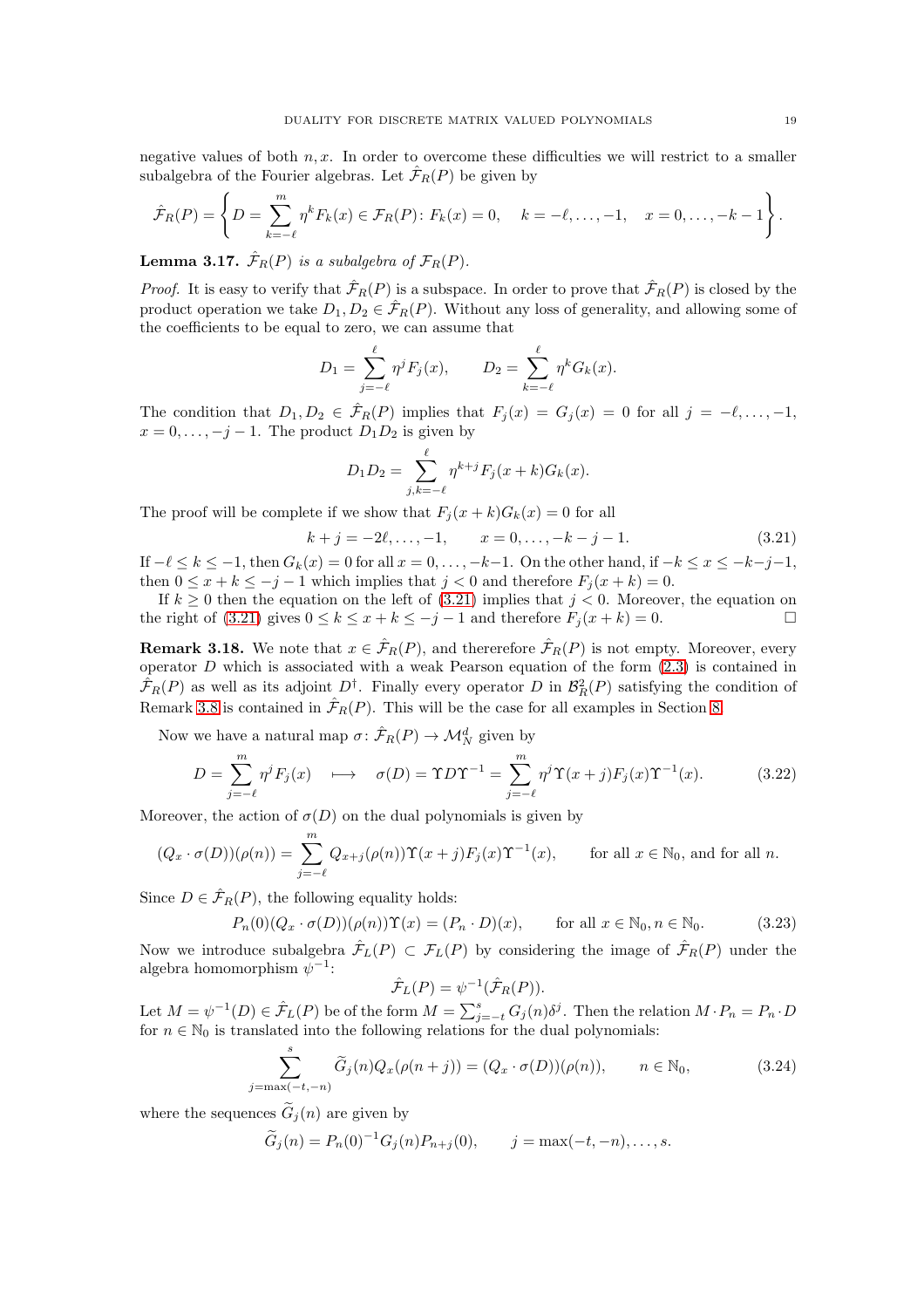<span id="page-19-0"></span>**Lemma 3.19.** For all  $k \in \mathbb{N}$  there exist matrices  $M_0, \ldots, M_k$  such that

$$
\rho(n)^k = Q_k(\rho(n))M_k + \cdots + Q_0(\rho(n))M_0.
$$

*Proof.* We proceed by induction in k. The lemma is trivial for  $k = 0$ , taking into account that  $Q_0(\rho(n))$  is the identity matrix. Now we assume that the lemma holds for a given  $k \in \mathbb{N}$ ; using the inductive hypothesis and the dual three term recurrence relation [\(3.2\)](#page-11-4) we obtain

$$
\rho(n)^{k+1} = \rho(n)(Q_k(\rho(n))M_k + \dots + Q_0M_0) = \rho(n)Q_k(\rho(n))M_k + \dots + \rho(n)Q_0M_0
$$
  
=  $Q_{k+1}(\rho(n))M_k + Q_k(\rho(n)) (Y_kM_k + M_{k-1}) + \dots + Q_0(\rho(n))(Z_1M_1 + Y_0M_0).$ 

This completes the induction and proves the lemma.  $\square$ 

Next we will show that the coefficients  $\tilde{G}_j$  from [\(3.24\)](#page-18-1) extend to unique rational functions. For this we need the following refinement of Condition [3.1](#page-12-1) on the matrix function  $\rho$ .

<span id="page-19-2"></span>**Condition 3.20.** For every  $\nu \in \mathbb{N}_0$  and  $x \in \mathbb{N}_0$ , the block Vandermonde matrix in Condition [3.1](#page-12-1) is invertible for  $k_0 = \nu, k_1 = \nu + 1, ..., k_x = \nu + x$ .

<span id="page-19-3"></span>**Lemma 3.21.** Let  $M \in \hat{\mathcal{F}}_L(P)$ . Then there exists a unique operator  $\tau(M) \in \mathcal{F}_L^d(Q)$  such that  $(\tau(M) \cdot Q_x)(\rho(n)) = (Q_x \cdot \sigma(D))(\rho(n)), \quad \text{for all } n \in \mathbb{C}, x \in \mathbb{N}_0,$ 

where  $D = \psi(M)$ , and

<span id="page-19-4"></span>
$$
(\tau(M) \cdot Q_x)(\rho(n)) = (P_n(0)^{-1}MP_n(0) \cdot Q_x)(\rho(n)), \quad \text{for all } n \in \mathbb{N}_0.
$$
 (3.25)

Moreover  $\tau$  is invertible and  $\tau^{-1}: \tilde{M} \mapsto P_n(0) \tilde{M} P_n(0)^{-1}$ .

*Proof.* The first step in the proof consists in showing that the sequences  $G_j$  given in [\(3.24\)](#page-18-1) extend in a unique way to rational functions of n. Let  $k \in \mathbb{N}_0$ . By Lemma [3.19](#page-19-0) and the relation [\(3.24\)](#page-18-1), we get

$$
\sum_{j=-t}^{s} \widetilde{G}_{j}(n)\rho(n+j)^{k} = \sum_{i=0}^{k} \left[ \sum_{j=-t}^{s} \widetilde{G}_{j}(n)Q_{i}(\rho(n+j)) \right] M_{i} = \sum_{i=0}^{k} (Q_{i} \cdot \sigma(D))(\rho(n))M_{i},
$$

for all  $n \in \mathbb{N}_{\geq t}$ . In other words, for all  $k \in \mathbb{N}_0$  we have

$$
\widetilde{G}_{-t}(n)\rho(n-t)^{k}+\cdots+\widetilde{G}_{s}(n)\rho(n+s)^{k}=R_{k}(n),
$$

where  $R_k(n)$  is a matrix valued function whose entries are rational in n. If we consider  $k =$  $0, \ldots, s + t$ , the previous equations give the linear system

<span id="page-19-1"></span>
$$
\begin{pmatrix}\n\widetilde{G}_{-t}(n) & \cdots & \widetilde{G}_s(n)\n\end{pmatrix}\n\begin{pmatrix}\nI & \rho(n-t) & \cdots & \rho(n-t)^{s+t} \\
\vdots & \vdots & \ddots & \vdots \\
I & \rho(n+s) & \cdots & \rho(n+s)^{s+t}\n\end{pmatrix} = \begin{pmatrix}\nR_0(n) & \cdots & R_{s+t}(n)\n\end{pmatrix},
$$
\n(3.26)

for all  $n \in \mathbb{N}_{\geq t}$ . Since the block Vandermonde matrix in [\(3.26\)](#page-19-1) is invertible by Condition [3.20](#page-19-2) with  $\nu = n - t$  and  $x = s + t$ , there exist uniquely determined  $M_N(\mathbb{C})$ -valued rational functions in n, which coincide with  $\tilde{G}_{-t},\ldots,\tilde{G}_s$  for all  $n \in \mathbb{N}_{\geq t}$ . We will also denote these functions as  $\widetilde{G}_{-t}, \ldots, \widetilde{G}_{s}$ . Moreover, these functions are unique with this property.

Now we introduce a difference operator  $\tau(M) \in \mathcal{N}_N^d$  in the following way:

$$
\tau(M) = \sum_{j=-t}^{s} \widetilde{G}_{j}(n) \, \delta^{j},
$$

so that [\(3.24\)](#page-18-1) gives

$$
(\tau(M) \cdot Q_x)(\rho(n)) = (Q_x \cdot \sigma(D))(\rho(n)), \quad \text{for all } x \in \mathbb{N}_0, n \in \mathbb{N}_{\geq t}.
$$

Since for each fixed  $x \in \mathbb{N}_0$ , both  $(\tau(M) \cdot Q_x)(\rho(n))$  and  $(Q_x \cdot \sigma(D))(\rho(n))$  are rational functions of n and coincide in  $\mathbb{N}_{\geq t}$ , we conclude that

$$
(\tau(M)\cdot Q_x)(\rho(n))=(Q_x\cdot \sigma(D))(\rho(n))\quad\text{for all }n\in\mathbb{C},
$$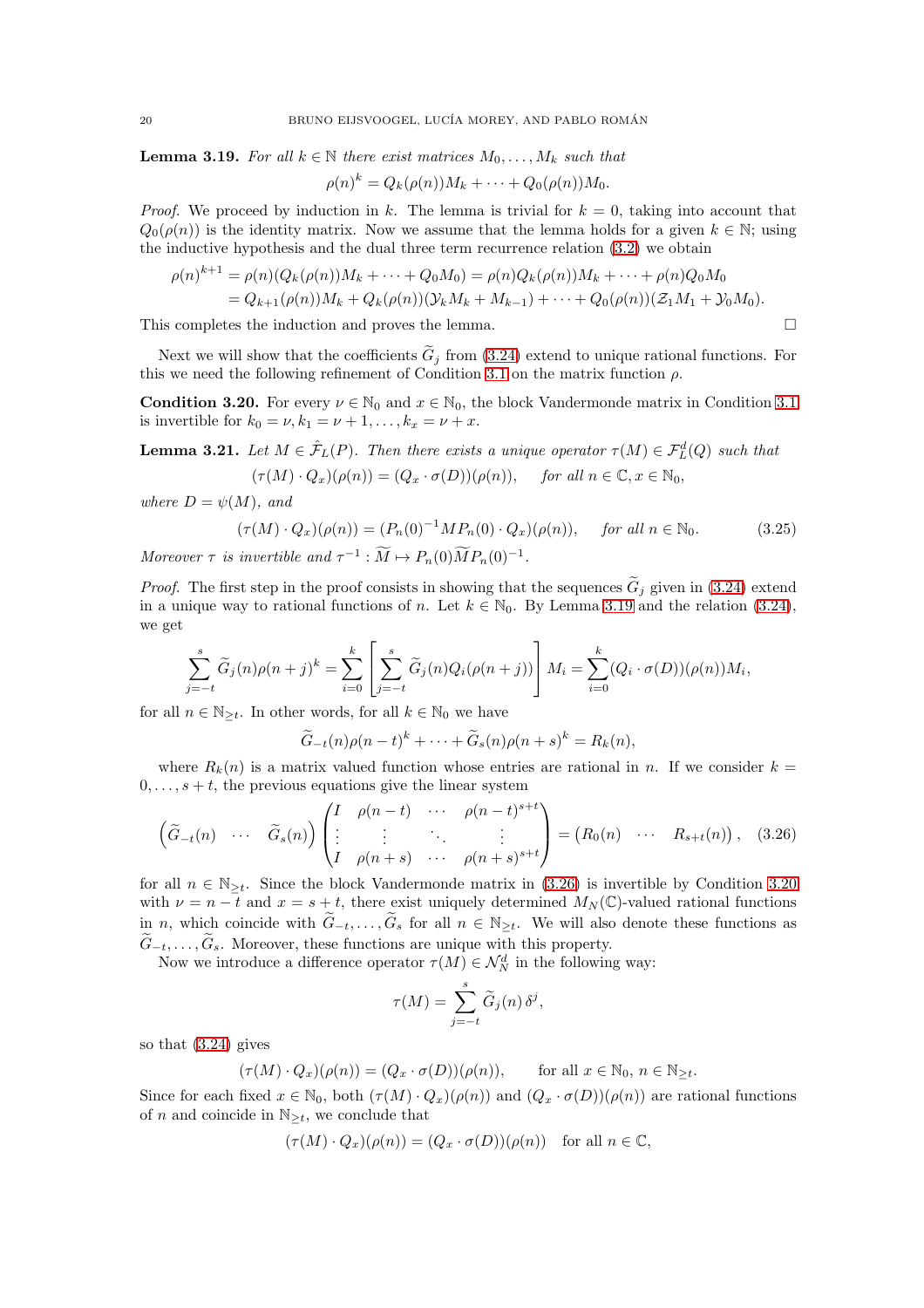so that  $\tau(M) \in \mathcal{F}_L^d(Q)$  and  $\sigma(D) \in \mathcal{F}_R^d(Q)$ . For the second statement of the lemma we have for all  $n \in \mathbb{N}_0$ :

$$
(\tau(M) \cdot Q_x)(\rho(n)) = (Q_x \cdot \sigma(D))(\rho(n)) = P_n(0)^{-1} (P_n \cdot D)(x) \Upsilon(x)^{-1}
$$
  
=  $P_n(0)^{-1} (M \cdot P_n)(x) \Upsilon(x)^{-1} = (P_n(0)^{-1} M P_n(0) \cdot Q_x)(\rho(n)),$ 

using [\(3.23\)](#page-18-2) in the second equality. The expression of the inverse of  $\tau$  is straightforward.

Finally, we shall denote  $\hat{\mathcal{F}}_L^d(Q) = \tau(\hat{\mathcal{F}}_L(P))$ , so that

$$
\hat{\mathcal{F}}_R^d(Q) = \sigma(\hat{\mathcal{F}}_R(P)), \qquad \hat{\mathcal{F}}_L(P) = \psi^{-1}(\hat{\mathcal{F}}_R(P)), \qquad \hat{\mathcal{F}}_L^d(Q)) = \tau(\hat{\mathcal{F}}_L(P)).
$$

It is readily seen that  $\tau : \hat{\mathcal{F}}_L(P) \to \hat{\mathcal{F}}_L^d(Q)$  and  $\sigma : \hat{\mathcal{F}}_R(P) \to \hat{\mathcal{F}}_R^d(Q)$  are algebra isomorphisms.

<span id="page-20-0"></span>**Theorem 3.22.** Let  $P_n$  and  $Q_n$  be dual families and let  $\sigma$  and  $\tau$  be as in [\(3.22\)](#page-18-3) and Lemma [3.21](#page-19-3) respectively, then the following diagram is commutative.

$$
\hat{\mathcal{F}}_L(P) \xrightarrow{\psi} \hat{\mathcal{F}}_R(P) \n\downarrow^{\tau} \qquad \qquad \downarrow^{\sigma} \n\hat{\mathcal{F}}_L^d(Q) \stackrel{\tau}{\longleftarrow} \hat{\mathcal{F}}_R^d(Q)
$$

*Proof.* The theorem follows directly from Lemma [3.21.](#page-19-3) For all  $M \in \mathcal{F}_L(P)$  we have  $\tau(M) \cdot Q_x =$  $Q_x \cdot \sigma(\psi(M))$ . Then [\(3.19\)](#page-17-3) implies that

$$
\tau(M) = \psi^d(\sigma(\psi(M))).
$$

This completes the proof.

The last result of this section relates the adjoint operators on the algebra  $\mathcal{F}_R(P)$  with respect to the matrix inner product  $\langle , \rangle$  with the adjoint operators on the dual algebra  $\hat{\mathcal{F}}_R^d(Q)$  with respect to the dual inner product  $\langle , \rangle^d$ .

**Corollary 3.23.** Let  $D \in \hat{\mathcal{F}}_R(P)$  and assume that there exists  $D^{\dagger} \in \hat{\mathcal{F}}_R(P)$ . Let  $M = \psi^{-1}(D)$ . Then

$$
\tau(M)^{\dagger} = \tau(M^{\dagger}), \qquad \sigma(D)^{\dagger} = \sigma(D^{\dagger}).
$$

*Proof.* Since  $D, D^{\dagger} \in \hat{F}_R(P)$  we have that  $M, M^{\dagger} \in \hat{\mathcal{F}}_L(P)$ . Suppose  $M = \sum_{j=-t}^s G_j(n) \delta^j$ , and let  $\tau(M) \in \hat{\mathcal{F}}_L^d(Q)$  as in Lemma [3.21.](#page-19-3) Then we have

$$
\langle \tau(M) \cdot Q_x, Q_y \rangle^d = \sum_{n=0}^{\infty} (\tau(M) \cdot Q_x)(\rho(n))^* U(n) Q_y(\rho(n))
$$
  
\n
$$
= \sum_{n=0}^{\infty} \sum_{j=\max(-t,-n)}^{s} Q_x(\rho(n+j))^* P_{n+j}(0)^* G_j(n)^* (P_n(0)^*)^{-1} U(n) Q_y(\rho(n))
$$
  
\n
$$
= \sum_{r=0}^{\infty} \sum_{j=-t}^{\min(s,r)} Q_x(\rho(r))^* U(r) P_r(0)^{-1} \mathcal{H}_r G_j(r-j)^* \mathcal{H}_{r-j}^{-1} P_{r-j}(0) Q_y(\rho(r-j))
$$
  
\n
$$
= \sum_{r=0}^{\infty} Q_x(\rho(r))^* U(r) (\tau(M^{\dagger}) \cdot Q_y)(\rho(r)) = \langle Q_x, \tau(M^{\dagger}) \cdot Q_y \rangle^d,
$$

where we have used the expression for the adjoint of  $M$  in  $(2.9)$ . This proves the first formula of the corollary. For the second formula we have

$$
\langle Q_x \cdot \sigma(D), Q_y \rangle^d = \langle \tau(M) \cdot Q_x, Q_y \rangle^d = \langle Q_x, \tau(M^{\dagger}) \cdot Q_y \rangle^d = \langle Q_x, Q_y \cdot \sigma(D^{\dagger}) \rangle^d,
$$

for all  $x, y \in \mathbb{N}_0$ . The proof of the corollary is now complete.

The rest of this paper is devoted to the construction of a suitable family of matrix orthogonal polynomials and their dual families.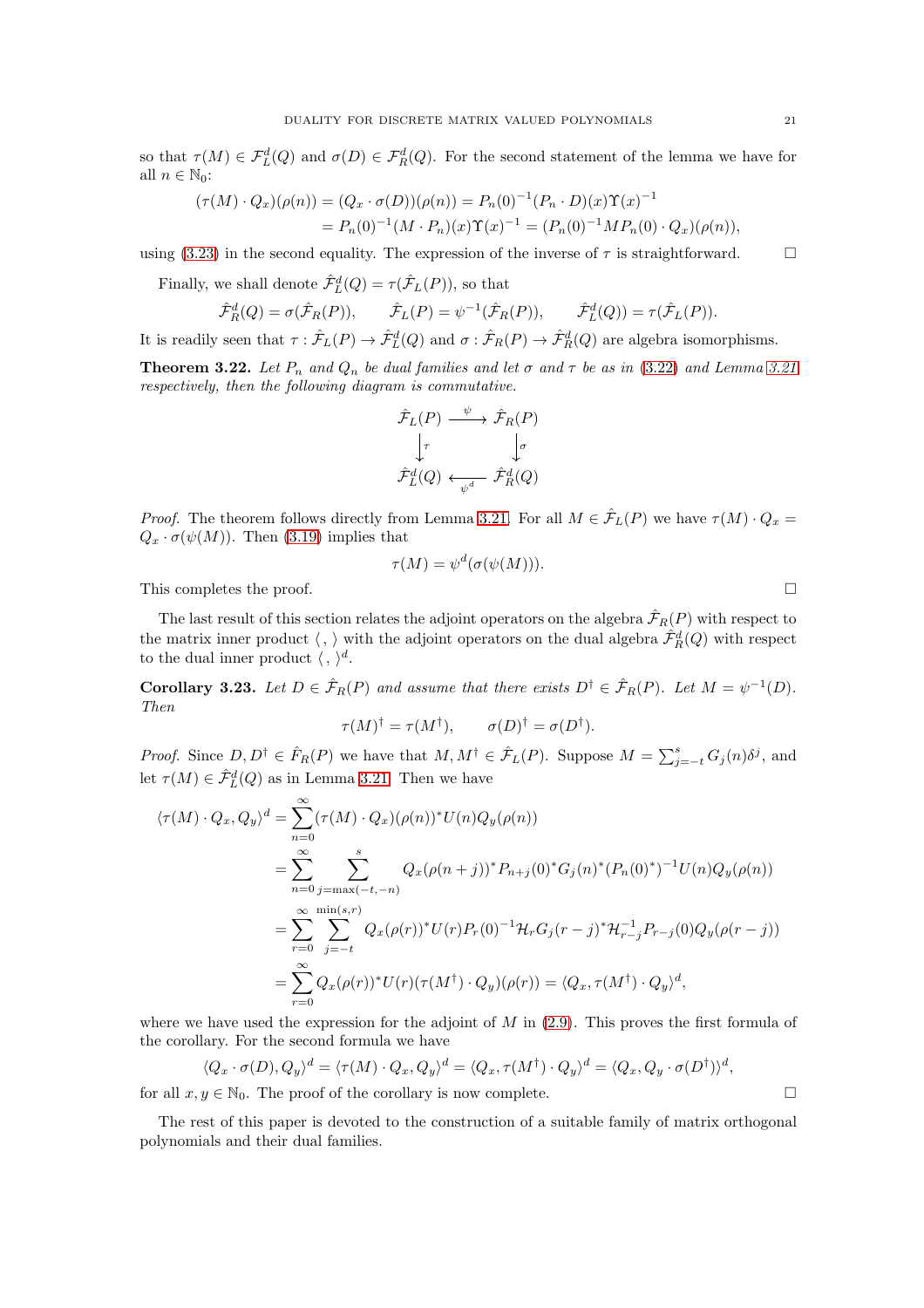### 4. Matrix valued Charlier polynomials

<span id="page-21-0"></span>In this section we start with a weight matrix  $W$  satisfying the simplest system of weak Pearson equations of the form [\(2.10\)](#page-6-1), namely a single difference equation. We take  $F_j(x) = \mathscr{A}, \widetilde{F}_j(x)^* =$  $x\mathscr{B}$ , where  $\mathscr A$  and  $\mathscr B$  are invertible constant matrices, and we assume that W satisfies

<span id="page-21-10"></span>
$$
\mathscr{A}W(x-1) = W(x)\mathscr{B}x.\tag{4.1}
$$

Iterating this equation we get

<span id="page-21-1"></span>
$$
W(x) = \mathscr{A}^x \frac{W(0)}{x!} \mathscr{B}^{-x}, \qquad x \in \mathbb{N}_0.
$$
 (4.2)

Since  $W$  is a weight matrix, it is positive definite by definition, although it is not direct from [\(4.2\)](#page-21-1). However, we still do not make extra assumptions on  $\mathscr A$  and  $\mathscr B$ . The operators D and  $D^{\dagger}$ , introduced in equation [\(2.11\)](#page-6-2) and Proposition [2.6,](#page-6-5) are now given by

<span id="page-21-2"></span>
$$
P \cdot D(x) = P(x+1)\mathscr{A}, \qquad P \cdot D^{\dagger}(x) = P(x-1)\mathscr{B}^*x. \tag{4.3}
$$

The corresponding operators in the left Fourier algebra  $\mathcal{F}_L(P)$  in Proposition [2.7](#page-7-1) can now be written in terms of the square norms of the monic MVOP.

<span id="page-21-6"></span>**Proposition 4.1.** Let  $(P_n)$ <sub>n</sub> be the sequence of monic orthogonal polynomials with respect to a positive definite weight W of the form  $(4.2)$ . Then the polynomials satisfy the following equations

$$
P_n \cdot D = M \cdot P_n, \qquad M = \mathscr{A} + \mathcal{H}_n \mathscr{B} \mathcal{H}_{n-1}^{-1} \delta^{-1}, \qquad (4.4)
$$

$$
P_n \cdot D^{\dagger} = M^{\dagger} \cdot P_n, \qquad M^{\dagger} = \mathcal{B}^* \delta + \mathcal{H}_n \mathcal{A}^* \mathcal{H}_n^{-1}, \tag{4.5}
$$

where D and  $D^{\dagger}$  are as in [\(4.3\)](#page-21-2).

*Proof.* We are in the situation of Proposition [2.7,](#page-7-1) with  $s = 0$  and  $t = 1$ . This means that we have ladder equations and that our left acting operators are of the form

$$
M = G_0(n) + G_{-1}(n)\delta^{-1}, \qquad M^{\dagger} = \mathcal{H}_n G_{-1}(n+1)^* \mathcal{H}_{n+1}^{-1} \delta + \mathcal{H}_n G_0(n)^* \mathcal{H}_n^{-1},
$$

where  $G_0(n) = \langle P_n \cdot D, P_n \rangle \mathcal{H}_n^{-1}$  and  $G_{-1}(n) = \langle P_n \cdot D, P_{n-1} \rangle \mathcal{H}_{n-1}^{-1}$ . These coefficients can be directly determined by looking at the leading coefficients in our ladder relations. Firstly, the  $x^n$ coefficient of the relation  $P_n \cdot D = M \cdot P_n$ , gives us

$$
G_0(n) = \mathscr{A}.
$$

On the other hand, the  $x^{n+1}$  coefficient of  $P_n \cdot D^{\dagger} = M^{\dagger} \cdot P_n$  gives  $\mathscr{B}^* = \mathcal{H}_n G_{-1}(n+1)^* \mathcal{H}_{n+1}^{-1}$ and so

$$
G_{-1}(n) = \mathcal{H}_n \mathscr{B} \mathcal{H}_{n-1}^{-1},
$$

since the square norms are self adjoint matrices.  $\Box$ 

**Remark 4.2.** The equations  $(4.4)$ ,  $(4.5)$  can be written as

$$
\psi(M) = D, \qquad \psi(M^{\dagger}) = D^{\dagger}.
$$

As a consequence the isomorphism of the Fourier algebras  $\psi$  preserves the † operation in the subalgebra generated by  $M$ ,  $M^{\dagger}$  and I.

<span id="page-21-7"></span>**Corollary 4.3.** Let W be a matrix weight of the form [\(4.2\)](#page-21-1) and let  $(P_n)_n$  be the sequence monic orthogonal orthogonal polynomials. Then the three term recurrence coefficients  $B_n$  are given by

<span id="page-21-8"></span>
$$
B_n = (\mathscr{B}^*)^{-1} \mathcal{H}_n \mathscr{A}^* \mathcal{H}_n^{-1} + \mathcal{H}_n (\mathscr{A}^*)^{-1} \mathcal{H}_{n-1}^{-1} \mathscr{B}^*, \qquad n \in \mathbb{N},
$$
(4.6)

and

<span id="page-21-9"></span>
$$
B_0 = (\mathscr{B}^*)^{-1} \mathcal{H}_0 \mathscr{A}^* \mathcal{H}_0^{-1}.
$$
\n
$$
(4.7)
$$

*Proof.* If we replace  $x = 0$  in the ladder relation  $P_n \cdot D^{\dagger} = M^{\dagger} \cdot P_n$  and use [\(4.5\)](#page-21-4), we get

<span id="page-21-5"></span>
$$
0 = P_{n+1}(0) + (\mathcal{B}^*)^{-1} \mathcal{H}_n \mathcal{A}^* \mathcal{H}_n^{-1} P_n(0). \tag{4.8}
$$

Next we set  $x = 0$  in the three term recurrence relation [\(2.6\)](#page-6-0) for  $n \geq 1$ :

$$
P_{n+1}(0) = -B_n P_n(0) - C_n P_{n-1}(0).
$$

<span id="page-21-4"></span><span id="page-21-3"></span>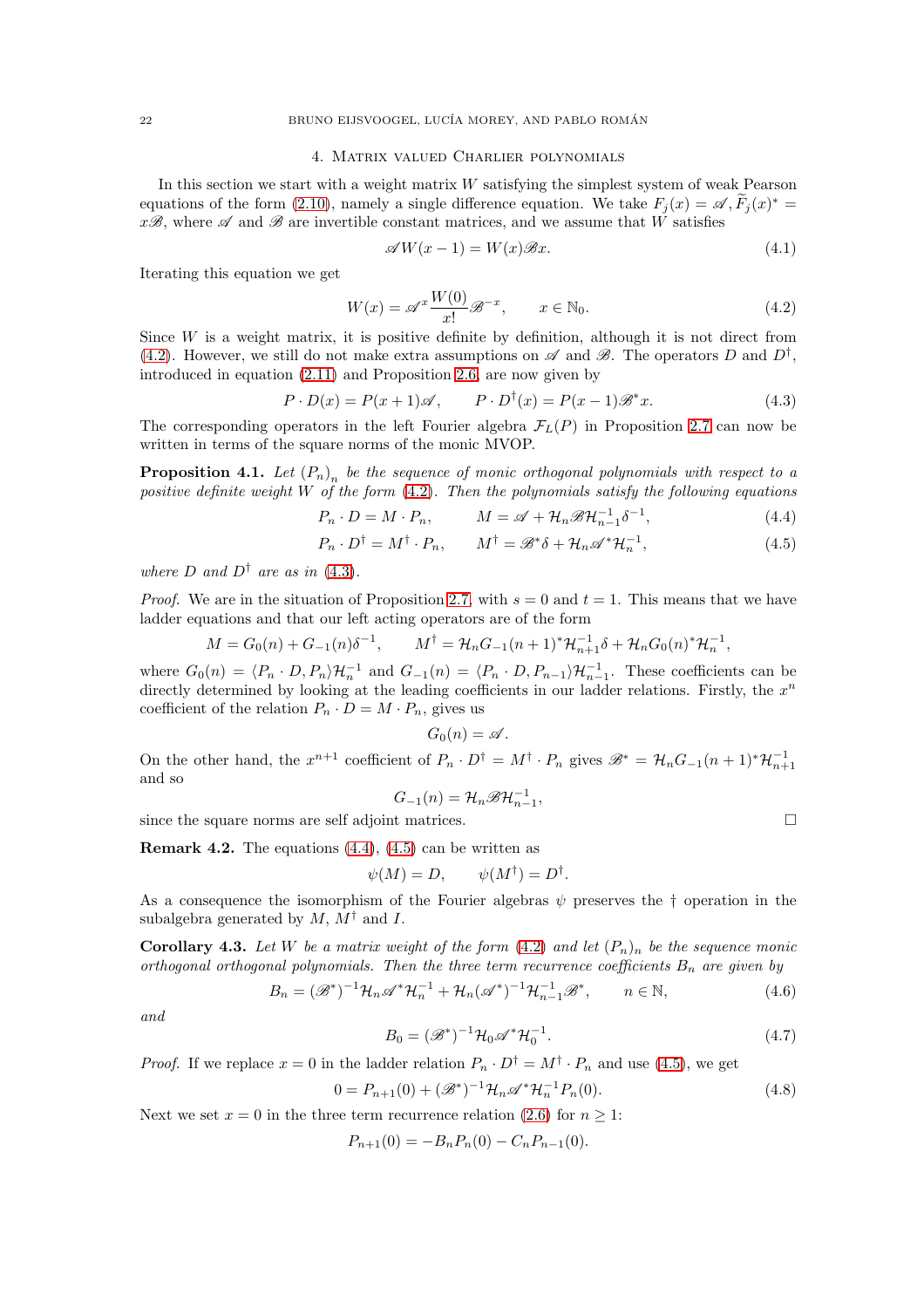Eliminating  $P_{n+1}(0)$  we get

$$
B_n = (\mathscr{B}^*)^{-1} \mathcal{H}_n \mathscr{A}^* \mathcal{H}_n^{-1} - \mathcal{H}_n \mathcal{H}_{n-1}^{-1} P_{n-1}(0) P_n(0)^{-1},
$$

and lastly using [\(4.8\)](#page-21-5) again

$$
B_n = (\mathscr{B}^*)^{-1} \mathcal{H}_n \mathscr{A}^* \mathcal{H}_n^{-1} + \mathcal{H}_n (\mathscr{A}^*)^{-1} \mathcal{H}_{n-1}^{-1} \mathscr{B}^*.
$$

For  $n = 0$  the three term recurrence gives us one term less. The corresponding expression is obtained in an analogous way.

**Remark 4.4.** The matrix  $P_n(0)$  is invertible for all  $n \in \mathbb{N}_0$ . This is trivially true for  $P_0(0) = I$ . For  $n \geq 1$  it follows from [\(4.8\)](#page-21-5) and the fact that  $(\mathscr{B}^*)^{-1}\mathcal{H}_n\mathscr{A}^*\mathcal{H}_n^{-1}$  is invertible for all  $n \geq 1$ .

<span id="page-22-4"></span>**Corollary 4.5.** The monic orthogonal polynomials  $(P_n)_n$  with respect to a positive definite weight W of the form  $(4.2)$ , satisfy the following second order difference equation in x,

$$
P_n(x+1)\mathscr{A} + \left(\mathcal{H}_n\mathscr{B}(\mathscr{A}^*)^{-1}\mathcal{H}_{n-1}^{-1}\mathscr{B}^* - x\mathcal{H}_n\mathscr{B}\mathcal{H}_n^{-1} - \mathscr{A}\right)P_n(x)
$$
  
+  $x\mathcal{H}_n\mathscr{B}\mathcal{H}_n^{-1}(\mathscr{B}^*)^{-1}P_n(x-1)\mathscr{B}^* = 0, \qquad n \in \mathbb{N}.$  (4.9)

Remark 4.6. Observe that [\(4.9\)](#page-22-0) is a mixed relation. There appear matrices multiplying from the left and also from the right.

Proof. We start from the three term recurrence  $(2.6)$ 

<span id="page-22-0"></span>
$$
xP_n(x) = P_{n+1}(x) + B_n P_n(x) + C_n P_{n-1}(x),
$$

and eliminate  $P_{n+1}$  and  $P_{n-1}$  with the ladder relations of Proposition [4.1](#page-21-6)

$$
P_{n-1}(x) = \mathcal{H}_{n-1}\mathcal{B}^{-1}\mathcal{H}_n^{-1} (P_n(x+1)\mathcal{A} - \mathcal{A}P_n(x)),
$$
  
\n
$$
P_{n+1}(x) = (\mathcal{B}^*)^{-1} (P_n(x-1)\mathcal{B}^*x - \mathcal{H}_n\mathcal{A}^*\mathcal{H}_n^{-1}P_n(x)).
$$

After replacing these expressions in the three term recurrence and multiplying by  $\mathcal{H}_n\mathscr{B}\mathcal{H}_n^{-1}$  from the left, it becomes

$$
P_n(x+1)\mathscr{A} + \left(\mathcal{H}_n\mathscr{B}\mathcal{H}_n^{-1}\left(B_n - x - \left(\mathscr{B}^*\right)^{-1}\mathcal{H}_n\mathscr{A}^*\mathcal{H}_n^{-1}\right) - \mathscr{A}\right)P_n(x) + x\mathcal{H}_n\mathscr{B}\mathcal{H}_n^{-1}(\mathscr{B}^*)^{-1}P_n(x-1)\mathscr{B}^* = 0.
$$

We finally use the result of Corollary [4.3](#page-21-7) and the equation simplifies to  $(4.9)$ .

4.1. Manifestly symmetric weight. Now we consider the weight W from [\(4.2\)](#page-21-1) with the added restriction that  $\mathscr{B} = (a\mathscr{A}^*)^{-1}$ , for a positive scalar a. In this form we derive a second order recurrence in  $n$  that only involves the square norms. Our weight then becomes

<span id="page-22-2"></span><span id="page-22-1"></span>
$$
W(x) = \frac{a^x}{x!} \mathscr{A}^x W(0) (\mathscr{A}^*)^x, \qquad a > 0.
$$
 (4.10)

We will also from now on assume that  $W(0)$  is positive definite so that every matrix  $W(x)$  of the form [\(4.10\)](#page-22-1) will be positive definite.

<span id="page-22-5"></span>**Theorem 4.7.** Let  $W$  be as in [\(4.10\)](#page-22-1). Then the square norms of the monic orthogonal polynomials satisfy

$$
\mathcal{H}_n = a^2 \mathscr{A}^2 \mathcal{H}_{n-1} (\mathscr{A}^*)^2 - a^2 \mathscr{A} \mathcal{H}_{n-1} \mathscr{A}^* \mathcal{H}_{n-1}^{-1} \mathscr{A} \mathcal{H}_{n-1} \mathscr{A}^*
$$
  
+  $a \mathscr{A} \mathcal{H}_{n-1} \mathscr{A}^* + \mathscr{A} \mathcal{H}_{n-1} (\mathscr{A}^*)^{-1} \mathcal{H}_{n-2}^{-1} \mathscr{A}^{-1} \mathcal{H}_{n-1} \mathscr{A}^*, \qquad n \in \mathbb{N}_{\ge 2},$  (4.11)

and

<span id="page-22-3"></span>
$$
\mathcal{H}_1 = a^2 \mathscr{A}^2 \mathcal{H}_0 \mathscr{A}^* (\mathscr{A}^*)^2 - a^2 \mathscr{A} \mathcal{H}_0 \mathscr{A}^* \mathcal{H}_0^{-1} \mathscr{A} \mathcal{H}_0 \mathscr{A}^* + a \mathscr{A} \mathcal{H}_0 \mathscr{A}^*.
$$
 (4.12)

*Proof.* Keeping in mind that the operators in x act from the right, we note that  $[D, x] = -D$ . Then by means of the isomorphism  $\psi$  in [\(2.5\)](#page-5-3) we get  $[M, \mathcal{L}] = -M$ , recalling that  $\psi^{-1}(x) = \mathcal{L}$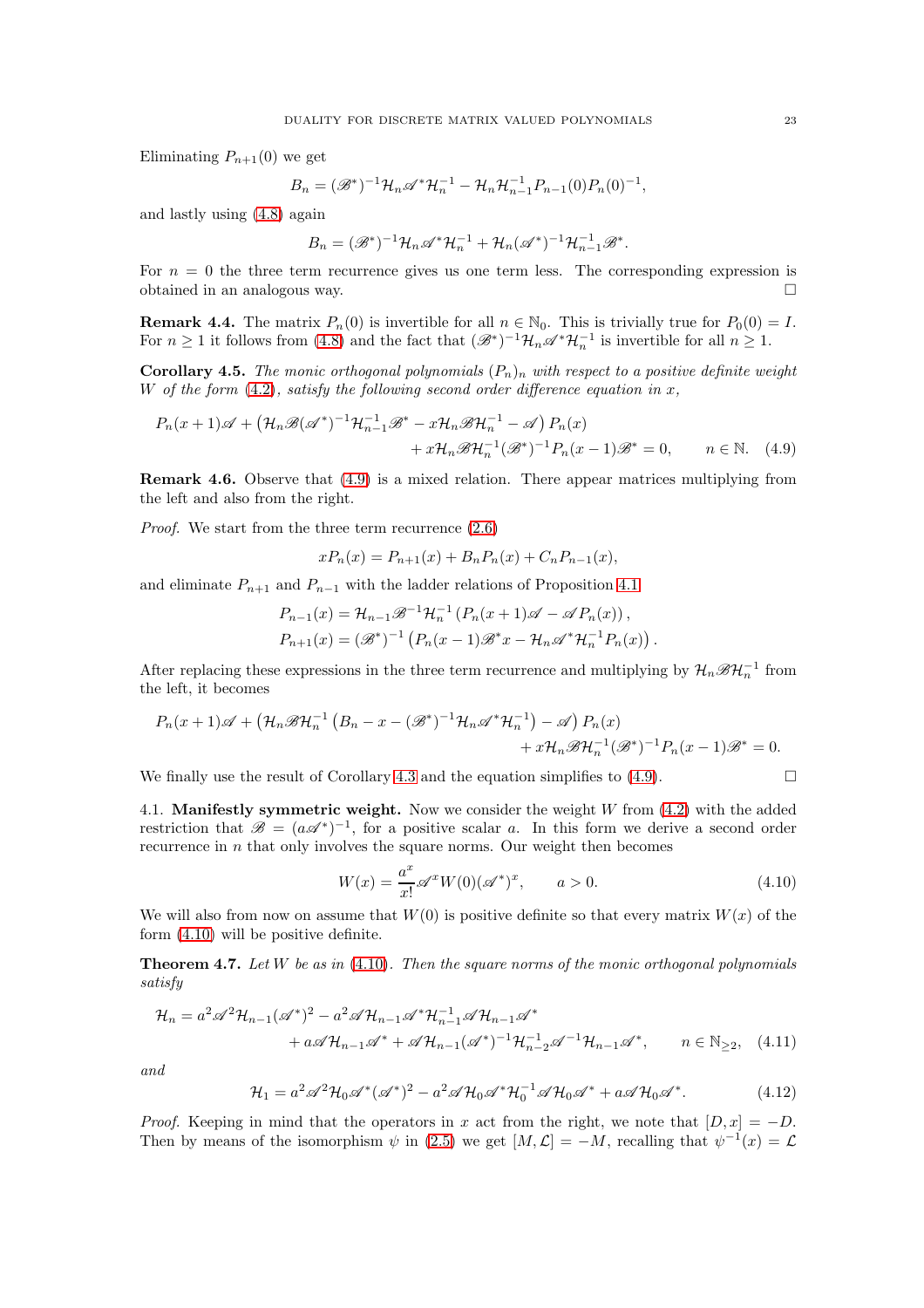from [\(2.8\)](#page-6-8). We introduce the notation  $\beta(n) = \frac{1}{a} \mathcal{H}_n(\mathscr{A}^*)^{-1} \mathcal{H}_{n-1}^{-1}$ , and find by direct calculation that

<span id="page-23-0"></span>
$$
[M, \mathcal{L}] = (\beta(n) - \beta(n+1) + [\mathcal{A}, B_n])
$$
  
+ (\beta(n)B\_{n-1} - B\_n\beta(n) + [\mathcal{A}, C\_n])\delta^{-1}  
+ (\beta(n)C\_{n-1} - C\_n\beta(n-1))\delta^{-2}. (4.13)

Now using [\(4.6\)](#page-21-8) for  $n \geq 2$  we get that the  $\delta^{-1}$  coefficient in the equation [\(4.13\)](#page-23-0) is

$$
\mathcal{H}_n(\mathscr{A}^*)^{-1}\mathcal{H}_{n-1}^{-1}\mathscr{A}\mathcal{H}_{n-1}\mathscr{A}^*\mathcal{H}_{n-1}^{-1} + \frac{1}{a^2}\mathcal{H}_n(\mathscr{A}^*)^{-2}\mathcal{H}_{n-2}^{-1}\mathscr{A}^{-1}
$$

$$
-\frac{1}{a^2}\mathcal{H}_n(\mathscr{A}^*)^{-1}\mathcal{H}_{n-1}^{-1}\mathscr{A}^{-1}\mathcal{H}_n(\mathscr{A}^*)^{-1}\mathcal{H}_{n-1}^{-1} - \mathcal{H}_n\mathcal{H}_{n-1}^{-1}\mathscr{A}, \qquad n \in \mathbb{N}_{\ge 2}, \quad (4.14)
$$

and for  $n = 1$  using [\(4.6\)](#page-21-8) and [\(4.7\)](#page-21-9) this coefficient is

<span id="page-23-2"></span><span id="page-23-1"></span>
$$
\mathcal{H}_1(\mathscr{A}^*)^{-1}\mathcal{H}_0^{-1}\mathscr{A}\mathcal{H}_0\mathscr{A}^*\mathcal{H}_0^{-1} - \frac{1}{a^2}\mathcal{H}_1(\mathscr{A}^*)^{-1}\mathcal{H}_0^{-1}\mathscr{A}^{-1}\mathcal{H}_1(\mathscr{A}^*)^{-1}\mathcal{H}_0^{-1} - \mathcal{H}_1\mathcal{H}_0^{-1}\mathscr{A}.
$$
 (4.15)

We now use  $[M, \mathcal{L}] = -M$ , to equate the expression in [\(4.14\)](#page-23-1) to  $-\beta(n)$ ,

$$
\mathcal{H}_n(\mathscr{A}^*)^{-1}\mathcal{H}_{n-1}^{-1}\mathscr{A}\mathcal{H}_{n-1}\mathscr{A}^*\mathcal{H}_{n-1}^{-1} + \frac{1}{a^2}\mathcal{H}_n(\mathscr{A}^*)^{-2}\mathcal{H}_{n-2}^{-1}\mathscr{A}^{-1} - \mathcal{H}_n\mathcal{H}_{n-1}^{-1}\mathscr{A}
$$

$$
-\frac{1}{a^2}\mathcal{H}_n(\mathscr{A}^*)^{-1}\mathcal{H}_{n-1}^{-1}\mathscr{A}^{-1}\mathcal{H}_n(\mathscr{A}^*)^{-1}\mathcal{H}_{n-1}^{-1} = -\frac{1}{a}\mathcal{H}_n(\mathscr{A}^*)^{-1}\mathcal{H}_{n-1}^{-1}, \qquad n \in \mathbb{N}_{\geq 2}, \quad (4.16)
$$

and [\(4.15\)](#page-23-2) to  $-\beta(1)$ ,

$$
\mathcal{H}_1(\mathscr{A}^*)^{-1}\mathcal{H}_0^{-1}\mathscr{A}\mathcal{H}_0\mathscr{A}^*\mathcal{H}_0^{-1} - \frac{1}{a^2}\mathcal{H}_1(\mathscr{A}^*)^{-1}\mathcal{H}_0^{-1}\mathscr{A}^{-1}\mathcal{H}_1(\mathscr{A}^*)^{-1}\mathcal{H}_0^{-1} - \mathcal{H}_1\mathcal{H}_0^{-1}\mathscr{A}
$$
  
= 
$$
-\frac{1}{a}\mathcal{H}_1(\mathscr{A}^*)^{-1}\mathcal{H}_0^{-1}.
$$
 (4.17)

We multiply [\(4.16\)](#page-23-3) and [\(4.17\)](#page-23-4) from the right by  $\mathcal{H}_{n-1}$  and  $\mathcal{H}_0$  respectively, and from the left by  $a\mathscr{A}^*\mathcal{H}_n^{-1}$  and  $a\mathscr{A}^*\mathcal{H}_1^{-1}$ . Then we obtain

$$
a\mathcal{H}_{n-1}^{-1}\mathscr{A}\mathcal{H}_{n-1}\mathscr{A}^* + \frac{1}{a}(\mathscr{A}^*)^{-1}\mathcal{H}_{n-2}^{-1}\mathscr{A}^{-1}\mathcal{H}_{n-1}
$$
  

$$
- a\mathscr{A}^*\mathcal{H}_{n-1}^{-1}\mathscr{A}\mathcal{H}_{n-1} - \frac{1}{a}\mathcal{H}_{n-1}^{-1}\mathscr{A}^{-1}\mathcal{H}_n(\mathscr{A}^*)^{-1} = -I \qquad n \in \mathbb{N}_{\ge 2},
$$

and for  $n = 1$ 

$$
\mathcal{H}_0^{-1} \mathscr{A} \mathcal{H}_0 \mathscr{A}^* - a \mathscr{A}^* \mathcal{H}_0^{-1} \mathscr{A} \mathcal{H}_0 - \frac{1}{a} \mathcal{H}_0^{-1} \mathscr{A}^{-1} \mathcal{H}_1 (\mathscr{A}^*)^{-1} = -I.
$$

Now we can isolate the square norm with the highest degree to get

$$
\mathcal{H}_n = a^2 \mathscr{A}^2 \mathcal{H}_{n-1}(\mathscr{A}^*)^2 - a^2 \mathscr{A} \mathcal{H}_{n-1} \mathscr{A}^* \mathcal{H}_{n-1}^{-1} \mathscr{A} \mathcal{H}_{n-1} \mathscr{A}^* \n+ a \mathscr{A} \mathcal{H}_{n-1} \mathscr{A}^* + \mathscr{A} \mathcal{H}_{n-1}(\mathscr{A}^*)^{-1} \mathcal{H}_{n-2}^{-1} \mathscr{A}^{-1} \mathcal{H}_{n-1} \mathscr{A}^*, \qquad n \in \mathbb{N}_{\ge 2},
$$

and for  $n = 1$ 

$$
\mathcal{H}_1 = a^2 \mathscr{A}^2 \mathcal{H}_0 \mathscr{A}^* (\mathscr{A}^*)^2 - a^2 \mathscr{A} \mathcal{H}_0 \mathscr{A}^* \mathcal{H}_0^{-1} \mathscr{A} \mathcal{H}_0 \mathscr{A}^* + a \mathscr{A} \mathcal{H}_0 \mathscr{A}^*.
$$

This completes the proof of the theorem.

Remark 4.8. As a brief sanity check we can consider what the previous result reduces to in the scalar case. We then have  $\mathscr{A} = 1$  and the equations [\(4.11\)](#page-22-2) and [\(4.12\)](#page-22-3) become

$$
\mathcal{H}_n = \mathcal{H}_{n-1}\mathcal{H}_{n-2}^{-1}\mathcal{H}_{n-1} + a\mathcal{H}_{n-1}, \qquad \mathcal{H}_1 = a\mathcal{H}_0.
$$

It is easily checked that the square norms for the monic scalar Charlier polynomials  $\mathcal{H}_n = n!a^n e^a$ satisfy this.

<span id="page-23-4"></span><span id="page-23-3"></span>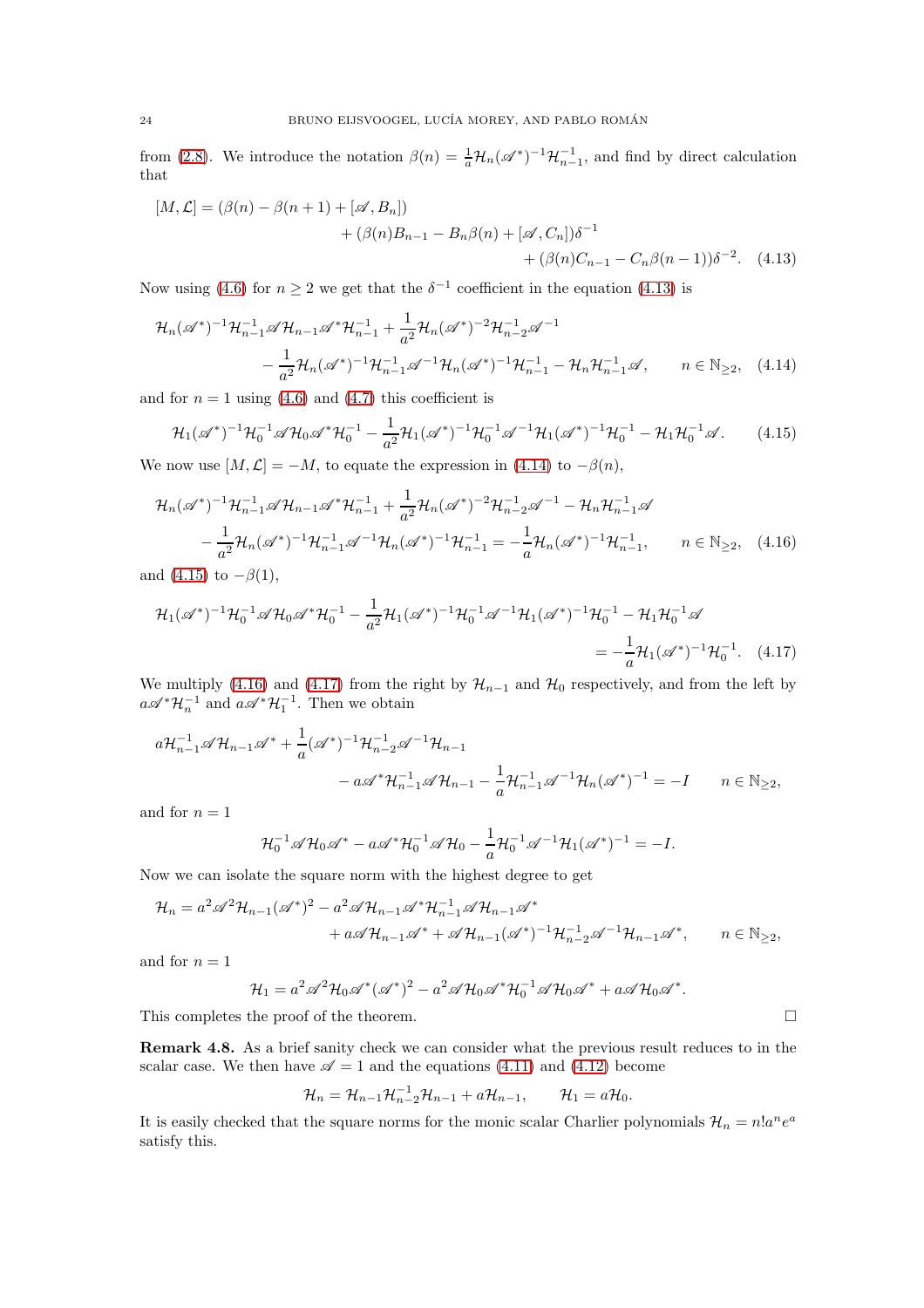Remark 4.9. The manifestly symmetric weight [\(4.10\)](#page-22-1) also allows us to simplify the difference equation in x for the  $P_n$  in Corollary [4.5.](#page-22-4)

$$
P_n(x+1)\mathscr{A} + \left(\frac{1}{a^2}\mathcal{H}_n(\mathscr{A}^*)^{-2}\mathcal{H}_{n-1}^{-1}\mathscr{A}^{-1} - \frac{x}{a}\mathcal{H}_n(\mathscr{A}^*)^{-1}\mathcal{H}_n^{-1} - \mathscr{A}\right)P_n(x) + \frac{x}{a}\mathcal{H}_n(\mathscr{A}^*)^{-1}\mathcal{H}_n^{-1}\mathscr{A}P_n(x-1)\mathscr{A}^{-1} = 0.
$$
 (4.18)

If we then consider the corresponding recursion in x for  $P_n(x) \mathscr{A}^x$ , we would get a recursion with coefficients multiplying the  $P_n$  only from the left. But we will save this for Section [7](#page-35-0) where we will be able to make more simplifications.

#### 5. A one parameter family of matrix Charlier polynomials

<span id="page-24-0"></span>In this section we specialize the weight matrix in  $(4.10)$ . This will allow us to give a explicit expression for the 0-th norm which by Theorem [4.7](#page-22-5) determines all square norms. The choice is motivated by previous works on Gegenbauer, Laguerre and Hermite type matrix valued orthogonal polynomials [\[1,](#page-52-14) [31,](#page-53-3) [35\]](#page-53-14).

Let  $\lambda \in \mathbb{N}_0$  and let  $A, T^{(\lambda)}$  be constant matrices defined by

<span id="page-24-7"></span>
$$
A_{j,k} = \begin{cases} \frac{\mu_j}{\mu_{j-1}}, & j = k+1 \\ 0, & j \neq k+1 \end{cases}, \qquad T^{(\lambda)} = \text{diag}(\delta_1^{(\lambda)} \dots \delta_N^{(\lambda)}),
$$

with  $\delta_j^{(\lambda)} > 0$  and  $\mu_j > 0$ . We let  $\mathscr{A} = (A + I)$  and  $W(0) = (I + A)^{\lambda} T^{(\lambda)} (I + A^*)^{\lambda}$  in [\(4.10\)](#page-22-1) so that we have a family of weight matrices

<span id="page-24-4"></span>
$$
W^{(\lambda)}(x) = \frac{a^x}{x!} (I + A)^{x + \lambda} T^{(\lambda)} (I + A^*)^{x + \lambda}, \qquad a > 0.
$$
 (5.1)

The family is parametrized by  $\lambda \in \mathbb{N}_0$ , and fits in the framework of Section [2.5.](#page-10-5) However, the parameter  $\lambda$  will only start playing a relevant role in the next section. The corresponding innerproduct will be denoted by  $\langle \cdot, \cdot \rangle^{(\lambda)}$  as in [\(2.14\)](#page-8-3).

We are now able to explicitly calculate the 0-th square norm<sup>[2](#page-24-1)</sup>  $\mathcal{H}_0^{(\lambda)}$  and find a LDU factorization for all the square norms, though the diagonal matrix factor can not yet be determined explicitly. Before we do this we should introduce a unipotent lower triangular matrix polynomial that will be very useful in what follows.

5.1. Properties of the matrix L. We first recall some standard facts about the scalar Charlier polynomials, see for instance [\[15,](#page-52-0) [42\]](#page-53-0). The most basic ones are their hypergeometric representation [\(1.2\)](#page-0-2), the orthogonality relations [\(1.1\)](#page-0-3) and the the generating function

<span id="page-24-2"></span>
$$
e^{t} \left(1 - \frac{t}{a}\right)^{x} = \sum_{n=0}^{\infty} \frac{c_{n}^{(a)}(x)}{n!} t^{n}, \qquad |t| < |a|.
$$
 (5.2)

We will also need the forward and backward shift equations respectively

<span id="page-24-3"></span>
$$
c_n^{(a)}(x+1) = c_n^{(a)}(x) - \frac{n}{a}c_{n-1}^{(a)}(x), \qquad c_{n+1}^{(a)}(x) = c_n^{(a)}(x) - \frac{x}{a}c_n^{(a)}(x-1), \tag{5.3}
$$

and the second order difference equation in x

<span id="page-24-6"></span>
$$
ac_n^{(a)}(x+1) - (x+a)c_n^{(a)}(x) + xc_n^{(a)}(x-1) = -nc_n^{(a)}(x).
$$
 (5.4)

We will also need a slightly less standard result.

<span id="page-24-5"></span>**Proposition 5.1.** For  $a \neq 0$  the scalar Charlier polynomials satisfy the following convolution

 $\lambda$ 

$$
\sum_{m=0}^{n} (-1)^m \frac{c_{n-m}^{(a)}(x)}{(n-m)!} \frac{c_m^{(-a)}(-x)}{m!} = \delta_{n,0}.
$$

<span id="page-24-1"></span><sup>&</sup>lt;sup>2</sup>Most quantities will now depend on this new parameter  $\lambda$ .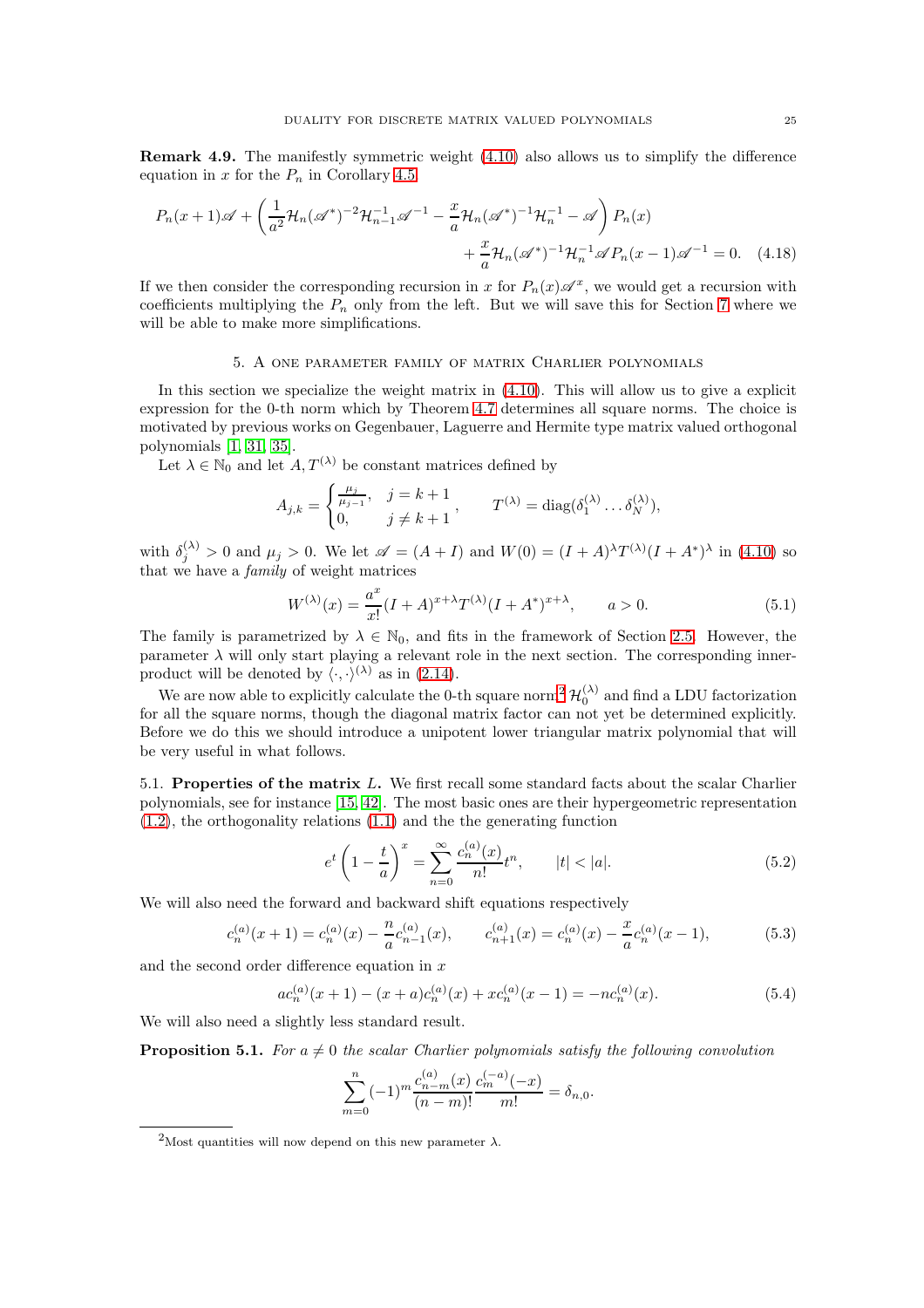*Proof.* It is clear that the sum equals 1 for  $n = 0$ . For  $n \ge 1$  we take a copy of the generating function in  $(5.2)$  but with the signs changed of t, x and a

$$
e^{-t} \left(1 - \frac{t}{a}\right)^{-x} = \sum_{m=0}^{\infty} (-1)^m \frac{c_m^{(-a)}(-x)}{m!} t^m,
$$

and multiply it by the ordinary generating function to get 1. So then we have

$$
1 = \sum_{n=0}^{\infty} \sum_{m=0}^{\infty} (-1)^m \frac{c_n^{(a)}(x)}{n!} \frac{c_m^{(-a)}(-x)}{m!} t^{n+m}.
$$

We then change summation variables  $s = n + m$ 

$$
1 = \sum_{s=0}^{\infty} \sum_{m=0}^{s} (-1)^m \frac{c_{s-m}^{(a)}(x)}{(s-m)!} \frac{c_m^{(-a)}(-x)}{m!} t^s,
$$

and see that the coefficients of all positive powers of t must vanish, giving the desired result.  $\Box$ 

Let us consider the following unipotent lower triangular matrix polynomial

<span id="page-25-3"></span>
$$
L(x)_{j,k} = \frac{\mu_j}{\mu_k} (-a)^{j-k} \frac{c_{j-k}^{(a)}(x)}{(j-k)!}, \quad j \ge k, \qquad L(x)_{j,k} = 0, \quad j < k,
$$
\n
$$
(5.5)
$$

where  $c_{i-}^{(a)}$  $j_{j-k}^{(a)}$  is the scalar Charlier polynomial of degree  $j - k$ . The matrix L considered in this case is analogous to the matrices that appear related to Gegenbauer, Laguerre and Hermite type orthogonal polynomials [\[34,](#page-53-15) [31,](#page-53-3) [35\]](#page-53-14). See also [\[7\]](#page-52-22) for a lower triangular matrix involving Jacobi polynomials.

<span id="page-25-0"></span>Lemma 5.2. The following properties of L hold true.

- (1) det $(L(x)) = 1$ . (2)  $L(x+1) = L(x)(I+A)$ .
- (3)  $L(x)A = AL(x)$ .
- (4)  $L(x) = L_0(I + A)^x = (I + A)^x L_0, \quad x \in \mathbb{Z}.$

Here we use the notation  $L_0 = L(0)$ .

*Proof.* (1) and (3) follow immediately from the definition. (2) follows from the forward shift equation [\(5.3\)](#page-24-3) and (4) follows from (2) by iteration.

<span id="page-25-2"></span>**Remark 5.3.** By (4) of Lemma [5.2](#page-25-0) we have that  $L(x + \lambda) = (I + A)^{\lambda}L(x)$ . Therefore we can rewrite the weight matrix [\(5.1\)](#page-24-4) as:

$$
W^{(\lambda)}(x) = \frac{a^x}{x!} L_0^{-1} L(x + \lambda) T^{(\lambda)} L(x + \lambda)^* (L_0^*)^{-1}
$$
  
= 
$$
\frac{a^x}{x!} L_0^{-1} (I + A)^\lambda L(x) T^{(\lambda)} L(x)^* (I + A^*)^\lambda (L_0^*)^{-1}.
$$

The proof of the following result is analogous to the work [\[7\]](#page-52-22) involving Jacobi polynomials.

<span id="page-25-1"></span>**Lemma 5.4.** The inverse of  $L$  is the lower triangular matrix

$$
L(x)_{j,k}^{-1} = \frac{\mu_j}{\mu_k} a^{j-k} \frac{c_{j-k}^{(-a)}(-x)}{(j-k)!}, \quad j \ge k, \qquad L(x)_{j,k}^{-1} = 0, \quad j < k.
$$

*Proof.* Let us denote the matrix in the statement of the lemma by  $K(x)$ . Now we observe that all the entries above the main diagonal of  $L(x)K(x)$  are immediately 0 by definition. So we are left with  $(L(x)K(x))_{j,k}$  for  $j \geq k$  which is given by

$$
\sum_{\ell=k}^j \frac{\mu_j}{\mu_\ell} (-a)^{j-\ell} \frac{c_{j-\ell}^{(a)}(x)}{(j-\ell)!} \frac{\mu_\ell}{\mu_k} a^{\ell-k} \frac{c_{\ell-k}^{(-a)}(-x)}{(\ell-k)!} = (-1)^{j-k} a^{j-k} \frac{\mu_j}{\mu_k} \sum_{\ell=k}^j (-1)^{k-\ell} \frac{c_{j-\ell}^{(a)}(x)}{(j-\ell)!} \frac{c_{\ell-k}^{(-a)}(-x)}{(\ell-k)!}.
$$

If we shift the summation index in the last equation, we get the sum as in Proposition [5.1,](#page-24-5) so it will give 1 if  $j = k$  and 0 if not. This completes the proof.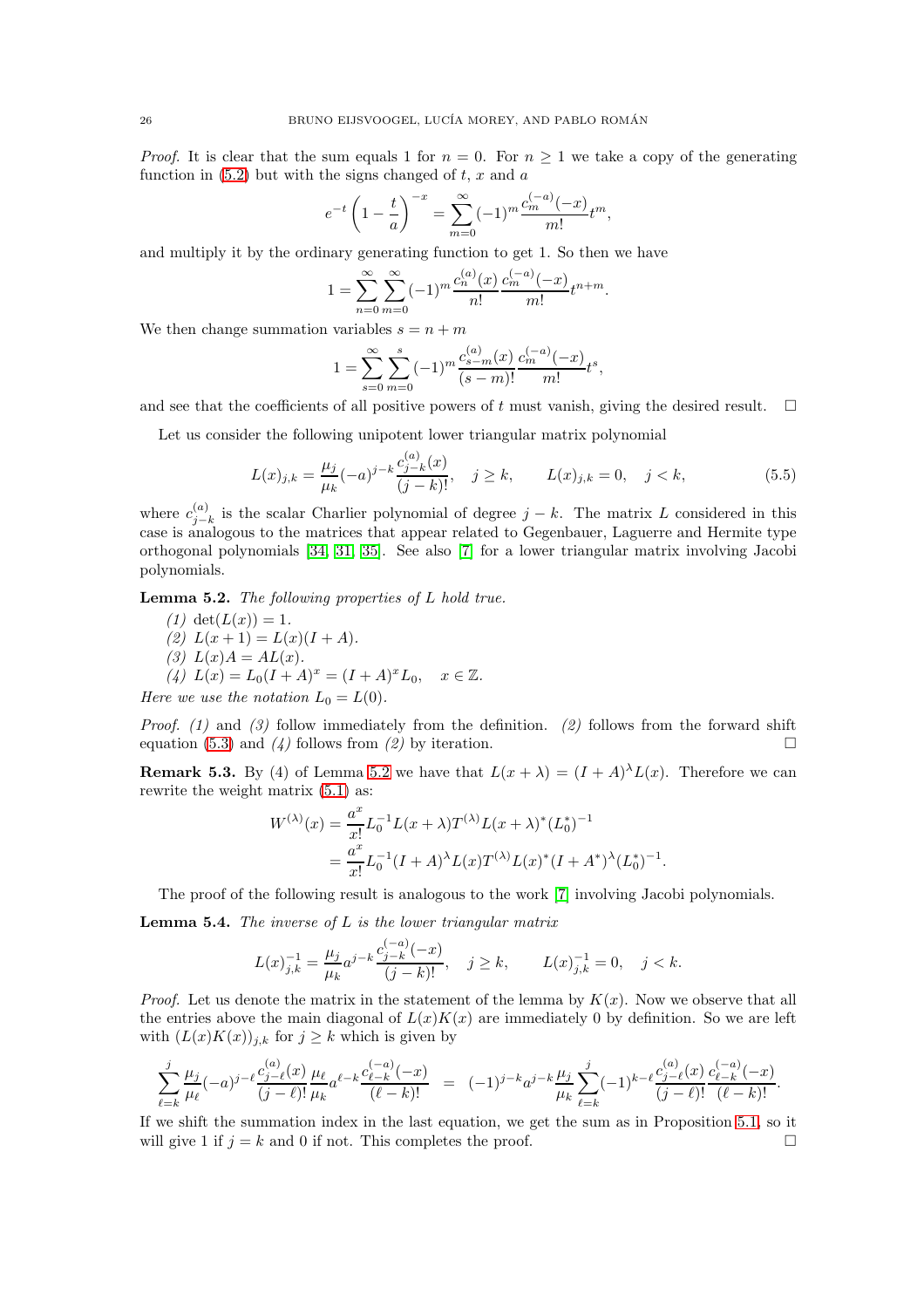The inverse of L has a similar structure and involves Charlier polynomials with negative parameters. This feature is compatible with the previous results [\[7,](#page-52-22) [34,](#page-53-15) [31,](#page-53-3) [35\]](#page-53-14). For the matrix L considered in this paper, this is essentially a consequence of the generating functions of the scalar Charlier polynomials, as in the Laguerre and Hermite cases [\[31,](#page-53-3) [35\]](#page-53-14).

We conclude this subsection by introducing another useful matrix  $J = \text{diag}(1, \ldots, N)$ .

<span id="page-26-3"></span>**Lemma 5.5.** *J satisfies the following equations, for*  $k \in \mathbb{Z}$ .

 $(1)$   $[J, A] = A$ . (2)  $[J,(I+A)^k] = kA(I+A)^{k-1} = k(I+A)^k - k(I+A)^{k-1}.$ (3)  $[J, L(x)] = xA(I + A)^{-1}L(x) - aAL(x).$ (4)  $(I + A)^k J (I + A)^{-k} = J - kA(I + A)^{-1}.$ (5)  $L(x)^{-1}JL(x) = J - aA + xA(I + A)^{-1}.$ 

Proof. (1) follows immediately from the definition. (2) follows from iterating (1) and the fact that  $A(I + A)^{-1} = I - (I + A)^{-1}$ . For (3) we can use the backward shift equation in [\(5.3\)](#page-24-3) to show that

$$
[J, L(x)] = -aAL(x) - aAL(x - 1),
$$

and then the result follows from Lemma [5.4.](#page-25-1) Lastly (4) follows from (2) and (5) from (3).  $\square$ 

5.2. LDU decomposition of the norm. In this subsection we find a LDU decomposition for the square norms  $\mathcal{H}_n^{(\lambda)}$ . For this we first need to find an expression for 0-th square norm. The expression of the matrix  $L$  in terms of the scalar Charlier polynomials plays a fundamental role in this proof. Then we use the nonlinear recurrence relation in Theorem [4.7,](#page-22-5) to extend this decomposition to all  $\mathcal{H}_n^{(\lambda)}$ .

<span id="page-26-2"></span>Proposition 5.6. The 0-th moment of the weight in [\(5.1\)](#page-24-4), has the following LDU factorization

<span id="page-26-0"></span>
$$
\mathcal{H}_0^{(\lambda)} = L_0^{-1} (I + A)^{\lambda} \mathcal{D}_0^{(\lambda)} (I + A^*)^{\lambda} (L_0^*)^{-1},\tag{5.6}
$$

where  $\mathcal{D}_0^{(\lambda)}$  is a diagonal matrix with entries

<span id="page-26-5"></span>
$$
(\mathcal{D}_0)^{(\lambda)}_{jj} = \mu_j^2 a^j e^a \sum_{\ell=1}^j \frac{\delta_{\ell}^{(\lambda)}}{\mu_{\ell}^2} \frac{a^{-\ell}}{(j-\ell)!}.
$$
 (5.7)

Proof. By Remark [5.3,](#page-25-2) we have that

<span id="page-26-1"></span>
$$
\mathcal{H}_0^{(\lambda)} = \sum_{x=0}^{\infty} W^{(\lambda)}(x) = L_0^{-1} (I + A)^{\lambda} \left( \sum_{x=0}^{\infty} \frac{a^x}{x!} L(x) T^{(\lambda)} L(x)^* \right) (I + A^*)^{\lambda} (L_0^*)^{-1}, \tag{5.8}
$$

which gives [\(5.6\)](#page-26-0) by taking  $\mathcal{D}_0^{(\lambda)}$  as the inner sum in [\(5.8\)](#page-26-1). We can now take advantage of the orthogonality relations of the scalar Charlier polynomials. Entrywise we have

$$
\begin{split} (\mathcal{D}_0^{(\lambda)})_{j,k} &= \sum_{x=0}^{\infty} \frac{a^x}{x!} \sum_{\ell=1}^{\min(j,k)} (-a)^{j+k-2\ell} \frac{\mu_j}{\mu_\ell} \frac{c_{j-\ell}^{(a)}(x)}{(j-\ell)!} \delta_\ell^{(\lambda)} \frac{\mu_k}{\mu_\ell} \frac{c_{k-\ell}^{(a)}(x)}{(k-\ell)!} \\ &= \sum_{\ell=1}^{\min(j,k)} \frac{\mu_j}{\mu_\ell} \frac{(-a)^{j+k-2\ell} \delta_\ell^{(\lambda)}}{(j-\ell)! (k-\ell)!} \frac{\mu_k}{\mu_\ell} \sum_{x=0}^{\infty} \frac{a^x}{x!} c_{j-\ell}^{(a)}(x) c_{k-\ell}^{(a)}(x) \\ &= \delta_{j,k} \sum_{\ell=1}^j a^{j-\ell} \frac{\mu_j^2}{\mu_\ell^2} \frac{e^a \delta_\ell^{(\lambda)}}{(j-\ell)!}. \end{split}
$$

In the last equality we use the orthogonality relations  $(1.1)$ .

<span id="page-26-4"></span>**Corollary 5.7.** The square norm of the monic orthogonal polynomials  $(P_n^{(\lambda)})_n$  with respect to the weight [\(5.1\)](#page-24-4), has the following LDU decomposition

$$
\mathcal{H}^{(\lambda)}_n = L_0^{-1} (I+A)^{n+\lambda} \mathcal{D}^{(\lambda)}_n (I+A^*)^{n+\lambda} (L_0^*)^{-1},
$$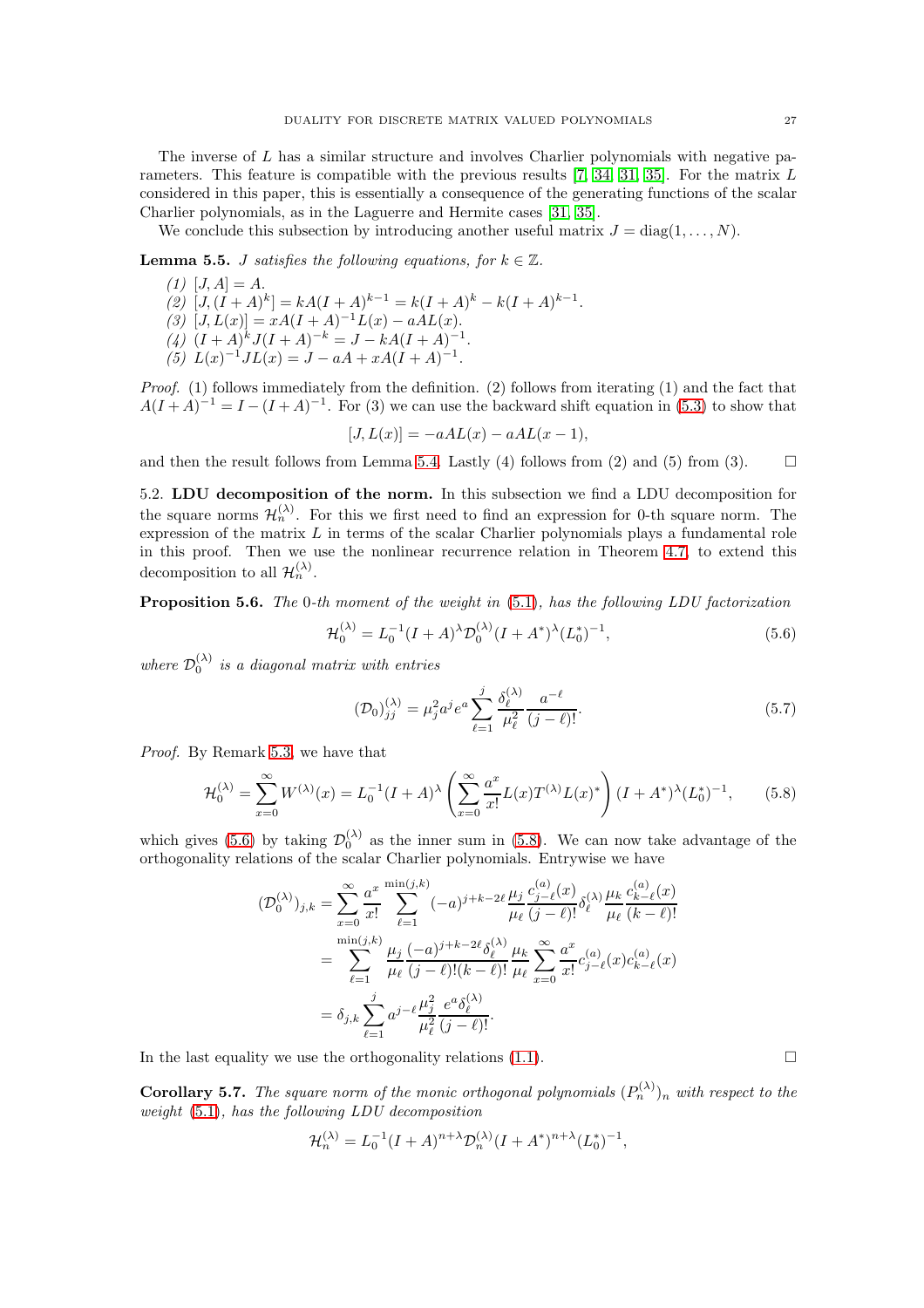for some positive definite diagonal matrix  $\mathcal{D}_n^{(\lambda)}$  that satisfies the recurrence

<span id="page-27-0"></span>
$$
\mathcal{D}_n^{(\lambda)} = a^2 A \mathcal{D}_{n-1}^{(\lambda)} A^* - a^2 \mathcal{D}_{n-1}^{(\lambda)} A^* \mathcal{D}_{n-1}^{(\lambda)-1} A \mathcal{D}_{n-1}^{(\lambda)} + a \mathcal{D}_{n-1}^{(\lambda)} + \mathcal{D}_{n-1}^{(\lambda)} \mathcal{D}_{n-2}^{(\lambda)-1} \mathcal{D}_{n-1}^{(\lambda)}, \quad n \in \mathbb{N}_{\ge 2}, \tag{5.9}
$$

and

<span id="page-27-1"></span>
$$
\mathcal{D}_1^{(\lambda)} = a^2 A \mathcal{D}_0^{(\lambda)} A^* - a^2 \mathcal{D}_0^{(\lambda)} A^* \mathcal{D}_0^{(\lambda)-1} A \mathcal{D}_0^{(\lambda)} + a \mathcal{D}_0^{(\lambda)}.
$$
\n(5.10)

Proof. We start by defining

$$
\mathcal{D}_n^{(\lambda)} = L_0 (I + A)^{-n - \lambda} \mathcal{H}_n^{(\lambda)} (I + A^*)^{-n - \lambda} L_0^*,
$$

and now prove that these are diagonal by induction. To do this we will first show they satisfy the recursion in n given in [\(5.9\)](#page-27-0) and [\(5.10\)](#page-27-1). For  $n = 1$  we use the  $n = 1$  result in Theorem [4.7](#page-22-5) to get

$$
L_0(I+A)^{-\lambda-1}\mathcal{H}_1^{(\lambda)}(I+A^*)^{-\lambda-1}L_0^*
$$
  
=  $a^2(I+A)\mathcal{D}_0^{(\lambda)}(I+A^*)-a^2\mathcal{D}_0^{(\lambda)}(I+A^*)\mathcal{D}_0^{(\lambda)-1}(I+A)\mathcal{D}_0^{(\lambda)}+a\mathcal{D}_0^{(\lambda)}.$ 

When we expand the  $(I + A)$  we get [\(5.10\)](#page-27-1). Similarly for  $n \geq 2$  we use Theorem [4.7](#page-22-5) to show that

$$
L_0(I+A)^{-\lambda-n} \mathcal{H}_n^{(\lambda)}(I+A^*)^{-\lambda-n} L_0^* = a^2(I+A) \mathcal{D}_{n-1}^{(\lambda)}(I+A^*) + \mathcal{D}_{n-1}^{(\lambda)} \mathcal{D}_{n-2}^{(\lambda)-1} \mathcal{D}_{n-1}^{(\lambda)} - a^2 \mathcal{D}_{n-1}^{(\lambda)}(I+A^*) \mathcal{D}_{n-1}^{(\lambda)-1}(I+A) \mathcal{D}_{n-1}^{(\lambda)} + a \mathcal{D}_{n-1}^{(\lambda)},
$$

and we need to expand the  $(I + A)$  out again to get [\(5.9\)](#page-27-0).

We already showed that  $\mathcal{D}_0^{(\lambda)}$  is diagonal in Proposition [5.6.](#page-26-2) Because of the subdiagonal form of A it then follows from [\(5.10\)](#page-27-1) that  $\mathcal{D}_1^{(\lambda)}$  is also diagonal. The same reasoning holds for  $n \geq 2$ and [\(5.9\)](#page-27-0). This completes the proof.  $\square$ 

<span id="page-27-5"></span>5.3. Second order difference equation. In this subsection we give a second order difference operator that has the polynomials  $P_n^{(\lambda)}$  as eigenfunctions. We observe that the operators D and  $D^{\dagger}$  have a more specific form due to the more specific weight [\(5.1\)](#page-24-4),

<span id="page-27-2"></span>
$$
D = \eta(I + A), \qquad D^{\dagger} = \eta^{-1} \frac{x}{a} (I + A)^{-1}.
$$
 (5.11)

The operator  $D + D^{\dagger} \in \mathcal{F}_R(P)$  is a self-adjoint operator. It is a well known fact, see [\[4\]](#page-52-13), that a self-adjoint second order difference operator that preserves the degree of polynomials, has the corresponding sequence of matrix orthogonal polynomials as eigenfunctions. However, it follows from [\(5.11\)](#page-27-2) that  $D + D^{\dagger}$  does not preserves the degree of the polynomials. Keeping this in mind, we construct a second self-adjoint operator in the following sense.

<span id="page-27-3"></span>**Proposition 5.8.** Let the weight  $W^{(\lambda)}$  be as in [\(5.1\)](#page-24-4). Then the operator

<span id="page-27-4"></span>
$$
\mathfrak{J}^{(\lambda)} = J + (x + \lambda)(I + A)^{-1},\tag{5.12}
$$

is a self-adjoint operator with respect to  $\langle \cdot, \cdot \rangle^{(\lambda)}$  i.e

$$
\langle P\cdot \mathfrak{J}^{(\lambda)},Q\rangle^{(\lambda)}=\langle P,Q\cdot \mathfrak{J}^{(\lambda)}\rangle^{(\lambda)}
$$

for all matrix polynomials P and Q.

Proof. We pull J through the weight by using Lemma [5.5](#page-26-3)

$$
JW^{(\lambda)}(x) = J(I + A)^{x + \lambda} T^{(\lambda)} (I + A^*)^{x + \lambda}
$$
  
=  $(I + A)^{x + \lambda} T^{(\lambda)} J(I + A^*)^{x + \lambda} + (x + \lambda) W^{(\lambda)}(x) - (x + \lambda) (I + A)^{-1} W^{(\lambda)}(x)$   
=  $W^{(\lambda)}(x) J - (x + \lambda) (I + A)^{-1} W^{(\lambda)}(x) + W^{(\lambda)}(x) (x + \lambda) (I + A^*)^{-1}.$ 

This amounts to  $\mathfrak{J}^{(\lambda)}(x)W^{(\lambda)}(x) = W^{(\lambda)}(x)\mathfrak{J}^{(\lambda)}(x)^{*}$ , which is a weak Pearson equation [\(2.6\)](#page-6-5) for  $\ell = m = 0$ , and  $F_0(x) = \tilde{F}_0(x) = \mathfrak{J}^{(\lambda)}(x)$ . Therefore Proposition [2.6](#page-6-5) implies that  $\mathfrak{J}^{(\lambda)}$  is a self-adjoint operator.

**Remark 5.9.**  $\mathfrak{J}^{(\lambda)}$  is an operator of order zero as described in Definition [2.3.](#page-4-5) Throughout this paper we will denote  $\mathfrak{J}^{(\lambda)}$  for this operator. We will however also denote by  $\mathfrak{J}^{(\lambda)}(x) \in M_N(\mathbb{C})[x]$ the matrix valued polynomial which is  $\mathfrak{J}^{(\lambda)}$ 's only coefficient.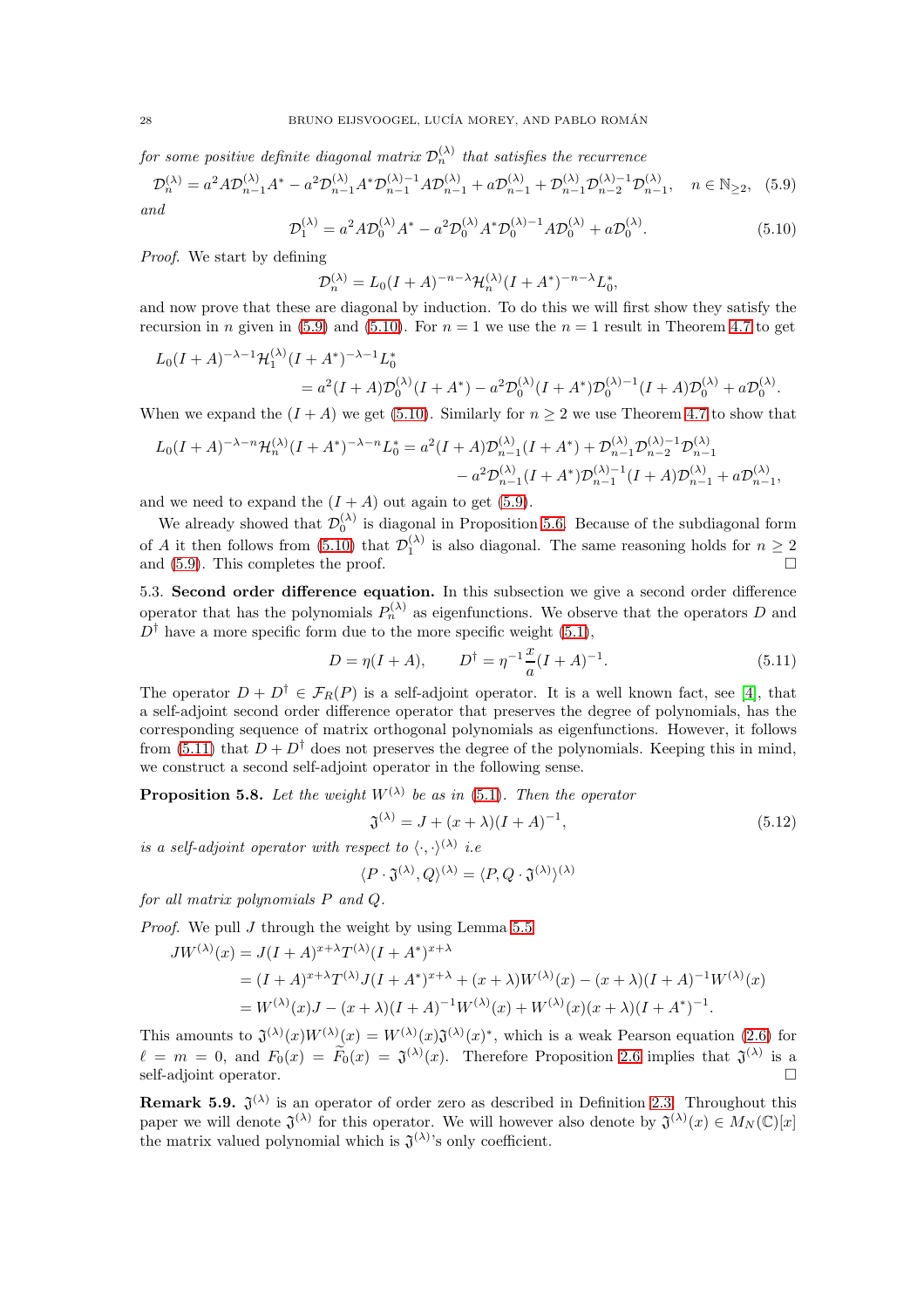In the proof of Proposition [5.8,](#page-27-3) we found the weak Pearson equation

$$
\mathfrak{J}^{(\lambda)}(x)W^{(\lambda)}(x) = W^{(\lambda)}(x)\mathfrak{J}^{(\lambda)}(x)^*.
$$

As in Proposition [2.7](#page-7-1) this implies that  $\mathfrak{J}^{(\lambda)} \in \mathcal{F}_R(P)$ . It is also clear from the definition that  $\mathfrak{J}^{(\lambda)}$ does not preserve the degree of polynomials. This motivates the consideration of the following self-adjoint second order difference operator

<span id="page-28-2"></span>
$$
\mathfrak{D}^{(\lambda)} = aD - \mathfrak{J}^{(\lambda)} + aD^{\dagger}
$$
  
=  $\eta a(I + A) - J - (x + \lambda)(I + A)^{-1} + \eta^{-1}x(I + A)^{-1},$  (5.13)

because the terms that raise the degree of the polynomials cancel.

<span id="page-28-4"></span>**Theorem 5.10.** The monic MVOP orthogonal with respect ot  $W^{(\lambda)}$  in [\(5.1\)](#page-24-4) satisfy the following recursion in x

<span id="page-28-0"></span>
$$
P_n^{(\lambda)} \cdot \mathfrak{D}^{(\lambda)} = \Gamma_n^{(\lambda)} P_n^{(\lambda)}, \qquad \Gamma_n^{(\lambda)} = a(I + A) - J - (n + \lambda)(I + A)^{-1}.
$$
 (5.14)

*Proof.* It follows from the fact that  $\mathfrak{D}^{(\lambda)}$  is self-adjoint and preserves the degree of polynomials, that it has the  $P_n^{(\lambda)}$  as eigenfunctions [\[4\]](#page-52-13). We can then find the eigenvalue  $\Gamma_n^{(\lambda)}$  by looking at the leading coefficient of the equation.

$$
P_n^{(\lambda)} \cdot \mathfrak{D}^{(\lambda)}(x) = P_n^{(\lambda)}(x+1)a(I+A) - P_n^{(\lambda)}(x)J - P_n^{(\lambda)}(x)x(I+A)^{-1}
$$

$$
- P_n^{(\lambda)}(x)\lambda(I+A)^{-1} + P_n^{(\lambda)}(x-1)x(I+A)^{-1}
$$

$$
= (a(I+A) - J - \lambda(I+A)^{-1} - n(I+A)^{-1})x^n + \cdots
$$

This completes the proof of the theorem.

(λ)

**Remark 5.11.** The matrix weight  $W^{(\lambda)}$  is closely related to one of the examples in [\[4\]](#page-52-13). If we set  $\lambda = 0$  and consider an upper triangular matrix A we can identify the differential operator  $\mathfrak{D}^{(0)}(x)$ with that in [\[4\]](#page-52-13).

<span id="page-28-5"></span>Remark 5.12. From the previous theorem it is easy to apply

$$
\psi^{-1}(\mathfrak{J}^{(\lambda)}) = a\psi^{-1}(D) + a\psi^{-1}(D^{\dagger}) - \psi^{-1}(\mathfrak{D}^{(\lambda)}) = aM + aM^{\dagger} - \Gamma_n^{(\lambda)}
$$
  
=  $(I + A)^{-1}\delta + \left(J + (n + \lambda)(I + A)^{-1} + a\mathcal{H}_n^{(\lambda)}(I + A^*)\mathcal{H}_n^{(\lambda)-1}\right)$   
+  $\mathcal{H}_n^{(\lambda)}(I + A^*)^{-1}\mathcal{H}_{n-1}^{(\lambda)-1}\delta^{-1}.$ 

In Sections [8](#page-38-0) and [9](#page-45-0) we will see that the equation  $\psi^{-1}(\mathfrak{J}^{(\lambda)}) \cdot P_n = P_n \cdot \mathfrak{J}^{(\lambda)}$  will function as an alternative three-term recurrence relation.

5.4. The entries of the matrix Charlier polynomials. In this subsection we write the entries of the monic polynomials  $(P_n^{(\lambda)})_n$  explicitly in terms of the scalar Charlier polynomials. The expression involves certain coefficients which will be described in detail in Section [7.](#page-35-0) Firstly we define an auxiliary matrix polynomial

$$
R_n^{(\lambda)}(x) = L_0(I + A)^{-n-\lambda} P_n^{(\lambda)}(x)(I + A)^{\lambda + x},
$$

for which the corresponding equation to  $(5.14)$  is diagonal. Note that since A is a nilpotent matrix,  $R_n^{(\lambda)}$  is a polynomial in x.

<span id="page-28-3"></span>**Proposition 5.13.** The entries of  $R_n^{(\lambda)}(x)$  are given by

<span id="page-28-1"></span>
$$
\left(R_n^{(\lambda)}(x)\right)_{j,k} = \xi_{j,k,n}^{(\lambda)} c_{n+j-k}^{(a)}(x), \qquad n+j-k \ge 0,
$$
\n(5.15)

and equal to 0 when  $n + j - k < 0$ . The  $\xi_{j,k,n}^{(\lambda)}$  are independent of x.

Proof. Using Lemma [5.5](#page-26-3) one can show that [\(5.14\)](#page-28-0) for this new quantity becomes

$$
R_n^{(\lambda)}(x) \left( \eta aI - (J + (x + \lambda)I) + \eta^{-1}xI \right) = ((a - n - \lambda)I - J)R_n^{(\lambda)}(x).
$$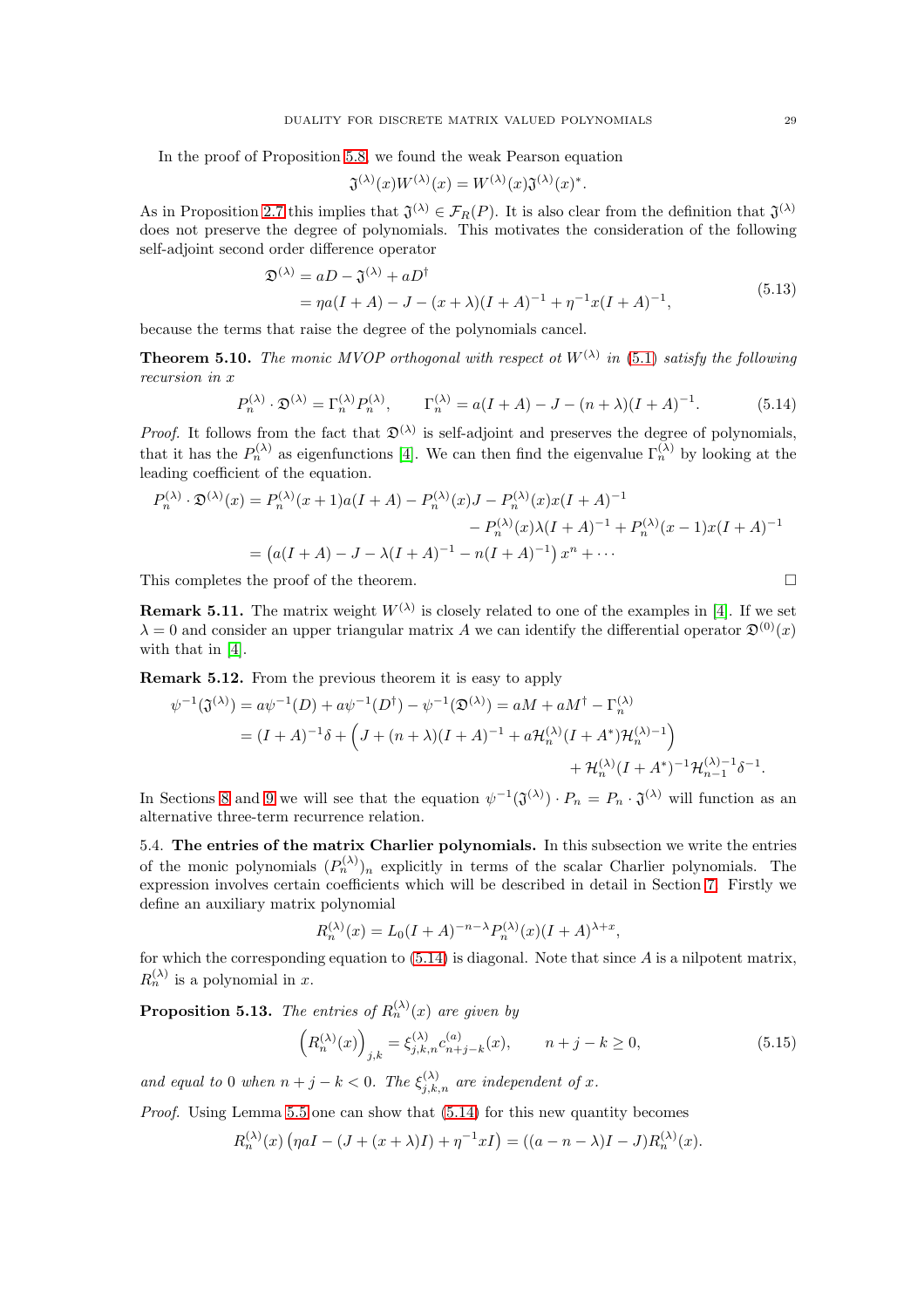Entrywise this is

$$
a\left(R_n^{(\lambda)}(x+1)\right)_{j,k}-(x+a)\left(R_n^{(\lambda)}(x)\right)_{j,k}+x\left(R_n^{(\lambda)}(x-1)\right)_{j,k}=-(n+j-k)\left(R_n^{(\lambda)}(x)\right)_{j,k}.
$$

This is exactly the difference equation [\(5.4\)](#page-24-6) satisfied by scalar Charlier polynomials  $c_{n+1}^{(a)}$  $\binom{n}{n+j-k}(x)$ and, since  $R_n^{(\lambda)}$  is a polynomial in x, this determines the x dependence of the entries up to a constant multiple that we denote  $\xi_{i,k}^{(\lambda)}$  $\sum_{j,k,n}$ .

In Section [7](#page-35-0) we will be able to determine the  $\xi_{j,k,n}^{(\lambda)}$  and will therefore have explicit expressions for the  $P_n^{(\lambda)}$  as given in the following Corollary.

<span id="page-29-4"></span>Corollary 5.14. The entries of the monic MVOP are given by

$$
\left(P_n^{(\lambda)}(x)\right)_{jk} = \sum_{\ell=1}^j \sum_{s=1}^{(n+\ell)\wedge N} \sum_{t=k}^s \frac{\mu_j \mu_s}{\mu_k \mu_\ell} \frac{(-1)^{t-k} a^{j+s-\ell-k} \xi_{\ell,s,n}^{(\lambda)}}{(j-\ell)!(s-t)!(t-k)!} c_{j-\ell}^{(-a)}(n+\lambda) c_{n+\ell-s}^{(a)}(x) c_{s-t}^{(-a)}(-x-\lambda),
$$

where  $(n + \ell) \wedge N$  denotes min $((n + \ell), N)$ .

Proof. To have all the x-dependence in terms of scalar Charlier polynomials, we multiply with  $L_0^{-1}L_0$  from the right. So then

<span id="page-29-1"></span>
$$
P_n^{(\lambda)}(x) = L(-n - \lambda)^{-1} R_n^{(\lambda)}(x) L(x + \lambda)^{-1} L_0.
$$
\n(5.16)

Then we only need to collect all the separate matrix entries from  $(5.5)$ ,  $(5.15)$  and Lemma [5.4.](#page-25-1)  $\Box$ 

**Remark 5.15.** The factors of  $L^{-1}$  are responsible for the scalar Charlier polynomials with nonstandard parameter values  $c^{(-a)}$ . Something similar happens with the MVOP matrix entries in a Hermite-type [\[31,](#page-53-3) Theorem 3.13] and Gegenbauer-type [\[34,](#page-53-15) Theorem 3.4] case. In those cases the analogous expressions for [\(5.16\)](#page-29-1) do not have the n-dependent factor on the left, but do have the x-dependent factor on the right.

## <span id="page-29-0"></span>6. Shift operators and recurrence relations for the matrix valued Charlier polynomials

The goal of this section is to construct a one parameter family of matrix weights  $W^{(\lambda)}$  for  $\lambda \in \mathcal{V} = \mathbb{N}_0$  in such a way that the strong Pearson equation [\(2.15\)](#page-8-0) holds true. As a consequence, we obtain a one parameter family of matrix weights with explicit shift operators, whose square norms and three-term recurrence relations are given explicitly. These results will be the main ingredient of Section [8,](#page-38-0) where we describe the entries of  $P_n^{(\lambda)}$  terms of the scalar Charlier polynomials and the dual Hahn polynomials. For this we need to impose conditions on the parameters  $\mu_i$  and  $\delta_i^{(\lambda)}$ . We assume that that there exist real numbers  $d^{(\lambda)} \neq 0$  and  $c^{(\lambda)}$  such that:

<span id="page-29-2"></span>
$$
\frac{\delta_i^{(\lambda+1)}}{\delta_i^{(\lambda)}} - \frac{\delta_{i+1}^{(\lambda+1)}}{\delta_{i+1}^{(\lambda)}} = -\frac{d^{(\lambda)}a}{2}, \quad i = 1, \cdots, N-1,
$$
\n(6.1)

$$
\frac{\mu_i^2}{\mu_{i-1}^2} \frac{\delta_{i-1}^{(\lambda+1)}}{\delta_i^{(\lambda)}} - \frac{\mu_{i+1}^2}{\mu_i^2} \frac{\delta_i^{(\lambda+1)}}{\delta_{i+1}^{(\lambda)}} = d^{(\lambda)} i + c^{(\lambda)}, \quad i = 1, \cdots, N.
$$
 (6.2)

<span id="page-29-3"></span>Similar nonlinear equations were obtained in the case of Hermite and Laguerre type matrix orthogonal polynomials, see [\[31,](#page-53-3) [35\]](#page-53-14).

6.1. Shift operators. In this subsection we establish sufficient conditions for the hypotheses of the Theorem [2.8](#page-8-2) and we therefore obtain explicit shift operators for the family of matrix weights  $W^{(\lambda)}$ . We first need the following remark.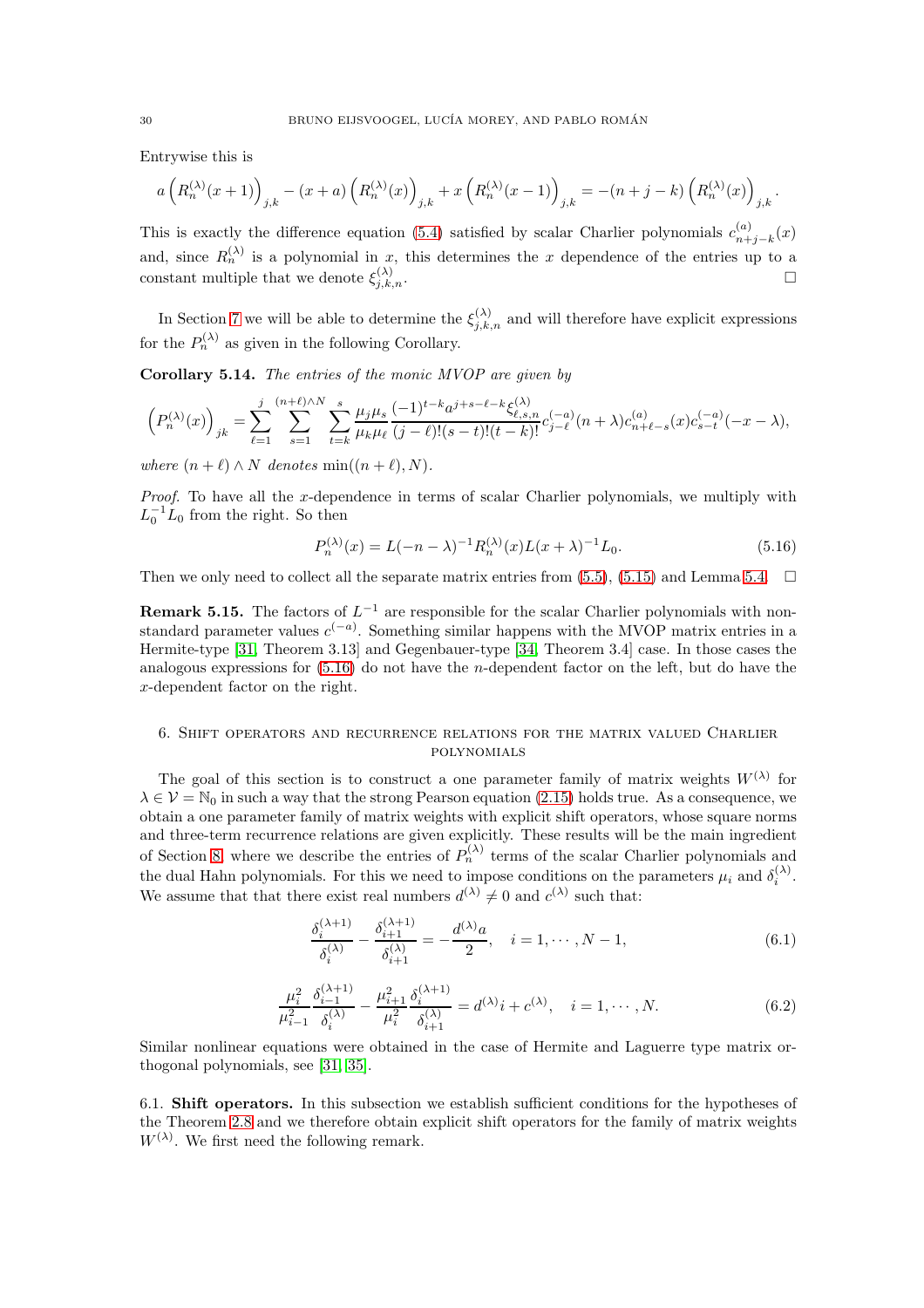<span id="page-30-6"></span>**Remark 6.1.** For any  $M \in \mathbb{C}^{N \times N}$  we have

$$
((A^* + I)^{-x}M(A^* + I)^x) \cdot \Delta = (A^* + I)^{-x-1}M(A^* + I)^{x+1} - (A^* + I)^{-x}M(A^* + I)^x
$$
  
=  $(A^* + I)^{-x-1}[M, A^*](A^* + I)^x.$  (6.3)

If  $P(x) = A_2x^2 + A_1x + A_0$  is a matrix polynomial of degree two, then

<span id="page-30-1"></span>
$$
A_2 = \frac{1}{2}(P \cdot \Delta^2)(x), \qquad A_1 = (P \cdot \Delta)(0) - A_2.
$$

<span id="page-30-9"></span>**Theorem 6.2.** Let W be a matrix weight as in [\(5.1\)](#page-24-4) such that [\(6.1\)](#page-29-2), [\(6.2\)](#page-29-3) are satisfied. Let  $\Phi^{(\lambda)}$ and  $\Psi^{(\lambda)}$  be given by

$$
\Phi^{(\lambda)}(x) = W^{(\lambda)}(x)^{-1}W^{(\lambda+1)}(x), \qquad \Psi^{(\lambda)}(x) = W^{(\lambda)}(x)^{-1}(W^{(\lambda+1)} \cdot \Delta)(x-1).
$$

Then  $\Phi^{(\lambda)}$  is a matrix polynomial of degree at most two and  $\Psi^{(\lambda)}$  is a matrix polynomial of degree at most one. Moreover, we have

$$
\Phi^{(\lambda)}(x) = x^2 \mathcal{K}_2^{(\lambda)} + x \mathcal{K}_1^{(\lambda)} + \mathcal{K}_0^{(\lambda)}, \qquad \Psi^{(\lambda)}(x) = x \mathcal{J}_1^{(\lambda)} + \mathcal{J}_0^{(\lambda)},
$$

where

$$
\mathcal{K}_{2}^{(\lambda)} = -\frac{d^{(\lambda)}}{2} A^*(A^* + I)^{-1}, \qquad \mathcal{K}_{1}^{(\lambda)} = \frac{d^{(\lambda)}}{2} (2J - aA^* - (2\lambda + 1)A^*(A^* + I)^{-1}) + c^{(\lambda)},
$$
  
\n
$$
\mathcal{K}_{0}^{(\lambda)} = (A^* + I)^{-\lambda} (T^{(\lambda)})^{-1} (A + I) T^{(\lambda+1)} (A^* + I)^{\lambda+1},
$$
  
\n
$$
\mathcal{J}_{1}^{(\lambda)} = \mathcal{K}_{2}^{(\lambda)} + \mathcal{K}_{1}^{(\lambda)} - \frac{1}{a} (A^* + I)^{-\lambda-1} (T^{(\lambda)})^{-1} T^{(\lambda+1)} (A^* + I)^{\lambda+1}, \qquad \mathcal{J}_{0}^{(\lambda)} = \mathcal{K}_{0}^{(\lambda)}.
$$

Proof. We divide the proof in three parts.

Part 1: First we prove that  $\Phi^{(\lambda)}$  is a polynomial of degree at most two. We have

<span id="page-30-7"></span>
$$
\Phi^{(\lambda)}(x) = (W^{(\lambda)}(x))^{-1}W^{(\lambda+1)}(x) = (A^* + I)^{-x-\lambda}(T^{(\lambda)})^{-1}(A+I)T^{(\lambda+1)}(A^* + I)^{x+\lambda+1}.
$$
 (6.4)

Therefore,  $\Phi^{(\lambda)}$  is a matrix polynomial. We write

$$
M^{(\lambda)} = M_1^{(\lambda)} + M_2^{(\lambda)}, \qquad M_1^{(\lambda)} = (T^{(\lambda)})^{-1} A T^{(\lambda+1)}, \qquad M_2^{(\lambda)} = (T^{(\lambda)})^{-1} T^{(\lambda+1)},
$$

so that

<span id="page-30-0"></span>
$$
\Phi^{(\lambda)}(x) = (A^* + I)^{-x - \lambda} M^{(\lambda)}(A^* + I)^{x + \lambda + 1}.
$$
\n(6.5)

Since  $\Phi^{(\lambda)}$  is a polynomial, is enough to check that  $\Phi^{(\lambda)} \cdot \Delta^2$  is a constant. If we apply the operator  $\Delta$  to [\(6.5\)](#page-30-0), by [\(6.3\)](#page-30-1) we get

<span id="page-30-8"></span>
$$
(\Phi^{(\lambda)} \cdot \Delta)(x) = (A^* + I)^{-x - \lambda - 1} [M^{(\lambda)}, A^*](A^* + I)^{x + \lambda + 1}.
$$
 (6.6)

Applying the operator  $\Delta$  and [\(6.3\)](#page-30-1) again, we get

<span id="page-30-2"></span>
$$
(\Phi^{(\lambda)} \cdot \Delta^2)(x) = (A^* + I)^{-x - \lambda - 2}[[M^{(\lambda)}, A^*], A^*](A^* + I)^{x + \lambda + 1}.
$$
\n(6.7)

Using the nonlinear relations [\(6.1\)](#page-29-2) we obtain

<span id="page-30-4"></span>
$$
[M_1^{(\lambda)}, A^*] = d^{(\lambda)} J + c^{(\lambda)}, \qquad [M_2^{(\lambda)}, A^*] = -\frac{d^{(\lambda)}a}{2} A^*.
$$
 (6.8)

Therefore

$$
[[M^{(\lambda)}, A^*], A^*] = d^{(\lambda)}[J, A^*] = -d^{(\lambda)}A^*,
$$

so that [\(6.7\)](#page-30-2) becomes

<span id="page-30-5"></span>
$$
(\Phi^{(\lambda)} \cdot \Delta^2)(x) = -d^{(\lambda)} A^* (A^* + I)^{-1}.
$$
\n(6.9)

As a conclusion, we get that  $\Phi^{(\lambda)}$  is a polynomial of degree less or equal than two. Part 2: Now we prove that  $\Psi^{(\lambda)}$  is a polynomial of degree at most one. Using the definitions of  $W^{(\lambda)}$ ,  $\Phi^{(\lambda)}$  and  $M_2^{(\lambda)}$  we obtain

<span id="page-30-3"></span>
$$
\Psi^{(\lambda)}(x) = (W^{(\lambda)}(x))^{-1}(W^{(\lambda+1)} \cdot \Delta)(x-1) = \Phi^{(\lambda)}(x) - \frac{x}{a}(A^* + I)^{-x-\lambda}M_2^{(\lambda)}(A^* + I)^{x+\lambda}.
$$
 (6.10)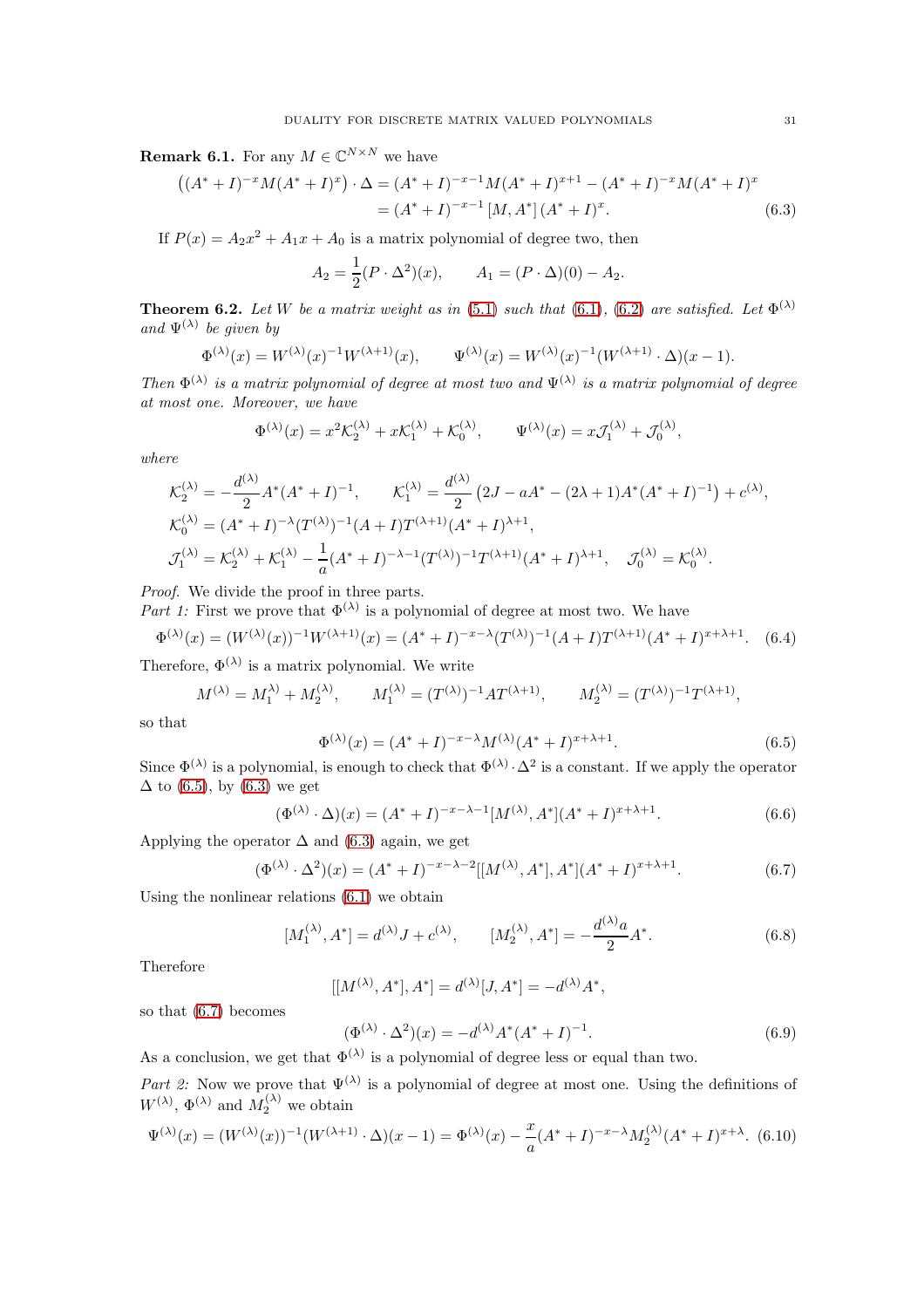Therefore,  $\Psi^{(\lambda)}$  is a matrix polynomial. In order to prove that the degree of  $\Psi^{(\lambda)}$  is at most one, we will show that  $\Psi^{(\lambda)} \cdot \Delta^2 = 0$ . By the Leibniz rule [\(2.2\)](#page-4-3) for  $\Delta$  on the the second term of right hand side of [\(6.10\)](#page-30-3)

$$
\left(-\frac{x}{a}(I + A^*)^{-x-\lambda}M_2^{(\lambda)}(I + A^*)^{x+\lambda}\right)\Delta = -\frac{1}{a}(I + A^*)^{-x-\lambda-1}M_2^{(\lambda)}(I + A^*)^{x+\lambda+1} - \frac{x}{a}(I + A^*)^{-x-\lambda-1}[M_2^{(\lambda)}, A^*](I + A^*)^{x+\lambda},
$$

and using  $(6.3)$  and  $(6.8)$  we get

<span id="page-31-0"></span>
$$
(\Psi^{(\lambda)} \cdot \Delta)(x) = (\Phi^{(\lambda)} \cdot \Delta)(x) - \frac{1}{a}(A^* + 1)^{-x - \lambda - 1}M_2^{(\lambda)}(A^* + 1)^{x + \lambda + 1} + \frac{xd^{(\lambda)}}{2}A^*(A^* + 1)^{-1}.
$$
 (6.11)

Applying  $\Delta$  on [\(6.11\)](#page-31-0) together with [\(6.3\)](#page-30-1), [\(6.8\)](#page-30-4) and [\(6.9\)](#page-30-5) we obtain

$$
(\Psi^{(\lambda)} \cdot \Delta^2)(x) = (\Phi^{(\lambda)} \cdot \Delta^2)(x) + \frac{d^{(\lambda)}}{2}A^*(A^* + 1)^{-1} + \frac{d^{(\lambda)}}{2}A^*(A^* + 1)^{-1} = 0.
$$

We conclude that the degree of  $\Psi^{(\lambda)}$  is strictly less than two.

Part 3: From Part 1 and Part 2 we have that

$$
\Phi^{(\lambda)}(x) = x^2 \mathcal{K}_2^{(\lambda)} + x \mathcal{K}_1^{(\lambda)} + \mathcal{K}_0^{(\lambda)}, \qquad \Psi^{(\lambda)}(x) = x \mathcal{J}_1^{(\lambda)} + \mathcal{J}_0^{(\lambda)},
$$

for certain matrices  $\mathcal{K}_2^{(\lambda)}, \mathcal{K}_1^{(\lambda)}, \mathcal{K}_0^{(\lambda)}$  and  $\mathcal{J}_1^{(\lambda)}, \mathcal{J}_0^{(\lambda)}$ . The expression of  $\mathcal{K}_2^{(\lambda)}$  follows directly from [\(6.9\)](#page-30-5) and Remark [6.1.](#page-30-6) The expressions of  $\mathcal{K}_0^{(\lambda)}$  and  $\mathcal{J}_0^{(\lambda)}$  follow by evaluating [\(6.4\)](#page-30-7) and [\(6.10\)](#page-30-3) at  $x = 0$ . If we replace  $x = 0$  in [\(6.6\)](#page-30-8) we get

$$
\mathcal{K}_1^{(\lambda)} = (\Phi^{(\lambda)} \cdot \Delta)(0) - \mathcal{K}_2^{(\lambda)}.
$$

Now the expression of  $\mathcal{K}_1^{(\lambda)}$  follows directly from [\(6.8\)](#page-30-4) and Lemma [5.5.](#page-26-3) Finally if we set  $x = 0$  in [\(6.11\)](#page-31-0) and we use Remark [6.1,](#page-30-6) we obtain

$$
\mathcal{J}_1^{(\lambda)} = (\Psi^{(\lambda)} \cdot \Delta)(0) = \mathcal{K}_2^{(\lambda)} + \mathcal{K}_1^{(\lambda)} - \frac{1}{a}(A^* + 1)^{-\lambda - 1}M_2^{(\lambda)}(A^* + 1)^{\lambda + 1}.
$$

This completes the proof of the theorem.

Now from Theorem [2.8](#page-8-2) we immediately obtain the shift operators  $\Delta$  and  $S^{(\lambda)}$  such that

<span id="page-31-5"></span>
$$
P_n^{(\lambda)} \cdot \Delta(x) = n P_{n-1}^{(\lambda+1)}(x), \qquad P_{n-1}^{(\lambda+1)} \cdot S^{(\lambda)} = G_n^{(\lambda)} P_n^{(\lambda)}, \tag{6.12}
$$

where  $G_n^{(\lambda)} = -(n-1)\mathcal{K}_2^{(\lambda)*} - \mathcal{J}_1^{(\lambda)*}$ . Next use the LDU decomposition of the square norm  $\mathcal{H}_n^{(\lambda)}$ to give an explicit diagonalization of  $G_n^{(\lambda)}$ .

<span id="page-31-4"></span>**Lemma 6.3.** The matrices  $G_n^{(\lambda)}$  for the Charlier matrix polynomials diagonalize in the following way

$$
\frac{1}{n+1}G_{n+1}^{(\lambda-1)} = L_0^{-1}(I+A)^{n+\lambda} \mathcal{D}_n^{(\lambda)} (\mathcal{D}_{n+1}^{(\lambda-1)})^{-1}(I+A)^{-n-\lambda} L_0.
$$
\n(6.13)

Proof. As we have seen in equation [\(2.22\)](#page-10-2), square norms of the monic orthogonal polynomials  $P_n^{(\lambda)}$  are related by

<span id="page-31-3"></span><span id="page-31-1"></span>
$$
n\mathcal{H}_{n-1}^{(\lambda+1)} = G_n^{(\lambda)}\mathcal{H}_n^{(\lambda)}.
$$
\n(6.14)

From the LDU decomposition of the square norm  $\mathcal{H}_n^{(\lambda)}$  in Corollary [5.7](#page-26-4) we get

<span id="page-31-2"></span>
$$
\mathcal{H}_n^{(\lambda)} = L_0^{-1} (I + A)^{n + \lambda} \mathcal{D}_n^{(\lambda)} (I + A^*)^{n + \lambda} (L_0^*)^{-1},\tag{6.15}
$$

for some positive definite diagonal matrix  $\mathcal{D}_n^{(\lambda)}$ . From [\(6.14\)](#page-31-1) and [\(6.15\)](#page-31-2) we get [\(6.13\)](#page-31-3).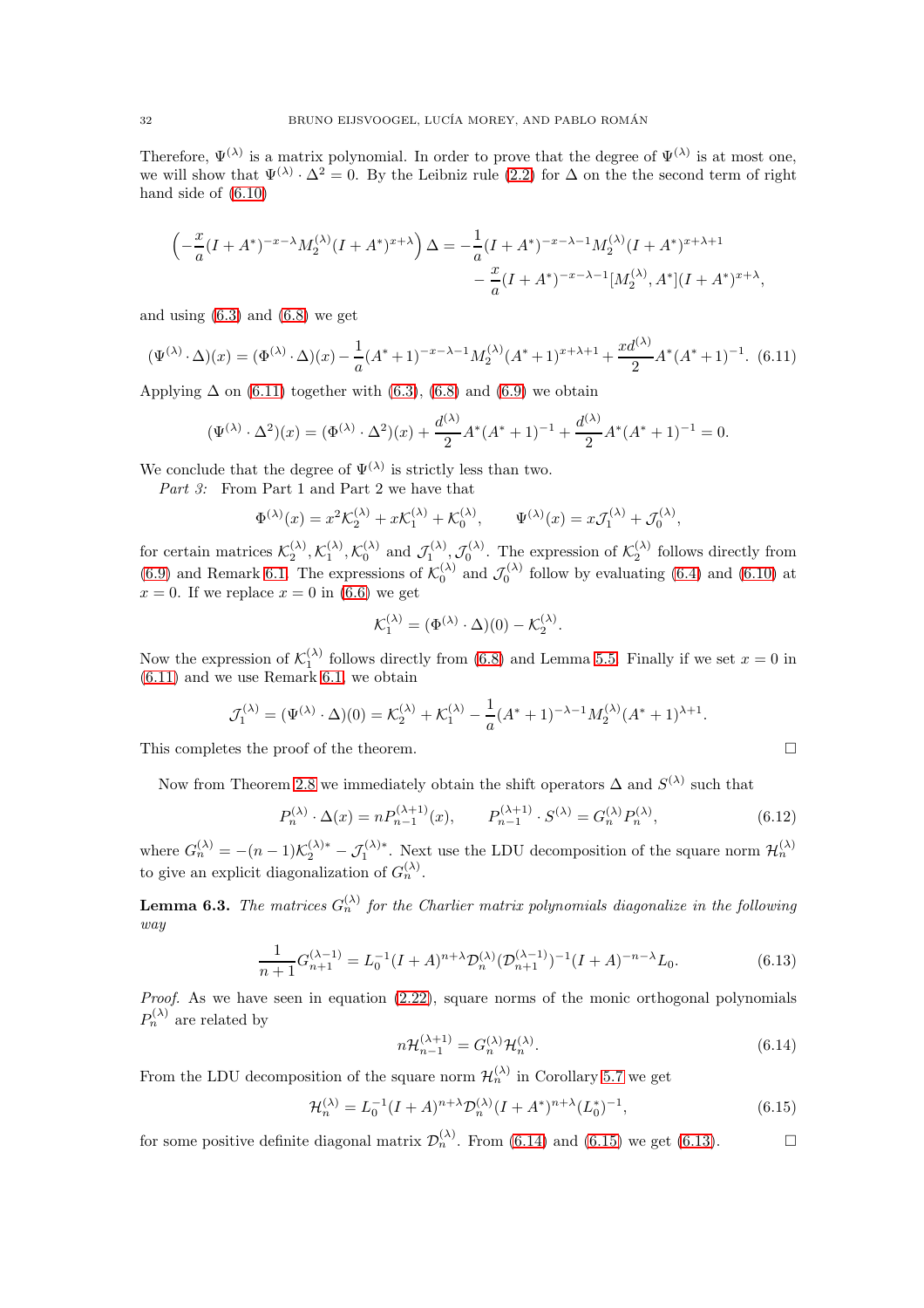6.2. Explicit expression for the norms. Since the relations  $(6.1)$  and  $(6.2)$  are non-linear, we cannot find all the solutions in general. For the rest of the paper we will specify a set of solutions to these equations, which is simple enough to describe in detail all the difference operators, square norms and the entries of the monic orthogonal polynomials. These formulas will be the main ingredient to describe the dual Charlier polynomials in Section [8.](#page-38-0) We will take  $d^{(\lambda)} = 1, c^{(\lambda)} = 1$  $-\frac{(N+1)}{2}$  $\frac{+1}{2}$  and the parameters of the form

<span id="page-32-0"></span>
$$
\left(\frac{\mu_j}{\mu_k}\right)^2 = a^{k-j}\frac{(N-k)!}{(N-j)!}, \qquad \delta_k^{(\lambda)} = \left(\frac{a}{2}\right)^{\lambda}\frac{(\lambda+k-1)!}{(k-1)!}.\tag{6.16}
$$

It is a simple computation to check that the  $\mu_j$ 's and  $\delta_i^{(\lambda)}$  $j_j^{(4)}$ 's are solutions to [\(6.1\)](#page-29-2) and [\(6.2\)](#page-29-3). Some products of matrices that will become useful in this section are

$$
\left(T^{(\lambda+1)}T^{(\lambda)-1}\right)_{jj} = \frac{\delta_j^{(\lambda+1)}}{\delta_j^{(\lambda)}} = \frac{a}{2}(j+\lambda), \qquad T^{(\lambda+1)}T^{(\lambda)-1} = \frac{a}{2}(J+\lambda I),
$$
\n
$$
\left(T^{(\lambda+1)}A^*T^{(\lambda)-1}\right)_{j,j+1} = \frac{\delta_j^{(\lambda+1)}}{\delta_{j+1}^{(\lambda)}}\frac{\mu_{j+1}}{\mu_j} = \frac{\sqrt{a}}{2}j\sqrt{N-j}, \quad T^{(\lambda+1)}A^*T^{(\lambda)-1} = \frac{a}{2}JA^*.
$$
\n(6.17)

<span id="page-32-6"></span>**Theorem 6.4.** With the parameters as in [\(6.16\)](#page-32-0) the diagonal matrices  $\mathcal{D}_n^{(\lambda)}$  are given by

<span id="page-32-3"></span>
$$
(\mathcal{D}_n^{(\lambda)})_{jj} = (-1)^j e^a n! a^n \left(\frac{a}{2}\right)^{\lambda} \frac{(\lambda + N - j)!}{(j - 1)!} \frac{(-N - \lambda - n)_j}{(\lambda + n + 1)_{N - j + 1}},
$$
(6.18)

for all  $n \in \mathbb{N}_0$ . Moreover, the following recursion holds true

<span id="page-32-2"></span>
$$
\mathcal{D}_n^{(\lambda)} = n! 2^n \mathcal{D}_0^{(\lambda + n)} \left( \Lambda_n^{(\lambda)} \right)^{-1}, \qquad \Lambda_n^{(\lambda)} = \prod_{m=1}^n \left( N + \lambda + m - J \right). \tag{6.19}
$$

*Proof.* We start considering the case  $n = 0$ . If we replace the explicit parameters [\(6.16\)](#page-32-0) in [\(5.7\)](#page-26-5) we obtain

$$
(\mathcal{D}_0^{(\lambda)})_{j,j} = e^a \sum_{k=1}^j \left(\frac{\mu_j}{\mu_k}\right)^2 \frac{a^{j-k}}{(j-k)!} \delta_k^{(\lambda)} = e^a \left(\frac{a}{2}\right)^{\lambda} \frac{1}{(N-j)!} \sum_{k=1}^j \frac{(N-k)!(\lambda+k-1)!}{(j-k)!(k-1)!}
$$

$$
= e^a \left(\frac{a}{2}\right)^{\lambda} \frac{\lambda!(N-1)!}{(N-j)!(j-1)!} {}_2F_1\left(\begin{array}{c}1-j,\lambda+1\\1-N\end{array};1\right) = e^a \left(\frac{a}{2}\right)^{\lambda} \lambda! \binom{N+\lambda}{j-1}.
$$
(6.20)

In the last line we use a Chu-Vandermonde type result.

Lemma [6.3](#page-31-4) implies that

<span id="page-32-4"></span> $\left($ 

<span id="page-32-1"></span>
$$
\mathcal{D}_n^{(\lambda)}(\mathcal{D}_{n+1}^{(\lambda-1)})^{-1} = \frac{1}{n+1} L_0(I+A)^{-n-\lambda} G_{n+1}^{(\lambda-1)}(I+A)^{n+\lambda} L_0^{-1}.
$$

On the other hand, from Theorem [2.8](#page-8-2) we write  $G_n^{(\lambda)} = -(n-1)\mathcal{K}_2^{(\lambda)*} - \mathcal{J}_1^{(\lambda)*}$ . In turn we have nice expressions for these coefficients given in Theorem [6.2.](#page-30-9) With the new parameters the matrices  $\mathcal{K}_2^{(\lambda)}$  and  $\mathcal{J}_1^{(\lambda)}$  simplify to

$$
\mathcal{K}_2^{(\lambda)} = -\frac{1}{2}A^*(A^* + I)^{-1},
$$
  

$$
\mathcal{J}_1^{(\lambda)} = \frac{1}{2}(J - aA^* - N - 1 - \lambda - (\lambda + 1)A^*(I + A^*)^{-1}).
$$

Thus the only contribution to the diagonal of  $\frac{1}{n+1}L_0(I+A)^{-n-\lambda}G_{n+1}^{(\lambda-1)}(I+A)^{n+\lambda}L_0^{-1}$  is given by the term  $\frac{1}{2}(N+\lambda-J)$ . Applying properties of the matrices J and  $L(x)$  and the fact that  $\mathcal{D}_n^{(\lambda)}$ is a diagonal matrix we get

<span id="page-32-5"></span>
$$
\mathcal{D}_n^{(\lambda)} \left( \mathcal{D}_{n+1}^{(\lambda-1)} \right)^{-1} = \frac{1}{2(n+1)} \left( N + \lambda - J \right). \tag{6.21}
$$

Iterating this equation we get

$$
(\mathcal{D}_n^{(\lambda)})^{-1} = \frac{1}{n!2^n} (\mathcal{D}_0^{(\lambda+n)})^{-1} \Lambda_n^{(\lambda)},
$$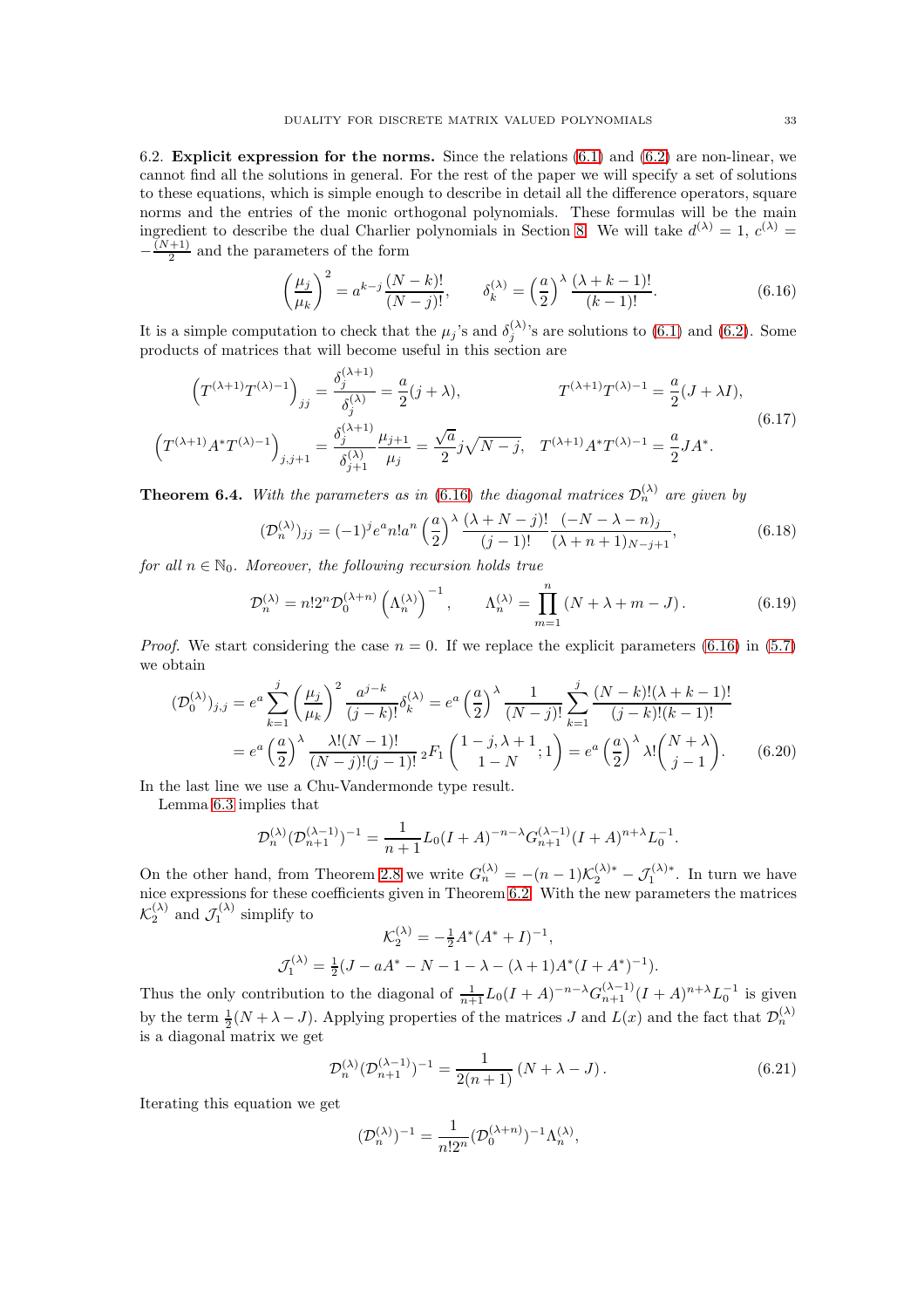where  $\Lambda_n^{(\lambda)} = (\lambda + n + N - J) \cdots (\lambda + 2 + N - J)(\lambda + 1 + N - J)$ . So  $\Lambda_n^{(\lambda)}$  is a diagonal matrix with entries

$$
(\Lambda_n^{(\lambda)})_{i,i} = (\lambda + N - i + 1)_n.
$$

From [\(6.20\)](#page-32-1) and [\(6.19\)](#page-32-2), the entries of  $\mathcal{D}_n^{(\lambda)}$  are

<span id="page-33-0"></span>
$$
(\mathcal{D}_n^{(\lambda)})_{jj} = e^a n! a^n \left(\frac{a}{2}\right)^\lambda \frac{(\lambda + n)!}{(N + \lambda - j + 1)_n} {N + \lambda + n \choose j - 1}.
$$
 (6.22)

Finally we obtain [\(6.18\)](#page-32-3) by simple manipulations of the expression [\(6.22\)](#page-33-0).  $\Box$ 

6.3. Three term recurrence relation for the Charlier polynomials. We are now ready to compute explicitly the coefficients of the three term recurrence relation for monic polynomials  $(P_n^{(\lambda)})_n$ . The recurrence coefficients will be written in terms of the following upper triangular matrix.

<span id="page-33-2"></span>
$$
\mathcal{A}_{\lambda} = (N + \lambda - J)^{-1} J A^*.
$$
\n(6.23)

The matrix  $A_{\lambda}$  will appear in Section [8](#page-38-0) where it will play, for the dual polynomials, a role that is similar to that of the matrix  $A$  in this setting.

<span id="page-33-3"></span>**Theorem 6.5.** The coefficient  $C_n^{(\lambda)}$  of the three term recurrence relation is

<span id="page-33-1"></span>
$$
C_n^{(\lambda)} = L_0^{-1} (I + A)^{n + \lambda} \mathcal{D}_n^{(\lambda)} (I + A^*) (\mathcal{D}_{n-1}^{(\lambda)})^{-1} (I + A)^{-n - \lambda + 1} L_0,
$$
(6.24)

and the coefficient  $B_n^{(\lambda)}$  of the three term recurrence relation is

$$
B_n^{(\lambda)} = aL_0^{-1}(I+A)^{n+\lambda} \Big( (n+1)(I+A)A_{n+\lambda+1} - nA_{n+\lambda}(I+A) + I+A + \frac{n}{a} \Big) (I+A)^{-\lambda-n} L_0.
$$

*Proof.* The first part follows directly from  $C_n^{(\lambda)} = \mathcal{H}_n^{(\lambda)} (\mathcal{H}_{n-1}^{(\lambda)})^{-1}$  and Corollary [5.7.](#page-26-4) For the second part, recall from [\(2.27\)](#page-11-5) that

$$
B_n^{(\lambda)} = nX_1^{(\lambda + n - 1)} - (n + 1)X_1^{(\lambda + n)} + n,
$$

where  $X_1^{(\lambda)}$  is the subleading coefficient of  $P_1^{(\lambda)}$ . Since  $X_1^{(\lambda)} = -B_0^{(\lambda)}$ , from [\(4.7\)](#page-21-9) and Proposition [5.6](#page-26-2) we get

$$
B_0^{(\lambda)} = a L_0^{-1} (I + A)^{\lambda + 1} \mathcal{D}_0^{(\lambda)} (I + A^*) \left( \mathcal{D}_0^{(\lambda)} \right)^{-1} (I + A)^{-\lambda} L_0.
$$

Applying [\(6.18\)](#page-32-3) we obtain

$$
\frac{(\mathcal{D}_0^{(\lambda)})_{j,j}}{(\mathcal{D}_0^{(\lambda)})_{(j+1),(j+1)}} = \frac{j}{N + \lambda + 1 - j},
$$

which tells us that

$$
\mathcal{D}_0^{(\lambda)} A^* \left(\mathcal{D}_0^{(\lambda)}\right)^{-1} = \left(N + \lambda + I - J\right)^{-1} J A^* = \mathcal{A}_{\lambda+1}.
$$

Therefore we have

$$
X_1^{(\lambda)} = -aL_0^{-1}(I+A)^{\lambda+1}(I+A_{\lambda+1})(I+A)^{-\lambda}L_0,
$$

and this completes the proof of the theorem.  $\hfill \Box$ 

We end this subsection by showing that the matrix valued sequence  $C_n^{(\lambda)}$  vanishes at  $n = 0$ . This fact will be crucial in Section [9.](#page-45-0)

**Corollary 6.6.** The coefficient  $C_n^{(\lambda)}$  extends to a unique rational function in n such that  $C_0^{(\lambda)} = 0$ .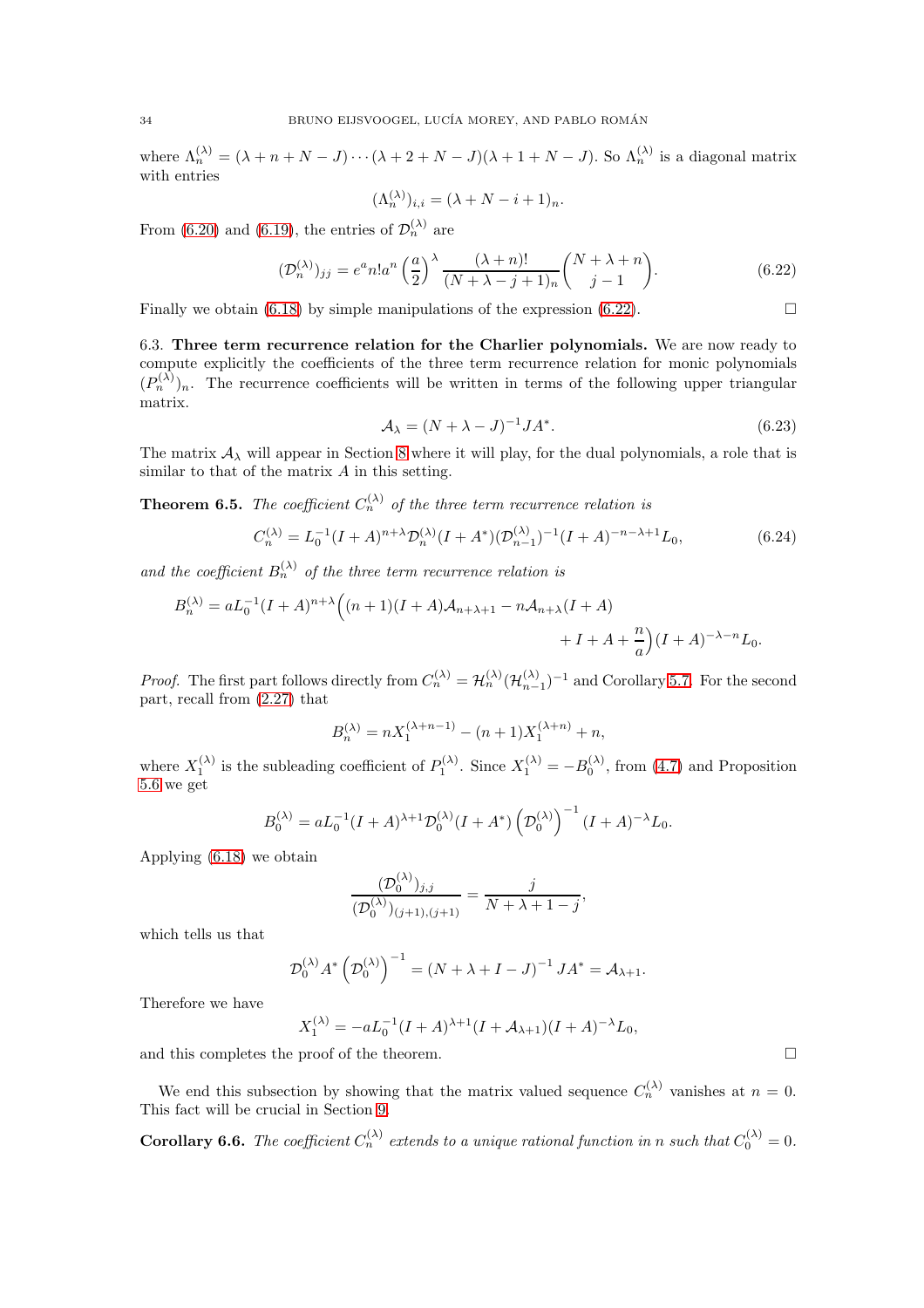*Proof.* It follows directly from the expression of  $\mathcal{D}_n^{(\lambda)}$  in [\(6.18\)](#page-32-3) that the right hand side of [\(6.24\)](#page-33-1) is a rational function in  $n$ . More precisely, we have

$$
(\mathcal{D}_n^{(\lambda)}(\mathcal{D}_{n-1}^{(\lambda)})^{-1})_{j,j} = \frac{na(\lambda+n)(N+\lambda+n)}{(n+N+\lambda-j)(N+\lambda+n-j+1)},
$$
  

$$
(\mathcal{D}_n^{(\lambda)}A^*(\mathcal{D}_{n-1}^{(\lambda)})^{-1})_{j,j+1} = \frac{na(\lambda+n)(N+\lambda-j)(N+\lambda+n)j}{(n+N+\lambda-j)^2(N+\lambda+n-j+1)(N+\lambda+n-j-1)},
$$

which clearly vanish at  $n = 0$ . Since both  $L_0^{-1}(I + A)^{n+\lambda}$  and  $(I + A)^{-n-\lambda+1}L_0$  are polynomials in *n*, we conclude from [\(6.24\)](#page-33-1) that  $C_0^{(\lambda)} = 0$ .

6.4. Difference operators and Darboux transforms. Throughout this paper, we have proved that the matrix Charlier polynomials  $P_n^{(\lambda)}$  are solutions to four second order difference equations. The difference equation in Corollary [4.5](#page-22-4) involves multiplications by nontrivial matrices on both left and right side and we will not discuss it further in this section.

We are now left with three nontrivial difference operators  $\mathfrak{D}^{(\lambda)}, \Delta S^{(\lambda)}, S^{(\lambda-1)}\Delta \in \mathcal{B}_R(P)$ , given respectively in [\(5.14\)](#page-28-0) and Theorem [2.11.](#page-10-0) We note that the operators  $\Delta S^{(\lambda)}$  and  $S^{(\lambda-1)}\Delta$  are each others Darboux transforms. In the following theorem we show that there exists a linear relation between these operators.

<span id="page-34-2"></span>**Theorem 6.7.** The second order difference operators  $\mathfrak{D}^{(\lambda)}, \Delta S^{(\lambda)}, S^{(\lambda-1)}\Delta$  are related by

$$
2(\Delta S^{(\lambda)} - S^{(\lambda - 1)}\Delta) = (a - N - 2\lambda)I - \mathfrak{D}^{(\lambda)}
$$

*Proof.* The operator  $\mathfrak{D}^{(\lambda)}$  is given in [\(5.13\)](#page-28-2) and the operators  $\Delta S^{(\lambda)}$ ,  $S^{(\lambda-1)}\Delta$  are constructed using Theorem [2.8,](#page-8-2) yielding

<span id="page-34-0"></span>
$$
\Delta S^{(\lambda)} = -\eta \Phi^{(\lambda)*}(x) + 2\Phi^{(\lambda)*}(x) - \Psi^{(\lambda)*}(x) + \eta^{-1} (\Psi^{(\lambda)*}(x) - \Phi^{(\lambda)*}(x)),
$$
  
\n
$$
S^{(\lambda-1)}\Delta = -\eta \Phi^{(\lambda-1)*}(x+1) + \Phi^{(\lambda-1)*}(x+1) + \Phi^{(\lambda-1)*}(x) - \Psi^{(\lambda-1)*}(x+1) + \eta^{-1} (\Psi^{(\lambda-1)*}(x) - \Phi^{(\lambda-1)*}(x)).
$$
\n(6.25)

With the help of [\(6.17\)](#page-32-4), we obtain

<span id="page-34-1"></span>
$$
\Phi^{(\lambda)*}(x) = \frac{a}{2}(I + A)^{x + \lambda + 1}(J(I + A^*) + \lambda)(I + A)^{-x - \lambda}
$$
  

$$
\Phi^{(\lambda)*}(x) - \Psi^{(\lambda)*}(x) = \frac{x}{2}(I + A)^{x + \lambda}(J + \lambda I)(I + A)^{-x - \lambda}.
$$
 (6.26)

.

The coefficients of  $\eta$  and  $\eta^{-1}$  in  $2(\Delta S^{(\lambda)} - S^{(\lambda-1)}\Delta)$  are

$$
2\left(\Phi^{(\lambda-1)*}(x+1) - \Phi^{(\lambda)*}(x)\right) = -a(I+A),
$$
  

$$
2\left(\Psi^{(\lambda)*}(x) - \Phi^{(\lambda)*}(x) - \left(\Psi^{(\lambda-1)*}(x) - \Phi^{(\lambda-1)*}(x)\right)\right) = -x(I+A)^{-1},
$$

respectively, where we have used Lemma [5.5](#page-26-3) in the last step. The above agrees with the corresponding  $\eta^{\pm}$  coefficients of  $-\mathfrak{D}^{(\lambda)}$ . For the  $\eta^0$  term in  $2(\Delta S^{(\lambda)} - S^{(\lambda-1)}\Delta)$ , we need to consider

$$
4\Phi^{(\lambda)*}(x) - 2\Psi^{(\lambda)*}(x) - 2\left(\Phi^{(\lambda-1)*}(x+1) + \Phi^{(\lambda-1)*}(x) - \Psi^{(\lambda-1)*}(x+1)\right),
$$

which can be regrouped into quantities we have calculated above:

$$
2\left(\Phi^{(\lambda)*}(x) - \Psi^{(\lambda)*}(x) - \left(\Phi^{(\lambda-1)*}(x) - \Psi^{(\lambda-1)*}(x)\right)\right) + 2\left(\Phi^{(\lambda)*}(x) - \Phi^{(\lambda-1)*}(x+1)\right) + 2\left(\Psi^{(\lambda-1)*}(x+1) - \Psi^{(\lambda-1)*}(x)\right) = x(I+A)^{-1} + a(I+A) + 2\mathcal{J}_1^{(\lambda-1)*} = \mathfrak{J}^{(\lambda)} + (a-N-2\lambda)I.
$$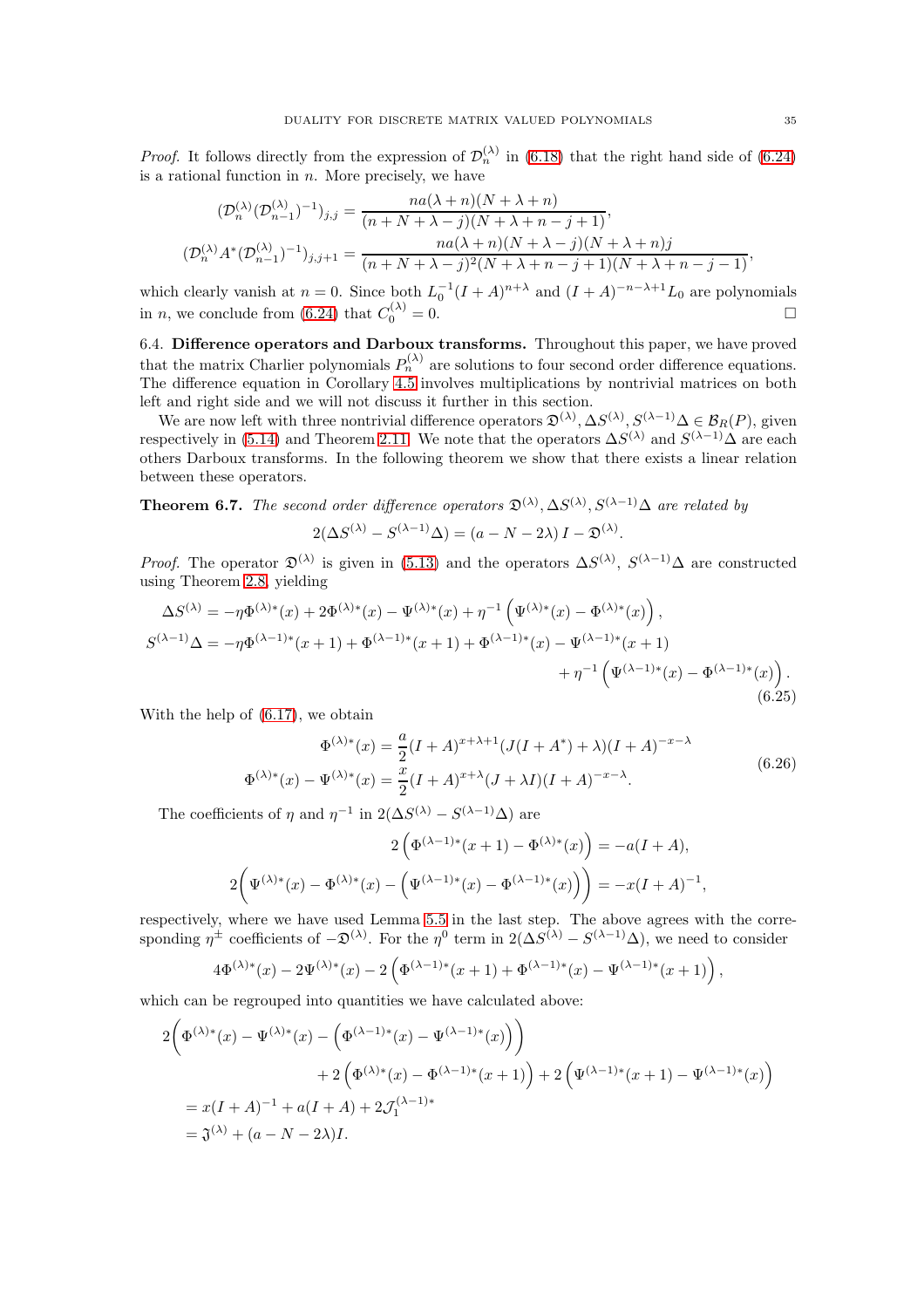In the last line we have used [\(5.12\)](#page-27-4) and that the leading coefficient of  $\Psi^{(\lambda)}$  simplifies to

$$
2\mathcal{J}_1^{(\lambda)} = J - aA^* - (\lambda + 1)A^*(I + A^*)^{-1} - N - 1 - \lambda.
$$

<span id="page-35-0"></span>This completes the proof.  $\Box$ 

### 7. Explicit expression for the entries of the matrix Charlier polynomials

In Section [5.3](#page-27-5) we found that a difference equation for  $P_n^{(\lambda)}$  could be significantly simplified by considering the following modification of the polynomials

<span id="page-35-1"></span>
$$
R_n^{(\lambda)}(x) = L_0(I+A)^{-n-\lambda} P_n^{(\lambda)}(x)(I+A)^{\lambda+x}.
$$
\n
$$
(7.1)
$$

Recall from Proposition [5.13](#page-28-3) that the entries of  $R_n^{(\lambda)}(x)$  are given by

<span id="page-35-3"></span>
$$
R_n^{(\lambda)}(x)_{j,k} = \xi_{j,k,n}^{(\lambda)} c_{n+j-k}^{(a)}(x),\tag{7.2}
$$

with the  $\xi_{j,k,n}^{(\lambda)}$  independent of x. The goal of this section is to give explicit expressions for  $\xi_{j,k,n}^{(\lambda)}$  which in turn gives us the explicit entries of the monic orthogonal polynomials  $P_n^{(\lambda)}$  due to Corollary [5.14.](#page-29-4) The main ingredients in this calculation are two difference equations. The first one is the difference equation [\(4.18\)](#page-24-7). The second one is  $(P^{(\lambda)} \cdot \Delta S^{(\lambda)})_n = nG_n^{(\lambda)}P_n^{(\lambda)}$ , the left hand side of which we have seen in [\(6.25\)](#page-34-0).

<span id="page-35-6"></span>**Remark 7.1.** It is important to emphasize that the  $\xi_{j,k,n}^{(\lambda)}$  have only been defined for  $n+j-k \geq 0$ , c.f. [\(5.15\)](#page-28-1). It will be convenient to define  $\xi_{j,k,n}^{(\lambda)} = 0$  whenever  $j < 1, k < 1, j > N, k > N$  or  $n + j - k < 0.$ 

7.1. A recurrence relation in k for  $\xi_{j,k,n}^{(\lambda)}$ . Firstly, we will write  $P_n^{(\lambda)} \cdot \Delta S^{(\lambda)} = nG_n^{(\lambda)}P_n^{(\lambda)}$  in terms of  $R_n^{(\lambda)}$ .

<span id="page-35-2"></span>**Proposition 7.2.** The difference equation  $(P^{(\lambda)} \cdot \Delta S^{(\lambda)})_n = nG_n^{(\lambda)}P_n^{(\lambda)}$  in terms of  $R_n^{(\lambda)}$  from  $(7.1)$  is given by

$$
n((N + \lambda + 1)I - J) R_n^{(\lambda)}(x) = -R_n^{(\lambda)}(x + 1)a (J(I + A^*) + \lambda I)
$$
  
+  $R_n^{(\lambda)}(x) (a(I + A)(J(I + A^*) + \lambda I) + x(J + \lambda I))$   
-  $R_n^{(\lambda)}(x - 1)x(I + A)(J + \lambda I).$ 

*Proof.* It follows directly from  $(7.1)$ ,  $(6.21)$ ,  $(6.25)$  and Lemma [6.3.](#page-31-4)

In the following proposition we show that the difference equation for  $R_n^{(\lambda)}$  in Proposition [7.2](#page-35-2) induces a three term recurrence relation for  $\xi_{j,k,n}^{(\lambda)}$ .

<span id="page-35-5"></span>**Proposition 7.3.** The coefficients  $\phi_k := \xi_{j,k,n}^{(\lambda)}$  satisfy the following recursion in k

$$
0 = (\sqrt{a} (k + \lambda) \sqrt{N - k}) \phi_{k+1} + (j\lambda - n(N + 1 - j) - N - 1 + k(N + j - \lambda + n + 2) - 2k^2) \phi_k + (a^{-\frac{1}{2}}(n + j - k + 1)(k - 1)\sqrt{N - k + 1}) \phi_{k-1},
$$

which holds for  $1 \leq k \leq K$  with  $K := min(N, n + j)$ .

Proof. The main ingredient of the proof is the difference equation in Proposition [7.2](#page-35-2) but with  $x = 0$ . This reduces to

<span id="page-35-4"></span>
$$
n((N + \lambda + 1)I - J) R_n^{(\lambda)}(0) = -aR_n^{(\lambda)}(1) (J(I + A^*) + \lambda I) + R_n^{(\lambda)}(0)a(I + A)(J(I + A^*) + \lambda I).
$$
\n(7.3)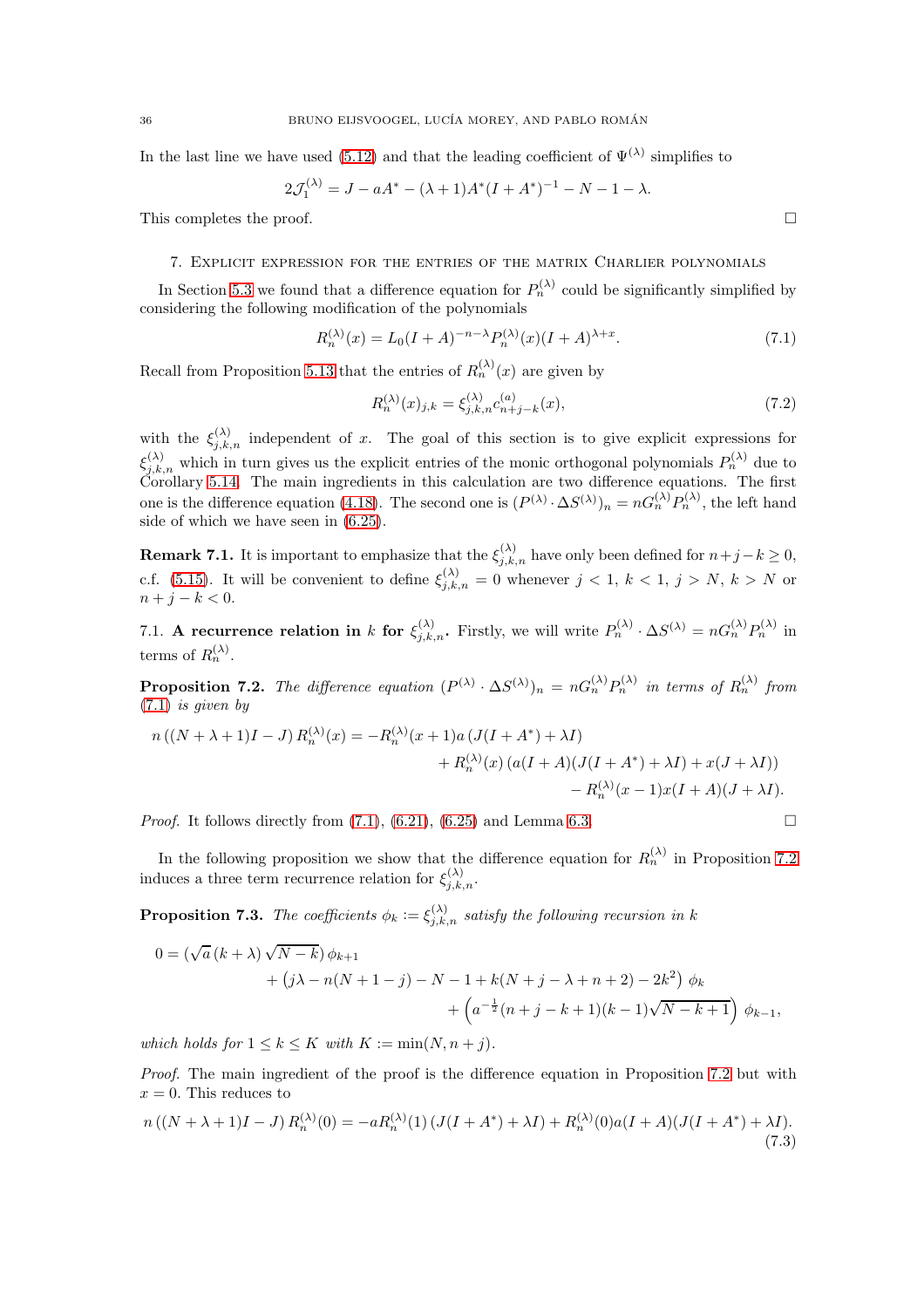From [\(7.2\)](#page-35-3) we obtain  $R_n^{(\lambda)}(0)_{j,k} = \xi_{j,k,n}^{(\lambda)}$  and  $R_n^{(\lambda)}(1)_{j,k} = \xi_{j,k,n}^{(\lambda)} c_{n+1}^{(a)}$  $\binom{a}{n+j-k}(1) = \xi_{j,k,n}^{(\lambda)}(1-\frac{n+j-k}{a})$ . For the other matrices involved in the above equation, recall that

$$
A_{k+1,k} = \frac{1}{\sqrt{a}}\sqrt{N-k},
$$
  
\n
$$
(AJ)_{k+1,k} = \frac{1}{\sqrt{a}}k\sqrt{N-k},
$$
  
\n
$$
(JA^*)_{k-1,k} = \frac{1}{\sqrt{a}}(k-1)\sqrt{N-k+1},
$$
  
\n
$$
(AJA^*)_{k,k} = \frac{1}{a}(k-1)(N-k+1),
$$
  
\n
$$
2 \le k \le N,
$$

where the expression for  $AJA^*$  does also hold for  $k = 1$ . Now we use these to look at the  $(j, k)$ entry of  $(7.3)$  to arrive at the desired result.

7.2. A recurrence relation in j for  $\xi_{j,1,n}^{(\lambda)}$ . The recurrence relation in Proposition [7.3](#page-35-5) determines the coefficients  $\xi_{j,k,n}^{(\lambda)}$  up to the initial values  $\xi_{j,1,n}^{(\lambda)}$ . In order to find a recurrence relation for these coefficients, we will write [\(4.18\)](#page-24-7) in terms of  $R_n^{(\lambda)}$ .

<span id="page-36-0"></span>**Proposition 7.4.** The difference equation [\(4.18\)](#page-24-7) in terms of  $R_n^{(\lambda)}$  is given by

$$
R_n^{(\lambda)}(x+1) + \left(\frac{1}{a^2} \mathcal{D}_n^{(\lambda)}(I + A^*)^{-1} \mathcal{D}_{n-1}^{(\lambda)-1} - \frac{x}{a} \mathcal{D}_n (I + A^*)^{-1} \mathcal{D}_n^{-1} - (I + A)\right) R_n^{(\lambda)}(x) + \frac{x}{a} \mathcal{D}_n^{(\lambda)}(I + A^*)^{-1} \mathcal{D}_n^{(\lambda)-1} (I + A) R_n^{(\lambda)}(x-1) = 0.
$$

*Proof.* Recall the LDU decomposition from Corollary [5.7](#page-26-4) and further that  $\mathscr{A} = I + A$ . The rest follows from direct computation.

As in the previous subsection, in the following proposition we derive a three term recurrence relation for  $\xi_{j,1,n}^{(\lambda)}$  from Proposition [7.4.](#page-36-0)

<span id="page-36-2"></span>**Proposition 7.5.** The coefficients  $\psi_j := \xi_{j,1,n}^{(\lambda)}$  satisfy the following recursion in j

$$
0 = \psi_{j+1} \left( \frac{1}{\sqrt{a}} j(N + \lambda - j)(n + j) \sqrt{N - j} \right)
$$
  
+  $\psi_j \left( (n + j - 1)(N + n + \lambda - j)(N + n + \lambda - j + 1) \right)$   
-  $n(\lambda + n)(N + \lambda + n) + j(N - j)(N + \lambda - j) \right)$   
+  $\psi_{j-1} \left( \sqrt{a}(N + n + \lambda - j)(N + n + \lambda - j + 1) \sqrt{N - (j - 1)} \right)$ 

for  $1 \leq j \leq N$ .

*Proof.* The main ingredient of the proof is Proposition [7.4](#page-36-0) but with  $x = 0$ . This reduces to

<span id="page-36-1"></span>
$$
a\mathcal{D}_n^{(\lambda)}(I+A^*)\mathcal{D}_n^{(\lambda)-1}R_n^{(\lambda)}(1) = \left(a\mathcal{D}_n^{(\lambda)}(I+A^*)\mathcal{D}_n^{(\lambda)-1}(I+A) - \frac{1}{a}\mathcal{D}_n^{(\lambda)}\mathcal{D}_{n-1}^{(\lambda)-1}\right)R_n^{(\lambda)}(0). \tag{7.4}
$$

As before [\(7.2\)](#page-35-3) gives us  $R_n^{(\lambda)}(0)_{jk} = \xi_{j,k,n}^{(\lambda)}$  and  $R_n^{(\lambda)}(1)_{jk} = \xi_{j,k,n}^{(\lambda)} c_{n+k,n}^{(a)}$  $\binom{a}{n+j-k}(1) = \xi_{j,k,n}^{(\lambda)}(1-\frac{n+j-k}{n}).$  For the other matrix entries involved in the above equation we look to [\(6.16\)](#page-32-0) for  $A_{j+1,j} = \frac{1}{\sqrt{a}}\sqrt{N-j}$ and [\(6.18\)](#page-32-3) for

$$
\left(\mathcal{D}_n^{(\lambda)}\right)_{jj} \left(\mathcal{D}_{n-1}^{(\lambda)-1}\right)_{jj} = \frac{na(N+\lambda+n)(\lambda+n)}{(N+\lambda+n-j)(N+\lambda+n+1-j)},
$$

$$
\left(\mathcal{D}_n^{(\lambda)}\right)_{jj} (A^*)_{j,j+1} \left(\mathcal{D}_{n-1}^{(\lambda)-1}\right)_{j+1,j+1} = \frac{1}{\sqrt{a}} \frac{j(N+\lambda-j)\sqrt{N-j}}{(N+\lambda+n-j)(N+\lambda+n+1-j)}.
$$

Now we use these expressions to look at the  $(j, 1)$  entries of  $(7.4)$  and multiply everything by  $(N + \lambda + n - j)(N + \lambda + n + 1 - j)$  to arrive at the desired result.

,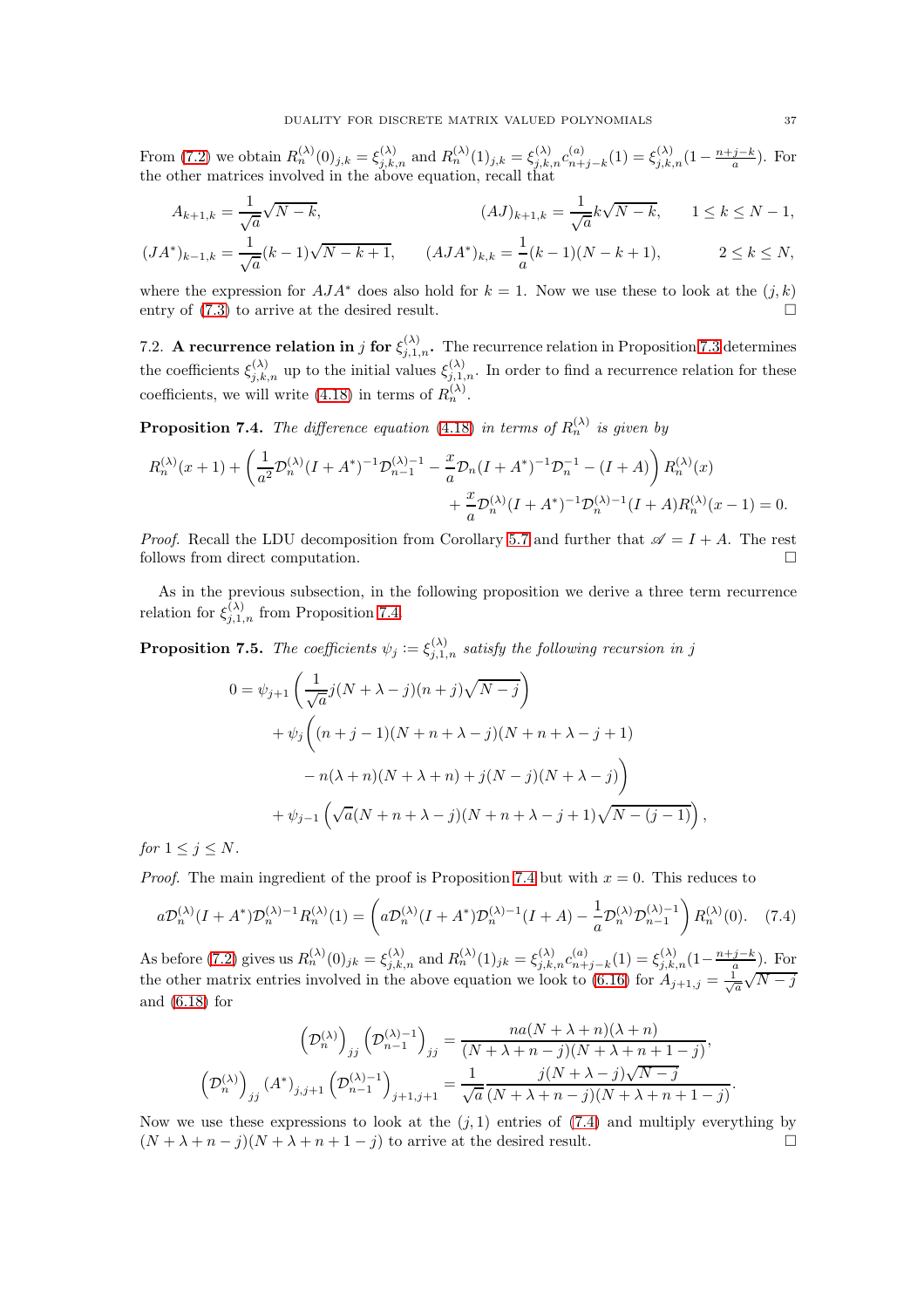7.3. The coefficients  $\xi_{j,k,n}^{(\lambda)}$  as dual Hahn polynomials. In the final step of the determination of the coefficients  $\xi_{j,k,n}^{(\lambda)}$ , we solve the recurrence relations of the previous subsections in terms of the dual Hahn polynomials.

The dual Hahn polynomials are given by

$$
\mathcal{R}_k(\ell(x); \gamma, \delta, \mathcal{N}) = {}_3F_2\left( \begin{array}{c} -k, -x, x + \gamma + \delta + 1 \\ \gamma + 1, -\mathcal{N} \end{array} ; 1 \right), \qquad k = 0, 1, \ldots, \mathcal{N},
$$

see for instance [\[42\]](#page-53-0).

<span id="page-37-0"></span>**Proposition 7.6.** Let  $K = min(N, n + j)$  and  $\mathscr{K} = max(N, n + j)$ . Then for  $k \in \{1, ..., K\}$  we have

$$
\xi_{j,k,n}^{(\lambda)} = \xi_{j,1,n}^{(\lambda)} a^{-(k-1)/2} (1 - K)_{k-1} \sqrt{\frac{(N-k)!}{(N-1)!}} \mathcal{R}_{k-1} \left( (K - j) (\mathcal{K} - j + \lambda + 1) ; \lambda, \mathcal{K} - K, K - 1 \right),
$$

and 0 for  $k > K$ .

*Proof.* First observe that  $\xi_{j,k,n}^{(\lambda)} = 0$  when  $k > K$ , because of Remark [7.1.](#page-35-6) Next we take Proposition [7.3](#page-35-5) and substitute  $\zeta_k = (\lambda + 1)_k a^{k/2} \sqrt{\frac{(N-k-1)!}{(N-1)!}}$  $(N-1)!$  $\xi_{j,k+1,n}^{(\lambda)}$ , to arrive at a recursion that is more reminiscent of a three term recurrence of monic orthogonal polynomials

$$
0 = \zeta_{k+1} + \left(-2k^2 + k(j - \lambda + n + N - 2) + j(n + \lambda + 1) - (n + \lambda + 1)\right)\zeta_k
$$
  
+ k(k + \lambda)(k - (n + j))(k - N)\zeta\_{k-1},

for  $0 \leq k \leq K-1$ . It is easy to check, comparing with [\[42\]](#page-53-0), that this is the three term recurrence for the monic dual Hahn with  $\gamma = \lambda$ ,  $\delta = \mathscr{K} - K$ ,  $\mathcal{N} = K - 1$  where  $(K - j)(\mathscr{K} - j + \lambda + 1)$ plays the role of the variable. Lastly the monic polynomials are related to the standard ones by  $p_{k-1} = (\lambda + 1)_{k-1}(1 - K)_{k-1}\mathcal{R}_{k-1}.$ 

<span id="page-37-1"></span>**Proposition 7.7.** For  $j \in \{1, ..., N\}$  we have

$$
\xi^{(\lambda)}_{j,1,n}=(-1)^{j-1}\xi^{(\lambda)}_{1,1,n}\sqrt{\frac{(N-1)!}{(N-j)!}}\frac{a^{(j-1)/2}(1-N-\lambda-n)_{j-1}}{(j-1)!(1-N-\lambda)_{j-1}}.
$$

*Proof.* We take Proposition [7.5](#page-36-2) and substitute  $\sigma_j = \frac{j!(n+1)_j(1-N-\lambda)_j}{a^{j/2}(1-N-\lambda-n)_j}$  $a^{j/2}(1-N-\lambda-n)_j$  $\sqrt{(N-1)!}$  $(N-j-1)!$  $\xi_{j+1,1,n}^{(\lambda)}$  $\frac{j+1,1,n}{\xi_{1,1,n}^{(\lambda)}}$ . Just like in the proof of Proposition [7.6,](#page-37-0) we arrive at a three term recurrence for monic dual Hahn polynomials

$$
0 = \sigma_{j+1} + (-2j^2 + j(2N + \lambda - n - 2) + n(N-1) + N - 1) \sigma_j + j(j - (N + \lambda))(j - N)(j + n)\sigma_{j-1},
$$
 but with simpler parameters. So now we have  $\sigma_j = p_j(0; n, \lambda, N - 1) = (n + 1)_j(1 - N)_j$ .  
Substituting back gives us the desired result.

Now all that we are left to obtain is the initial value.

<span id="page-37-2"></span>Lemma 7.8. The final and initial values are

$$
\xi_{N,1,n}^{(\lambda)} = (-1)^{n+N-1} \frac{a^{n+(N-1)/2}}{\sqrt{(N-1)!}}, \qquad \xi_{1,1,n}^{(\lambda)} = (-a)^n \frac{(\lambda+1)_{N-1}}{(\lambda+n)_{N-1}}.
$$

Proof. We can write

$$
(I + A)^{x+\lambda} = \exp((x + \lambda)B),
$$
  $B := \log(I + A) = \sum_{s=1}^{N-1} \frac{(-1)^{s+1}}{s} A^s.$ 

Then since  $A^N = 0$ , we have  $B^{N-1} = A^{N-1}$ . This shows us that both are polynomial in x and in particular we have a simple leading term

$$
(I + A)^{x + \lambda} = x^{N-1} \frac{A^{N-1}}{(N-1)!} + \mathcal{O}(x^{N-2}).
$$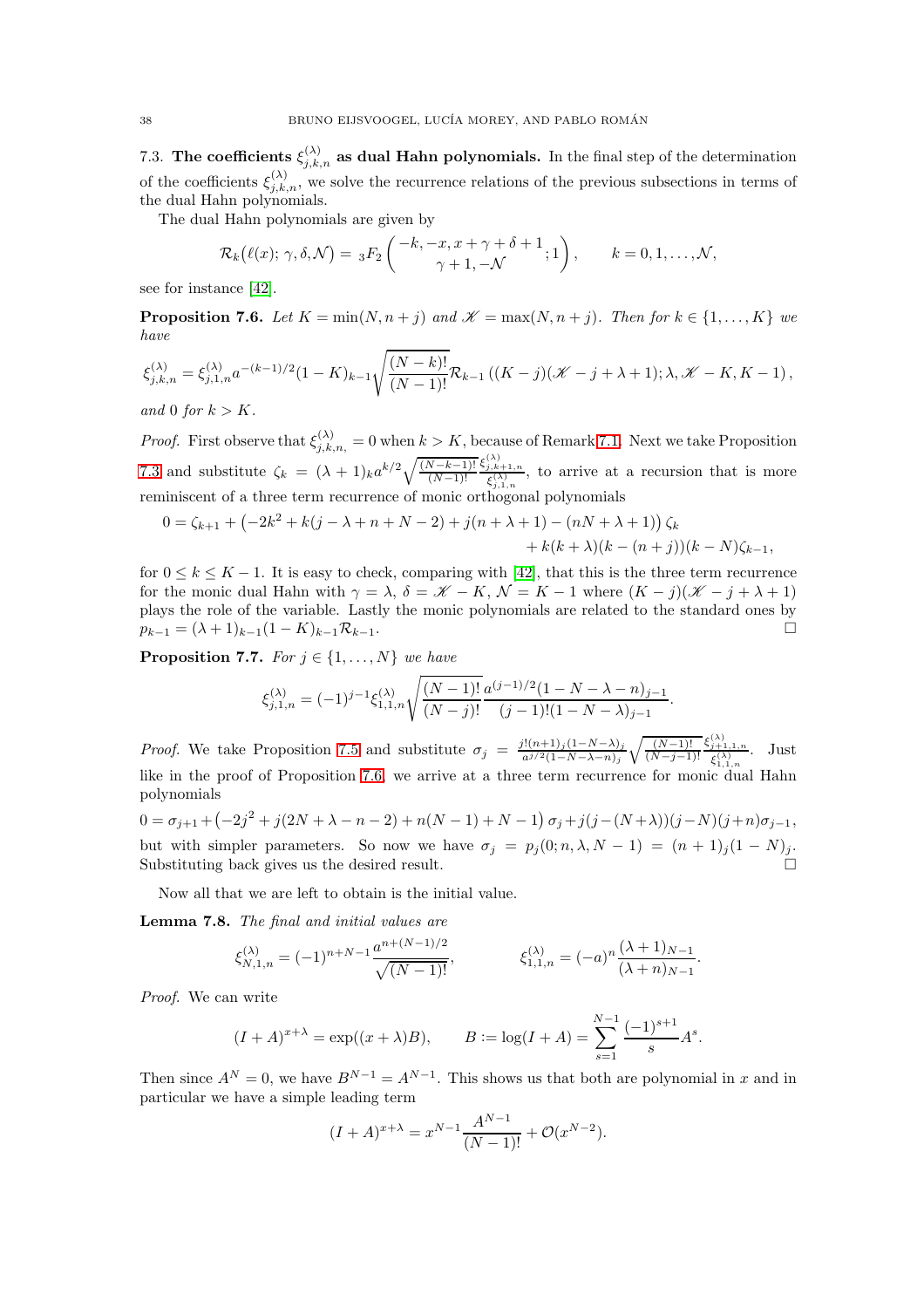The monicity of  $P_n^{(\lambda)}$  and [\(7.1\)](#page-35-1) give

$$
R_n^{(\lambda)}(x) = x^{n+N-1} L_0(I+A)^{-n-\lambda} \frac{A^{N-1}}{(N-1)!} + \mathcal{O}(x^{n+N-2}).
$$

This leading term has only one non-zero entry because  $L_0(I + A)^{-n-\lambda}$  is lower triangular and  $(A^{N-1})_{jk} \neq 0$  only for  $(j,k) = (N,1)$ . So then entrywise we get

$$
(R_n^{(\lambda)}(x))_{N,1} = \xi_{N,1,n}^{(\lambda)} c_{n+N-1}^{(a)}(x) = x^{n+N-1} \frac{(A^{N-1})_{N,1}}{(N-1)!} + \mathcal{O}(x^{n+N-2})
$$

which gives us the first result by comparing leading terms

$$
\xi_{N,1,n}^{(\lambda)} = (-a)^{n+N-1} \frac{(A^{N-1})_{N,1}}{(N-1)!} = (-1)^{n+N-1} \frac{a^{n+(N-1)/2}}{\sqrt{(N-1)!}}.
$$

We can then directly obtain  $\xi_{1,1,n}^{(\lambda)}$  from Proposition [7.7](#page-37-1) with  $j = N$ .

Finally, we summarize the content of Propositions [7.6,](#page-37-0) [7.7](#page-37-1) and Lemma [7.8](#page-37-2) in the main Theorem of this section.

<span id="page-38-4"></span>**Theorem 7.9.** The coefficients  $\xi_{j,k,n}^{(\lambda)}$  in [\(7.2\)](#page-35-3) are given in terms of the dual Hahn polynomials by

$$
\xi_{j,k,n}^{(\lambda)} = \mathfrak{X}(j,k,n,\lambda) \times \begin{cases}\n(1-N)_{k-1} {}_{3}F_{2} \left( \begin{matrix} 1-k, j-N, n+\lambda+1 \\ \lambda+1, 1-N \end{matrix}; 1 \right) & n+j \geq N \\
(1-n-j)_{k-1} {}_{3}F_{2} \left( \begin{matrix} 1-k, -n, N-j+\lambda+1 \\ \lambda+1, 1-n-j \end{matrix}; 1 \right) & n+j < N, \\
n+j < N, \left( \begin{matrix} 1-N \end{matrix}; k, n, \lambda \right) \times \begin{cases}\n(1-N)_{k-1} \mathcal{R}_{k-1} \left( \ell(N-j); \lambda, n+j-N, N-1 \right) & n+j \geq N, \\
(1-n-j)_{k-1} \mathcal{R}_{k-1} \left( \ell(n); \lambda, N-(n+j), n+j-1 \right) & n+j < N,\n\end{cases}
$$

with

$$
\mathfrak{X}(j,k,n,\lambda) = \sqrt{\frac{(N-k)!}{(N-j)!}} \frac{(-1)^{n+j-1} a^{n+(j-k)/2} (\lambda+n)!(N+\lambda-j)!}{(j-1)!\lambda!(N+\lambda+n-j)!}.
$$

### 8. Dual Charlier Polynomials

<span id="page-38-0"></span>In this section we carry out the construction of three non–equivalent families of matrix valued polynomials in the sense of [\(3.5\)](#page-12-5) which are dual to the matrix valued Charlier polynomials  $P_n^{(\lambda)}$ . It follows from Theorem [3.9](#page-14-0) that each family is related to a suitable operator in the set  $\mathcal{B}_{R}^{2}(P)$ .

8.1. **Explicit expression for**  $P_n(0)$ . The goal of this subsection is to give an explicit expression  $P_n(0)$  which is a key ingredient of the dual families, see Theorem [3.9.](#page-14-0) Firstly, we recall the matrix sequence  $\mathcal{A}_{\lambda}$  introduced in [\(6.23\)](#page-33-2). In the following remark we establish some basic properties for  $\mathcal{A}_{\lambda}$ .

<span id="page-38-2"></span>**Remark 8.1.** As we have seen in Lemma [5.5,](#page-26-3) the matrices  $J$  and  $A$  have simple commutation relations. We can easily derive similar results for  $A_{\lambda}$ 

(1) 
$$
[J, A_{\lambda}] = -A_{\lambda}
$$
,  
\n(2)  $[J, (I + A_{\lambda})^k] = -kA_{\lambda}(I + A_{\lambda})^{k-1}$ ,  
\n(3)  $(I + A_{\lambda})^{-k}J(I + A_{\lambda})^k = J - kA_{\lambda}(I + A_{\lambda})^{k-1}$ .

<span id="page-38-3"></span>**Proposition 8.2.** Let  $R_n^{(\lambda)}$  be the function defined in [\(7.1\)](#page-35-1). Then the following relations hold:

(1) 
$$
R_n^{(\lambda)}(0) = -a(I + A_{n+\lambda})R_{n-1}^{(\lambda+1)}(0).
$$

(2)  $R_n^{(\lambda)}(0) = (-a)^n (I + A_{n+\lambda})^n L_0.$ 

Proof. We relegate the proof of (1) to Appendix [A.2.](#page-49-0) Part (2) follows by iterating part (1) and applying the fact that  $R_0^{(\lambda+n)}(0) = L_0$ .

<span id="page-38-1"></span>Corollary 8.3. For the monic Charlier polynomials we get that

$$
P_n^{(\lambda)}(0) = (-a)^n L_0^{-1} (I + A)^{n+\lambda} (I + A_{n+\lambda})^n (I + A)^{-\lambda} L_0.
$$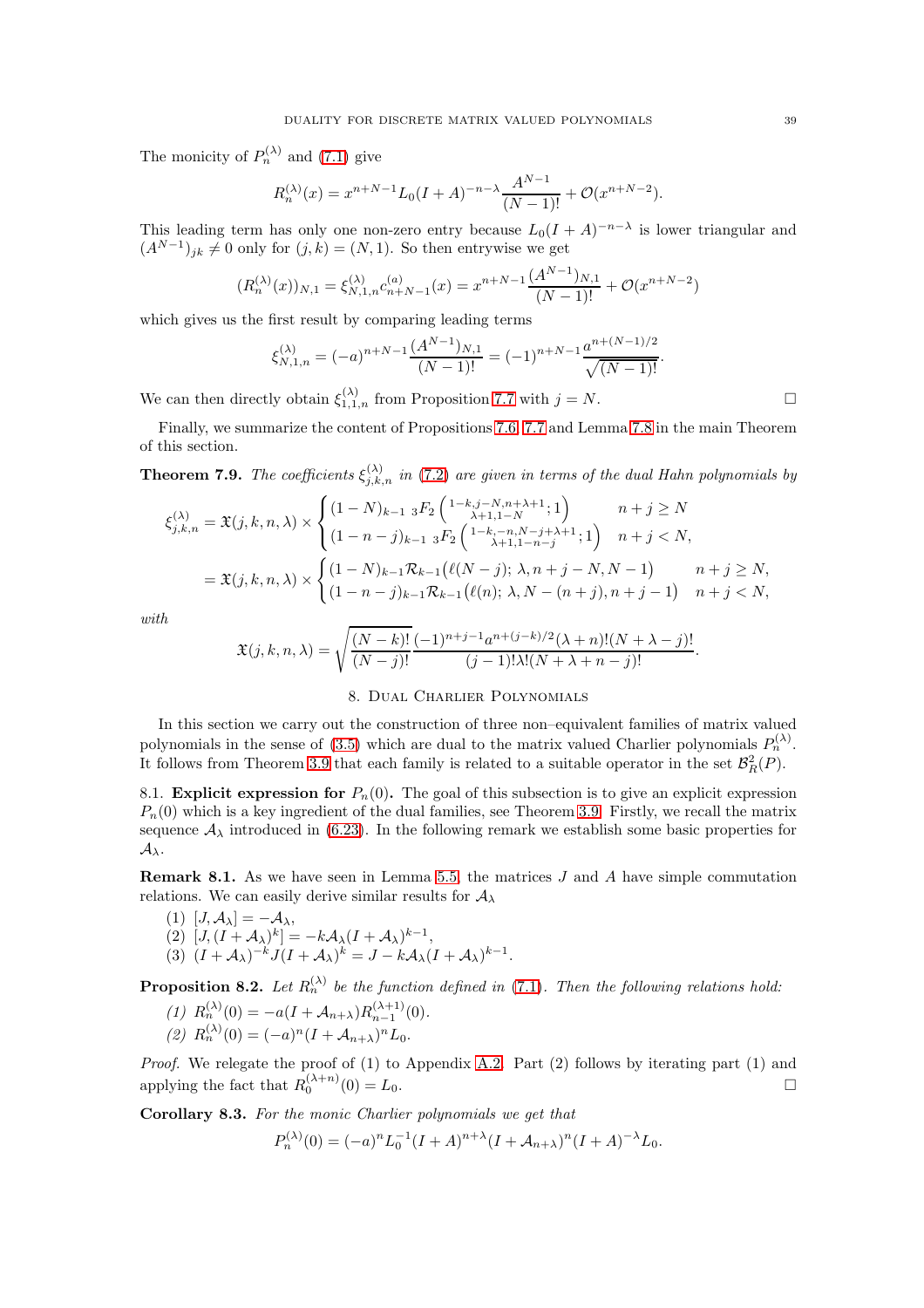Proof. The Corollary follows directly from the previous Proposition and equation [\(7.1\)](#page-35-1) which defines  $R_n^{(\lambda)}(x) = L_0(I+A)^{-n-\lambda} P_n^{(\lambda)}(x)(I+A)^{\lambda+x}$ . В последните последните последните последните и последните последните последните последните последните после<br>В последните последните последните последните последните последните последните последните последните последнит

<span id="page-39-3"></span>**Remark 8.4.** Note that since  $A^*$  is *strictly upper triangular*, so is  $A_{n+\lambda}$ . From the explicit expression of  $\mathcal{A}_{n+\lambda}$  in [\(6.23\)](#page-33-2), we can verify that it has rational entries in n. Then  $(I + \mathcal{A}_{n+\lambda})$ is an upper triangular matrix with diagonal entries equal to 1. This allows us to conclude that  $(I + A_{n+\lambda})^n$  is rational in n. In particular, this implies that every entry of  $(-a)^{-n}P_n^{(\lambda)}(0)$  is a rational function of n.

8.2. Three families of dual polynomials. In Theorem [3.9](#page-14-0) we have established a one to one correspondence between the equivalence classes of families of dual polynomials and the subset of second order difference operators  $\mathcal{B}_{R}^{2}(P)$ , see Definition [3.7.](#page-14-3) In this section we give three families of dual polynomials, each one corresponding to an specific operator of  $\mathcal{B}_{R}^{2}(P)$ .

Recall from [\(5.13\)](#page-28-2) and [\(6.25\)](#page-34-0) that

$$
\mathfrak{D}^{(\lambda)} = \eta a (I + A) - J - (x + \lambda)(I + A)^{-1} + \eta^{-1} x (I + A)^{-1},\tag{8.1}
$$

$$
\Delta S^{(\lambda)} = -\eta \Phi^{(\lambda)}(x)^{*} + 2\Phi^{(\lambda)}(x)^{*} - \Psi^{(\lambda)}(x)^{*} + \eta^{-1} \left( \Psi^{(\lambda)}(x)^{*} - \Phi^{(\lambda)}(x)^{*} \right), \tag{8.2}
$$

$$
S^{(\lambda-1)}\Delta = -\eta \Phi^{(\lambda-1)}(x+1)^{*} + \Phi^{(\lambda-1)}(x+1)^{*} + \Phi^{(\lambda-1)}(x)^{*} - \Psi^{(\lambda-1)}(x+1)^{*} + \eta^{-1} \left( \Psi^{(\lambda-1)}(x)^{*} - \Phi^{(\lambda-1)}(x)^{*} \right), \tag{8.3}
$$

where  $\Phi^{(\lambda)*}$  is a matrix polynomial of degree two given explicitly in Theorem [6.2.](#page-30-9) However in this section we will have more use for the decomposition given in [\(6.26\)](#page-34-1),

<span id="page-39-2"></span><span id="page-39-1"></span><span id="page-39-0"></span>
$$
\Phi^{(\lambda)}(x)^* = \frac{a}{2}(I+A)^{x+\lambda+1}(J(I+A^*) + \lambda I)(I+A)^{-x-\lambda}.
$$

We label these as  $D_1 = \mathfrak{D}^{(\lambda)}$ ,  $D_2 = \Delta S^{(\lambda)}$  and  $D_3 = S^{(\lambda-1)}\Delta$ , to simplify notation and to be able to discuss all three at the same time.

**Lemma 8.5.** The difference operators  $D_1 = \mathfrak{D}^{(\lambda)}, D_2 = \Delta S^{(\lambda)}$  and  $D_3 = S^{(\lambda-1)}\Delta$  are elements of  $\mathcal{B}_{R}^{2}(P)$ . For  $D_1$  and  $D_2$  this holds for  $\lambda \in \mathbb{N}_0$  and for  $D_3$  for  $\lambda \in \mathbb{N}$ .

*Proof.* In [\(8.1\)](#page-39-0) the raising coefficient  $a(I + A)$  can immediately be seen to be invertible. The same follows for the raising coefficients in  $(8.2)$  and  $(8.3)$  by considering  $(6.26)$ , although we must take  $\lambda \geq 1$  for  $D_3$ . So the invertibility condition is met for all three cases. Is easy to check that in the three cases the lowering coefficient evaluated at  $x = 0$  is equal to zero, then the condition over  $P_n(0)^{-1}P_n(-1)F_{-1}(0)$  is automatically satisfied. We just need to check that the  $\rho_i^{(\lambda)}(n) = P_n^{(\lambda)}(0)^{-1} \psi^{-1}(D_i) P_n^{(\lambda)}(0)$  satisfy Condition [3.1](#page-12-1) for all  $i = 1, 2, 3$ . Recall from [\(2.21\)](#page-10-6)

$$
(P_n^{(\lambda)} \cdot S^{(\lambda-1)}\Delta)(x) = (n+1)G_{n+1}^{(\lambda-1)}P_n(x), \qquad (P_n^{(\lambda)} \cdot \Delta S^{(\lambda)})(x) = nG_n^{(\lambda)}P_n(x),
$$

where by Lemma [6.3](#page-31-4) and equation [\(6.21\)](#page-32-5)

$$
G_n^{(\lambda)} = \frac{1}{2} L_0^{-1} (I + A)^{n + \lambda} ((N + \lambda + 1)I - J)(I + A)^{-n - \lambda} L_0.
$$

Additionally Theorem [5.10](#page-28-4) gives us

$$
P_n^{(\lambda)} \cdot \mathfrak{D}^{(\lambda)} = \Gamma_n^{(\lambda)} P_n^{(\lambda)}, \qquad \Gamma_n^{(\lambda)} = a(I+A) - J - (n+\lambda)(I+A)^{-1}.
$$

Applying Corollary [8.3](#page-38-1) and Remark [8.1](#page-38-2) we get

$$
\rho_1^{(\lambda)}(n) = L_0^{-1}(I + A)^\lambda \left( (a - n - \lambda)I - J + n\mathcal{A}_{n+\lambda}(I + \mathcal{A}_{n+\lambda})^{n-1} \right) (I + A)^{-\lambda} L_0,
$$
\n(8.4)

$$
\rho_2^{(\lambda)}(n) = \frac{n}{2} L_0^{-1} (I + A)^\lambda \left( (N + \lambda + 1)I - J + n \mathcal{A}_{n+\lambda} (I + \mathcal{A}_{n+\lambda})^{n-1} \right) (I + A)^{-\lambda} L_0, \tag{8.5}
$$

$$
\rho_3^{(\lambda)}(n) = \frac{n+1}{2} L_0^{-1} (I + A)^\lambda \left( (N + \lambda)I - J + n\mathcal{A}_{n+\lambda} (I + \mathcal{A}_{n+\lambda})^{n-1} \right) (I + A)^{-\lambda} L_0.
$$
 (8.6)

From these expressions we can see that each  $\rho_i^{(\lambda)}$  is an *n*-dependent matrix of the form

<span id="page-39-6"></span><span id="page-39-5"></span><span id="page-39-4"></span>
$$
\rho_i^{(\lambda)}(n) = L_0^{-1}(I + A)^{\lambda}(n\mathcal{T} + \mathcal{T}_0 + \text{s.u.t.})(I + A)^{-\lambda}L_0,
$$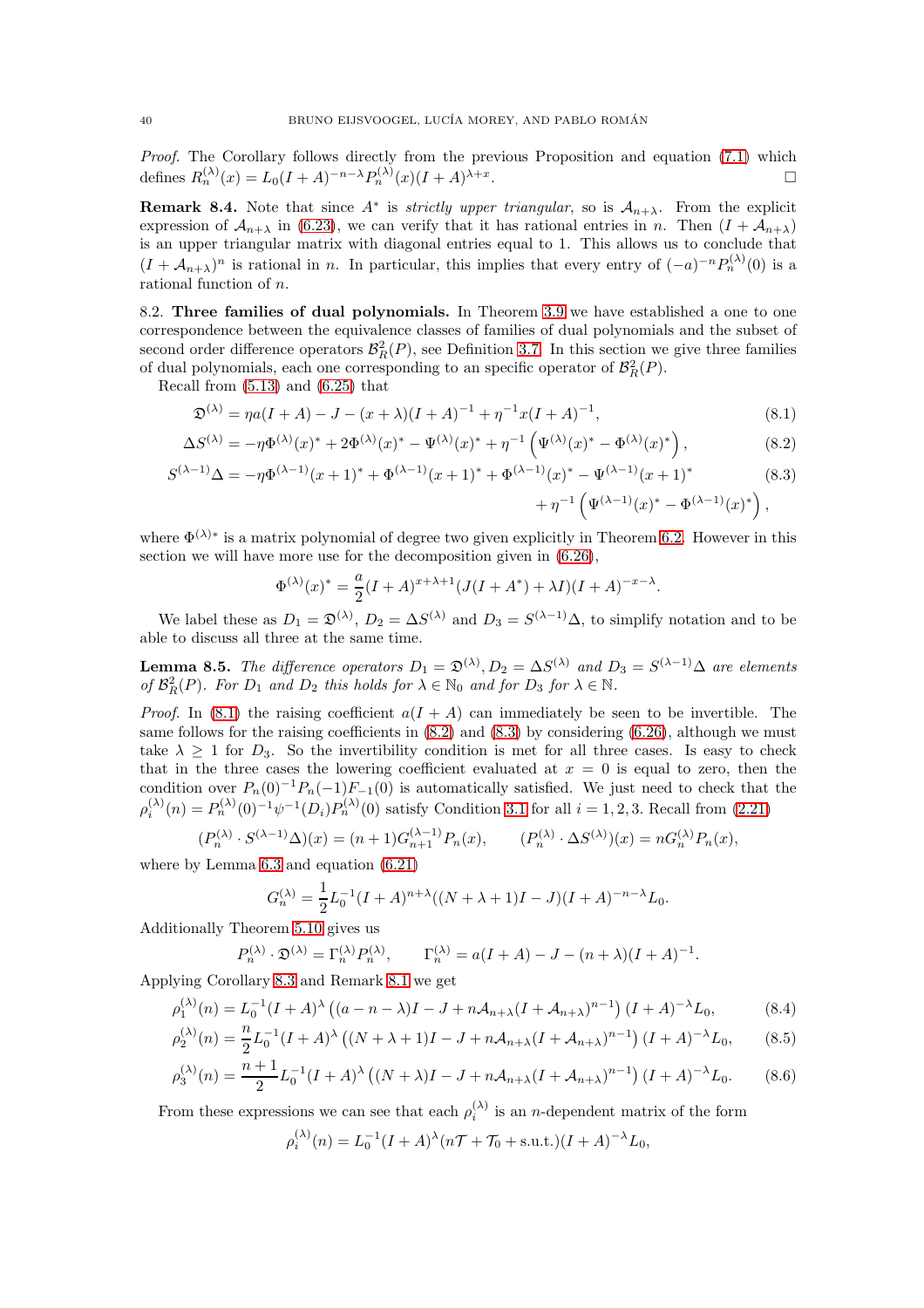where  $\mathcal T$  and  $\mathcal T_0$  are n-independent diagonal matrices, and s.u.t. stands for *strictly upper triangular*. In addition, Remark [8.4](#page-39-3) tells us that the s.u.t. part is rational in  $n$ .

That means that each  $\rho_i^{(\lambda)}$  $i^{(0)}$  is of the form described in Corollary [A.2](#page-48-0) in Appendix [A.1.](#page-47-1) This then allows us to see that the determinants of the block Vandermonde matrices in Condition [3.1](#page-12-1) and Condition [3.20](#page-19-2) are nonzero.

As a consequence, by Theorem [3.9,](#page-14-0) we can find a dual family of polynomials for each operator  $S^{(\lambda-1)}\Delta, \Delta S^{(\lambda)}, \text{ and } \mathfrak{D}^{(\lambda)}.$ 

**Remark 8.6.** Given  $D_1, D_2, D_3 \in \mathcal{B}_R^2(P)$ , such that

$$
P_n \cdot D_i = \Lambda_n^{(i)} P_n, \quad \text{for } i = 1, 2, 3
$$

for some matrices  $\Lambda_n^{(i)}$ . Suppose that there exist nonzero complex numbers  $\alpha, \beta, \gamma$  such that

$$
D_3 = \alpha D_1 + \beta D_2 + \gamma I, \qquad \Lambda_n^{(3)} = \alpha \Lambda_n^{(1)} + \beta \Lambda_n^{(2)} + \gamma I.
$$

The corresponding  $\rho_3(n)$  is then given by

$$
\rho_3(n) = P_n(0)^{-1} \Lambda_n^{(3)} P_n(0) = \alpha \rho_1(n) + \beta \rho_2(n) + \gamma I.
$$

In Theorem [6.7](#page-34-2) we have seen that this is indeed true in our case with  $\alpha = \frac{1}{2}$ ,  $\beta = 1$  and  $\gamma =$  $-\frac{1}{2}(a-N-2\lambda)$ . This is consistent with [\(8.6\)](#page-39-4).

We explicitly give three families of dual polynomials associated with the difference operators  $(8.1), (8.2)$  $(8.1), (8.2)$  $(8.1), (8.2)$  and  $(8.3).$ 

<span id="page-40-0"></span>8.2.1. Dual family associated to the operator  $\mathfrak{D}^{(\lambda)}$ . We start by finding the dual family which corresponds to the operator  $\mathfrak{D}^{(\lambda)}$ . Applying Theorem [3.9](#page-14-0) we get that the dual polynomials are

<span id="page-40-1"></span>
$$
Q_{x,1}^{(\lambda)}(\rho_1^{(\lambda)}(n)) = P_n^{(\lambda)}(0)^{-1} P_n^{(\lambda)}(x) \Upsilon_1^{(\lambda)}(x)^{-1},
$$
\n(8.7)

where  $P_n^{(\lambda)}(0)$  is given in Corollary [8.3,](#page-38-1)  $\rho_1^{(\lambda)}$  is given in [\(8.4\)](#page-39-5) and

$$
\Upsilon_1^{(\lambda)}(x) = a^{-x}(I+A)^{-x},
$$

which does not depend on  $\lambda$  in this case.

8.2.2. Dual family associated to the operator  $\Delta S^{(\lambda)}$ . Similarly, using Theorem [3.9](#page-14-0) we get

$$
Q_{x,2}^{(\lambda)}(\rho_2^{(\lambda)}(n)) = P_n^{(\lambda)}(0)^{-1} P_n^{(\lambda)}(x) \Upsilon_2^{(\lambda)}(x)^{-1},
$$
  

$$
\Upsilon_2^{(\lambda)}(x) = \frac{(-2)^x}{a^x} (I + A)^{\lambda} (J(I + A^*) + \lambda I)^{-x} (I + A)^{-x - \lambda},
$$

where  $\rho_2^{(\lambda)}$  is given in [\(8.5\)](#page-39-6).

8.2.3. Dual family associated to the operator  $S^{(\lambda-1)}\Delta$ . As with the previous two families we use Theorem [3.9](#page-14-0) to get the dual polynomials and the related quantities, but in this case only for  $\lambda > 0$ ,

$$
Q_{x,3}^{(\lambda)}(\rho_3^{(\lambda)}(n)) = P_n^{(\lambda)}(0)^{-1} P_n^{(\lambda)}(x) \Upsilon_3^{(\lambda)}(x)^{-1},
$$
  

$$
\Upsilon_3^{(\lambda)}(x) = \frac{(-2)^x}{a^x} (I + A)^{\lambda} (J(I + A^*) + (\lambda - 1)I)^{-x} (I + A)^{-x - \lambda},
$$

where  $\rho_3^{(\lambda)}$  is given in [\(8.6\)](#page-39-4).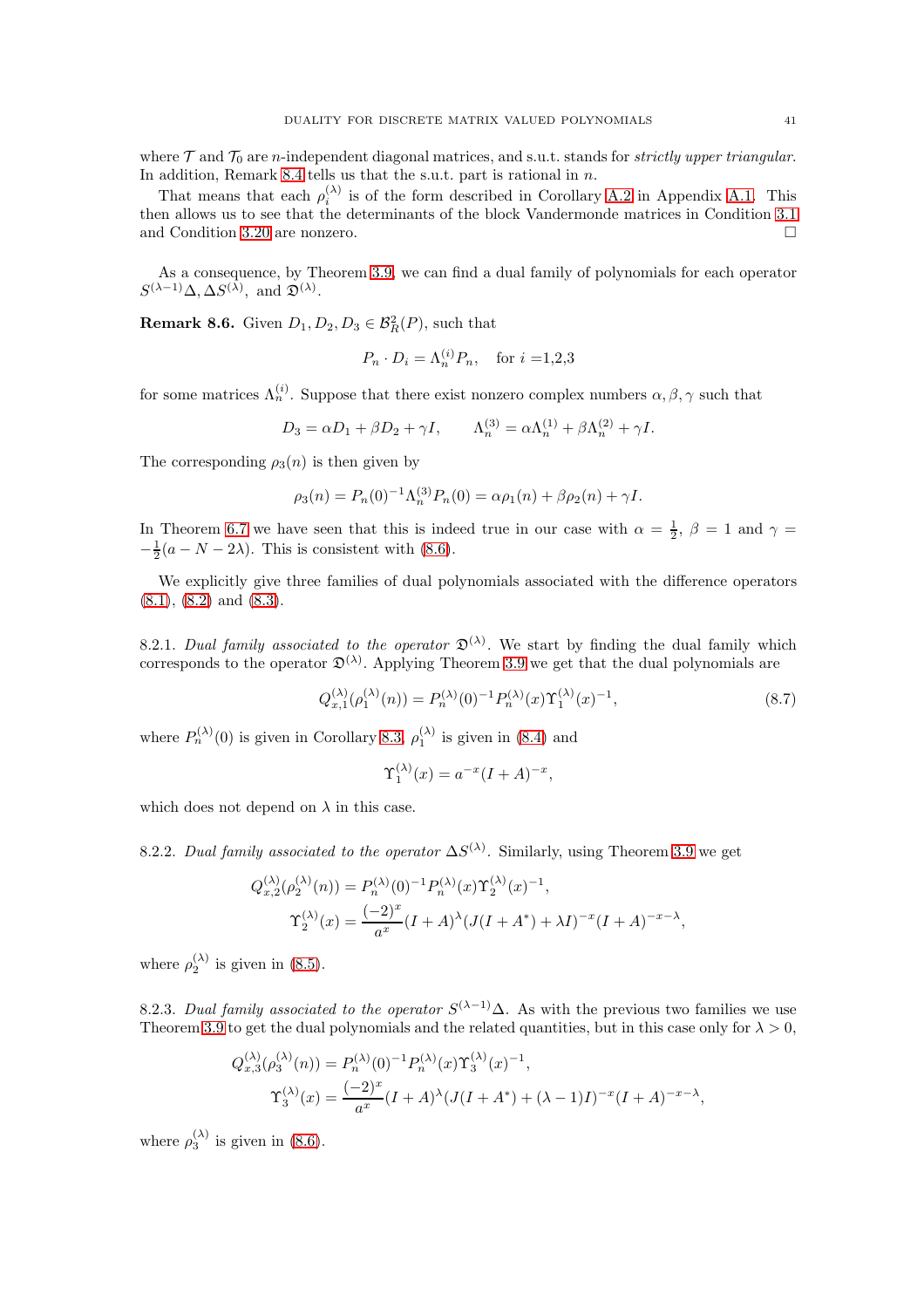8.3. Dual orthogonality relations. We are now ready to identify the orthogonality relations for the dual polynomials  $(Q_{x,i}^{(\lambda)})_x$ .

Theorem 8.7. The dual weight matrix for the Charlier polynomials is

<span id="page-41-0"></span>
$$
U^{(\lambda)}(n) = a^{2n} L_0^*(I + A^*)^{-\lambda} (I + (\mathcal{A}_{n+\lambda})^*)^n (\mathcal{D}_n^{(\lambda)})^{-1} (I + \mathcal{A}_{n+\lambda})^n (I + A)^{-\lambda} L_0,
$$
(8.8)

and (for each  $\rho_i$ ) it satisfies the hypothesis of Theorem [3.14.](#page-16-3)

**Remark 8.8.** From Remark [8.4](#page-39-3) and the explicit expression of  $\mathcal{D}_n^{(\lambda)}$  (see Theorem [6.4\)](#page-32-6), there exists a function  $F^{(\lambda)}$  such that  $F^{(\lambda)}(n)_{i,j}$  is rational in n for all i, j and

$$
U^{(\lambda)}(n) = \frac{a^n}{n!} F^{(\lambda)}(n),
$$

and from Remark [8.4](#page-39-3) and its explicit expression we get that  $\rho_i^{(\lambda)}(n)^k$  is rational in n for all fixed  $k \in \mathbb{N}_0$ .

Proof. Equation [\(8.8\)](#page-41-0) follows from Theorem [3.14,](#page-16-3) Corollary [8.3](#page-38-1) and the LDU decomposition of  $\mathcal{H}_n^{(\lambda)}$  in Corollary [5.7.](#page-26-4) By Theorem [3.14](#page-16-3) we just need to verify

$$
\sum_{n=0}^{\infty} \rho_i^{(\lambda)}(n)^k U^{(\lambda)}(n) < \infty, \qquad \forall k \in \mathbb{N}_0,
$$

<span id="page-41-1"></span>
$$
\lim_{n \to \infty} F_1(\rho_i^{(\lambda)}(n)) P_n(0) \mathcal{H}_n^{-1} P_{n+1}(0)^* F_2(\rho_i^{(\lambda)}(n)) = 0, \qquad \text{for all } F_1, F_2 \in M_N(\mathbb{C})[n]. \tag{8.9}
$$

For a fixed  $k \in \mathbb{N}_0$  and  $s, t \in \{1, ..., N\}$ , using Remark [8.4](#page-39-3) we have

$$
\left(\sum_{n=0}^{\infty}\rho^{(\lambda)}_i(n)^kU^{(\lambda)}(n)\right)_{s,t}=\sum_{k=0}^{\infty}\frac{a^n}{n!}\left(\rho^{(\lambda)}_i(n)^kF^{(\lambda)}(n)\right)_{s,t}<\infty,
$$

since each entry of  $\rho_i^{(\lambda)}$  $\lambda_i^{(\lambda)}(n)^k F^{(\lambda)}(n)$  is rational in n. On the other hand, for  $F_1, F_2 \in M_N(\mathbb{C})[n]$ , we have that  $F_1(\rho_i^{(\lambda)}(n))$  and  $F_2(\rho_i^{(\lambda)}(n))$  are rational functions in n, and therefore using the explicit expressions of  $P_n(0)$  and  $\mathcal{H}_n$  we have that

$$
F_1(\rho_i^{(\lambda)}(n))P_n(0)\mathcal{H}_n^{-1}P_{n+1}(0)^*F_2(\rho_i^{(\lambda)}(n)) = \frac{a^n}{n!}R(n), \quad \text{for all } F_1, F_2 \in M_N(\mathbb{C})[n],
$$

where  $R(n)$  is a rational function in n. Equation [\(8.9\)](#page-41-1) then follows.

So each dual family is orthogonal with respect to their own distinct dual inner-product. For matrix polynomials  $\mathscr{P}, \mathscr{Q}$  we have

$$
\langle \mathscr{P}, \mathscr{Q} \rangle_{i, d}^{(\lambda)} = \sum_{n=0}^{\infty} \mathscr{P}\left( \rho^{(\lambda)}_i(n)\right)^* U^{(\lambda)}(n) \mathscr{Q}\left( \rho^{(\lambda)}_i(n)\right).
$$

Note the weight  $U^{(\lambda)}$  is the same for each family, but the inner-product requires us to compose with  $\rho_i^{(\lambda)}$  which is different for each *i*.

8.4. Dual shift operators. In this subsection we show that the ladder relations for the polynomials  $P_n^{(\lambda)}$  associated to the Charlier weight induce shift operators for the dual polynomials  $Q_x^{(\lambda)}$ . We recall the following relations from Proposition [4.1:](#page-21-6)

$$
P_n^{(\lambda)} \cdot D = M \cdot P_n^{(\lambda)}, \qquad M = (I + A) + \frac{1}{a} \mathcal{H}_n^{(\lambda)} (I + A^*)^{-1} \mathcal{H}_{n-1}^{(\lambda)-1} \delta^{-1}, \tag{8.10}
$$

$$
P_n^{(\lambda)} \cdot D^\dagger = M^\dagger \cdot P_n^{(\lambda)}, \qquad M^\dagger = \frac{1}{a} (I + A)^{-1} \delta + \mathcal{H}_n^{(\lambda)} (I + A^*) \mathcal{H}_n^{(\lambda)-1}, \tag{8.11}
$$

where  $D$  and  $D^{\dagger}$  are

<span id="page-41-3"></span><span id="page-41-2"></span>
$$
D = \eta (I + A),
$$
  $D^{\dagger} = \eta^{-1} \frac{x}{a} (I + A)^{-1}.$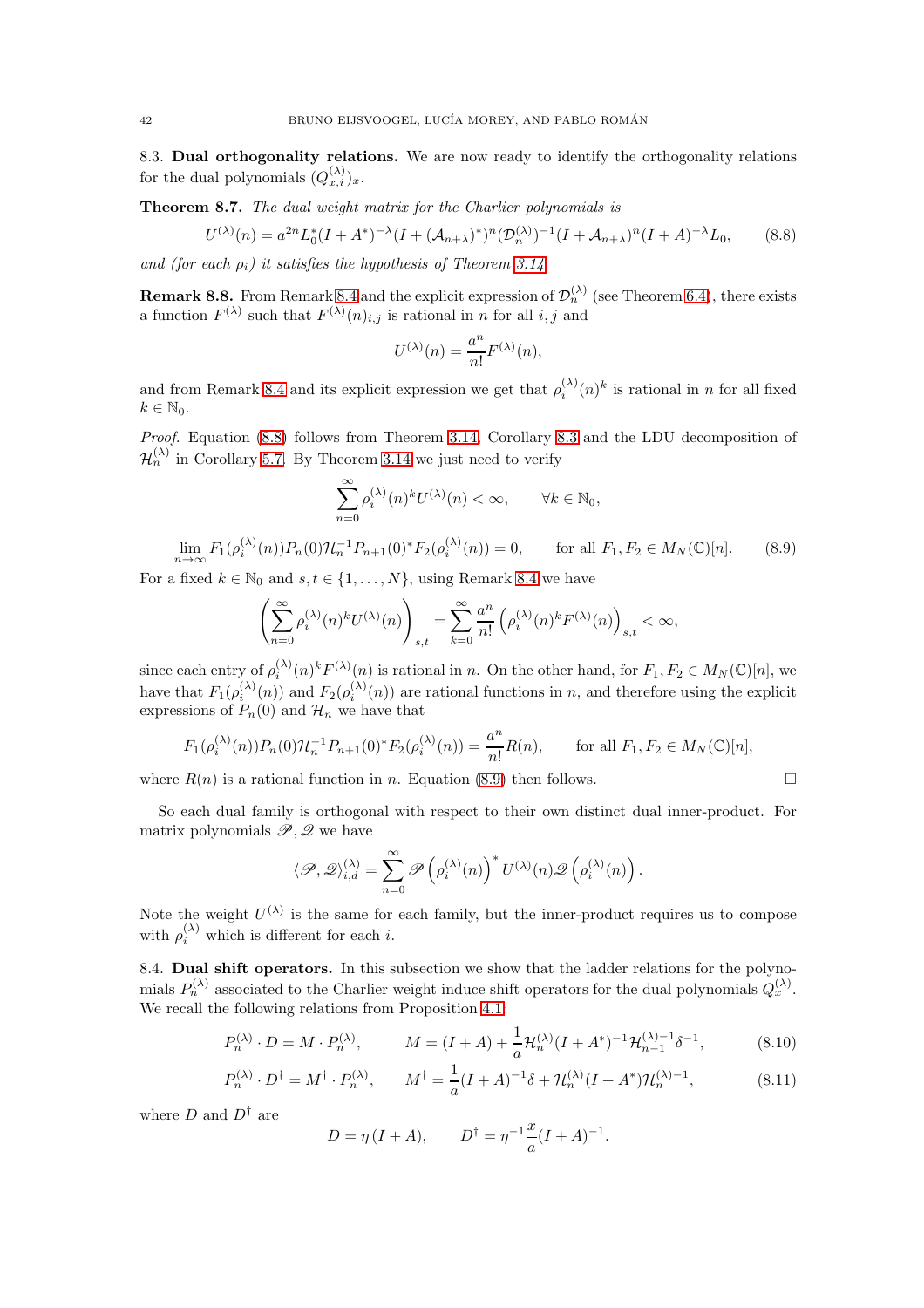Since the operators D and  $D^{\dagger}$  are associated to the weak Pearson equation [4.1,](#page-21-10) it follows from Remark [3.18](#page-18-4) that  $D, D^{\dagger} \in \hat{\mathcal{F}}_R(P^{(\lambda)})$ . Each dual family has two relevant isomorphisms

$$
\tau \colon \hat{\mathcal{F}}_L(P^{(\lambda)}) \to \hat{\mathcal{F}}_L^d(Q^{(\lambda)}), \qquad \sigma_i \colon \hat{\mathcal{F}}_R(P^{(\lambda)}) \to \hat{\mathcal{F}}_R^d(Q^{(\lambda)}),
$$

$$
M \mapsto P_n^{(\lambda)}(0)^{-1} M P_n^{(\lambda)}(0), \qquad D \mapsto \Upsilon_i^{(\lambda)}(x) D \Upsilon_i^{(\lambda)}(x)^{-1},
$$

see [\(3.22\)](#page-18-3) and [\(3.25\)](#page-19-4). Note that by definition,  $\tau$  is a conjugation by  $P_n^{(\lambda)}(0)$  and is therefore independent of the family of dual polynomials. In this case we omit the subindex  $i$ . On the other hand, for each  $i = 1, 2, 3$  we have the isomorphism  $\sigma_i$  which involves conjugation by  $\Upsilon_i^{(\lambda)}$  and is different for each family of dual polynomials.

**Theorem 8.9.** Let  $P_n^{(\lambda)}$  be the monic matrix Charlier polynomials and Let  $D, D^{\dagger}, M, M^{\dagger}$  be given by [\(8.10\)](#page-41-2) and [\(8.11\)](#page-41-3). We fix a family of dual polynomials  $Q_x^{(\lambda)} = Q_{x,i}^{(\lambda)}$  for  $i = 1, 2, 3$ . Then the following relations hold true:

$$
\tau(M) \cdot Q_x^{(\lambda)}(\rho_i^{(\lambda)}(n)) = Q_{x+1}^{(\lambda)}(\rho_i^{(\lambda)}(n)) \Upsilon_i^{(\lambda)}(1) (I + A),
$$
  

$$
\tau(M^{\dagger}) \cdot Q_x^{(\lambda)}(\rho_i^{(\lambda)}(n)) = Q_{x-1}^{(\lambda)}(\rho_i^{(\lambda)}(n)) \frac{x}{a} (I + A)^{-1} \Upsilon_i^{(\lambda)}(1)^{-1}
$$

Proof. From Theorem [3.22](#page-20-0) we get

 $\tau(M) \cdot Q_{x}^{(\lambda)}(\rho_i^{(\lambda)}(n)) = Q_{x}^{(\lambda)}(\rho_i^{(\lambda)}(n)) \cdot \sigma_i(D), \qquad \tau(M^{\dagger}) \cdot Q_{x}^{(\lambda)}(\rho_i^{(\lambda)}(n)) = Q_{x}^{(\lambda)}(\rho_i^{(\lambda)}(n)) \cdot \sigma_i(D^{\dagger}).$ Let us fix  $i \in \{1, 2, 3\}$  and suppose that  $D_i = \eta F_1(x) + F_0(x) + \eta^{-1} F_{-1}(x)$ , so that  $\Upsilon_i(x) =$  $F_1(0)^{-1} \cdots F_1(x-1)^{-1}$  as in Theorem [3.9.](#page-14-0) Then we have that

$$
\sigma_i(D) = \eta \Upsilon_i(x+1)(I+A) \Upsilon_i(x)^{-1}, \qquad \sigma_i(D^{\dagger}) = \eta^{-1} \frac{x}{a} \Upsilon_i(x-1)(I+A)^{-1} \Upsilon_i(x)^{-1}.
$$

Using that  $F_1(x) = a(I + A)$  for  $i = 1$ ,  $F_1(x) = -\Phi^{(\lambda)*}(x)$  for  $i = 2$  and  $F_1(x) = -\Phi^{(\lambda-1)*}(x+1)$ for  $i = 3$  and using the explicit expression in  $(6.26)$  we obtain

$$
\Upsilon_i(x+1)(I+A)\Upsilon_i(x)^{-1} = \Upsilon_i(1)(I+A), \qquad \Upsilon_i(x-1)(I+A)^{-1}\Upsilon_i(x)^{-1} = (I+A)^{-1}\Upsilon_i(1)^{-1}.
$$
  
This completes the proof of the theorem

This completes the proof of the theorem.

**Remark 8.10.** Applying the isomorphism  $\tau$ , the LDU decomposition of the norm (see Corollary [5.7\)](#page-26-4), and properties of the matrix  $J$  (see Lemma [5.5\)](#page-26-3), we get

$$
\tau(M) = L_0^{-1} (I + A)^{\lambda} (I + A_{n+\lambda})^{-n} \left( (I + A) - \frac{1}{a^2} \mathcal{D}_n^{(\lambda)} (\mathcal{D}_{n-1}^{(\lambda)})^{-1} \delta^{-1} \right) (I + A_{n+\lambda})^n (I + A)^{-\lambda} L_0,
$$
  

$$
\tau(M^{\dagger}) = L_0^{-1} (I + A)^{\lambda} (I + A_{n+\lambda})^{-n} \left( \mathcal{D}_n^{(\lambda)} (I + A^*) (\mathcal{D}_n^{(\lambda)})^{-1} - \delta \right) (I + A_{n+\lambda})^n (I + A)^{-\lambda} L_0.
$$

These expressions are independent of the choice of the dual family.

**Remark 8.11.** For the dual family that corresponds to  $D_1$  we have the simple expressions:

$$
\sigma_1(D) = \eta \frac{1}{a}, \quad \sigma_1(D^{\dagger}) = \eta^{-1}x, \quad \sigma_1(\mathfrak{J}^{(\lambda)}) = J + xI + \lambda(I + A)^{-1}.
$$

**Remark 8.12.** For the dual family corresponding to  $D_2$  we have

$$
\sigma_2(D) = -\eta 2a^{-1}(I + A)^{\lambda}(J(I + A^*) + \lambda I)^{-1}(I + A)^{-\lambda},
$$
  
\n
$$
\sigma_2(D^{\dagger}) = -\eta^{-1}\frac{x}{2}(I + A)^{\lambda}(J(I + A^*) + \lambda I)(I + A)^{-\lambda},
$$
  
\n
$$
\sigma_2(\mathfrak{J}^{(\lambda)}) = (I + A)^{\lambda}(J(I + A^*) + \lambda I)^{-x}(J + (x + \lambda)I)(J(I + A^*) + \lambda I)^{x}(I + A)^{-\lambda}.
$$

For the dual family corresponding to  $D_3$  we have

$$
\sigma_3(D) = -\eta 2a^{-1}(I + A)^{\lambda}(J(I + A^*) + (\lambda - 1)I)^{-1}(I + A)^{-\lambda},
$$
  
\n
$$
\sigma_3(D^{\dagger}) = -\eta^{-1}\frac{x}{2}(I + A)^{\lambda}(J(I + A^*) + (\lambda - 1)I)(I + A)^{-\lambda},
$$
  
\n
$$
\sigma_3(\mathfrak{J}^{(\lambda)}) = (I + A)^{\lambda}(J(I + A^*) + (\lambda - 1)I)^{-x}(J + (x + \lambda)I)(J(I + A^*) + (\lambda - 1)I)^{x}(I + A)^{-\lambda}.
$$

.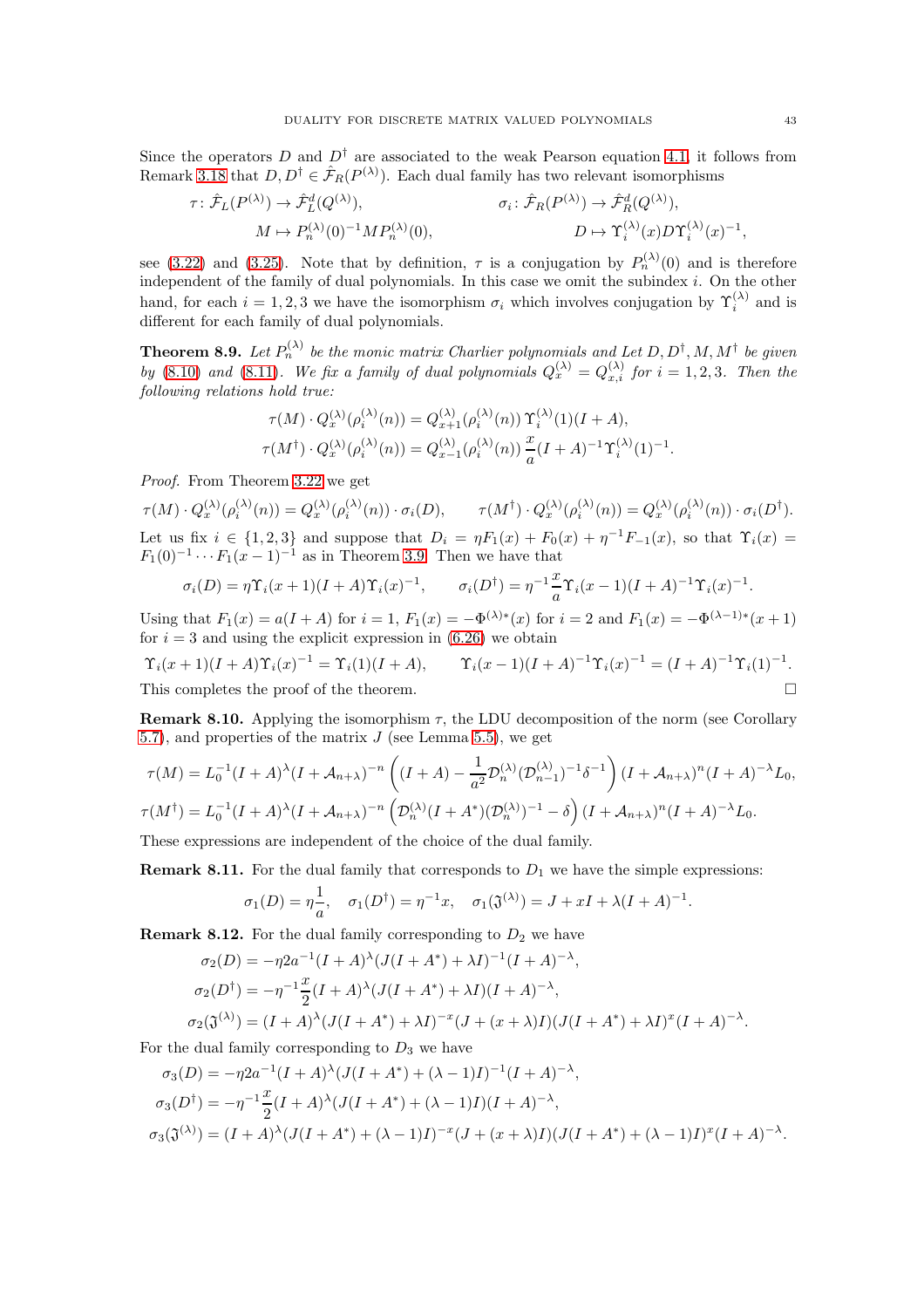We note that expressions of  $\sigma_i(D), \sigma_i(D^{\dagger}), \sigma_i(\mathfrak{J}^{(\lambda)})$  for  $i = 1, 2$  are very similar. This is due to the fact that the coefficients of the operators  $\Delta S^{(\lambda)}$  and  $S^{(\lambda-1)}\Delta$  are related by simple shifts in  $\lambda$  and x, see [\(8.2\)](#page-39-1) and [\(8.3\)](#page-39-2).

Remark 8.13. We finally include the expressions for the duals of the following relevant operators which appeared in [\(2.8\)](#page-6-8) and Remark [5.12.](#page-28-5)

$$
\tau(\mathcal{L}) = P_n^{(\lambda)}(0)^{-1} P_{n+1}^{(\lambda)}(0)\delta + P_n^{(\lambda)}(0)^{-1} B_n^{(\lambda)} P_n^{(\lambda)}(0) + P_n^{(\lambda)}(0)^{-1} C_n^{(\lambda)} P_{n-1}^{(\lambda)}(0)\delta^{-1},
$$
  

$$
\tau(\psi^{-1}(\mathfrak{J}^{(\lambda)})) = a\tau(M) + a\tau(M^{\dagger}) - \rho_1^{(\lambda)}(n).
$$

For the last expression we have used that  $\mathfrak{J}^{(\lambda)} = aD + aD^{\dagger} - \mathfrak{D}^{(\lambda)}$  which follows from the definition of  $\mathfrak{D}^{(\lambda)}$  in [\(5.13\)](#page-28-2).

8.5. Dual square norm. In Theorem [3.16](#page-16-4) we proved an expression for the square norms of the dual MVOP assuming that certain functions are in the closure of the span of the MVOP  $(P_n)_n$ . Since we haven't proven this assumption for our special case of Charlier type MVOP, we will derive the square norms in a more direct fashion that will ultimately agree with the earlier result.

It is more efficient to write the following proofs in terms of the

$$
R_n^{(\lambda)}(x) = L_0(I + A)^{-n-\lambda} P_n^{(\lambda)}(x)(I + A)^{x+\lambda},
$$

rather than the  $Q_x^{(\lambda)}$ . Using [\(7.1\)](#page-35-1) and the fact that for  $i \in \{1,2,3\}$  we have

$$
Q_{x,i}^{(\lambda)}(\rho_i^{(\lambda)}(n)) = P_n^{(\lambda)}(0)^{-1} P_n^{(\lambda)}(x) \Upsilon_i^{(\lambda)}(x)^{-1},
$$

we get that the square norm of the  $Q_{x,i}^{(\lambda)}$  is given by

<span id="page-43-0"></span>
$$
\mathscr{W}_{x,i}^{(\lambda)} = \left( (I + A^*)^{x+\lambda} \Upsilon_i^{(\lambda)*}(x) \right)^{-1} \mathscr{W}_R^{(\lambda)}(x) \left( \Upsilon_i^{(\lambda)}(x) (I + A)^{x+\lambda} \right)^{-1}, \tag{8.12}
$$

where

$$
\mathscr{W}_R^{(\lambda)}(x) = \sum_{n=0}^{\infty} R_n^{(\lambda)}(x)^* \mathcal{D}_n^{(\lambda)-1} R_n^{(\lambda)}(x).
$$

<span id="page-43-1"></span>**Lemma 8.14.** The 0-th moment of the dual weight  $U^{(\lambda)}$  is given by

$$
\mathscr{W}_0^{(\lambda)} = W^{(\lambda)}(0)^{-1}.
$$

*Proof.* The proof is given in Appendix [A.3.](#page-50-0)

**Proposition 8.15.** The norm of the dual MVOP  $Q_{x,i}^{(\lambda)}$  is given by

$$
\mathscr{W}^{(\lambda)}_{x,i} = (\Upsilon^{(\lambda)}_i(x)W^{(\lambda)}(x)\Upsilon^{(\lambda)}_i(x)^*)^{-1}.
$$

*Proof.* We can derive a recursion for  $\mathscr{W}_R^{(\lambda)}$  by rewriting the shift equations in [\(6.12\)](#page-31-5) for  $R_n^{(\lambda)}$ . First  $P_n^{(\lambda)} \cdot \Delta = n P_{n-1}^{(\lambda+1)}$  is swiftly rewritten as

$$
R_n^{(\lambda)}(x+1) - R_n^{(\lambda)}(x)(I+A) = nR_{n-1}^{(\lambda+1)}(x),
$$

and for  $P_{n-1}^{(\lambda+1)} \cdot S^{(\lambda)} = G_n^{(\lambda)} P_n^{(\lambda)}$  we need

$$
L_0(I+A)^{-n-\lambda}G_n^{(\lambda)}(I+A)^{n+\lambda}L_0^{-1}=n\mathcal{D}_{n-1}^{(\lambda+1)}(\mathcal{D}_n^{(\lambda)})^{-1},
$$

and

$$
(I + A)^{-x - \lambda - 1} \Phi^{(\lambda)*}(x) (I + A)^{x + \lambda} = T^{(\lambda+1)} (I + A^*)(T^{(\lambda)})^{-1},
$$
  

$$
(I + A)^{-x - \lambda} (\Phi^{(\lambda)*}(x) - \Psi^{(\lambda)*}(x)) (I + A)^{x + \lambda} = \frac{x}{a} T^{(\lambda+1)} (T^{(\lambda)})^{-1},
$$

to get to

$$
-R_{n-1}^{(\lambda+1)}(x)T^{(\lambda+1)}(I + A^*)(T^{(\lambda)})^{-1} + R_{n-1}^{(\lambda+1)}(x-1)\frac{x}{a}T^{(\lambda+1)}(T^{(\lambda)})^{-1} = n\mathcal{D}_{n-1}^{(\lambda+1)}(\mathcal{D}_n^{(\lambda)})^{-1}R_n^{(\lambda)}(x).
$$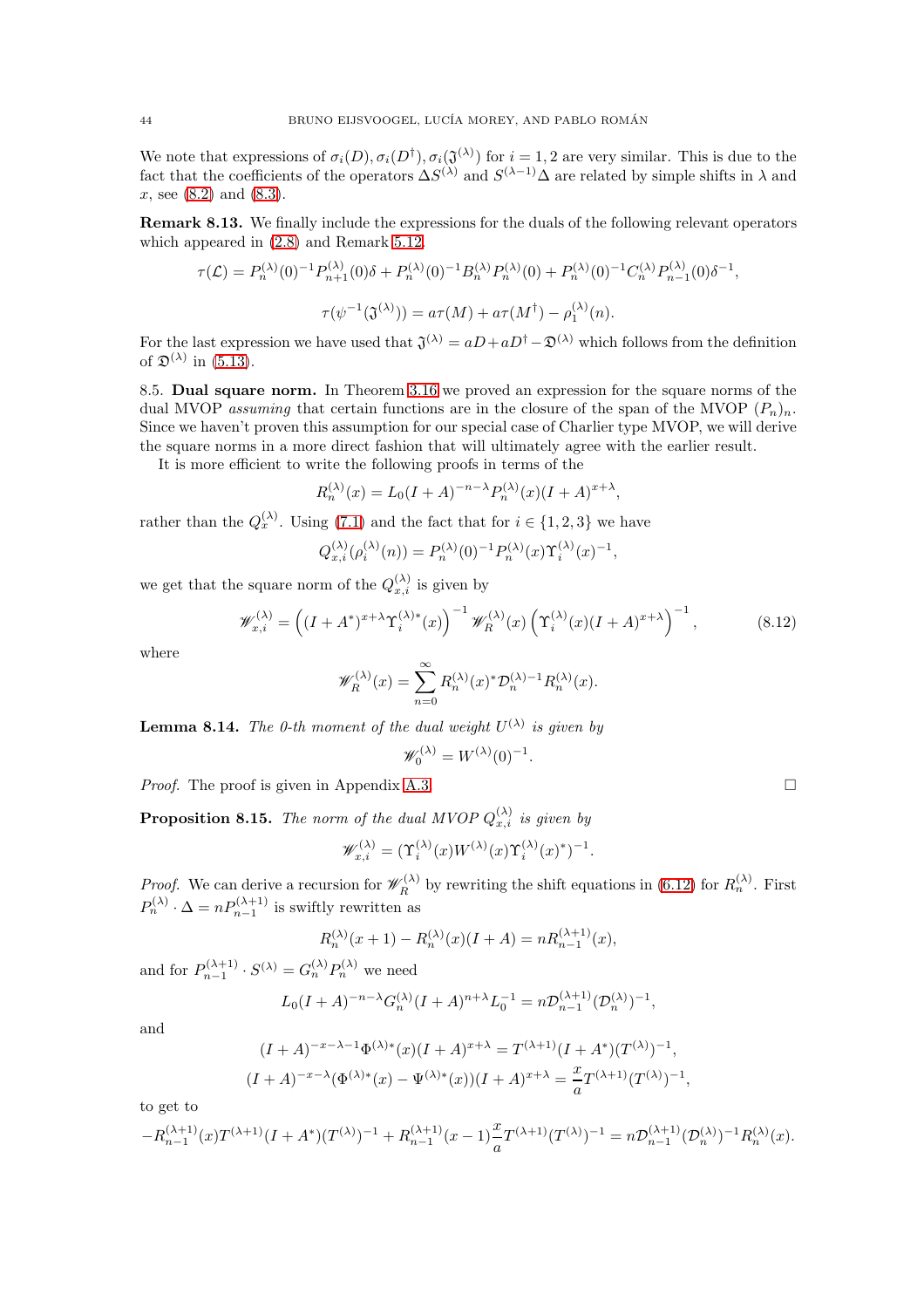We now take  $x \geq 1$ , since the  $x = 0$  was covered in the previous result. We can then use the first of the shifts to get

$$
\mathscr{W}_{R}^{(\lambda)}(x) = (I + A^{*}) \sum_{n=0}^{\infty} R_{n}^{(\lambda)}(x-1)^{*} \mathcal{D}_{n}^{(\lambda)-1} R_{n}^{(\lambda)}(x) + \sum_{n=1}^{\infty} n R_{n-1}^{(\lambda+1)}(x-1)^{*} \mathcal{D}_{n}^{(\lambda)-1} R_{n}^{(\lambda)}(x).
$$

The first of the two sums is proportional to  $\langle Q_{x-1}^{(\lambda)}, Q_x^{(\lambda)} \rangle_d^{(\lambda)}$  which is zero due to the *dual* orthogonality. Inserting  $\mathcal{D}_{n-1}^{(\lambda+1)-1} \mathcal{D}_{n-1}^{(\lambda+1)}$  we get

$$
\mathscr{W}_{R}^{(\lambda)}(x) = \sum_{n=1}^{\infty} R_{n-1}^{(\lambda+1)}(x-1)^{*} \mathcal{D}_{n-1}^{(\lambda+1)-1} n \mathcal{D}_{n-1}^{(\lambda+1)} \mathcal{D}_{n}^{(\lambda)-1} R_{n}^{(\lambda)}(x),
$$

which allows us to apply the second shift

$$
\mathcal{W}_R^{(\lambda)}(x) = -\sum_{n=1}^{\infty} R_{n-1}^{(\lambda+1)}(x-1)^* \mathcal{D}_{n-1}^{(\lambda+1)-1} R_{n-1}^{(\lambda+1)}(x) T^{(\lambda+1)}(I + A^*)(T^{(\lambda)})^{-1}
$$

$$
+ \sum_{n=1}^{\infty} R_{n-1}^{(\lambda+1)}(x-1)^* \mathcal{D}_{n-1}^{(\lambda+1)-1} R_{n-1}^{(\lambda+1)}(x-1) \frac{x}{a} T^{(\lambda+1)}(T^{(\lambda)})^{-1}
$$

Here again the first sum vanishes due to the dual orthogonality, since it is proportional to  $\langle Q_{x-1}^{(\lambda+1)}, Q_x^{(\lambda+1)} \rangle_d^{(\lambda+1)}$  $\frac{(\lambda+1)}{d}$ . So we then arrive at

$$
\mathscr{W}_R^{(\lambda)}(x) = \mathscr{W}_R^{(\lambda+1)}(x-1)\frac{x}{a}T^{(\lambda+1)}(T^{(\lambda)})^{-1},
$$

which after iteration gives  $\mathscr{W}_R^{(\lambda)}(x) = \mathscr{W}_R^{(\lambda+x)}(0) \frac{x!}{a^x} T^{(\lambda+x)} T^{(\lambda)-1} = \frac{x!}{a^x} T^{(\lambda)-1}$ . Putting this result back into [\(8.12\)](#page-43-0), together with Lemma [8.14,](#page-43-1) gives the desired result.  $\square$ 

8.6. Lie Algebras of difference operators associated to the Charlier weight. As an aside, we describe Lie algebras generated by the operators of interest in this paper. We denote by g the linear span of  $\{D, D^{\dagger}, \mathfrak{J}^{(\lambda)}, x, I\}$ , where I is the identity matrix.

<span id="page-44-0"></span>**Proposition 8.16.** The linear space  $\mathfrak g$  is a Lie algebra that contains the operator  $\mathfrak D^{(\lambda)}$ . More precisely, the following relations hold true

$$
[\mathfrak{J}^{(\lambda)}, D] = D, \qquad [\mathfrak{J}^{(\lambda)}, D^{\dagger}] = -D^{\dagger}, \qquad [D, x] = -D, \qquad [D^{\dagger}, x] = D^{\dagger}, \qquad [D, D^{\dagger}] = -\frac{1}{a}I,
$$

where  $[,$  is the standard bracket  $[E_1, E_2] = E_1E_2 - E_2E_1$ .

*Proof.* The commutations relations in the lemma follow directly from the definitions of  $\mathfrak{J}^{(\lambda)}$ , in  $(5.12)$  and  $D, D^{\dagger}$  in [\(5.11\)](#page-27-2). This shows that **g** is closed under the bracket operation. Finally it follows directly from [\(5.13\)](#page-28-2) that  $\mathfrak{D}^{(\lambda)} \in \mathfrak{g}$ .

We observe that since each of the generators of  $\mathfrak g$  is related to a weak Pearson equation, we have that  $\mathfrak{g} \subset \hat{\mathcal{F}}_R(P)$ . Therefore, we can transport this Lie algebra to  $\hat{\mathcal{F}}_L(P), \hat{\mathcal{F}}_R^d(Q), \hat{\mathcal{F}}_L^d(Q)$  via the isomorphisms  $\psi, \sigma, \tau$  and we obtain the diagram:

$$
\begin{array}{ccc}\n\psi^{-1}(\mathfrak{g}) & \xrightarrow{\psi} & \mathfrak{g} \\
\downarrow^{\tau} & & \downarrow^{\sigma} \\
\psi^{d}(\sigma(\mathfrak{g})) & \xleftarrow{\psi^{d}} & \sigma(\mathfrak{g})\n\end{array}
$$

The four dimensional Lie algebra  $\mathfrak{g}_1$  generated by  $\{D, D^{\dagger}, \mathfrak{J}^{(\lambda)}, I\}$  is isomorphic to the Lie algebra  $\mathcal{G}(0,1)$  introduced by W. Miller in [\[41,](#page-53-16) chapter 2-5] via the identifications:

$$
J^+ \to D
$$
,  $J^- \to D^{\dagger}$ ,  $J^3 \to \mathfrak{J}^{(\lambda)}$ ,  $\mathcal{E} \to \frac{1}{a}I$ .

The corresponding Casimir operator is given by

$$
aC_{0,1} = a\left(J^+J^- - \mathcal{E}J^3\right) \rightarrow aDD^{\dagger} - \mathfrak{J}^{(\lambda)} = x - \mathfrak{J}^{(\lambda)},
$$

.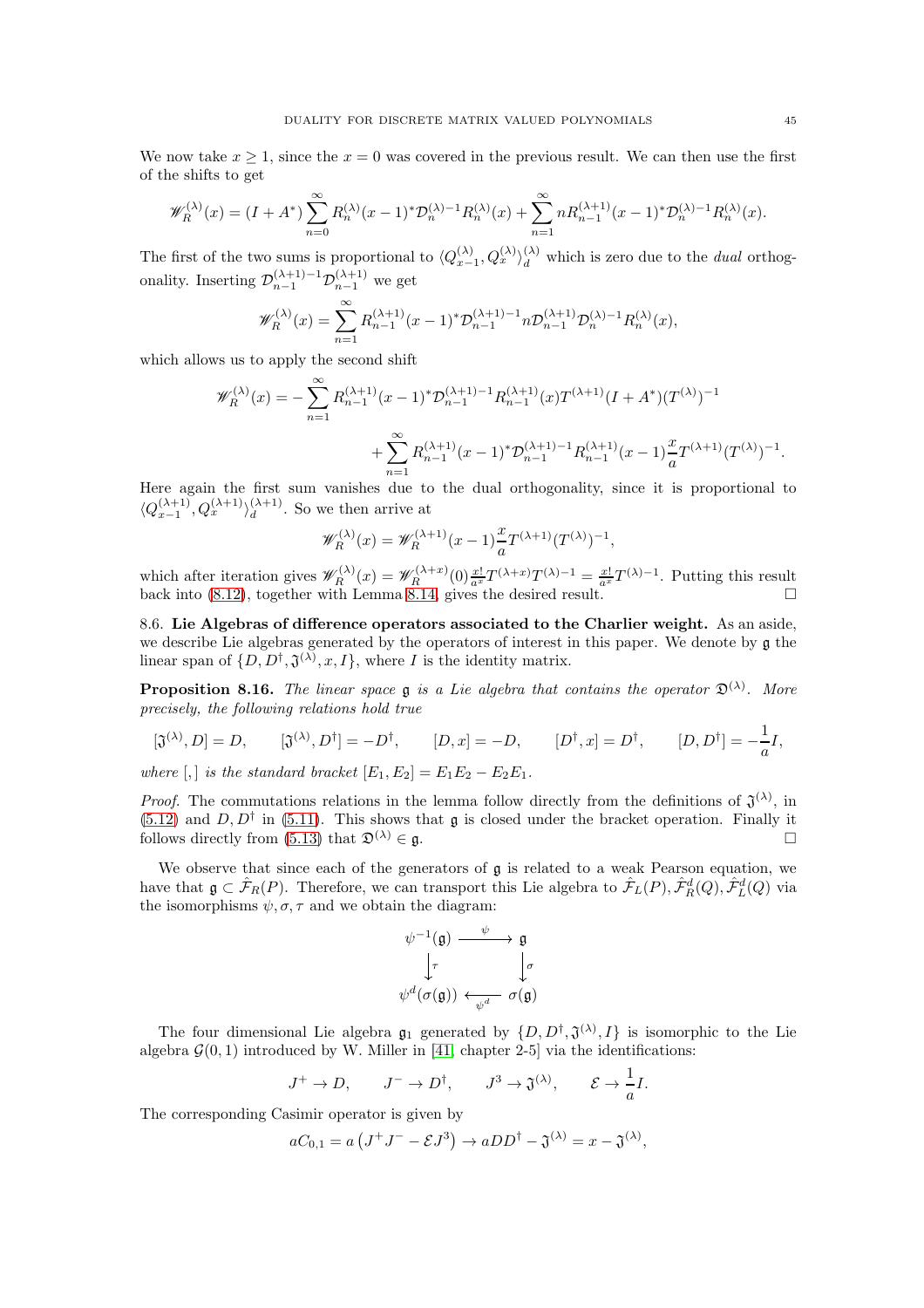and commutes with every element in  $\mathfrak{g}_1$ . We observe that the Casimir operator is indeed an element of the center  $\mathfrak{Z}(\mathfrak{g})$  of  $\mathfrak{g}$ , which is the two dimensional abelian subalgebra generated by  $\{C_{0,1}, I\}.$ 

We observe that  $C_{0,1} \in \hat{\mathcal{F}}_R(P)$  and therefore  $\psi^{-1}(C_{0,1})$  is a nontrivial second order operator in the bispectral algebra  $\mathcal{B}_L(P)$  which commutes with the ladder operators  $M, M^{\dagger}$  and the eigenvalue  $\Gamma_n^{(\lambda)}$  of  $\mathfrak{D}^{(\lambda)}$ .

**Proposition 8.17.** Let  $\mathfrak{k}$  be the four dimensional Lie algebra generated by  $\{D, D^{\dagger}, x, I\}$ . Then  $\mathfrak{k}$ is isomorphic with  $G(0, 1)$  via the identifications

$$
J^+ \to D
$$
,  $J^- \to D^{\dagger}$ ,  $J^3 \to x$ ,  $\mathcal{E} \to \frac{1}{a}I$ .

Moreover, under this identification we have have

$$
\mathfrak{g}=\mathcal{G}(0,1)\oplus \mathbb{C}\,C_{0,1},
$$

*Proof.* The isomorphism between  $\mathfrak{k}$  and  $\mathcal{G}(0,1)$  follows directly from the relations in Proposition [8.16.](#page-44-0) Since  $C_{0,1} \notin \mathfrak{k}$ , we immediately have that  $\mathfrak{g} = \mathfrak{k} \oplus \mathbb{C} C_{0,1}$  as vectors spaces. Now we only need to show that both summands are ideals in g. Proposition [8.16](#page-44-0) gives  $[\ell, g] \subset \ell$  and  $\mathbb{C} C_{0,1}$  is an ideal since  $C_{0,1} \in \mathfrak{z}(\mathfrak{g})$ . This completes the proof of the proposition.

**Remark 8.18.** Let  $\mathfrak{h}$  be the three dimensional subspace generated by  $\{D, D^{\dagger}, I\}$ , then  $\mathfrak{h}$  is isomorphic with the the Heisenberg Lie algebra of dimension 3, see for instance [\[24,](#page-52-23) p. 57].

**Remark 8.19.** The quotient Lie algebra  $g/\mathfrak{z}(\mathfrak{g})$  is generated by the elements:

$$
e_1 = D^{\dagger} + \mathfrak{z}(\mathfrak{g}), \qquad e_2 = D + \mathfrak{z}(\mathfrak{g}), \qquad e_3 = x + \mathfrak{z}(\mathfrak{g}),
$$

with commutation relations

$$
[e_1, e_2] = 0,
$$
  $[e_1, e_3] = e_1,$   $[e_2, e_3] = -e_2.$ 

Therefore  $g/\mathfrak{z}(g)$  is a three dimensional Lie algebra which is isomorphic with the Lie algebra  $\mathfrak{p}(1,1)$ of the Poincaré group  $P(1, 1)$ . This is the group of affine transformations of  $\mathbb{R}^2$  which preserve the Lorentz metric, see [\[29,](#page-53-17) §2.5.9].

### 9. Dual–Dual polynomials

<span id="page-45-0"></span>In this final section we will we investigate 4–tuples  $(\widetilde{P}_n^{(\lambda)}, \widetilde{M}_1, \widetilde{M}_2, \widetilde{\nu}^{(\lambda)})$  that are dual to the dual 4-tuple  $(Q_{x,1}^{(\lambda)}, P_n^{(\lambda)}(0), \Upsilon_1^{(\lambda)}(x), \rho_1^{(\lambda)})$  described in Section [8.2.1.](#page-40-0) These families will be called dual–dual polynomials. The goal of this section is to indicate the steps in the construction of dual– dual families, but we will not describe in detail some sets that are analogues of those discussed in Section [3](#page-11-1) (like  $\mathcal{B}_L^{d,2}(Q)$ ). More precisely, we will discuss two distinct dual-dual families  $\widetilde{P}_n^{(\lambda)}$ : one will be trivial, giving us back  $P_n^{(\lambda)}$ , and the second will not be.

The dual-dual polynomials will be a sequence of matrix polynomials  $(\widetilde{P}_n^{(\lambda)})_n$  with a matrix argument X but on the opposite side compared to the  $Q_x^{(\lambda)}$ 

$$
\widetilde{P}_n^{(\lambda)}(\mathcal{X})=A_{n,n}\mathcal{X}^n+A_{n,n-1}\mathcal{X}^{n-1}+\ldots+A_{n,0},
$$

see [\(3.1\)](#page-11-0) for the case corresponding to the  $Q_x^{(\lambda)}$ . To find such a dual-dual family boils down to finding a sequence of polynomials  $(P_n^{(\lambda)})_n$  together with matrix functions  $\tilde{\nu}^{(\lambda)}(x)$ ,  $\widetilde{M}_1^{(\lambda)}(n)$ ,  $\widetilde{M}_2^{(\lambda)}(x)$  such that

<span id="page-45-1"></span>
$$
Q_x^{(\lambda)}(\rho^{(\lambda)}(n)) = \widetilde{M}_1^{(\lambda)}(n)\widetilde{P}_n^{(\lambda)}(\widetilde{\nu}^{(\lambda)}(x))\widetilde{M}_2^{(\lambda)}(x), \qquad \forall x, n \in \mathbb{N}_0,
$$
\n
$$
(9.1)
$$

and such that the polynomials  $\widetilde{P}_n^{(\lambda)}$  satisfy the monic three term recurrence

<span id="page-45-2"></span>
$$
\widetilde{P}_n^{(\lambda)}(\widetilde{\nu}^{(\lambda)}(x))\widetilde{\nu}^{(\lambda)}(x) = \widetilde{P}_{n+1}^{(\lambda)}(\widetilde{\nu}^{(\lambda)}(x)) + \widetilde{B}_n^{(\lambda)}\widetilde{P}_n^{(\lambda)}(\widetilde{\nu}^{(\lambda)}(x)) + \widetilde{C}_n^{(\lambda)}\widetilde{P}_{n-1}^{(\lambda)}(\widetilde{\nu}^{(\lambda)}(x)).\tag{9.2}
$$

As in Section [3,](#page-11-1) a dual–dual family is determined by a 4–tuple  $(\widetilde{P}_n^{(\lambda)}, \widetilde{M}_1^{(\lambda)}, \widetilde{M}_2^{(\lambda)}, \widetilde{\nu}^{(\lambda)})$  and we will also restrict the superfluous degrees of freedom in a similar fashion by setting  $\widetilde{M}_1(0) = \widetilde{M}_2(0) = I$ . This immediately leads to  $\widetilde{M}_2(x) = Q_x^{(\lambda)}(\rho^{(\lambda)}(0)) = \Upsilon^{(\lambda)}(x)^{-1}$  and  $\widetilde{M}_1(n) = (\widetilde{P}_n^{(\lambda)}(\widetilde{\nu}^{(\lambda)}(0)))^{-1}$ .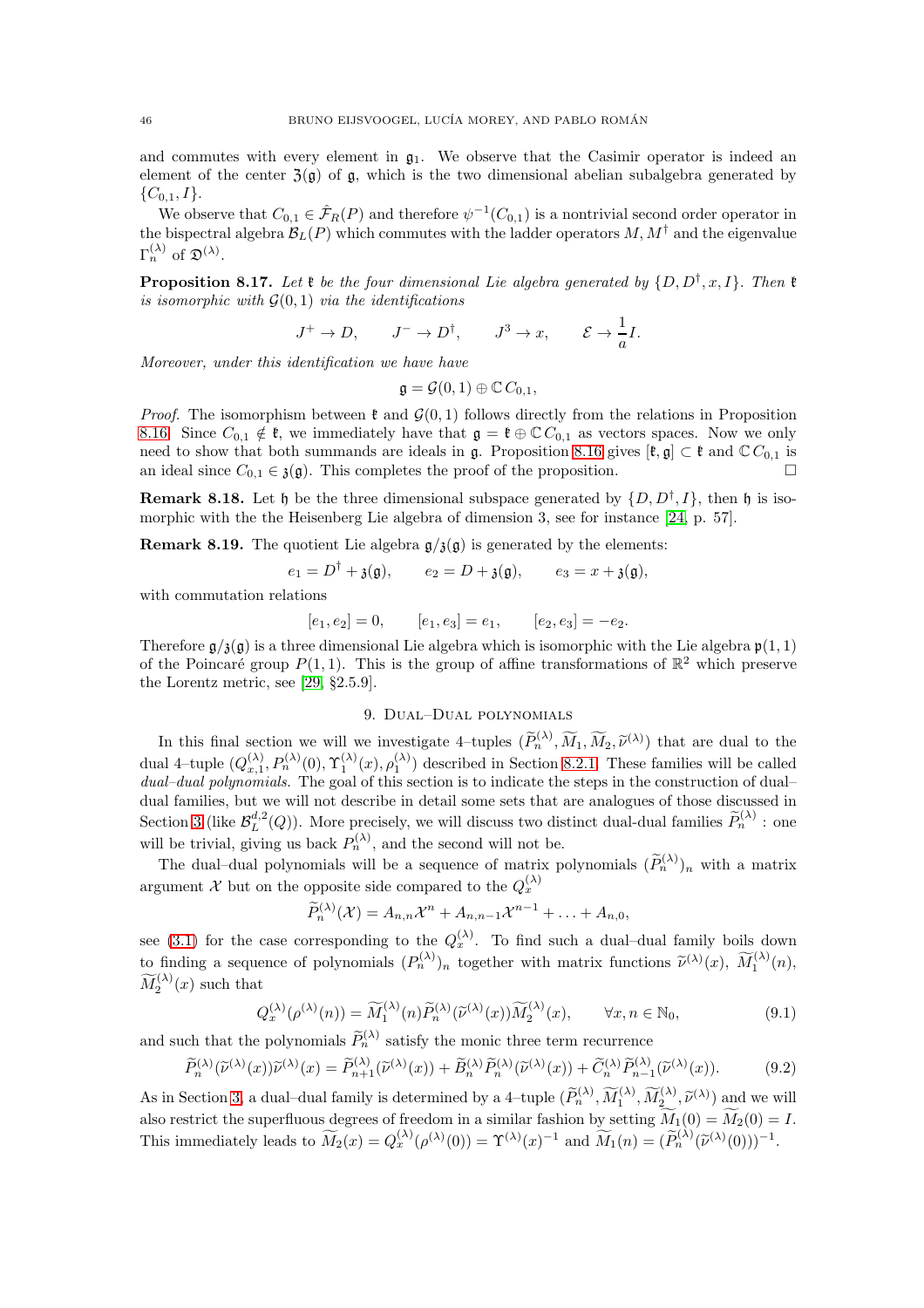9.1. First family of dual–dual polynomials:  $P_n^{(\lambda)}$  as its own dual–dual. The dual condition [\(9.1\)](#page-45-1) implies trivially that

$$
(\widetilde{P}_n^{(\lambda)}, \widetilde{M}_1^{(\lambda)}, \widetilde{M}_2^{(\lambda)}, \widetilde{\nu}^{(\lambda)}) = (P_n^{(\lambda)}, P_n^{(\lambda)}(0)^{-1}, (I+A)^{x} a^{x}, x)
$$

is a dual family for  $(Q_x^{(\lambda)}, P_n^{(\lambda)}(0), (I + A)^{-x}a^{-x}, \rho_1^{(\lambda)}(n)),$  i.e.

$$
Q^{(\lambda)}_x(\rho^{(\lambda)}_1(n))=P^{(\lambda)}_n(0)^{-1}P^{(\lambda)}_n(x)(I+A)^xa^x,\qquad \forall x,n\in\mathbb{N}_0.
$$

We observe that since  $\tilde{\nu}^{(\lambda)} = x$ , the recurrence relation for  $P_n^{(\lambda)}$  in [\(9.2\)](#page-45-2) is precisely the three term recurrence relation [\(2.6\)](#page-6-0).

As in Lemma [3.5,](#page-13-4) this dual–dual family is related to a difference operator, namely  $\tau(\mathcal{L}) \in$  $\hat{\mathcal{F}}_L^d(Q)$ , where  $\mathcal{L} = \psi^{-1}(x)$  is defined in [\(2.8\)](#page-6-8). Explicitly we have

$$
\tau(\mathcal{L}) = P_n^{(\lambda)}(0)^{-1} P_{n+1}^{(\lambda)}(0)\delta + P_n^{(\lambda)}(0)^{-1} B_n^{(\lambda)} P_n^{(\lambda)}(0) + P_n^{(\lambda)}(0)^{-1} C_n^{(\lambda)} P_{n-1}^{(\lambda)}(0)\delta^{-1}.
$$

We note that Corollary [8.3](#page-38-1) implies that the coefficient  $P_n^{(\lambda)}(0)^{-1} P_{n+1}^{(\lambda)}(0)$  of  $\delta$  in  $\tau(\mathcal{L})$  is a rational function of n which is invertible for all  $n \in \mathbb{N}_0$ . On the other hand, the explicit expression in Theorem [6.5](#page-33-3) implies that  $C_n$  is a rational function of n which vanishes at  $n = 0$ . Therefore, the coefficient of  $\delta^{-1}$  in  $\tau(\mathcal{L})$  is a rational function of n and vanishes at  $n = 0$ . These conditions are analogous to those in Definition [3.7.](#page-14-3) For this dual-dual family, the commutative diagram in Theorem [3.22](#page-20-0) is extended trivially in the following way:

$$
\hat{\mathcal{F}}_L(P_n^{(\lambda)}) \xrightarrow{\tau} \hat{\mathcal{F}}_L^d(Q_n^{(\lambda)}) \xrightarrow{\tau^{-1}} \hat{\mathcal{F}}_L(P_n^{(\lambda)})
$$
\n
$$
\downarrow \psi \qquad \psi^d \uparrow \qquad \qquad \downarrow \psi
$$
\n
$$
\hat{\mathcal{F}}_R(P) \xrightarrow{\sigma_1} \hat{\mathcal{F}}_R^d(Q_n^{(\lambda)}) \xrightarrow{\sigma_1^{-1}} \hat{\mathcal{F}}_R(P_n^{(\lambda)})
$$

In conclusion  $P_n^{(\lambda)}$  is its own dual-dual.

9.2. Second family of dual–dual polynomials. In order to construct a nontrivial family of dual–dual polynomials, we look for second order difference operators in  $\mathcal{B}_{L}^{d}(Q)$ . There are two natural candidates for these operators, namely  $\tau(\psi^{-1}(\mathfrak{J}^{(\lambda)}))$  and the Casimir operator  $\tau(\psi^{-1}(C_{0,1}))$ . Next we follow the construction for the first operator. We have already seen in Remark [5.12](#page-28-5) that

$$
\psi^{-1}(\mathfrak{J}^{(\lambda)}) \cdot P_n^{(\lambda)} = P_n^{(\lambda)} \cdot \mathfrak{J}^{(\lambda)},
$$

so that  $\mathfrak{J}^{(\lambda)} \in \hat{\mathcal{F}}_R(P)$  and  $\psi^{-1}(\mathfrak{J}^{(\lambda)}) \in \hat{\mathcal{F}}_L(P)$ . Let us write out

$$
\psi^{-1}(\mathfrak{J}^{(\lambda)}) = G_1(n)\delta + G_0(n) + G_{-1}(n)\delta^{-1},
$$

where the explicit expressions of the coefficients  $G_1, G_0, G_{-1}$  are given in Remark [5.12.](#page-28-5) On the other hand,  $\sigma(\mathfrak{J}^{(\lambda)}) = \Upsilon^{(\lambda)}(x) \mathfrak{J}^{(\lambda)} \Upsilon^{(\lambda)}(x)^{-1}$  and

$$
\tau(\psi^{-1}(\mathfrak{J}^{(\lambda)})) = P_n^{(\lambda)}(0)^{-1} G_1(n) P_{n+1}^{(\lambda)}(0) \delta + P_n^{(\lambda)}(0)^{-1} G_0(n) P_n^{(\lambda)}(0) + P_n^{(\lambda)}(0)^{-1} G_{-1}(n) P_{n-1}^{(\lambda)}(0) \delta^{-1}.
$$

It follows directly from Remark [5.12](#page-28-5) that the coefficient  $P_n^{(\lambda)}(0)^{-1}G_1(n)P_{n+1}^{(\lambda)}(0)$  is is a rational function which is invertible for all  $n \in \mathbb{N}_0$ . Moreover, by Corollary [5.7](#page-26-4) we have that

$$
G_{-1}(n) = L_0^{-1} (I + A)^{n + \lambda} \mathcal{D}_n^{(\lambda)} (\mathcal{D}_{n-1}^{(\lambda)})^{-1} (I + A)^{-n - \lambda + 1} L_0.
$$

Therefore [\(6.18\)](#page-32-3) implies that  $G_{-1}(n)$  is a rational function of n which vanishes at  $n = 0$ .

<span id="page-46-0"></span>**Theorem 9.1.** Let  $\widetilde{P}_n^{(\lambda)}$  be the sequence of monic polynomials defined by the recurrence relation

$$
x\widetilde{P}_n^{(\lambda)}(x) = \widetilde{P}_{n+1}^{(\lambda)}(x) + (J+n+a+\lambda(I+A)^{-1} + aL_0^{-1}(I+A)^{\lambda}\mathcal{D}_n^{(\lambda)}A^*\mathcal{D}_n^{(\lambda)-1}(I+A)^{-\lambda}L_0)\widetilde{P}_n^{(\lambda)}(x) + L_0^{-1}(I+A)^{\lambda}\mathcal{D}_n^{(\lambda)}\mathcal{D}_{n-1}^{(\lambda)-1}(I+A)^{-\lambda}L_0\widetilde{P}_{n-1}^{(\lambda)}(x).
$$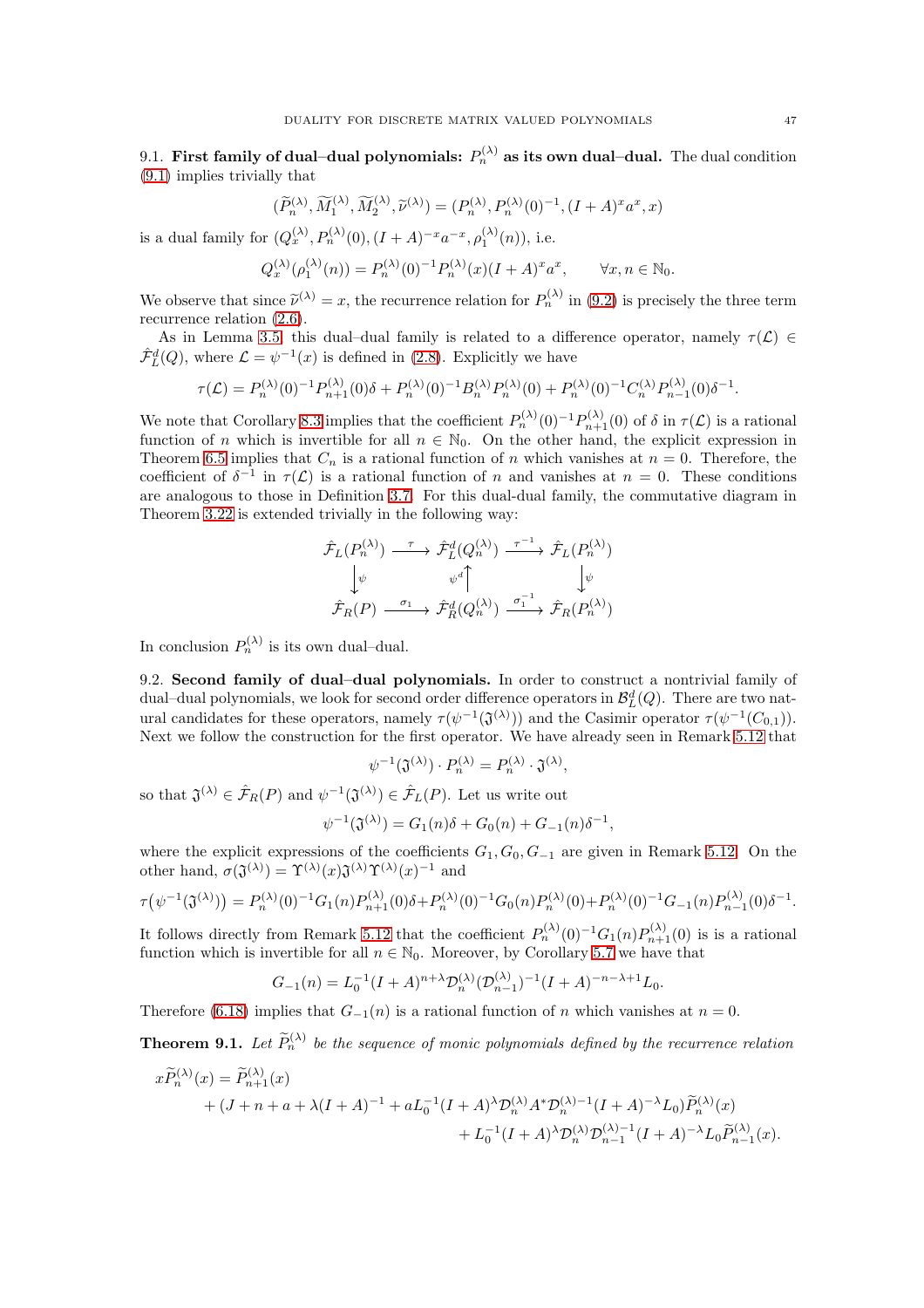Then  $(\widetilde{P}_n^{(\lambda)}, P_n^{(\lambda)}(0)^{-1}(I+A)^n, \Upsilon^{(\lambda)}(x)^{-1}, \mathfrak{J}^{(\lambda)}(x))$  is dual to  $Q_x^{(\lambda)}$  and the following duality condition holds true

$$
Q^{(\lambda)}_x(\rho(n))=P^{(\lambda)}_n(0)^{-1}(I+A)^n\widetilde{P}^{(\lambda)}_n(\mathfrak{J}^{(\lambda)}(x)))\Upsilon^{(\lambda)}(x)^{-1},\qquad n,x\in\mathbb{N}_0.
$$

*Proof.* If we replace the dual condition in the relation  $\tau(\psi^{-1}(\mathfrak{J}^{(\lambda)})) \cdot Q_x^{(\lambda)} = Q_x^{(\lambda)} \cdot \sigma(\mathfrak{J}^{(\lambda)}),$  we obtain the recurrence relation of theorem with x replaced by  $\mathfrak{J}^{(\lambda)}(x)$ . Since  $\mathfrak{J}^{(\lambda)}$  satisfies the block Vandermonde condition with n replaced by  $x$ , an argument similar to the one in [\(3.9\)](#page-14-0) completes the proof of the theorem.  $\Box$ 

Corollary 9.2. The dual-dual family  $(\widetilde{P}_n^{(\lambda)}, P_n^{(\lambda)}(0)^{-1}(I+A)^n, \Upsilon^{(\lambda)}(x)^{-1}, \mathfrak{J}^{(\lambda)}(x))$  is related to the original monic polynomials  $P_n^{(\lambda)}$  in the following way

$$
P_n^{(\lambda)}(x) = (I + A)^n \widetilde{P}_n^{(\lambda)}(\mathfrak{J}^{(\lambda)}(x)).
$$

*Proof.* Using the dual relation for  $Q_x^{(\lambda)}$  and  $\widetilde{P}_n^{(\lambda)}$  in Theorem [9.1](#page-46-0) as well as the dual relation for  $P_n^{(\lambda)}$  and  $Q_x^{(\lambda)}$  in [\(8.7\)](#page-40-1) we get the result.

### Appendix A. Miscellaneous Proofs

<span id="page-47-1"></span>A.1. Block Vandermonde Determinant. This subsection will mostly involve upper triangular matrices and we will focus our attention on their diagonal parts. So when two upper triangular matrices  $\mathcal{M}_1, \mathcal{M}_2$  have the same diagonal, we will write

$$
\mathcal{M}_1 = \mathcal{M}_2 + \text{s.u.t.}
$$

where s.u.t. stands for *strictly upper triangular*. All the matrices  $\rho_i^{(\lambda)}(n)$  in Section [8](#page-38-0) satisfy the conditions in Corollary [A.2,](#page-48-0) but we will collect a preliminary result for a slightly simpler case first.

<span id="page-47-0"></span>Lemma A.1. Consider the n-dependent upper triangular matrix of the following form

<span id="page-47-2"></span>
$$
\mathcal{M}(n) = n\mathcal{T} + \mathcal{T}_0 + \text{s.u.t.} \tag{A.1}
$$

where  $T$  and  $T_0$  are constant diagonal matrices, and the s.u.t. part is allowed to depend on n. The determinant of its block Vandermonde matrix does not depend on the s.u.t. part or  $\mathcal{T}_0$ , and is given by

$$
\det\begin{pmatrix}I & \mathcal{M}(n_0) & \dots & \mathcal{M}(n_0)^x \\ I & \mathcal{M}(n_1) & \dots & \mathcal{M}(n_1)^x \\ \vdots & \vdots & & \vdots \\ I & \mathcal{M}(n_x) & \dots & \mathcal{M}(n_x)^x\end{pmatrix} = \det(\mathcal{T})^{\frac{1}{2}x(x+1)} \left(\prod_{0 \le s < t \le x} (n_t - n_s)\right)^N, \quad x \in \mathbb{N}_{>0},
$$

where  $(n_j)_{j=0}^x$  is a list of complex values for which  $\mathcal{M}(n_j)$  is defined.

*Proof.* This proof will be by induction on x. On occasion we will denote the block Vandermonde as det  $(\mathcal{M}(n_j)^k)_{j,k=0}^x$  even though this a slight abuse of notation in case  $\mathcal{M}(n_j)$  is singular. We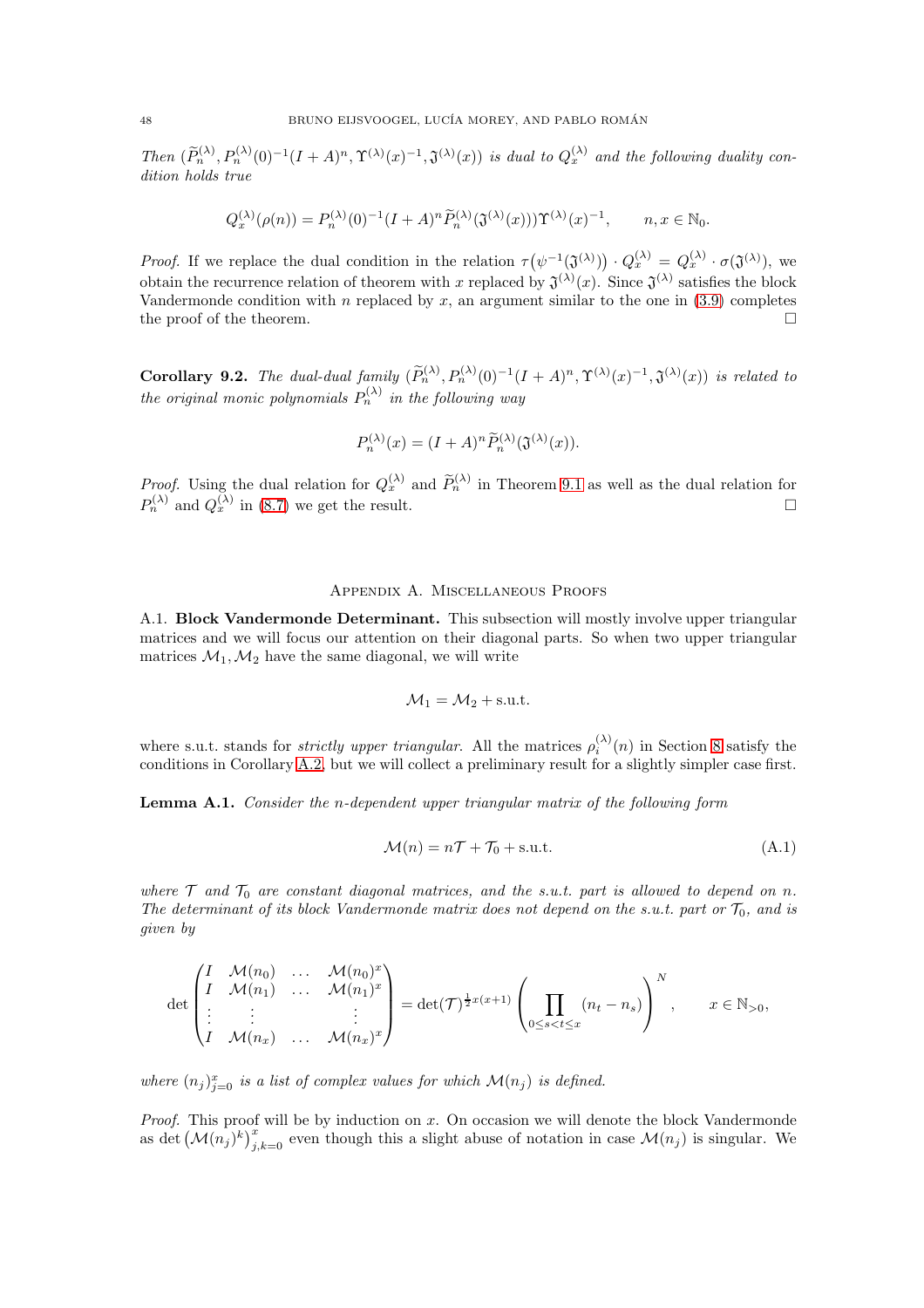apply a block analogue of an elementary row operation to get

$$
\det\begin{pmatrix}\nI & \mathcal{M}(n_0) & \dots & \mathcal{M}(n_0)^x \\
I & \mathcal{M}(n_1) & \dots & \mathcal{M}(n_1)^x \\
\vdots & \vdots & & \vdots \\
I & \mathcal{M}(n_x) & \dots & \mathcal{M}(n_0)^x\n\end{pmatrix}
$$
\n
$$
= \det\begin{pmatrix}\nI & \mathcal{M}(n_0) & \dots & \mathcal{M}(n_0)^x \\
I & \mathcal{M}(n_1) & \dots & \mathcal{M}(n_1)^x \\
\vdots & \vdots & & \vdots \\
I & \mathcal{M}(n_x) & \dots & \mathcal{M}(n_x)^x\n\end{pmatrix} \det\begin{pmatrix}\nI - \mathcal{M}(n_0) & 0 & \dots & 0 \\
0 & I & -\mathcal{M}(n_0) & \dots & 0 \\
\vdots & & \vdots & \ddots & \vdots & \vdots \\
0 & \dots & 0 & I & -\mathcal{M}(n_0)\n\end{pmatrix}
$$
\n
$$
= \det\begin{pmatrix}\nI & 0 & \dots & 0 \\
I & (n_1 - n_0)\mathcal{T} + s.u.t. & \dots & \mathcal{M}(n_1)^{x-1}(n_1 - n_0)\mathcal{T} + s.u.t. \\
\vdots & & \vdots & & \vdots \\
I & (n_x - n_0)\mathcal{T} + s.u.t. & \dots & \mathcal{M}(n_x)^{x-1}(n_x - n_0)\mathcal{T} + s.u.t.\n\end{pmatrix}.
$$

In the last step we have used that  $\mathcal{M}(n_j) - \mathcal{M}(n_0) = (n_j - n_0)\mathcal{T} + \text{s.u.t.}$  To proceed we notice that  $\mathcal{M}(n_j)^k - \mathcal{M}(n_j)^{k-1}\mathcal{M}(n_0) = (n_j - n_0)\mathcal{T}(n_j\mathcal{T} + \mathcal{T}_0)^{k-1} + \text{s.u.t. and reduce the size of the}$ determinent using the Schur complement

$$
= det \begin{pmatrix} (n_1 - n_0)\mathcal{T} + s.u.t. & \dots & (n_1 - n_0)\mathcal{T} (n_1\mathcal{T} + \mathcal{T}_0)^{x-1} + s.u.t. \\ \vdots & \vdots \\ (n_x - n_0)\mathcal{T} + s.u.t. & \dots & (n_x - n_0)\mathcal{T} (n_x\mathcal{T} + \mathcal{T}_0)^{x-1} + s.u.t. \\ = det (diag((n_j - n_0)\mathcal{T} + s.u.t.)_{j=1}^x) det \begin{pmatrix} I & n_1\mathcal{T} + s.u.t. & \dots & (n_1\mathcal{T} + \mathcal{T}_0)^{x-1} + s.u.t. \\ \vdots & \vdots & \vdots & \vdots \\ I & n_x\mathcal{T} + s.u.t. & \dots & (n_x\mathcal{T} + \mathcal{T}_0)^{x-1} + s.u.t. \end{pmatrix}
$$

The block diagonal matrix in the second line is meant to have *exactly* the entries of the first column of the matrix in the previous line; in particular it has the same s.u.t. parts. We need this so that the first column of the second determinant is exactly just identity matrices without any s.u.t. part.

So we have a reduction of the block Vandermonde to one of a smaller size

<span id="page-48-1"></span>
$$
\det \left( \mathcal{M}(n_j)^k \right)_{j,k=0}^x = \det(\mathcal{T})^x \left( \prod_{j=1}^x (n_j - n_0) \right)^N \det \left( \mathcal{N}(n_{j+1})^k \right)_{j,k=0}^{x-1}, \tag{A.2}
$$

with  $\mathcal{N}(n) = n\mathcal{T} + \mathcal{T}_0 + \text{s.u.t. So } \mathcal{N}(n)$  has the same diagonal entries as  $\mathcal{M}(n)$ . Then since the factor in front of the block Vandermonde determinant with  $\mathcal{N}(n)$  in [\(A.2\)](#page-48-1), does not depend on the specifics of the s.u.t. we can continue reducing the size of the block Vandermonde until we get the desired result.

<span id="page-48-0"></span>Corollary A.2. The determinant formula in Lemma [A.1](#page-47-0) still holds if we conjugate  $\mathcal{M}(n)$  in  $(A.1)$  by an invertible matrix  $Q$  that does not depend on n.

*Proof.* Let  $\mathcal{R}(n) = \mathcal{QM}(n)\mathcal{Q}^{-1}$ . Then it is easy to see that

$$
\det\begin{pmatrix}I & \mathcal{R}(n_0) & \dots & \mathcal{R}(n_0)^x \\ I & \mathcal{R}(n_1) & \dots & \mathcal{R}(n_1)^x \\ \vdots & \vdots & & \vdots \\ I & \mathcal{R}(n_x) & \dots & \mathcal{R}(n_x)^x\end{pmatrix} = \frac{\det\left(\text{diag}(\mathcal{Q})_{j=0}^x\right)}{\det\left(\text{diag}(\mathcal{Q})_{j=0}^x\right)}\det\begin{pmatrix}I & \mathcal{M}(n_0) & \dots & \mathcal{M}(n_0)^x \\ I & \mathcal{M}(n_1) & \dots & \mathcal{M}(n_1)^x \\ \vdots & \vdots & & \vdots \\ I & \mathcal{M}(n_x) & \dots & \mathcal{M}(n_x)^x\end{pmatrix}
$$

 $\Box$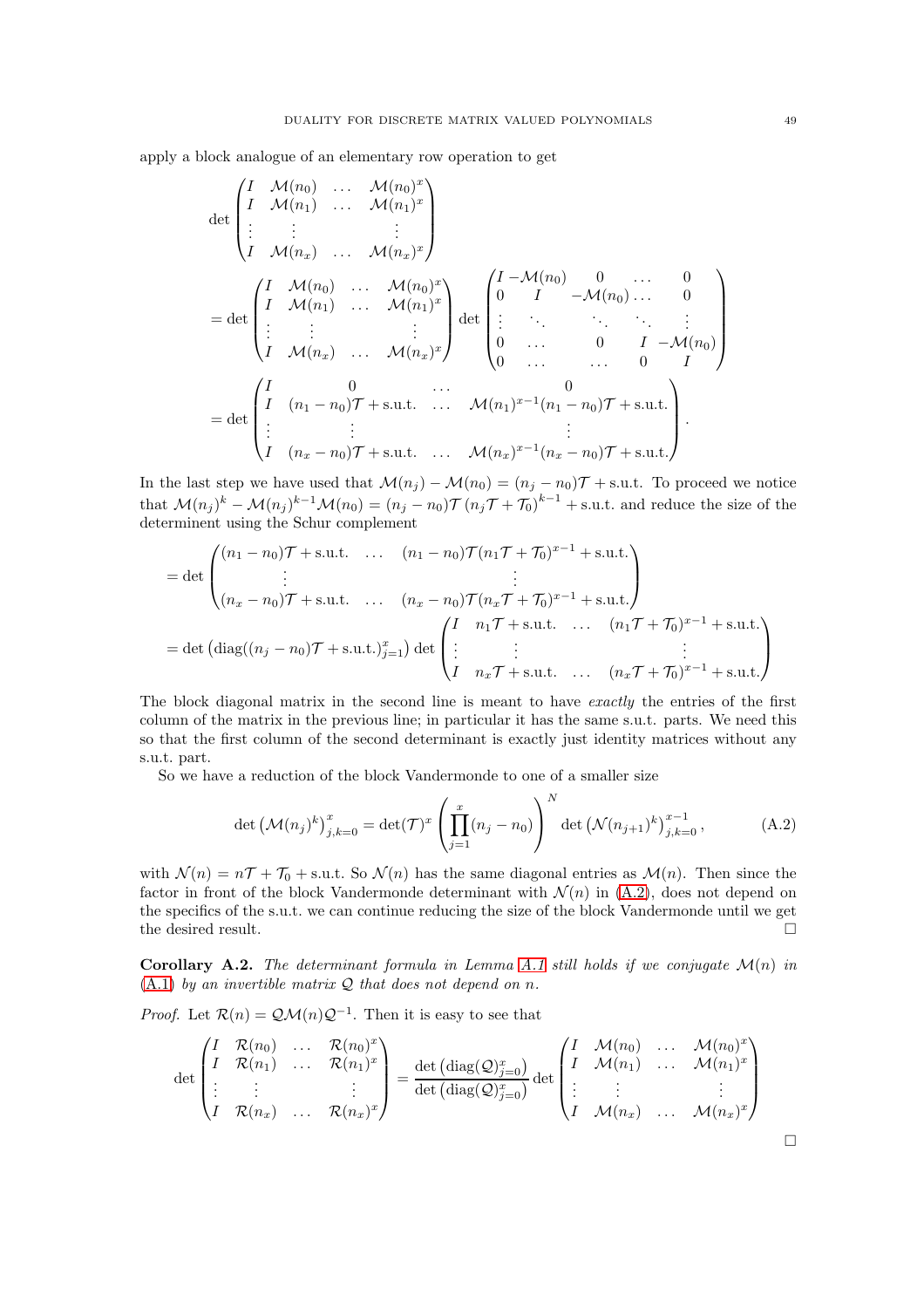<span id="page-49-0"></span>A.2. Proof of Proposition [8.2.](#page-38-3) In this section we prove the first part of Proposition [8.2](#page-38-3) which states that

<span id="page-49-1"></span>
$$
R_n^{(\lambda)}(0) = -a(I + \mathcal{A}_{n+\lambda})R_{n-1}^{(\lambda+1)}(0),
$$
\n(A.3)

using the matrix introduced in [\(6.23\)](#page-33-2) to express  $A_{n+\lambda} = (N + \lambda + n - J)^{-1} J A^*$ .

*Proof.* Recall that the entries  $R_n^{(\lambda)}(0)_{jk} = \xi_{j,k,n}^{(\lambda)}$  are given explicitly in Theorem [7.9](#page-38-4) and that  $A_{j+1,j} = \frac{\sqrt{3}}{2}$  $\frac{N-j}{\sqrt{a}}$ . So we start off by writing [\(A.3\)](#page-49-1) in terms of its entries

$$
\xi^{(\lambda)}_{j,k,n}=-a\xi^{(\lambda+1)}_{j,k,n-1}-\frac{j\sqrt{a}\sqrt{N-j}}{(N+\lambda+n-j)}\xi^{(\lambda+1)}_{j+1,k,n-1}.
$$

Note that since the  $\xi_{j,k,n}^{(\lambda)}$  are given by two different expressions (for  $n+j \geq N$  and for  $n+j < N$ ), we should prove the desired entrywise recursion for both cases. But it is *not* necessary to prove a mixed case because the two cases actually coincide for  $n + j = N$ , so for any values of the parameters the three terms can always be considered as belonging to the same case.

Before specifying to either case, we compute the following expressions which will come in handy later on in the proof

$$
\frac{\mathfrak{X}(j,k,n-1,\lambda+1)}{\mathfrak{X}(j,k,n,\lambda)}=-\frac{N+\lambda+1-j}{a(\lambda+1)},\qquad \frac{\mathfrak{X}(j+1,k,n-1,\lambda+1)}{\mathfrak{X}(j,k,n,\lambda)}=\frac{\sqrt{N-j}}{\sqrt{a}}\frac{N+\lambda+n-j}{j(\lambda+1)}.
$$

To derive the  $n + j > N$  case we will need a fairly standard hypergeometric identity that is easy to check in general (for parameters with which the series either converge or truncate)

$$
\mathfrak{d}\left( {}_3F_2\left( \begin{array}{c} \mathfrak{a}, \mathfrak{b}, \mathfrak{c} \\ \mathfrak{d}, \mathfrak{e} \end{array} ; 1 \right) - {}_3F_2\left( \begin{array}{c} \mathfrak{a}, \mathfrak{b}, \mathfrak{c} \\ \mathfrak{d} + 1, \mathfrak{e} \end{array} ; 1 \right) \right) = \mathfrak{b}\left( {}_3F_2\left( \begin{array}{c} \mathfrak{a}, \mathfrak{b} + 1, \mathfrak{c} \\ \mathfrak{d} + 1, \mathfrak{e} \end{array} ; 1 \right) - {}_3F_2\left( \begin{array}{c} \mathfrak{a}, \mathfrak{b}, \mathfrak{c} \\ \mathfrak{d} + 1, \mathfrak{e} \end{array} ; 1 \right) \right),
$$

It follows from both sides being equal to

$$
\sum_{s=1} \frac{(\mathfrak{a})_s(\mathfrak{b})_s(\mathfrak{c})_s s}{s!(\mathfrak{d}+1)_s(\mathfrak{e})_s}.
$$

When we fill in the values  $\mathfrak{a} = 1 - k$ ,  $\mathfrak{b} = j - N$ ,  $\mathfrak{c} = n + \lambda + 1$ ,  $\mathfrak{d} = \lambda + 1$  and  $\mathfrak{e} = 1 - N$  and collect some similar terms we get

$$
{}_{3}F_{2}\left(\begin{array}{c}1-k,j-N,n+\lambda+1\\ \lambda+1,1-N\end{array};1\right)=\frac{N+\lambda+1-j}{\lambda+1}{}_{3}F_{2}\left(\begin{array}{c}1-k,j-N,n+\lambda+1\\ \lambda+2,1-N\end{array};1\right)\\-\frac{N-j}{\lambda+1}{}_{3}F_{2}\left(\begin{array}{c}1-k,j-N+1,n+\lambda+1\\ \lambda+2,1-N\end{array};1\right).
$$

After multiplying this equation by  $\mathfrak{X}(j, k, n, \lambda)(1 - N)_{k-1}$  we get the desired result for  $n + j > N$ by using the ratios of different  $\mathfrak X$  expressed earlier in this proof.

The  $n + j \leq N$  case is slightly different. Note that now instead of the factor of  $(1 - N)_{k-1}$  we have  $(1 - n - j)_{k-1}$  so it is no longer a common factor in the three terms of our desired result. The necessary hypergeometric identity is somewhat less standard,

$$
{}_3F_2\left(\begin{matrix}\mathfrak{a},\mathfrak{b},\mathfrak{c} \\ \mathfrak{d},\mathfrak{e}\end{matrix};1\right) = \frac{\mathfrak{c}}{\mathfrak{d}} \frac{\mathfrak{e}-\mathfrak{a}}{\mathfrak{e}} {}_3F_2\left(\begin{matrix}\mathfrak{a},\mathfrak{b}+1,\mathfrak{c}+1 \\ \mathfrak{d}+1,\mathfrak{e}+1\end{matrix};1\right) - \frac{\mathfrak{c}-\mathfrak{d}}{\mathfrak{d}} {}_3F_2\left(\begin{matrix}\mathfrak{a},\mathfrak{b}+1,\mathfrak{c} \\ \mathfrak{d}+1,\mathfrak{e}\end{matrix};1\right),
$$

but it can be shown to hold using the methods described in [\[23\]](#page-52-24) for the cases where the series either converge or truncate. We then put in the values  $\mathfrak{a} = 1 - k$ ,  $\mathfrak{b} = -n$ ,  $\mathfrak{c} = N - j + \lambda + 1$ ,  $\mathfrak{d} = \lambda + 1$  and  $\mathfrak{e} = 1 - n - j$ , to get

$$
{}_{3}F_{2}\left({1-k,-n,N-j+\lambda+1\atop \lambda+1,1-n-j};1\right) = {N+\lambda+1-j\over \lambda+1}{n+j-k\atop n+j-1}{sF_{2}\left(1-k,-n+1,N-j+\lambda+2\atop \lambda+2,2-n-j};1\right) \over {N-j\atop \lambda+1}{sF_{2}\left(1-k,-n+1,N-j+\lambda+1\atop \lambda+2,1-n-j};1\right)}}.
$$

After multiplying this equation by  $\mathfrak{X}(j, k, n, \lambda)(1-n-j)_{k-1}$  we get the desired result for  $n+j \leq N$ by using the ratios of different  $\mathfrak X$  expressed earlier in this proof.

 $\Box$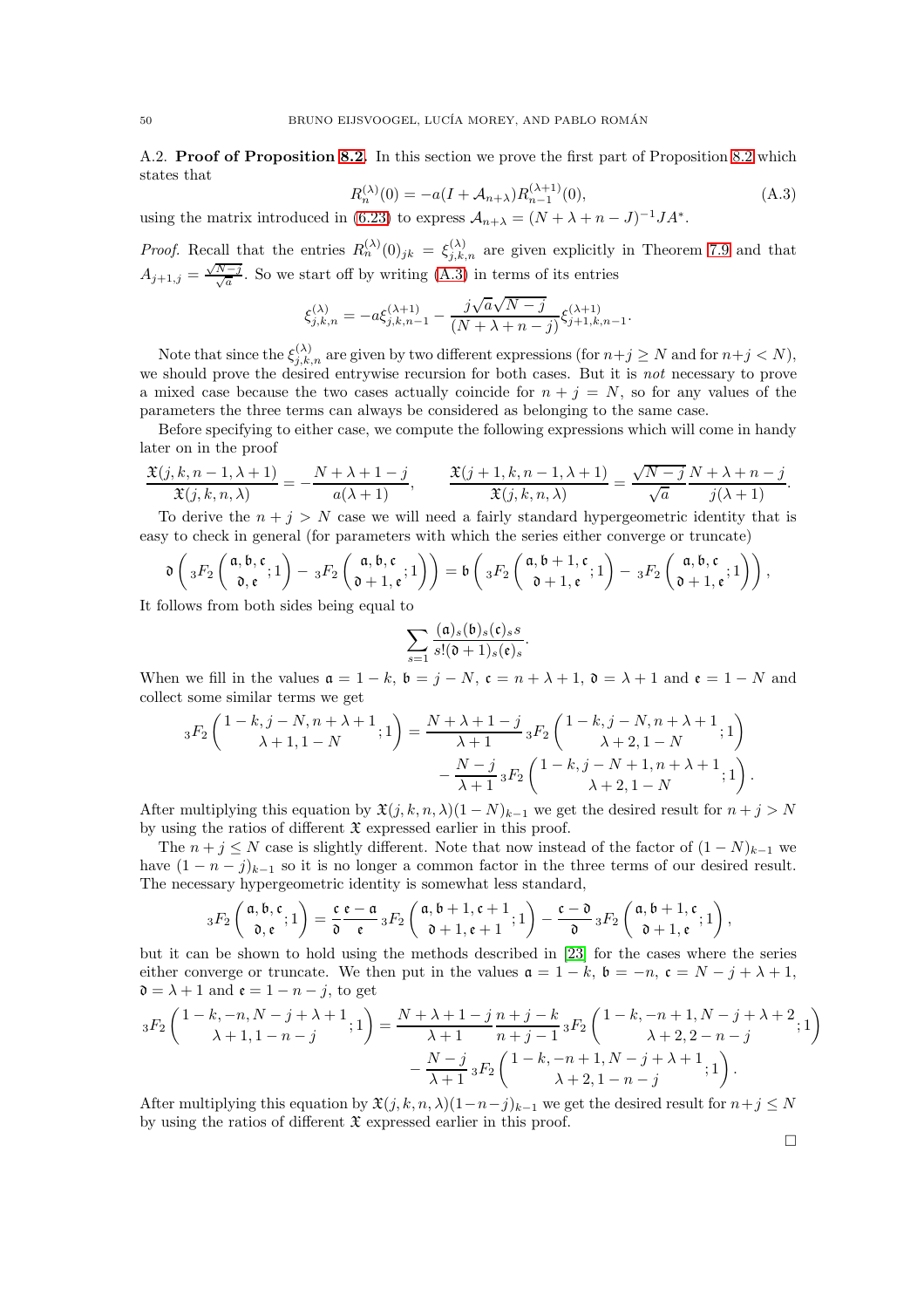<span id="page-50-0"></span>A.3. Proof of Lemma [8.14.](#page-43-1) We want to find  $\mathscr{W}_R^{(\lambda)}$  $R_{R_{\alpha}}^{(\lambda)}(0)$  so that we will have the zero moment courtesy of [\(8.12\)](#page-43-0). For this we need  $(\mathcal{D}_n^{(\lambda)})_{jj}$  and  $R_n^{(\lambda)}(0)_{j,k} = \xi_{j,k,n}^{(\lambda)}$ . The entrywise expression is

$$
\left(\mathscr{W}_{R}^{(\lambda)}(0)\right)_{j,k}=\sum_{n=0}^{\infty}\sum_{r=1}^{N}\frac{\xi_{r,j,n}^{(\lambda)}\xi_{r,k,n}^{(\lambda)}}{\left(\mathcal{D}_{n}^{(\lambda)}\right)_{rr}}.
$$

Since this expression is clearly symmetric, we will take  $j \geq k$  from now on. It will prove useful to have the standard weight of the scalar dual Hahn polynomials nearby c.f. [\[42\]](#page-53-0),

$$
w_{dH}(x; \gamma, \delta, \mathcal{N}) = \frac{(2x + \gamma + \delta + 1)(\gamma + x)!(x + \gamma + \delta)!\delta!(\mathcal{N}!)^2}{x!\gamma!(\delta + x)!(\mathcal{N} - x)!(x + \gamma + \delta + \mathcal{N} + 1)!}.
$$

Let us introduce the following shorthand to distinguish between two different expressions for  $\xi$ that hold for different parameter values,

$$
\xi_{r,k,n}^{(\lambda)} = \mathfrak{X}(r,k,n,\lambda) \times \begin{cases} \alpha_{r,k,n}^{(\lambda)} & n+r \geq N, \\ \beta_{r,k,n}^{(\lambda)} & k \leq n+r < N, \\ 0 & n+r < k. \end{cases}
$$

The explicit expressions for  $\alpha$  and  $\beta$  can be found in Theorem [7.9.](#page-38-4) We then write out the double sum, which we note will not have any cross terms

$$
\left(\mathscr{W}_{R}^{(\lambda)}(0)\right)_{j,k} = \sum_{n=0}^{\infty} \sum_{r=r_0}^{N} \frac{\mathfrak{X}(r,j,n,\lambda)\mathfrak{X}(r,k,n,\lambda)}{\left(\mathcal{D}_{n}^{(\lambda)}\right)_{rr}} \alpha_{r,j,n}^{(\lambda)} \alpha_{r,k,n}^{(\lambda)}
$$

$$
+ \sum_{n=0}^{N-1} \sum_{r=r_1}^{N-n-1} \frac{\mathfrak{X}(r,j,n,\lambda)\mathfrak{X}(r,k,n,\lambda)}{\left(\mathcal{D}_{n}^{(\lambda)}\right)_{rr}} \beta_{r,j,n}^{(\lambda)} \beta_{r,k,n}^{(\lambda)}.
$$

We denote  $r_0 = \max(1, N - n)$  and  $r_1 = \max(1, j - n)$  and whenever a sum is over the empty set, we take it to be zero. It will come in handy to introduce another summation variable  $s = n + r$ and rearrange the summations

<span id="page-50-1"></span>
$$
\left(\mathscr{W}_{R}^{(\lambda)}(0)\right)_{j,k} = \sum_{s=N}^{\infty} \sum_{r=1}^{N} \frac{\mathfrak{X}(r,j,s-r,\lambda)\mathfrak{X}(r,k,s-r,\lambda)}{\left(\mathcal{D}_{s-r}^{(\lambda)}\right)_{rr}} \alpha_{r,j,s-r}^{(\lambda)} \alpha_{r,k,s-r}^{(\lambda)} + \sum_{s=j}^{N-1} \sum_{n=0}^{s-1} \frac{\mathfrak{X}(s-n,j,n,\lambda)\mathfrak{X}(s-n,k,n,\lambda)}{\left(\mathcal{D}_{n}^{(\lambda)}\right)_{s-n,s-n}} \beta_{s-n,j,n}^{(\lambda)} \beta_{s-n,k,n}^{(\lambda)}.
$$
\n(A.4)

The common part of the summands is (note that the rightmost factor is not a factorial)

$$
\frac{\mathfrak{X}(r,j,n,\lambda)\mathfrak{X}(r,k,n,\lambda)}{\left(\mathcal{D}_n^{(\lambda)}\right)_{rr}}=\frac{2^{\lambda}\sqrt{(N-j)!(N-k)!(\lambda+n)!}}{e^a a^{\lambda+\frac{1}{2}(j+k)}n!(\lambda!)^2}\frac{a^{r+n}(N+\lambda-r)!(N+1-r+n+\lambda)}{(r-1)!(N-r)!(N+n+\lambda)!},
$$

where we have used the expression of the inverse of the diagonal part of the square norm in terms of factorials

$$
\left(\mathcal{D}_n^{(\lambda)}\right)_{rr}^{-1} = e^{-a} \left(\frac{2}{a}\right)^{\lambda} \frac{(r-1)!}{n!a^n} \frac{(N-r+n+\lambda)!(N+1-r+n+\lambda)!}{(\lambda+n)!(N-r+\lambda)!(N+n+\lambda)!}.
$$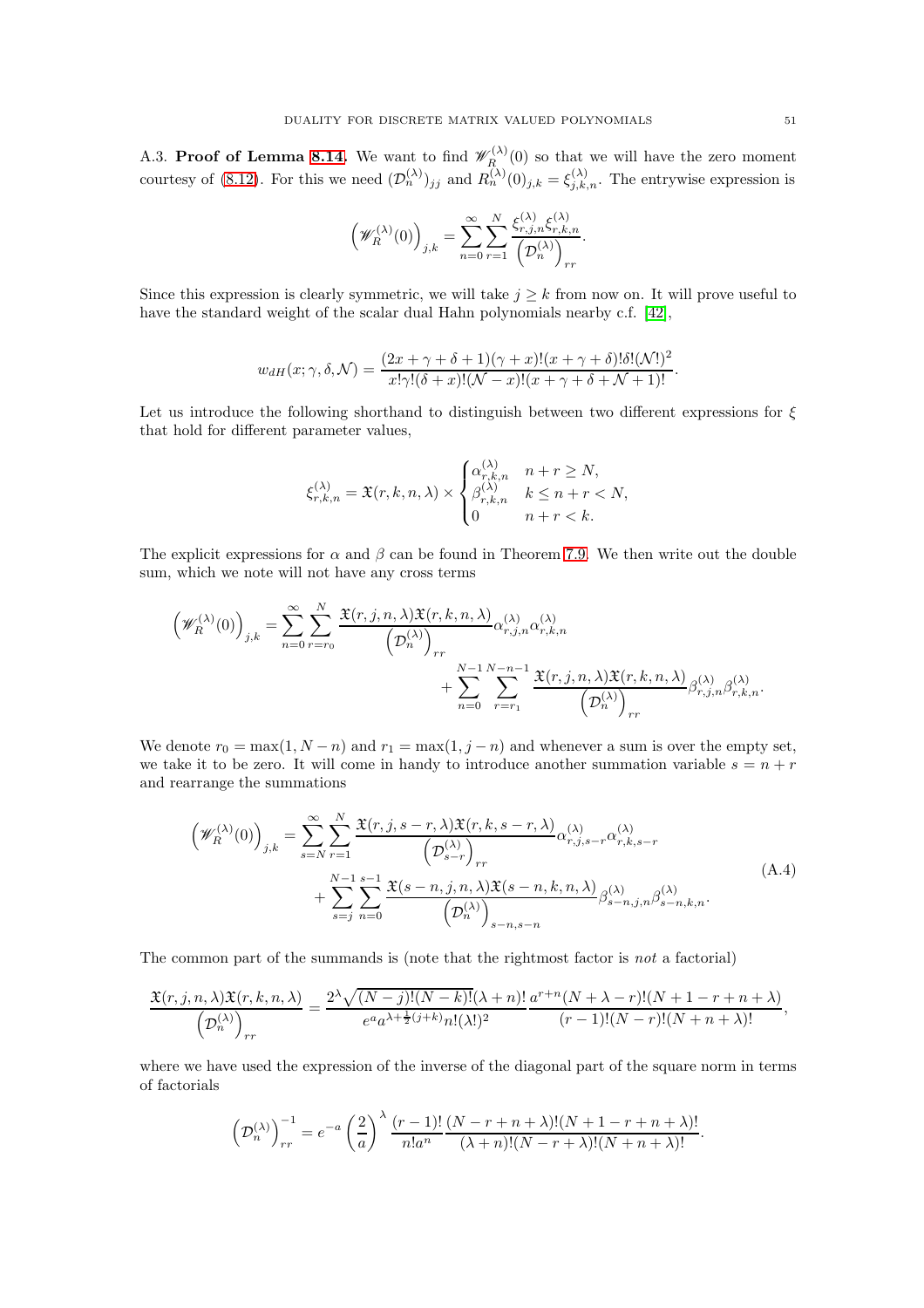The distinct parts of the summands are

$$
\alpha_{r,j,s-r}^{(\lambda)} \alpha_{r,k,s-r}^{(\lambda)} = (-1)^{j+k} \frac{(N-1)!^2}{(N-k)!(N-j)!} \times \mathcal{R}_{j-1} (\ell(N-r); \lambda, s-N, N-1) \mathcal{R}_{k-1} (\ell(N-r); \lambda, s-N, N-1) \n\beta_{s-n,j,n}^{(\lambda)} \beta_{s-n,k,n}^{(\lambda)} = (-1)^{j+k} \frac{(s-1)!^2}{(s-k)!(s-j)!} \times \mathcal{R}_{j-1} (\ell(n); \lambda, N-s, s-1) \mathcal{R}_{k-1} (\ell(n); \lambda, N-s, s-1).
$$

Fortunately we can find a corresponding dual Hahn weight in the common parts as follows

$$
\frac{\mathfrak{X}(r,j,s-r,\lambda)\mathfrak{X}(r,k,s-r,\lambda)}{\left(\mathcal{D}_{s-r}^{(\lambda)}\right)_{rr}}=\frac{2^{\lambda}\sqrt{(N-j)!(N-k)!}}{e^{a}a^{\lambda-s+\frac{1}{2}(j+k)}}\frac{w_{dH}(N-r;\lambda,s-N,N-1)}{\lambda!(s-N)!((N-1)!)^{2}},
$$

and similarly in

$$
\frac{\mathfrak{X}(s-n,j,n,\lambda)\mathfrak{X}(s-n,k,n,\lambda)}{\left(\mathcal{D}_n^{(\lambda)}\right)_{s-n,s-n}}=\frac{2^{\lambda}\sqrt{(N-j)!(N-k)!}}{e^a a^{\lambda-s+\frac{1}{2}(j+k)}}\frac{w_{dH}(n;\lambda,N-s,s-1)}{\lambda!(N-s)!((s-1)!)^2}.
$$

The first sum in [\(A.4\)](#page-50-1) is then

N

$$
\sum_{s=N}^{\infty} \sum_{r=1}^{N} \frac{\mathfrak{X}(r, j, s-r, \lambda) \mathfrak{X}(r, k, s-r, \lambda)}{\left(\mathcal{D}_{s-r}^{(\lambda)}\right)_{rr}} \alpha_{r, j, s-r}^{(\lambda)} \alpha_{r, k, s-r}^{(\lambda)}
$$
\n
$$
= \frac{e^{-a} 2^{\lambda} (-1)^{j+k} a^{-\lambda - \frac{1}{2}(j+k)}}{\lambda! \sqrt{(N-j)!(N-k)!}} \sum_{s=N}^{\infty} \frac{a^s}{(s-N)!} \sum_{r=1}^{N} w_{dH}(N-r; \lambda, s-N, N-1)
$$
\n
$$
\times \mathcal{R}_{j-1}\left(\ell(N-r); \lambda, s-N, N-1\right) \mathcal{R}_{k-1}\left(\ell(N-r); \lambda, s-N, N-1\right),
$$

which vanishes when  $j \neq k$  due to the orthogonality of the dual Hahn polynomials. When we do have  $j = k$  we get

$$
\frac{e^{-a}2^{\lambda}a^{-\lambda-j}}{\lambda!(N-j)!} \sum_{s=N}^{\infty} \frac{a^s}{(s-N)!} \sum_{r=1}^N w_{dH}(N-r; \lambda, s-N, N-1) \mathcal{R}_{j-1} (\ell(N-r); \lambda, s-N, N-1)^2
$$
  
=  $e^{-a} \left(\frac{2}{a}\right)^{\lambda} \frac{(j-1)!}{(\lambda+j-1)!} \sum_{s=N}^{\infty} \frac{a^{s-j}}{(s-j)!}.$ 

The second sum in [\(A.4\)](#page-50-1) is then

$$
\sum_{s=j}^{N} \sum_{n=0}^{s-1} \frac{\mathfrak{X}(s-n,j,n,\lambda)\mathfrak{X}(s-n,k,n,\lambda)}{\left(\mathcal{D}_n^{(\lambda)}\right)_{s-n,s-n}} \beta_{s-n,j,n}^{(\lambda)} \beta_{s-n,k,n}^{(\lambda)}
$$
  
=  $(-1)^{j+k} \sum_{s=j}^{N} \frac{e^{-a}a^{s-\frac{1}{2}(j+k)}}{(s-k)!(s-j)!} \left(\frac{2}{a}\right)^{\lambda} \frac{\sqrt{(N-j)!(N-k)!}}{(N-s)!\lambda!} \sum_{n=0}^{s-1} w_{dH}(n;\lambda,N-s,s-1)$   
 $\times \mathcal{R}_{j-1}(\ell(n);\lambda,N-s,s-1)\mathcal{R}_{k-1}(\ell(n);\lambda,N-s,s-1).$ 

which also vanishes for  $j \neq k$  and when we do have  $j = k$  we get

$$
\sum_{s=j}^{N-1} \frac{e^{-a} a^{s-j}}{(s-j)!^2} \left(\frac{2}{a}\right)^{\lambda} \frac{(N-j)!}{(N-s)! \lambda!} \sum_{n=0}^{s-1} w_{dH}(n; \lambda, N-s, s-1) \mathcal{R}_{j-1}(\ell(n); \lambda, N-s, s-1)^2
$$
  
= 
$$
e^{-a} \left(\frac{2}{a}\right)^{\lambda} \frac{(j-1)!}{(\lambda+j-1)!} \sum_{s=j}^{N-1} \frac{a^{s-j}}{(s-j)!}.
$$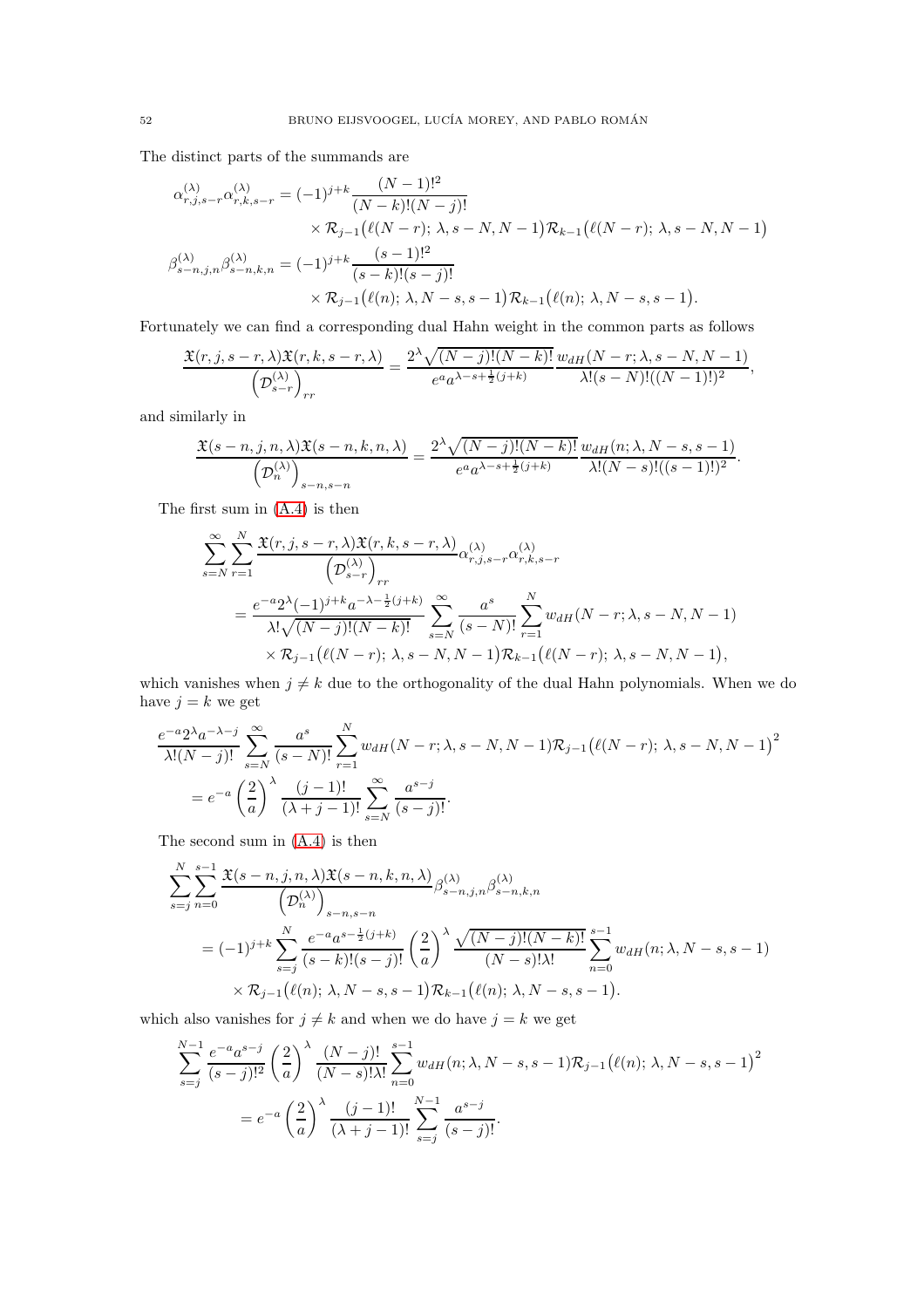The only thing that is left to do is combine the sums and perform the summation over s

$$
\left(\mathscr{W}_{R}^{(\lambda)}(0)\right)_{jj} = \frac{e^{-a}(j-1)!}{(\lambda+j-1)!} \left(\frac{2}{a}\right)^{\lambda} \sum_{s=j}^{\infty} \frac{a^{s-j}}{(s-j)!} = \frac{(j-1)!}{(\lambda+j-1)!} \left(\frac{2}{a}\right)^{\lambda} = \left(T^{(\lambda)}\right)_{jj}^{-1}.
$$

The entries of  $T^{(\lambda)}$  were given in [\(6.16\)](#page-32-0). Now all that is left is to use [\(8.12\)](#page-43-0) to arrive at the zero moment

$$
\mathscr{W}_0^{(\lambda)} = (I + A^*)^{-\lambda} T^{(\lambda)-1} (I + A)^{-\lambda} = \left( W^{(\lambda)}(0) \right)^{-1}.
$$

#### **REFERENCES**

- <span id="page-52-14"></span>[1] Noud Aldenhoven, Erik Koelink, and Ana M. de los Ríos. Matrix-valued little q-Jacobi polynomials. *J. Approx. Theory*, 193:164–183, 2015.
- <span id="page-52-15"></span>[2] Noud Aldenhoven, Erik Koelink, and Pablo Román. Matrix-valued orthogonal polynomials related to the quantum analogue of  $(SU(2) \times SU(2), diag)$ . *Ramanujan J.*, 43(2):243-311, 2017.
- <span id="page-52-3"></span>[3] C. Álvarez-Fernández, G. Ariznabarreta, J.C. García-Ardila, M. Mañas, and F. Marcellán. Christoffel transformations for matrix orthogonal polynomials in the real line and the non-Abelian 2D Toda lattice hierarchy. *International Mathematics Research Notices*, 2017.5:1285–1341, 2017.
- <span id="page-52-13"></span>[4] R. Alvarez-Nodarse, A. J. Durán, and A. M. de los Ríos. Orthogonal matrix polynomials satisfying second order difference equations. *J. Approx. Theory*, 169:40–55, 2013.
- <span id="page-52-4"></span>[5] G. Ariznabarreta, J.C. García-Ardila, M. Mañas, and F. Marcellán. Non-Abelian integrable hierarchies: matrix biorthogonal polynomials and perturbations. *Journal of Physics A: Mathematical & Theoretical*, 51.20, 2018.
- <span id="page-52-5"></span>[6] Gerardo Ariznabarreta and Manuel Mañas. Matrix orthogonal Laurent polynomials on the unit circle and Toda type integrable systems. *Adv. Math.*, 264:396–463, 2014.
- <span id="page-52-22"></span>[7] Leandro Cagliero and Tom H. Koornwinder. Explicit matrix inverses for lower triangular matrices with entries involving Jacobi polynomials. *J. Approx. Theory*, 193:20–38, 2015.
- <span id="page-52-17"></span>[8] M. J. Cantero, L. Moral, and L. Velázquez. Differential properties of matrix orthogonal polynomials. *J. Concr. Appl. Math.*, 3(3):313–334, 2005.
- <span id="page-52-10"></span>[9] M. J. Cantero, L. Moral, and L. Velázquez. Matrix orthogonal polynomials whose derivatives are also orthogonal. *J. Approx. Theory*, 146(2):174–211, 2007.
- <span id="page-52-18"></span><span id="page-52-16"></span>[10] W.R. Casper and M. Yakimov. The matrix Bochner problem. *To appear in American Journal of Mathematics*, 2020.
- [11] David Damanik, Alexander Pushnitski, and Barry Simon. The analytic theory of matrix orthogonal polynomials. *Surv. Approx. Theory*, 4:1–85, 2008.
- <span id="page-52-6"></span>[12] Manuel D. de la Iglesia. Spectral methods for bivariate Markov processes with diffusion and discrete components and a variant of the Wright-Fisher model. *J. Math. Anal. Appl.*, 393(1):239–255, 2012.
- <span id="page-52-7"></span>[13] Manuel D. de la Iglesia and Pablo Román. Some bivariate stochastic models arising from group representation theory. *Stochastic Process. Appl.*, 128(10):3300–3326, 2018.
- <span id="page-52-19"></span>[14] Alfredo Deaño, Bruno Eijsvoogel, and Pablo Román. Ladder relations for a class of matrix valued orthogonal polynomials. *Stud. Appl. Math.*, 146(2):463–497, 2021.
- <span id="page-52-0"></span>[15] *NIST Digital Library of Mathematical Functions*. [http://dlmf.nist.gov/,](http://dlmf.nist.gov/) Release 1.1.0 of 2020-12-15. F. W. J. Olver, A. B. Olde Daalhuis, D. W. Lozier, B. I. Schneider, R. F. Boisvert, C. W. Clark, B. R. Miller, B. V. Saunders, H. S. Cohl, and M. A. McClain, eds.
- <span id="page-52-2"></span>[16] Maurice Duits and Arno B.J. Kuijlaars. The two periodic aztec diamond and matrix valued orthogonal polynomials. to appear in Journal of the European Mathematical Society, 2017.
- <span id="page-52-21"></span><span id="page-52-12"></span>[17] Antonio J. Duran. Markov's theorem for orthogonal matrix polynomials. *Can. J. Math.*, 48(6):1180–1195, 1996.
- [18] Antonio J. Durán. The algebra of difference operators associated to a family of orthogonal polynomials. *J. Approx. Theory*, 164(5):586–610, 2012.
- <span id="page-52-9"></span>[19] Antonio J. Durán and Manuel D. de la Iglesia. Some examples of orthogonal matrix polynomials satisfying odd order differential equations. *J. Approx. Theory*, 150(2):153–174, 2008.
- <span id="page-52-8"></span>[20] Antonio J. Durán and F. Alberto Grünbaum. Orthogonal matrix polynomials satisfying second-order differential equations. *Int. Math. Res. Not.*, 2004(10):461–484, 2004.
- <span id="page-52-11"></span>[21] Antonio J. Duran and Mourad E. H. Ismail. Differential coefficients of orthogonal matrix polynomials. *J. Comput. Appl. Math.*, 190(1-2):424–436, 2006.
- <span id="page-52-20"></span>[22] Antonio J. Durán and Vanesa Sánchez-Canales. Rodrigues' formulas for orthogonal matrix polynomials satisfying second-order difference equations. *Integral Transforms Spec. Funct.*, 25(11):849–863, 2014.
- <span id="page-52-24"></span>[23] Akihito Ebisu and Katsunori Iwasaki. Three-term relations for 3F2(1). *Journal of mathematical analysis and applications*, 463(2):593–610, 2018.
- <span id="page-52-23"></span>[24] Jacques Faraut. *Analysis on Lie groups. An introduction. Transl. from the French*, volume 110. Cambridge: Cambridge University Press, 2008.
- <span id="page-52-1"></span>[25] J. S. Geronimo. Scattering theory and matrix orthogonal polynomials on the real line. *Circuits Systems Signal Process.*, 1(3-4):471–495, 1982.